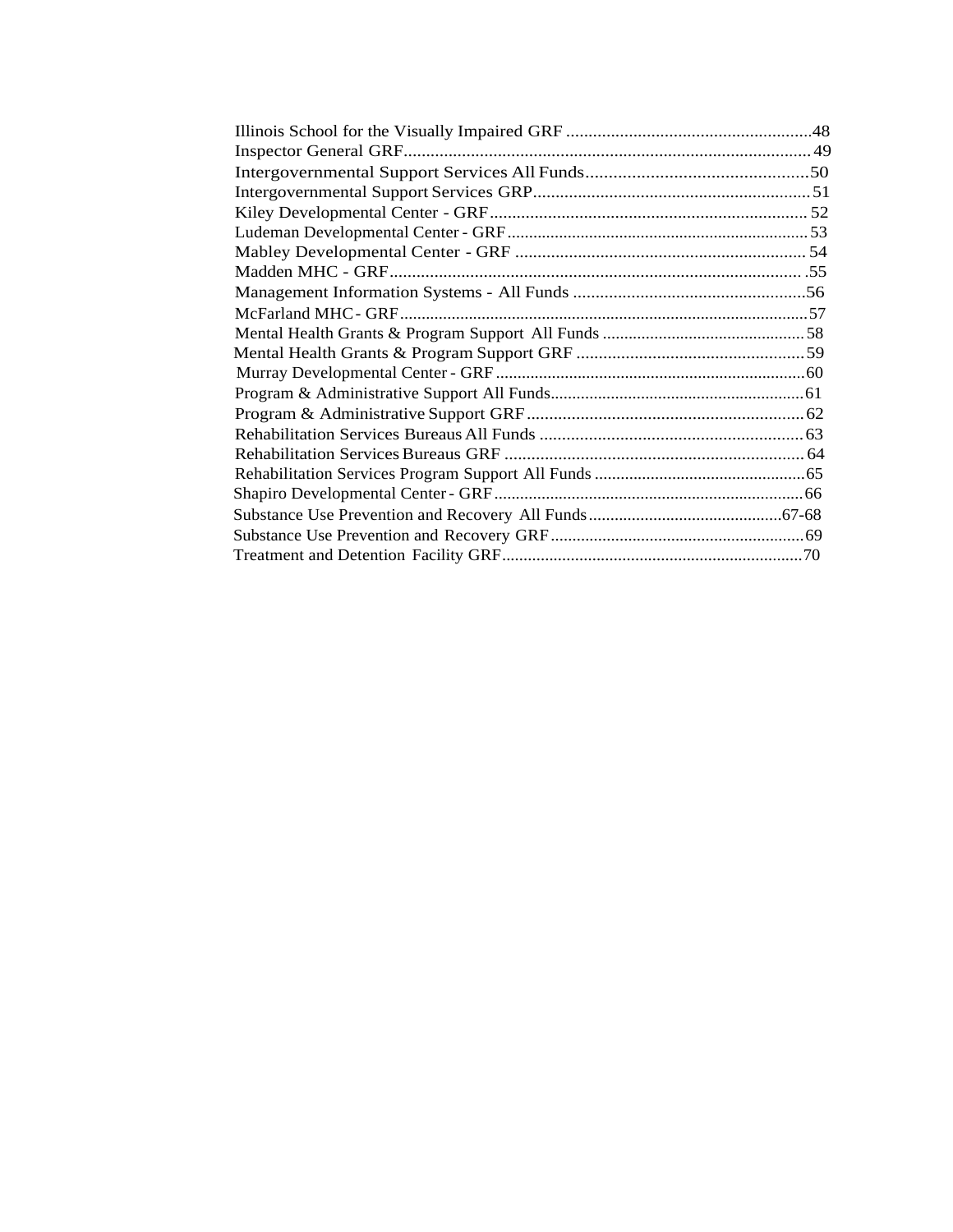# *DHS General Funds Walk to DHS FY22 Request (\$\$ in Thousands)*

| <b>GRF FY21 Enacted Appropriations</b>                                                  | \$4,560,203.6   |
|-----------------------------------------------------------------------------------------|-----------------|
| <b>FY21 Estimated Lapse &amp; Reserves</b>                                              |                 |
| Estimated lapse of Funeral & Burial based on liability                                  | (\$1,000.0)     |
| Estimated lapse of Child Care based on liability                                        | $(\$80,000.0)$  |
| Estimated lapse of DHS Operations based on delays in IT equipment purchasing and hiring | (\$10,000.0)    |
| Reserved Health & Safety Grant Program funding                                          | (\$10,000.0)    |
| Reserved Local Healthy Foods Incentive funding                                          | $(\$500.0)$     |
| Estimated lapse of Census program funding                                               | (\$1,000.0)     |
| Estimated lapse of Home Services Program based on liability                             | (\$15,000.0)    |
| Estimated lapse of MH Grants based on liability                                         | $(\$524.0)$     |
| Estimated lapse of Respite Services based on liability                                  | $(\$2,500.0)$   |
| Estimated lapse of SUPR DCFS Clients based on estimated liability                       | $(\$2,000.0)$   |
| Revised Early Intervention GRF funding need based on estimated liability                | (\$11,200.0)    |
| Partial reservation of SIU Rural Health for MH to Farm Owners funding                   | (\$150.0)       |
| Partial reservation of West Austin Development Center for Childcare Education and       |                 |
| Development Program funding                                                             | (\$100.0)       |
| Reserved Chicago Fathers for Change Program funding                                     | $(\$25.0)$      |
| Reserved Phalanx Family Program funding                                                 | $(\$500.0)$     |
| Estimated lapse of Employment Development Services based on liability                   | $(\$3,000.0)$   |
| Estimated lapse of Family Case Management based on liability                            | $(\$2,000.0)$   |
|                                                                                         | $(\$139,499.0)$ |
| <b>FY21 Estimated Spending</b>                                                          | \$4,420,704.6   |
| <b>Substance Use Prevention and Recovery</b>                                            |                 |
| Annualization of FY21 Rate Structure Changes                                            | \$1,000.0       |
| SUPR Minimum Wage Impact - 2% COLA effective 1/1/22                                     | \$2,187.1       |
| Discontinue Gateway Foundation one-time funding                                         | $(\$6,000.0)$   |
| Discontinue Thresholds one-time funding                                                 | $(\$6,000.0)$   |
|                                                                                         | $(\$8,812.9)$   |
| <b>Developmental Disabilities</b>                                                       |                 |
| Initial Rate Study Recommendation Implementation                                        | \$70,000.0      |
| DD Grant Program Minimum Wage Impact - 2% COLA effective 1/1/22                         | \$435.0         |
| Adjustment for liability shift off GRF onto other state funds                           | (\$14,000.0)    |
|                                                                                         | \$56,435.0      |
| <b>Family &amp; Community Services</b>                                                  |                 |
| Child Care Increase to support estimated liability                                      | \$60,000.0      |
| Eviction Mitigation Program State Support                                               | \$25,000.0      |
| TANF Increase to support estimated liability                                            | \$15,798.1      |
| Early Intervention GRF funding need based on estimated liability                        | \$4,200.0       |
| Discontinue Books Over Balls Program funding                                            | $(\$250.0)$     |
| Discontinue Boys and Girls Clubs of West Cook County Youth Program funding              | (\$150.0)       |
| Discontinue Center for Changing Lives Prevention and Assistance for Families at         |                 |
| Risk of Homelessness funding                                                            | (\$150.0)       |
| Discontinue Center for Prevention of Abuse, Education and Training Human                |                 |
| Trafficking Prevention Program funding                                                  | $(\$60.0)$      |
| Discontinue Chicago Westside Branch NAACP Program funding                               | $(\$250.0)$     |
| Discontinue Joseph Academy Program funding                                              | $(\$360.0)$     |
| Discontinue OUR Youth Program funding                                                   | (\$100.0)       |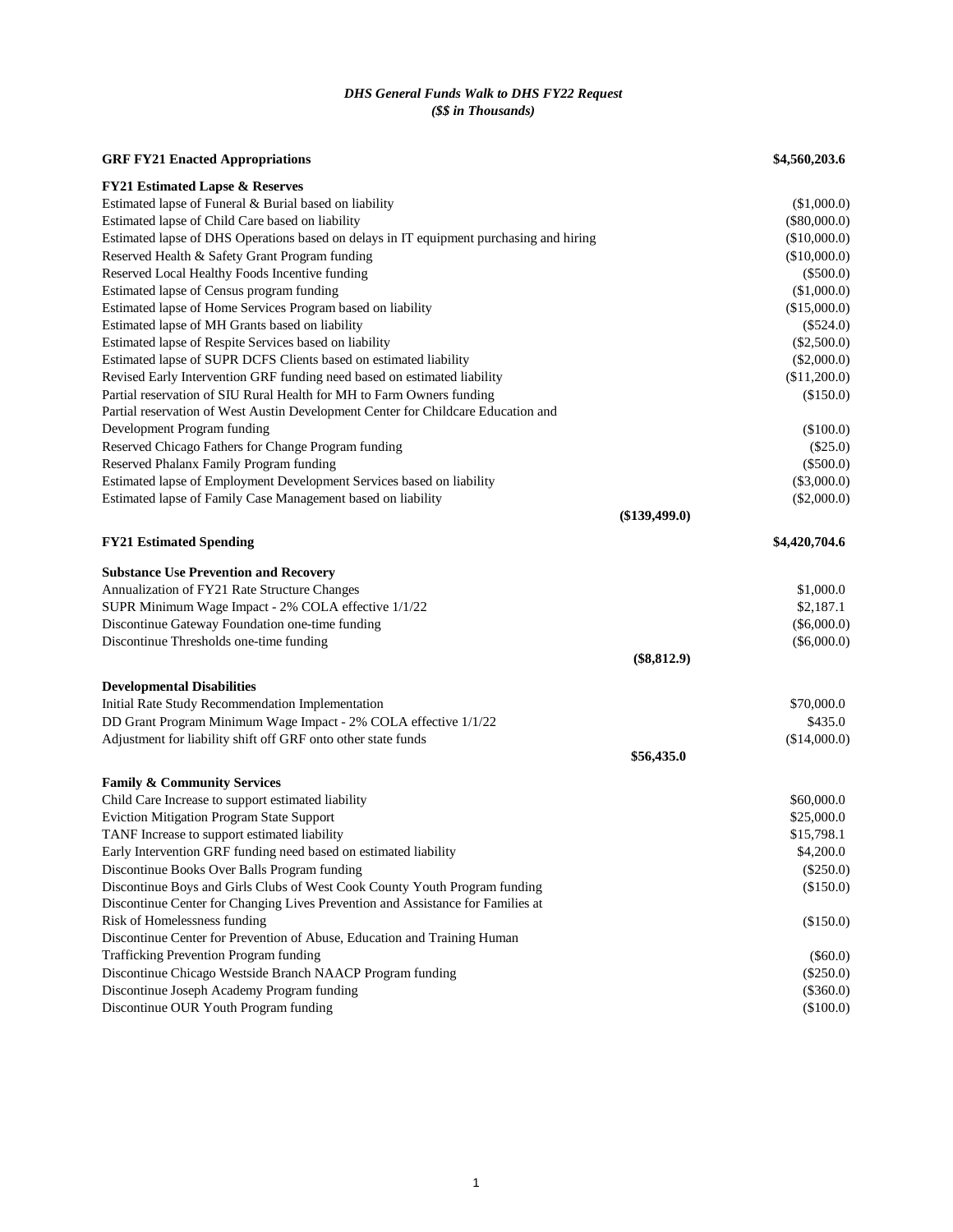# *DHS General Funds Walk to DHS FY22 Request (\$\$ in Thousands)*

| Restoration of Local Healthy Foods Incentive funding                                                                          | \$70,267.5  | \$500.0       |
|-------------------------------------------------------------------------------------------------------------------------------|-------------|---------------|
| Adjustment to GATA Training Program funding based on estimated spending                                                       |             | $(\$250.0)$   |
| Discontinue Census Program funding                                                                                            |             | (\$13,500.0)  |
| <b>DHS Operations</b><br>AFSCME Steps and COLA                                                                                |             | \$83,517.5    |
|                                                                                                                               |             |               |
| Centers for Independent Living shift off GRF onto other state funds                                                           | \$61,458.1  | (\$1,049.1)   |
|                                                                                                                               |             | $(\$8,950.9)$ |
| Centers for Independent Living Minimum Wage Impact - 2% COLA eff 1/1/22<br>Case Services shift off GRF onto other state funds |             | \$118.1       |
| Home Services shift off GRF onto other state funds                                                                            |             | (\$10,000.0)  |
| Increases                                                                                                                     |             | \$81,340.0    |
| Home Services FY21 Annualization and FY22 Caseload Growth and Wage                                                            |             |               |
| <b>Rehabilitation Services</b>                                                                                                |             |               |
|                                                                                                                               | \$2,934.9   |               |
| MH Children's Initiative Program funding shift to HFS                                                                         |             | $(\$4,300.0)$ |
| MH Minimum Wage Impact - 2% COLA effective 1/1/22                                                                             |             | \$2,934.9     |
| Restoration of GRF funding from one-time FY21 shift onto 718 fund                                                             |             | \$4,300.0     |
| <b>Mental Health</b>                                                                                                          |             |               |
|                                                                                                                               | \$100,883.1 |               |
| Discontinue Youth Guidance - Becoming a Man Program funding                                                                   |             | (\$1,000.0)   |
| Development Program funding                                                                                                   |             | $(\$520.0)$   |
| Discontinue West Austin Development Center for Childcare Education and                                                        |             |               |
| Discontinue Urban Autism Solutions - West Side Transition Academy Program funding                                             |             | $(\$400.0)$   |
| Discontinue Touch by an Angel Community Enrichment Center Program funding                                                     |             | $(\$250.0)$   |
| Shift TASC for Supportive Release Center off GRF onto other funds                                                             |             | (\$175.0)     |
| Discontinue SIU Rural Health for MH to Farm Owners funding                                                                    |             | $(\$100.0)$   |
| Shift Prevention Partnership Program funding off GRF onto other funds                                                         |             | $(\$350.0)$   |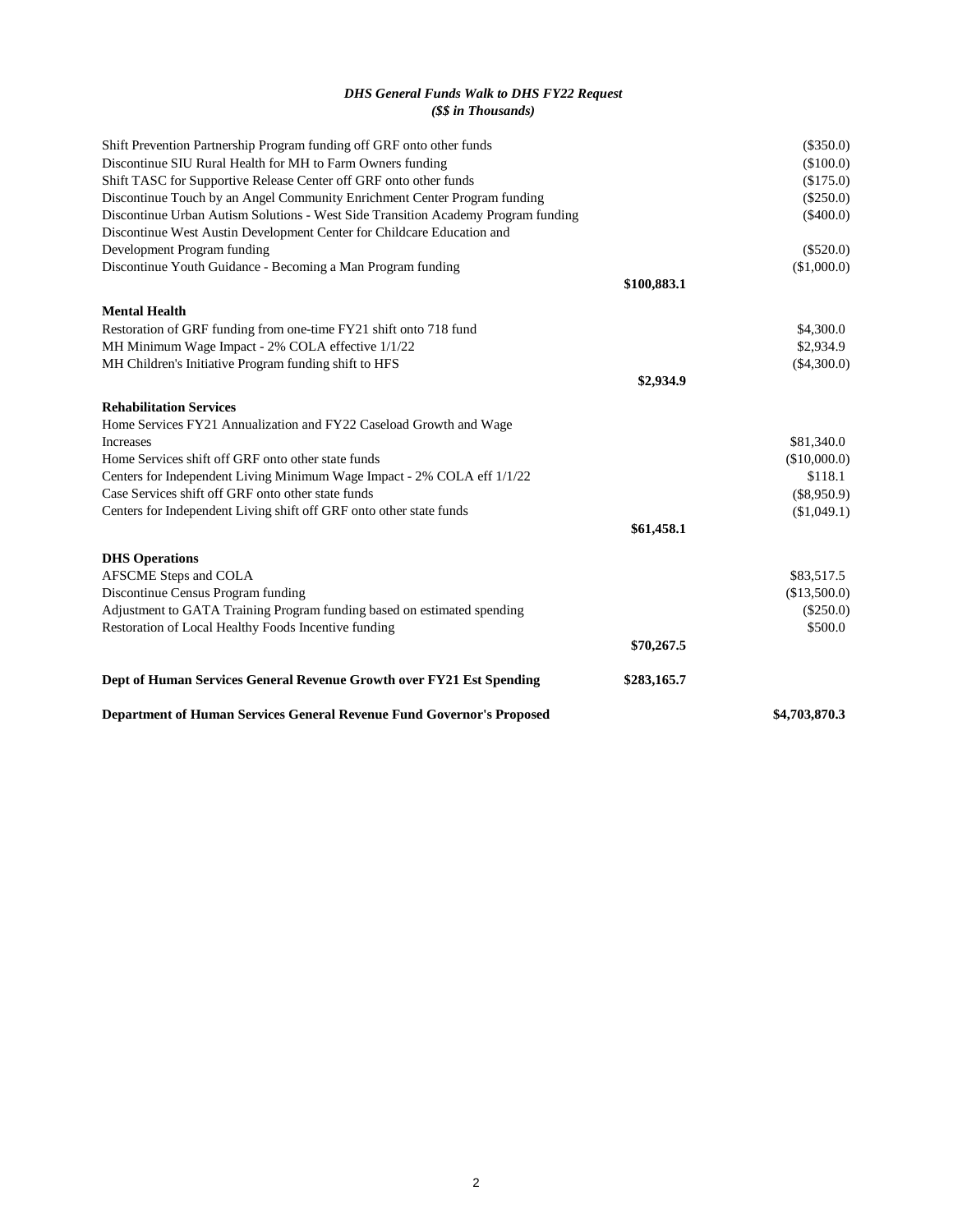# **FY22 Change By Program**

|                                             |               |               |               |                |                   | % Change  |
|---------------------------------------------|---------------|---------------|---------------|----------------|-------------------|-----------|
| Program                                     | CY Approp.    | CY Adj.       | CY Est. Exp.  | BY Adj.        | <b>BY Request</b> | from Est. |
| <b>Blind Rehabilitation Services</b>        | \$7,938.5     | \$0.0         | \$7,938.5     | \$46.8         | \$7,985.3         | 0.6%      |
| Centers for Independent Living              | \$10,509.4    | \$0.0         | \$10,509.4    | \$369.0        | \$10,878.4        | 3.5%      |
| Central Support & Clinical                  | \$55,407.8    | \$0.0         | \$55,407.8    | \$6,152.3      | \$61,560.1        | 11.1%     |
| Children's Residential & Education Services | \$35,895.0    | \$0.0         | \$35,895.0    | \$475.8        | \$36,370.8        | 1.3%      |
| Developmental Disability Grants             | \$1,705,289.3 | $(\$2,500.0)$ | \$1,702,789.3 | \$25,035.0     | \$1,727,824.3     | 1.5%      |
| <b>Developmental Disability Operations</b>  | \$301,393.7   | \$0.0         | \$301,393.7   | \$27,750.2     | \$329,143.9       | 9.2%      |
| DHS Operations & Grants                     | \$197,840.0   | (\$11,500.0)  | \$186,340.0   | $(\$75,250.0)$ | \$111,090.0       | $-40.4%$  |
| <b>Disability Determination Services</b>    | \$113,923.3   | (\$178.2)     | \$113,745.1   | \$4,689.2      | \$118,434.3       | 4.1%      |
| Family & Community Services Grants          | \$2,604,230.8 | \$268,025.0   | \$2,872,255.8 | \$306,313.1    | \$3,178,568.9     | 10.7%     |
| Family & Community Services Operations      | \$379,284.0   | \$0.0         | \$379,284.0   | \$23,557.8     | \$402,841.8       | 6.2%      |
| Home Services Program                       | \$843,673.9   | (\$15,000.0)  | \$828,673.9   | \$81,240.6     | \$909,914.5       | 9.8%      |
| <b>Inspector General</b>                    | \$8,574.1     | \$0.0         | \$8,574.1     | \$498.2        | \$9,072.3         | 5.8%      |
| <b>Intergovernmental Support Services</b>   | \$154,922.5   | (\$10,000.0)  | \$144,922.5   | \$2,071.5      | \$146,994.0       | 1.4%      |
| <b>Management Information Services</b>      | \$14,077.3    | $(\$9.0)$     | \$14,068.3    | \$86.6         | \$14,154.9        | 0.6%      |
| <b>Mental Health Grants</b>                 | \$406,742.4   | $(\$8,426.4)$ | \$398,316.0   | \$21,909.5     | \$420,225.5       | 5.5%      |
| <b>Mental Health Operations</b>             | \$229,885.6   | (\$18.0)      | \$229,867.6   | \$19,118.1     | \$248,985.7       | 8.3%      |
| Program and Administrative Support          | \$110,150.8   | \$4,877.6     | \$115,028.4   | \$15,822.7     | \$130,851.1       | 13.8%     |
| <b>Sexually Violent Persons Program</b>     | \$44,784.3    | \$0.0         | \$44,784.3    | \$582.0        | \$45,366.3        | 1.3%      |
| Substance Use Prevention and Recovery       | \$286,440.2   | \$820.0       | \$287,260.2   | \$52,813.0     | \$340,073.2       | 18.4%     |
| <b>Vocational Rehab Services</b>            | \$181,764.9   | (\$1,321.3)   | \$180,443.6   | \$8,263.4      | \$188,707.0       | 4.6%      |
|                                             | \$7,692,727.8 | \$224,769.7   | \$7,917,497.5 | \$521,544.8    | \$8,439,042.3     | $6.6\%$   |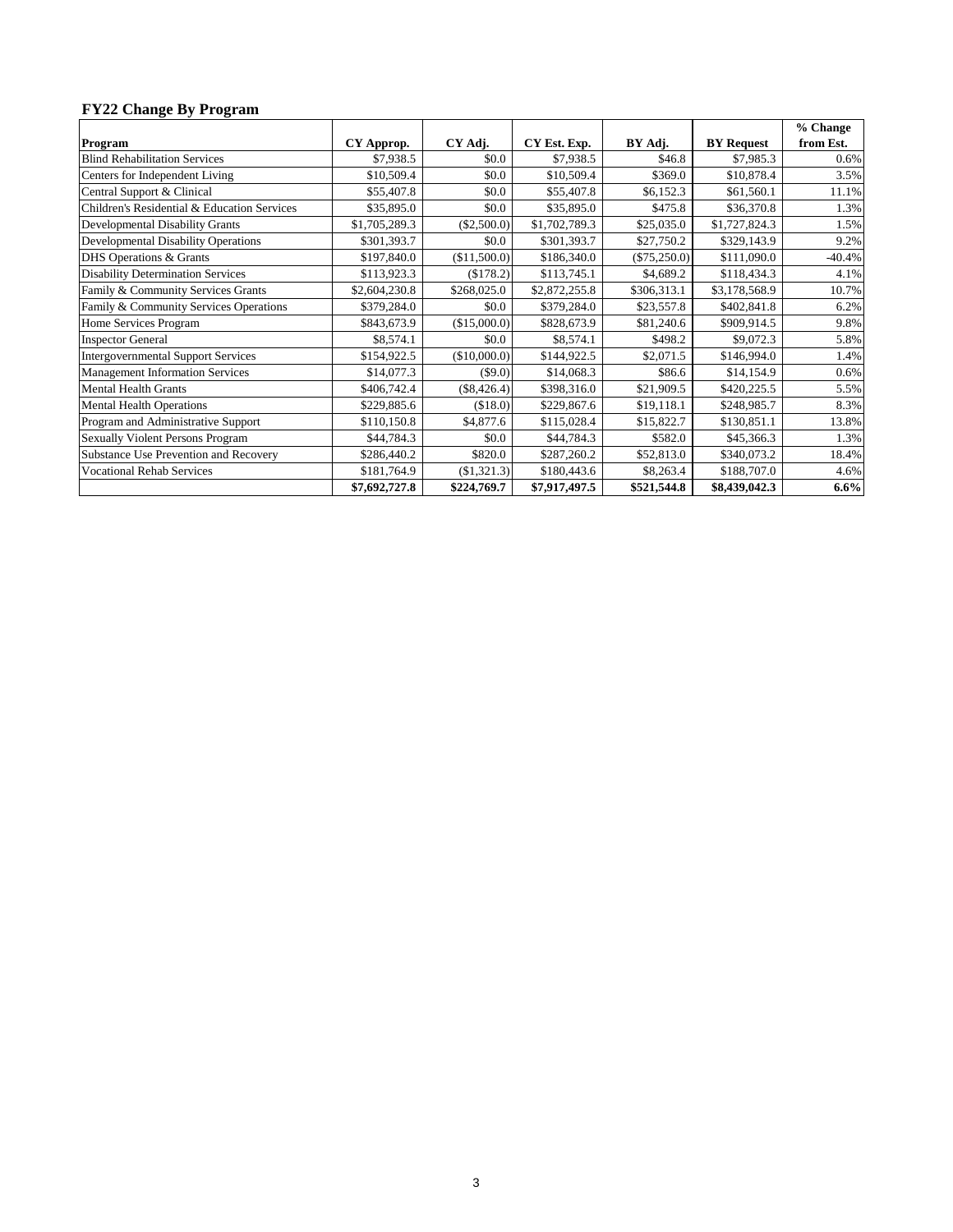# **BY22 Change by Program - General Revenue**

|                                             |               |                |               |               |                   | % Change  |
|---------------------------------------------|---------------|----------------|---------------|---------------|-------------------|-----------|
| <b>Row Labels</b>                           | CY Approp.    | CY Adj.        | CY Est. Exp.  | BY Adj.       | <b>BY Request</b> | from Est. |
| <b>Blind Rehabilitation Services</b>        | \$1,365.7     | \$0.0          | \$1,365.7     | \$46.8        | \$1,412.5         | 3.4%      |
| Centers for Independent Living              | \$6,002.2     | \$0.0          | \$6,002.2     | $(\$931.0)$   | \$5,071.2         | $-15.5%$  |
| Central Support & Clinical                  | \$24,051.9    | \$0.0          | \$24,051.9    | \$1,196.1     | \$25,248.0        | 5.0%      |
| Children's Residential & Education Services | \$35,742.1    | \$0.0          | \$35,742.1    | \$475.8       | \$36,217.9        | 1.3%      |
| Developmental Disability Grants             | \$1,432,248.7 | $(\$2,500.0)$  | \$1,429,748.7 | \$56,435.0    | \$1,486,183.7     | 3.9%      |
| <b>Developmental Disability Operations</b>  | \$301,393.7   | \$0.0          | \$301,393.7   | \$27,750.2    | \$329,143.9       | 9.2%      |
| DHS Operations & Grants                     | \$35,840.0    | (\$11,500.0)   | \$24,340.0    | (\$13,250.0)  | \$11,090.0        | $-54.4%$  |
| Family & Community Services Grants          | \$940,971.5   | $(\$97,975.0)$ | \$842,996.5   | \$100,883.1   | \$943,879.6       | 12.0%     |
| Family & Community Services Operations      | \$368,132.3   | \$0.0          | \$368,132.3   | \$23,557.8    | \$391,690.1       | 6.4%      |
| Home Services Program                       | \$597,673.9   | (\$15,000.0)   | \$582,673.9   | \$71,240.6    | \$653,914.5       | 12.2%     |
| <b>Inspector General</b>                    | \$8,574.1     | \$0.0          | \$8,574.1     | \$498.2       | \$9,072.3         | 5.8%      |
| <b>Intergovernmental Support Services</b>   | \$144,922.5   | (\$10,000.0)   | \$134,922.5   | \$2,071.5     | \$136,994.0       | 1.5%      |
| <b>Mental Health Grants</b>                 | \$251,136.7   | $(\$524.0)$    | \$250,612.7   | \$2,934.9     | \$253,547.6       | 1.2%      |
| <b>Mental Health Operations</b>             | \$228,217.6   | \$0.0          | \$228,217.6   | \$18,317.8    | \$246,535.4       | 8.0%      |
| Program and Administrative Support          | \$44,442.6    | \$0.0          | \$44,442.6    | \$8,669.0     | \$53,111.6        | 19.5%     |
| <b>Sexually Violent Persons Program</b>     | \$44,784.3    | \$0.0          | \$44,784.3    | \$582.0       | \$45,366.3        | 1.3%      |
| Substance Use Prevention and Recovery       | \$85,662.9    | $(\$2,000.0)$  | \$83,662.9    | $(\$8,361.2)$ | \$75,301.7        | $-10.0%$  |
| <b>Vocational Rehab Services</b>            | \$9,040.9     | \$0.0          | \$9,040.9     | $(\$8.950.9)$ | \$90.0            | $-99.0%$  |
|                                             | \$4,560,203.6 | (\$139,499.0)  | \$4,420,704.6 | \$283,165.7   | \$4,703,870.3     | 6.4%      |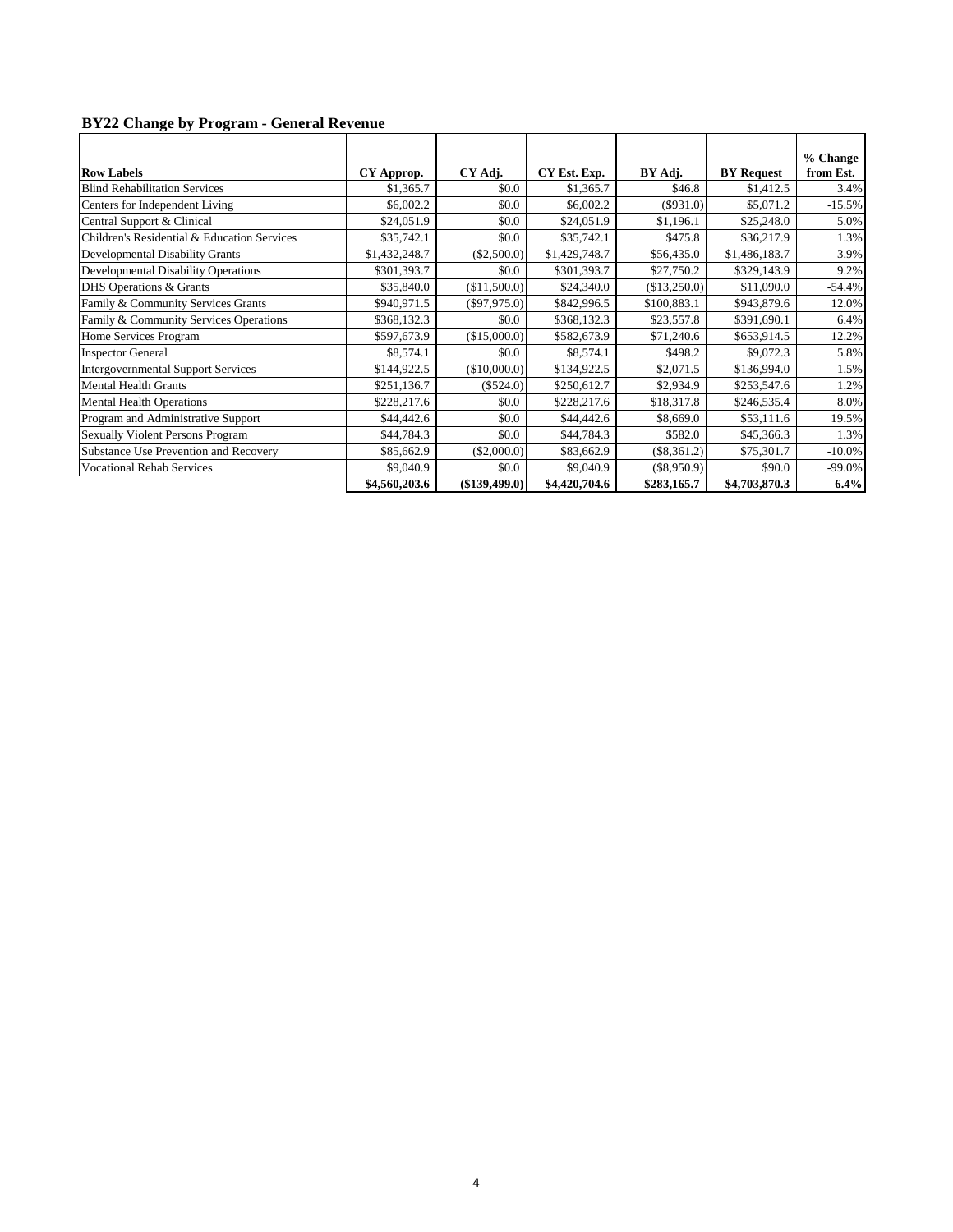### **BY22 Line Item Change - All Funds**

| Obj.         | <b>Approp. Name</b>                                                                                                      | CY Approp.               | CY Adj.               | CY Est. Exp.             | BY Adj.                | <b>BY</b> Request        | % Change<br>from Est. |
|--------------|--------------------------------------------------------------------------------------------------------------------------|--------------------------|-----------------------|--------------------------|------------------------|--------------------------|-----------------------|
| 1120         | <b>Personal Services</b>                                                                                                 | \$932,400.5              | \$0.0                 | \$932,400.5              | \$79,698.5             | \$1,012,099.0            | 8.5%                  |
| 1140         | Student Member/Inmate Compensation                                                                                       | \$34.6                   | \$0.0                 | \$34.6                   | \$0.0                  | \$34.6                   | 0.0%                  |
| 1160         | Retirement                                                                                                               | \$49,355.8               | \$0.0                 | \$49,355.8               | \$3,668.0              | \$53,023.8               | 7.4%                  |
| 1170<br>1180 | Social Security<br>Group Insurance                                                                                       | \$72,036.6<br>\$29,681.7 | \$0.0<br>\$0.0        | \$72,036.6<br>\$29,681.7 | \$5,907.6<br>\$3,276.5 | \$77,944.2<br>\$32,958.2 | 8.2%<br>11.0%         |
| 1200         | <b>CMS</b> Facility Management                                                                                           | \$42,259.3               | \$0.0                 | \$42,259.3               | \$0.0                  | \$42,259.3               | 0.0%                  |
| 1200         | <b>Contractual Services</b>                                                                                              | \$103,703.4              | \$0.0                 | \$103,703.4              | \$1,000.0              | \$104,703.4              | 1.0%                  |
| 1200         | <b>Contractual Services IT Management</b>                                                                                | \$3,280.7                | \$0.0                 | \$3,280.7                | \$0.0                  | \$3,280.7                | 0.0%                  |
| 1200<br>1200 | <b>EBT</b> Contractual                                                                                                   | \$10,800.0<br>\$8,599.8  | \$0.0<br>\$0.0        | \$10,800.0<br>\$8,599.8  | \$0.0<br>\$0.0         | \$10,800.0<br>\$8,599.8  | 0.0%<br>0.0%          |
| 1200         | <b>Leased Property Management</b><br>Press Information Officers Management                                               | \$206.0                  | \$0.0                 | \$206.0                  | \$0.0                  | \$206.0                  | 0.0%                  |
| 1290         | Travel                                                                                                                   | \$3,394.1                | (\$1,828.9)           | \$1,565.2                | \$1,828.9              | \$3,394.1                | 116.8%                |
| 1300         | Commodities                                                                                                              | \$28,129.8               | \$0.0                 | \$28,129.8               | \$0.0                  | \$28,129.8               | 0.0%                  |
| 1302         | Printing                                                                                                                 | \$2,234.1                | \$0.0                 | \$2,234.1                | \$0.0                  | \$2,234.1                | 0.0%                  |
| 1500         | Equipment                                                                                                                | \$11,304.2               | \$0.0                 | \$11,304.2               | \$0.0                  | \$11,304.2               | 0.0%                  |
| 1600<br>1600 | <b>DoIT</b> Services<br><b>Electronic Data Processing</b>                                                                | \$100,579.7<br>\$300.0   | (\$10,000.0)<br>\$0.0 | \$90,579.7<br>\$300.0    | \$2,071.5<br>\$0.0     | \$92,651.2<br>\$300.0    | 2.3%<br>0.0%          |
| 1700         | Telecommunications                                                                                                       | \$14,836.6               | \$0.0                 | \$14,836.6               | \$0.0                  | \$14,836.6               | 0.0%                  |
| 1800         | Operation Of Auto Equipment                                                                                              | \$1,068.5                | \$0.0                 | \$1,068.5                | \$0.0                  | \$1,068.5                | 0.0%                  |
| 1900         | <b>Behavioral Health Special Projects</b>                                                                                | \$11,000.0               | \$5,000.0             | \$16,000.0               | \$6,000.0              | \$22,000.0               | 37.5%                 |
| 1900         | <b>CMS</b> Fleet Management                                                                                              | \$2,026.8                | \$0.0                 | \$2,026.8                | \$0.0                  | \$2,026.8                | 0.0%                  |
| 1900<br>1900 | CMS Graphic Design Management<br><b>DHS</b> Inter Agencies Support Services                                              | \$56.7<br>\$3,000.0      | \$0.0<br>\$0.0        | \$56.7<br>\$3,000.0      | \$0.0<br>\$0.0         | \$56.7<br>\$3,000.0      | 0.0%<br>0.0%          |
| 1900         | Energy Conservation and Efficiency Program                                                                               | \$500.0                  | \$0.0                 | \$500.0                  | \$0.0                  | \$500.0                  | 0.0%                  |
| 1900         | Framework Project Program                                                                                                | \$10,000.0               | \$0.0                 | \$10,000.0               | \$0.0                  | \$10,000.0               | 0.0%                  |
| 1900         | <b>GATA Technical Assistance and Navigation</b>                                                                          | \$750.0                  | \$0.0                 | \$750.0                  | (S250.0)               | \$500.0                  | -33.3%                |
| 1900         | Implement Firearm Conceal and Carry                                                                                      | \$2,500.0                | \$0.0                 | \$2,500.0                | \$0.0                  | \$2,500.0                | 0.0%                  |
| 1900         | <b>Indirect Cost Principles</b>                                                                                          | \$0.1                    | \$0.0                 | \$0.1                    | \$0.0                  | \$0.1                    | 0.0%                  |
| 1900<br>1900 | Medicare Part D<br>MIS Technology Assistance and Support                                                                 | \$1,507.9<br>\$6,636.6   | \$0.0<br>\$0.0        | \$1,507.9<br>\$6,636.6   | \$0.0<br>\$0.0         | \$1,507.9<br>\$6,636.6   | 0.0%<br>0.0%          |
| 1900         | <b>Operation Of Federal Employment</b>                                                                                   | \$10,783.7               | \$0.0                 | \$10,783.7               | \$0.0                  | \$10,783.7               | 0.0%                  |
| 1900         | <b>Prescription Monitoring Program</b>                                                                                   | \$2,027.3                | \$0.0                 | \$2,027.3                | (S5.2)                 | \$2,022.1                | $-0.3%$               |
| 1900         | <b>Private Resources</b>                                                                                                 | \$10.0                   | \$0.0                 | \$10.0                   | \$190.0                | \$200.0                  | 1900.0%               |
| 1900         | Secondary Transitional Experience                                                                                        | \$152.9                  | \$0.0                 | \$152.9                  | \$0.0                  | \$152.9                  | 0.0%                  |
| 1900         | Sexually Violent Persons Program                                                                                         | \$5,269.4<br>\$215.0     | \$0.0<br>\$0.0        | \$5,269.4                | \$0.0<br>\$0.0         | \$5,269.4                | 0.0%<br>0.0%          |
| 1910<br>1910 | Alcohol and Substance Abuse Prevention and Treatment<br>DHS Grant Accountability and Transparency Unit                   | \$5,000.0                | \$0.0                 | \$215.0<br>\$5,000.0     | \$0.0                  | \$215.0<br>\$5,000.0     | 0.0%                  |
| 1910         | <b>DHS</b> Recoveries Trust                                                                                              | \$22,263.0               | \$0.0                 | \$22,263.0               | \$0.0                  | \$22,263.0               | 0.0%                  |
| 1910         | Drugs and Costs Associated With                                                                                          | \$12,300.0               | \$0.0                 | \$12,300.0               | \$0.0                  | \$12,300.0               | 0.0%                  |
| 1910         | <b>Federally Assisted Programs</b>                                                                                       | \$7,388.3                | \$0.0                 | \$7,388.3                | \$0.0                  | \$7,388.3                | 0.0%                  |
| 1910         | Maternal and Child Health Programs                                                                                       | \$458.1                  | \$0.0                 | \$458.1                  | \$0.0                  | \$458.1                  | 0.0%                  |
| 1910<br>1910 | <b>Public Health Programs</b><br><b>Support Services</b>                                                                 | \$368.0<br>\$9,043.8     | \$0.0<br>\$0.0        | \$368.0<br>\$9,043.8     | \$0.0<br>\$4,956.2     | \$368.0<br>\$14,000.0    | 0.0%<br>54.8%         |
| 1993         | COVID deposit for MH, SUPR and counseling into State Projects                                                            | \$30,000.0               | \$0.0                 | \$30,000.0               | (\$30,000.0)           | \$0.0                    | $-100.0%$             |
| 1993         | <b>COVID Transfer for Welcoming Centers</b>                                                                              | \$32,000.0               | \$0.0                 | \$32,000.0               | (\$32,000.0)           | \$0.0                    | $-100.0%$             |
| 4400         | <b>Addiction Treatment and Related Services</b>                                                                          | \$530.0                  | \$0.0                 | \$530.0                  | \$0.0                  | \$530.0                  | 0.0%                  |
| 4400         | <b>Addiction Treatment Services</b>                                                                                      | \$100,938.9              | \$0.0                 | \$100,938.9              | \$32,749.9             | \$133,688.8              | 32.4%                 |
| 4400<br>4400 | Addiction Treatment/Medicaid Eligible<br>Aid to Aged, Blind or Disabled                                                  | \$16,154.9<br>\$28,504.7 | \$0.0<br>\$0.0        | \$16,154.9<br>\$28,504.7 | \$161.5<br>\$0.0       | \$16,316.4<br>\$28,504.7 | 1.0%<br>0.0%          |
| 4400         | ARC of IL Life Span Project                                                                                              | \$471.4                  | \$0.0                 | \$471.4                  | \$0.0                  | \$471.4                  | 0.0%                  |
| 4400         | <b>Autism Cares</b>                                                                                                      | \$50.0                   | \$0.0                 | \$50.0                   | \$0.0                  | \$50.0                   | 0.0%                  |
| 4400         | <b>Best Buddies</b>                                                                                                      | \$977.5                  | \$0.0                 | \$977.5                  | \$0.0                  | \$977.5                  | 0.0%                  |
| 4400         | <b>Books Over Balls Costs</b>                                                                                            | \$250.0                  | \$0.0                 | \$250.0                  | (\$250.0)              | \$0.0                    | $-100.0\%$            |
| 4400         | Boys and Girls Clubs of West Cook County Youth Programs                                                                  | \$150.0<br>\$67,413.7    | \$0.0<br>\$0.0        | \$150.0<br>\$67,413.7    | (\$150.0)<br>\$8,950.9 | \$0.0<br>\$76,364.6      | $-100.0%$<br>13.3%    |
| 4400<br>4400 | Case Services to Individuals<br>Center for Changing Lives prevention and assistance for families at risk of Homelessness | \$150.0                  | \$0.0                 | \$150.0                  | (\$150.0)              | \$0.0                    | $-100.0%$             |
| 4400         | Center for Prevention of Abuse, Education and Training Human Trafficking Prevention                                      | \$60.0                   | \$0.0                 | \$60.0                   | (S60.0)                | \$0.0                    | $-100.0%$             |
| 4400         | Chicago Fathers for Change Cost                                                                                          | \$25.0                   | $(\$25.0)$            | \$0.0                    | \$0.0                  | \$0.0                    | 0.0%                  |
| 4400         | Chicago Westside Branch NAACP Costs                                                                                      | \$250.0                  | \$0.0                 | \$250.0                  | (\$250.0)              | \$0.0                    | $-100.0%$             |
| 4400         | Children's Place                                                                                                         | \$381.2                  | \$0.0                 | \$381.2                  | \$0.0                  | \$381.2                  | 0.0%                  |
| 4400<br>4400 | Children's Wellness Charities<br>Coalition for Technical Assistance and Training                                         | \$50.0<br>\$250.0        | \$0.0<br>\$0.0        | \$50.0<br>\$250.0        | \$0.0<br>\$0.0         | \$50.0<br>\$250.0        | 0.0%<br>0.0%          |
| 4400         | <b>Community Grants</b>                                                                                                  | \$7,257.8                | \$0.0                 | \$7,257.8                | \$0.0                  | \$7,257.8                | 0.0%                  |
| 4400         | <b>DCFS</b> Clients                                                                                                      | \$7,700.2                | (\$2,000.0)           | \$5,700.2                | \$57.0                 | \$5,757.2                | 1.0%                  |
| 4400         | <b>Dental Grants</b>                                                                                                     | \$986.0                  | \$0.0                 | \$986.0                  | \$0.0                  | \$986.0                  | 0.0%                  |
| 4400         | Developmental Disabilities Legal Aid Grants                                                                              | \$0.0                    | \$0.0                 | \$0.0                    | \$100.0                | \$100.0                  | 100.0%                |
| 4400<br>4400 | Developmental Disabilities Purchase of Care<br>DHS Health and Safety Grants                                              | \$9,965.6<br>\$10,000.0  | \$0.0<br>(\$10,000.0) | \$9,965.6<br>\$0.0       | \$0.0<br>\$0.0         | \$9,965.6<br>\$0.0       | 0.0%<br>0.0%          |
| 4400         | Early Intervention Program                                                                                               | \$115,891.9              | (\$11,200.0)          | \$104,691.9              | \$4,200.0              | \$108,891.9              | 4.0%                  |
| 4400         | <b>Epilepsy Services</b>                                                                                                 | \$2,075.0                | \$0.0                 | \$2,075.0                | \$0.0                  | \$2,075.0                | 0.0%                  |
| 4400         | <b>Gateway Foundation</b>                                                                                                | \$6,000.0                | \$0.0                 | \$6,000.0                | (\$6,000.0)            | \$0.0                    | $-100.0\%$            |
| 4400         | <b>Grants Supportive Housing Services</b>                                                                                | \$3,382.5                | \$0.0                 | \$3,382.5                | \$0.0                  | \$3,382.5                | 0.0%                  |
| 4400         | Group Home Loans                                                                                                         | \$200.0                  | \$0.0                 | \$200.0                  | \$0.0                  | \$200.0                  | 0.0%                  |
| 4400<br>4400 | Homeless Youth Services<br>Homelessness Prevention                                                                       | \$1,000.0<br>\$1,000.0   | \$0.0<br>\$0.0        | \$1,000.0<br>\$1,000.0   | \$0.0<br>\$0.0         | \$1,000.0<br>\$1,000.0   | 0.0%<br>0.0%          |
| 4400         | <b>Housing for Families</b>                                                                                              | \$50.0                   | \$0.0                 | \$50.0                   | \$0.0                  | \$50.0                   | 0.0%                  |
| 4400         | Hunger Relief Checkoff                                                                                                   | \$250.0                  | \$0.0                 | \$250.0                  | \$0.0                  | \$250.0                  | 0.0%                  |
| 4400         | <b>Independent Living Centers</b>                                                                                        | \$10,509.4               | \$0.0                 | \$10,509.4               | \$1,418.1              | \$11,927.5               | 13.5%                 |
| 4400         | Joseph Academy Costs                                                                                                     | \$360.0                  | \$0.0                 | \$360.0                  | (\$360.0)              | \$0.0                    | $-100.0\%$            |
| 4400<br>4400 | <b>Living Skills</b><br>Local Healthy Foods Incentive                                                                    | \$122.8<br>\$500.0       | \$0.0<br>(\$500.0)    | \$122.8<br>\$0.0         | \$0.0<br>\$500.0       | \$122.8<br>\$500.0       | 0.0%<br>100.0%        |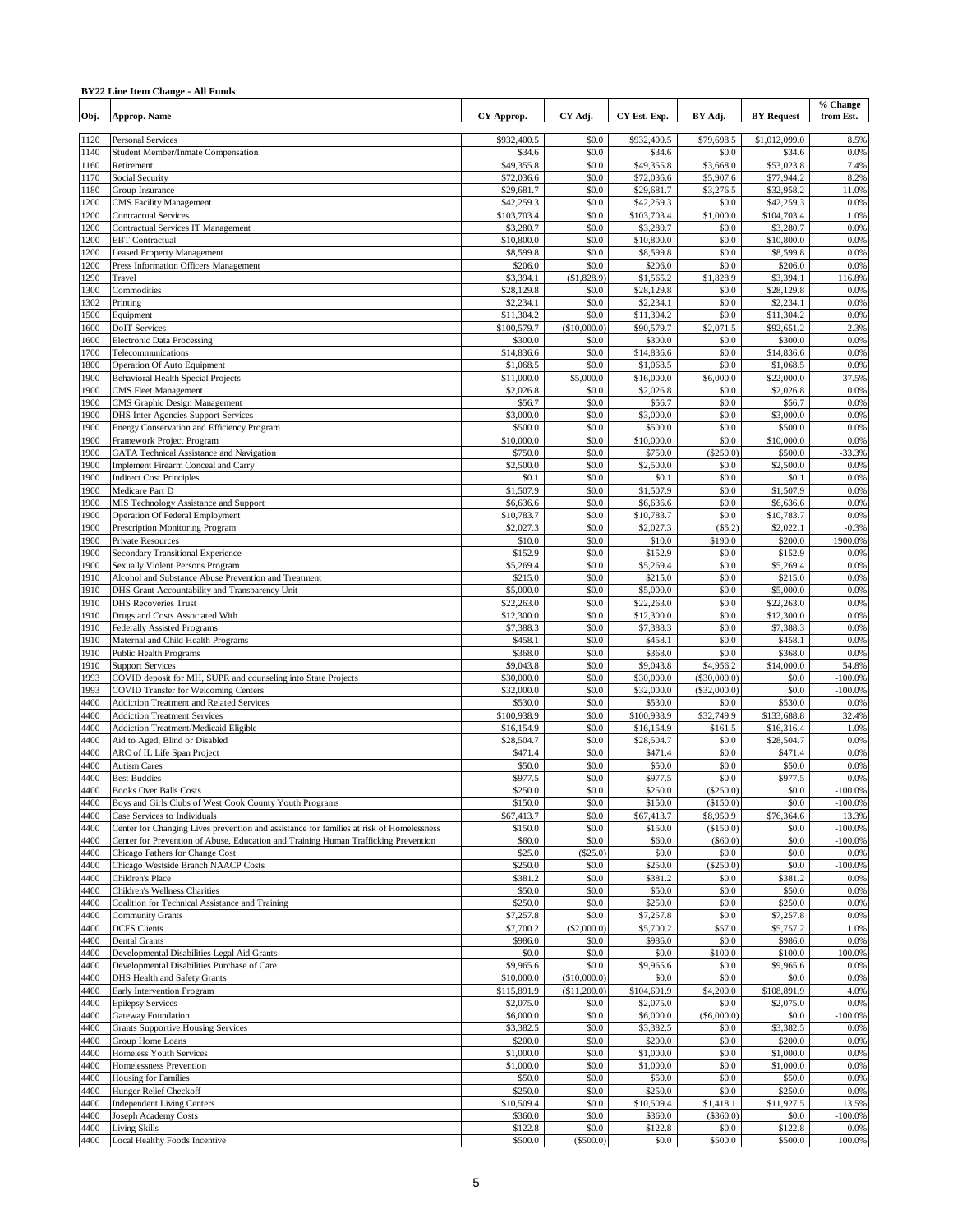### **BY22 Line Item Change - All Funds**

| Obj.         | Approp. Name                                                                                        | CY Approp.                | CY Adj.              | CY Est. Exp.               | BY Adj.                 | <b>BY</b> Request          | % Change<br>from Est. |
|--------------|-----------------------------------------------------------------------------------------------------|---------------------------|----------------------|----------------------------|-------------------------|----------------------------|-----------------------|
| 4400         | Mental Health Block Grant                                                                           | \$23,025.4                | \$0.0                | \$23,025.4                 | \$16,974.6              | \$40,000.0                 | 73.7%                 |
| 4400         | Mental Health Block Grant Children and Adolescents                                                  | \$4,341.8                 | \$0.0                | \$4,341.8                  | \$0.0                   | \$4,341.8                  | 0.0%                  |
| 4400         | <b>MH</b> Grants                                                                                    | \$1,300.0                 | \$0.0                | \$1,300.0                  | \$0.0                   | \$1,300.0                  | 0.0%                  |
| 4400<br>4400 | <b>MH</b> Treatment<br><b>NAMI</b>                                                                  | \$3,000.0<br>\$180.0      | \$0.0<br>\$0.0       | \$3,000.0<br>\$180.0       | \$2,000.0<br>\$0.0      | \$5,000.0<br>\$180.0       | 66.7%<br>0.0%         |
| 4400         | Non-Medicaid Services for Community Based Youth Programs                                            | \$150.0                   | \$0.0                | \$150.0                    | \$0.0                   | \$150.0                    | 0.0%                  |
| 4400         | <b>OUR Youth Costs</b>                                                                              | \$100.0                   | \$0.0                | \$100.0                    | (\$100.0)               | \$0.0                      | $-100.0\%$            |
| 4400         | <b>Phalanx Family Services</b>                                                                      | \$500.0                   | (\$500.0)            | \$0.0                      | \$0.0                   | \$0.0                      | 0.0%                  |
| 4400<br>4400 | Prevention Partnership Costs                                                                        | \$350.0                   | \$0.0<br>\$0.0       | \$350.0                    | (\$350.0)<br>\$0.0      | \$0.0                      | $-100.0%$<br>0.0%     |
| 4400         | Project for Autism<br>Rape Victims/Prevention Act                                                   | \$4,800.0<br>\$7,659.7    | \$0.0                | \$4,800.0<br>\$7,659.7     | \$0.0                   | \$4,800.0<br>\$7,659.7     | 0.0%                  |
| 4400         | Refugees                                                                                            | \$1,126.7                 | \$0.0                | \$1,126.7                  | \$0.0                   | \$1,126.7                  | 0.0%                  |
| 4400         | <b>Respite Services</b>                                                                             | \$9,177.5                 | (\$2,500.0)          | \$6,677.5                  | \$0.0                   | \$6,677.5                  | 0.0%                  |
| 4400         | Services to Disabled Individuals                                                                    | \$25,000.0                | \$0.0                | \$25,000.0                 | \$0.0                   | \$25,000.0                 | 0.0%                  |
| 4400<br>4400 | <b>Sexual Assault Services</b><br>SIU Rural Health for MH to Farm Owners                            | \$100.0<br>\$250.0        | \$0.0<br>(\$150.0)   | \$100.0<br>\$100.0         | \$0.0<br>(\$100.0)      | \$100.0<br>\$0.0           | 0.0%<br>$-100.0%$     |
| 4400         | Specialized Services for Survivors of Human Trafficking                                             | \$100.0                   | \$0.0                | \$100.0                    | \$0.0                   | \$100.0                    | 0.0%                  |
| 4400         | St. Mary's Hospital                                                                                 | \$500.0                   | \$0.0                | \$500.0                    | \$0.0                   | \$500.0                    | 0.0%                  |
| 4400         | <b>Supported Employment</b>                                                                         | \$1,900.0                 | \$0.0                | \$1,900.0                  | \$0.0                   | \$1,900.0                  | 0.0%                  |
| 4400         | Supportive Food Program WIC                                                                         | \$1,400.0                 | \$0.0                | \$1,400.0                  | \$0.0                   | \$1,400.0                  | 0.0%                  |
| 4400<br>4400 | TASC for Supportive Release Center                                                                  | \$175.0<br>\$134,201.9    | \$0.0<br>\$0.0       | \$175.0<br>\$134,201.9     | (\$175.0)<br>\$15,798.1 | \$0.0<br>\$150,000.0       | $-100.0%$<br>11.8%    |
| 4400         | Temporary Assistance to Needy Families<br>Thresholds                                                | \$6,000.0                 | \$0.0                | \$6,000.0                  | (S6,000,0)              | \$0.0                      | $-100.0%$             |
| 4400         | Touch by an Angel Community Enrichment Center - Single parent programs                              | \$250.0                   | \$0.0                | \$250.0                    | (\$250.0)               | \$0.0                      | $-100.0%$             |
| 4400         | Urban Autism Solutions - West Side Transition Academy                                               | \$400.0                   | \$0.0                | \$400.0                    | (\$400.0)               | \$0.0                      | $-100.0%$             |
| 4400         | West Austin Development Center for Childcare, ed, and development programs                          | \$620.0                   | (\$100.0)            | \$520.0                    | (\$520.0)               | \$0.0                      | $-100.0%$             |
| 4400         | Youth Employment Programs                                                                           | \$19,000.0                | \$0.0                | \$19,000.0                 | \$0.0                   | \$19,000.0                 | 0.0%<br>$-100.0%$     |
| 4400<br>4429 | Youth Guidance - Becoming a Man<br><b>Tort Claims</b>                                               | \$1,000.0<br>\$485.0      | \$0.0<br>\$0.0       | \$1,000.0<br>\$485.0       | (S1,000.0)<br>\$0.0     | \$0.0<br>\$485.0           | 0.0%                  |
| 4429         | <b>Tort Claims Employees</b>                                                                        | \$10.9                    | \$0.0                | \$10.9                     | \$0.0                   | \$10.9                     | 0.0%                  |
| 4462         | Funeral and Burial Expense                                                                          | \$6,000.0                 | (\$1,000.0)          | \$5,000.0                  | \$0.0                   | \$5,000.0                  | 0.0%                  |
| 4463         | Free Distribution Food Supplies                                                                     | \$230,000.0               | \$0.0                | \$230,000.0                | \$0.0                   | \$230,000.0                | 0.0%                  |
| 4900         | Access to Justice Resurrection Project                                                              | \$5,000.0                 | \$0.0                | \$5,000.0                  | \$0.0                   | \$5,000.0                  | 0.0%                  |
| 4900<br>4900 | Access to Justice The West Side Justice Center<br><b>Addiction Prevention Related Services</b>      | \$5,000.0<br>\$21,652.1   | \$0.0<br>\$3,000.0   | \$5,000.0<br>\$24,652.1    | \$0.0<br>\$5,161.7      | \$5,000.0<br>\$29,813.8    | 0.0%<br>20.9%         |
| 4900         | <b>Addiction Treatment and Related Services</b>                                                     | \$22,212.2                | \$0.0                | \$22,212.2                 | \$0.0                   | \$22,212.2                 | 0.0%                  |
| 4900         | <b>Addiction Treatment Services</b>                                                                 | \$5,105.8                 | \$0.0                | \$5,105.8                  | \$0.0                   | \$5,105.8                  | 0.0%                  |
| 4900         | <b>Addiction Treatment-Special Population</b>                                                       | \$6,049.7                 | \$0.0                | \$6,049.7                  | \$57.0                  | \$6,106.7                  | 0.9%                  |
| 4900         | After School Youth Programs                                                                         | \$14,522.0                | \$0.0                | \$14,522.0                 | \$0.0                   | \$14,522.0                 | 0.0%                  |
| 4900<br>4900 | <b>Assistance For Homeless</b><br><b>Autism Awareness</b>                                           | \$500.0<br>\$50.0         | \$0.0<br>\$0.0       | \$500.0<br>\$50.0          | \$250.0<br>\$0.0        | \$750.0<br>\$50.0          | 50.0%<br>0.0%         |
| 4900         | <b>Autism Research Checkoff</b>                                                                     | \$25.0                    | \$0.0                | \$25.0                     | \$0.0                   | \$25.0                     | 0.0%                  |
| 4900         | Cannabis                                                                                            | \$28,000.0                | \$0.0                | \$28,000.0                 | \$11,000.0              | \$39,000.0                 | 39.3%                 |
| 4900         | Case Services to Individuals and related costs                                                      | \$8,950.9                 | \$0.0                | \$8,950.9                  | (\$8,950.9)             | \$0.0                      | 100.0%                |
| 4900         | Child Care Service Great Start                                                                      | \$5,200.0                 | \$0.0                | \$5,200.0                  | \$0.0                   | \$5,200.0                  | 0.0%                  |
| 4900<br>4900 | Child Care Services<br>Children's Health Programs                                                   | \$859,399.0<br>\$1,138.8  | \$270,000.0<br>\$0.0 | \$1,129,399.0<br>\$1,138.8 | \$110,000.0<br>\$0.0    | \$1,239,399.0<br>\$1,138.8 | 9.7%<br>0.0%          |
| 4900         | <b>Client Assistance Project</b>                                                                    | \$1,179.2                 | \$0.0                | \$1,179.2                  | \$0.0                   | \$1,179.2                  | 0.0%                  |
| 4900         | <b>Colbert Consent Decree</b>                                                                       | \$50,253.9                | \$0.0                | \$50,253.9                 | \$333.4                 | \$50,587.3                 | 0.7%                  |
| 4900         | Comm Transitions and System Rebalancing                                                             | \$51,609.6                | \$0.0                | \$51,609.6                 | \$354.6                 | \$51,964.2                 | 0.7%                  |
| 4900         | <b>Community Services</b>                                                                           | \$7,366.4                 | \$0.0                | \$7,366.4                  | \$0.0                   | \$7,366.4                  | 0.0%                  |
| 4900<br>4900 | Comprehensive Community Services<br><b>Compulsive Gamblers Treatment</b>                            | \$18,931.3<br>\$6,800.0   | \$0.0<br>\$0.0       | \$18,931.3<br>\$6,800.0    | \$0.0<br>\$0.0          | \$18,931.3<br>\$6,800.0    | 0.0%<br>0.0%          |
| 4900         | COVID Transfer for MH, SUPR and counseling                                                          | \$30,000.0                | \$0.0                | \$30,000.0                 | \$0.0                   | \$30,000.0                 | 0.0%                  |
| 4900         | <b>DCFS</b> Community Integrated Living Arrangements                                                | \$2,471.6                 | \$0.0                | \$2,471.6                  | \$0.0                   | \$2,471.6                  | 0.0%                  |
| 4900         | Developmental Disabilities Grants and Long Term Care                                                | \$1,449,440.4             | \$0.0                | \$1,449,440.4              | \$56,435.0              | \$1,505,875.4              | 3.9%                  |
| 4900         | Developmental Disabilities Grants and Purchase of Care<br>Developmental Disabilities Long Term Care | \$122,500.0<br>\$45,000.0 | \$0.0<br>\$0.0       | \$122,500.0<br>\$45,000.0  | (\$32,500.0)            | \$90,000.0<br>\$45,000.0   | $-26.5%$<br>0.0%      |
| 4900<br>4900 | Developmental Disabilities Transitions                                                              | \$5,201.6                 | \$0.0                | \$5,201.6                  | \$0.0<br>\$0.0          | \$5,201.6                  | 0.0%                  |
| 4900         | <b>DHS Community Services</b>                                                                       | \$15,000.0                | \$0.0                | \$15,000.0                 | \$0.0                   | \$15,000.0                 | 0.0%                  |
| 4900         | <b>DHS</b> Federal Projects Fund                                                                    | \$16,036.1                | \$0.0                | \$16,036.1                 | \$0.0                   | \$16,036.1                 | 0.0%                  |
| 4900         | DHS Grants and Ops                                                                                  | \$70,000.0                | \$0.0                | \$70,000.0                 | \$0.0                   | \$70,000.0                 | 0.0%                  |
| 4900<br>4900 | Domestic Violence Programs<br><b>Domestic Violence Shelters</b>                                     | \$100.0<br>\$21,455.1     | \$0.0<br>\$0.0       | \$100.0<br>\$21,455.1      | \$0.0<br>\$0.0          | \$100.0<br>\$21,455.1      | 0.0%<br>0.0%          |
| 4900         | Donated Funds Initiative Program                                                                    | \$22,729.4                | \$0.0                | \$22,729.4                 | \$0.0                   | \$22,729.4                 | 0.0%                  |
| 4900         | DRS Federal Match for Supported Employment Programs                                                 | \$90.0                    | \$0.0                | \$90.0                     | \$0.0                   | \$90.0                     | 0.0%                  |
| 4900         | Early Intervention Program                                                                          | \$195,000.0               | \$0.0                | \$195,000.0                | \$0.0                   | \$195,000.0                | 0.0%                  |
| 4900         | <b>Emergency and Transitional Housing</b>                                                           | \$10,383.7                | \$0.0                | \$10,383.7                 | \$0.0                   | \$10,383.7                 | 0.0%                  |
| 4900<br>4900 | <b>Emergency Food Program</b><br><b>Emergency Solutions Grants Program</b>                          | \$5,163.8<br>\$48,320.0   | \$15,000.0<br>\$0.0  | \$20,163.8<br>\$48,320.0   | \$0.0<br>\$11,680.0     | \$20,163.8<br>\$60,000.0   | 0.0%<br>24.2%         |
| 4900         | <b>Employability Development Services</b>                                                           | \$9,145.7                 | (\$3,000.0)          | \$6,145.7                  | \$0.0                   | \$6,145.7                  | 0.0%                  |
| 4900         | <b>Employment and Training Program</b>                                                              | \$485,000.0               | \$0.0                | \$485,000.0                | \$0.0                   | \$485,000.0                | 0.0%                  |
| 4900         | Eviction Mitigation Program and Other Social Services                                               | \$0.0                     | \$0.0                | \$0.0                      | \$145,000.0             | \$145,000.0                | 100.0%                |
| 4900         | <b>Family Violence Programs</b>                                                                     | \$5,018.2                 | \$0.0                | \$5,018.2                  | \$0.0                   | \$5,018.2                  | 0.0%                  |
| 4900         | Farmer's Market Nutrition                                                                           | \$500.0                   | \$0.0                | \$500.0                    | \$0.0                   | \$500.0                    | 0.0%                  |
| 4900<br>4900 | Federal Decennial Census Funds<br>Federal/State Employment Program                                  | \$14,500.0<br>\$5,000.0   | (\$1,000.0)<br>\$0.0 | \$13,500.0<br>\$5,000.0    | (\$13,500.0)<br>\$0.0   | \$0.0<br>\$5,000.0         | $-100.0%$<br>0.0%     |
| 4900         | Food Stamp Employment and Training                                                                  | \$3,651.0                 | \$0.0                | \$3,651.0                  | \$0.0                   | \$3,651.0                  | 0.0%                  |
| 4900         | Gear Up                                                                                             | \$3,516.8                 | \$0.0                | \$3,516.8                  | \$0.0                   | \$3,516.8                  | 0.0%                  |
| 4900         | <b>Head Start State Collaboration</b>                                                               | \$500.0                   | \$0.0                | \$500.0                    | \$0.0                   | \$500.0                    | 0.0%                  |
| 4900         | Health and Human Services Medicaid Trust                                                            | \$42,400.0                | \$0.0                | \$42,400.0                 | \$0.0                   | \$42,400.0                 | 0.0%                  |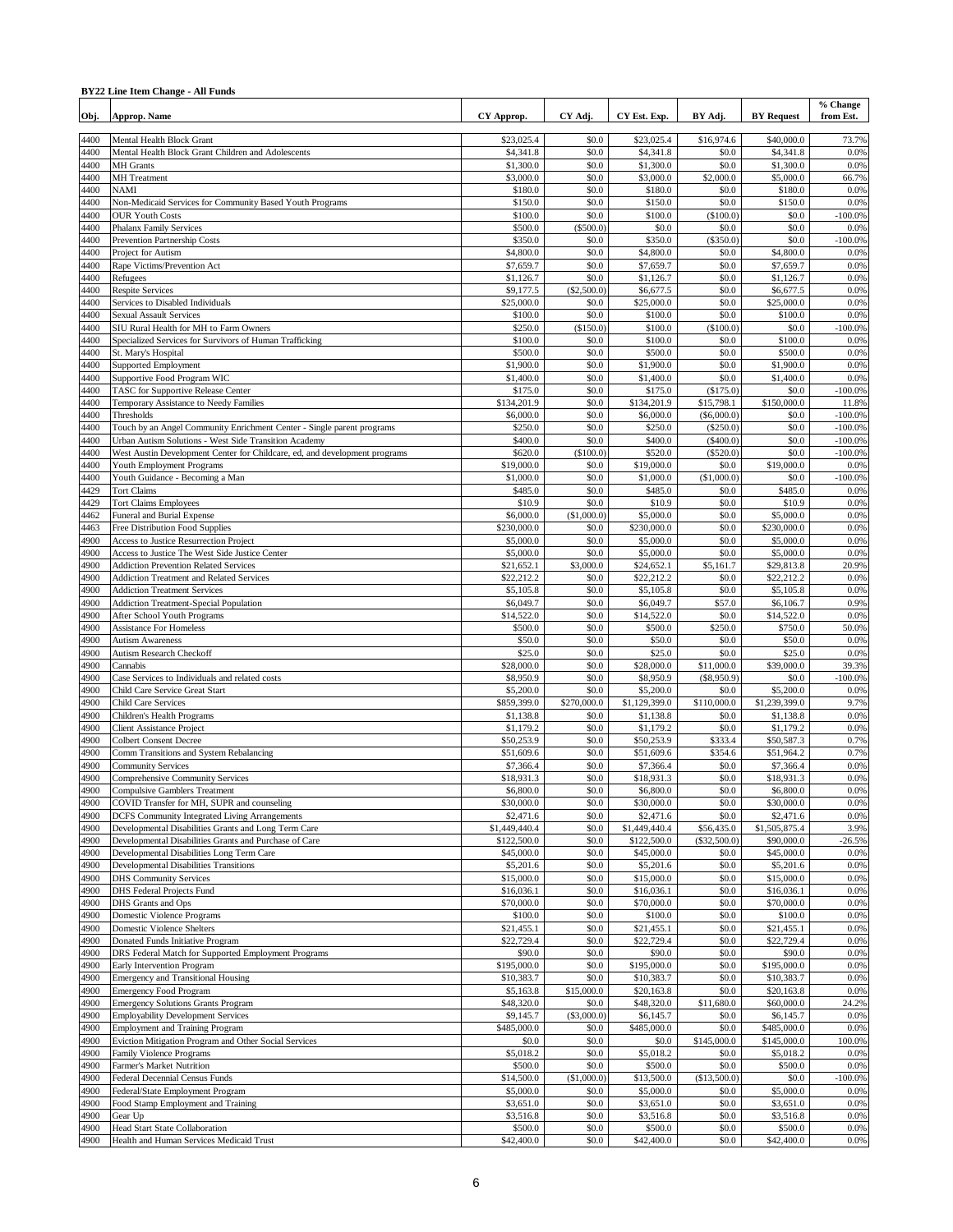#### **BY22 Line Item Change - All Funds**

| Obj. | Approp. Name                                                          | CY Approp.    | CY Adj.       | CY Est. Exp.  | BY Adj.      | <b>BY Request</b> | % Change<br>from Est. |
|------|-----------------------------------------------------------------------|---------------|---------------|---------------|--------------|-------------------|-----------------------|
| 4900 | <b>Healthy Families</b>                                               | \$10,040.0    | \$0.0         | \$10,040.0    | \$0.0        | \$10,040.0        | 0.0%                  |
| 4900 | Home and Community Based Waiver                                       | \$480.6       | \$0.0         | \$480.6       | \$0.0        | \$480.6           | 0.0%                  |
| 4900 | Home Services Program                                                 | \$843,259.6   | (\$15,000.0)  | \$828,259.6   | \$81,340.0   | \$909,599.6       | 9.8%                  |
| 4900 | Homeless Youth Services                                               | \$6,277.5     | \$0.0         | \$6,277.5     | \$0.0        | \$6,277.5         | 0.0%                  |
| 4900 | Homelessness Prevention                                               | \$9,000.0     | \$0.0         | \$9,000.0     | \$0.0        | \$9,000.0         | 0.0%                  |
| 4900 | <b>Illinois Migrant Council</b>                                       | \$90.0        | \$0.0         | \$90.0        | \$0.0        | \$90.0            | 0.0%                  |
| 4900 | <b>Immigrant Integration Services</b>                                 | \$30,000.0    | \$0.0         | \$30,000.0    | \$0.0        | \$30,000.0        | 0.0%                  |
| 4900 | <b>Independent Living Older Blind</b>                                 | \$3,191.6     | \$0.0         | \$3,191.6     | \$0.0        | \$3,191.6         | 0.0%                  |
| 4900 | <b>Infant Mortality</b>                                               | \$31,665.0    | (\$2,000.0)   | \$29,665.0    | \$0.0        | \$29,665.0        | 0.0%                  |
| 4900 | JTED-SNAP Pilot Employment and Training                               | \$5,000.0     | \$0.0         | \$5,000.0     | \$0.0        | \$5,000.0         | 0.0%                  |
| 4900 | Juvenile Justice Planning and Action Grants                           | \$3,000.0     | \$0.0         | \$3,000.0     | \$0.0        | \$3,000.0         | 0.0%                  |
| 4900 | Maternal Child Health Program                                         | \$2,000.0     | \$0.0         | \$2,000.0     | \$0.0        | \$2,000.0         | 0.0%                  |
| 4900 | Medicaid-Mentally Ill/Kid Care                                        | \$92,902.4    | $(\$7,902.4)$ | \$85,000.0    | \$0.0        | \$85,000.0        | 0.0%                  |
| 4900 | Mental Health Psychotropic Medications                                | \$1,381.8     | \$0.0         | \$1,381.8     | \$0.0        | \$1,381.8         | 0.0%                  |
| 4900 | Mental Health Supportive Housing                                      | \$22,247.7    | \$0.0         | \$22,247.7    | \$159.5      | \$22,407.2        | 0.7%                  |
| 4900 | MH Evaluation Determination and Disposition                           | \$1,200.0     | \$0.0         | \$1,200.0     | \$0.0        | \$1,200.0         | 0.0%                  |
| 4900 | MH Grants, Child and Adolescent, Transitions, and Facility Operations | \$124,263.7   | (S524.0)      | \$123,739.7   | \$2,087.4    | \$125,827.1       | 1.7%                  |
| 4900 | <b>MIEC Home Visiting Program</b>                                     | \$14,006.8    | \$0.0         | \$14,006.8    | \$0.0        | \$14,006.8        | 0.0%                  |
| 4900 | <b>Migrant Day Care Services</b>                                      | \$3,422.4     | \$0.0         | \$3,422.4     | \$0.0        | \$3,422.4         | 0.0%                  |
| 4900 | Parents Too Soon                                                      | \$9,375.3     | \$0.0         | \$9,375.3     | \$0.0        | \$9,375.3         | 0.0%                  |
| 4900 | Partnership for Success Program                                       | \$5,000.0     | \$0.0         | \$5,000.0     | \$0.0        | \$5,000.0         | 0.0%                  |
| 4900 | Pilot Program Opioid Dependents                                       | \$500.0       | \$0.0         | \$500.0       | \$0.0        | \$500.0           | 0.0%                  |
| 4900 | Prevention of Prescription Drug OD-Related Deaths                     | \$2,000.0     | \$0.0         | \$2,000.0     | \$0.0        | \$2,000.0         | 0.0%                  |
| 4900 | Public Assistance Grants for Food Banks                               | \$0.0         | \$0.0         | \$0.0         | \$50,000.0   | \$50,000.0        | 100.0%                |
| 4900 | Public Health Programs                                                | \$10,742.3    | \$0.0         | \$10,742.3    | \$0.0        | \$10,742.3        | 0.0%                  |
| 4900 | Race to the Top                                                       | \$5,000.0     | \$0.0         | \$5,000.0     | \$0.0        | \$5,000.0         | 0.0%                  |
| 4900 | Redeploy Illinois                                                     | \$6,373.6     | \$0.0         | \$6,373.6     | \$0.0        | \$6,373.6         | 0.0%                  |
| 4900 | <b>Refugee Settlement Services</b>                                    | \$10,611.2    | \$0.0         | \$10,611.2    | \$0.0        | \$10,611.2        | 0.0%                  |
| 4900 | <b>Refugee Social Services</b>                                        | \$204.0       | \$0.0         | \$204.0       | \$0.0        | \$204.0           | 0.0%                  |
| 4900 | SAMHSA COVID-19 Grant                                                 | \$0.0         | \$0.0         | \$0.0         | \$5,000.0    | \$5,000.0         | 100.0%                |
| 4900 | Sexual Assault Services and Prevention                                | \$600.0       | \$0.0         | \$600.0       | \$0.0        | \$600.0           | 0.0%                  |
| 4900 | Small Business Enterprise Program                                     | \$3,527.3     | \$0.0         | \$3,527.3     | \$0.0        | \$3,527.3         | 0.0%                  |
| 4900 | <b>SNAP Education</b>                                                 | \$30,000.0    | \$0.0         | \$30,000.0    | \$0.0        | \$30,000.0        | 0.0%                  |
| 4900 | <b>SNAP Outreach</b>                                                  | \$2,000.0     | \$1,000.0     | \$3,000.0     | \$2,000.0    | \$5,000.0         | 66.7%                 |
| 4900 | <b>SNAP</b> to Success                                                | \$1,500.0     | \$0.0         | \$1,500.0     | \$1,500.0    | \$3,000.0         | 100.0%                |
| 4900 | Special Olympics IL and Children's Charities                          | \$1,000.0     | \$0.0         | \$1,000.0     | \$1,000.0    | \$2,000.0         | 100.0%                |
| 4900 | Special Olympics IL Fund                                              | \$50.0        | \$0.0         | \$50.0        | \$0.0        | \$50.0            | 0.0%                  |
| 4900 | <b>Special Services</b>                                               | \$7,667.1     | \$0.0         | \$7,667.1     | \$0.0        | \$7,667.1         | 0.0%                  |
| 4900 | <b>SSI Advocacy Services</b>                                          | \$1,009.4     | \$0.0         | \$1,009.4     | \$0.0        | \$1,009.4         | 0.0%                  |
| 4900 | <b>State Opioid Response</b>                                          | \$40,000.0    | \$0.0         | \$40,000.0    | \$10,000.0   | \$50,000.0        | 25.0%                 |
| 4900 | <b>Supportive Housing Services</b>                                    | \$16,166.7    | \$0.0         | \$16,166.7    | \$0.0        | \$16,166.7        | 0.0%                  |
| 4900 | <b>Technical Assistance Project</b>                                   | \$1,050.0     | \$0.0         | \$1,050.0     | \$0.0        | \$1,050.0         | 0.0%                  |
| 4900 | Tobacco Enforcement Program (TEP)                                     | \$2,800.0     | \$0.0         | \$2,800.0     | \$0.0        | \$2,800.0         | 0.0%                  |
| 4900 | <b>Welcoming Centers</b>                                              | \$35,000.0    | \$0.0         | \$35,000.0    | (\$30,000.0) | \$5,000.0         | 85.7%                 |
| 4900 | Westside Health Authority Crisis Intervention                         | \$1,000.0     | \$0.0         | \$1,000.0     | \$0.0        | \$1,000.0         | 0.0%                  |
| 4900 | <b>WIC Nutrition Program</b>                                          | \$75,049.0    | \$0.0         | \$75,049.0    | \$0.0        | \$75,049.0        | 0.0%                  |
| 6900 | Permanent Improvements                                                | \$5,000.0     | \$0.0         | \$5,000.0     | \$0.0        | \$5,000.0         | 0.0%                  |
| 9930 | Refunds-DHS Federal Projects Fund                                     | \$25.0        | \$0.0         | \$25.0        | \$0.0        | \$25.0            | 0.0%                  |
| 9930 | Refunds-Drug Treatment Fund                                           | \$5.0         | \$0.0         | \$5.0         | \$0.0        | \$5.0             | 0.0%                  |
| 9930 | Refunds-Early Intervention Services Revolving Fund                    | \$300.0       | \$0.0         | \$300.0       | \$0.0        | \$300.0           | 0.0%                  |
| 9930 | Refunds-General Revenue Fund                                          | \$7.7         | \$0.0         | \$7.7         | \$0.0        | \$7.7             | 0.0%                  |
| 9930 | Refunds-Maternal and Child Health Services Block Grant Fund           | \$5.0         | \$0.0         | \$5.0         | \$0.0        | \$5.0             | 0.0%                  |
| 9930 | Refunds-Mental Health Fund                                            | \$2,000.0     | \$0.0         | \$2,000.0     | \$0.0        | \$2,000.0         | 0.0%                  |
| 9930 | Refunds-Sexual Assault Services                                       | \$0.4         | \$0.0         | \$0.4         | \$0.0        | \$0.4             | 0.0%                  |
| 9930 | Refunds-Vocational Rehabilitation Fund                                | \$5.0         | \$0.0         | \$5.0         | \$0.0        | \$5.0             | 0.0%                  |
| 9930 | Refunds-WIC Program                                                   | \$200.0       | \$0.0         | \$200.0       | \$0.0        | \$200.0           | 0.0%                  |
| 9930 | Refunds-Youth Drug Abuse Prevention Fund                              | \$30.0        | \$0.0         | \$30.0        | \$0.0        | \$30.0            | 0.0%                  |
|      |                                                                       | \$7,692,727.8 | \$224,769.7   | \$7,917,497.5 | \$521,544.8  | \$8,439,042.3     | 6.6%                  |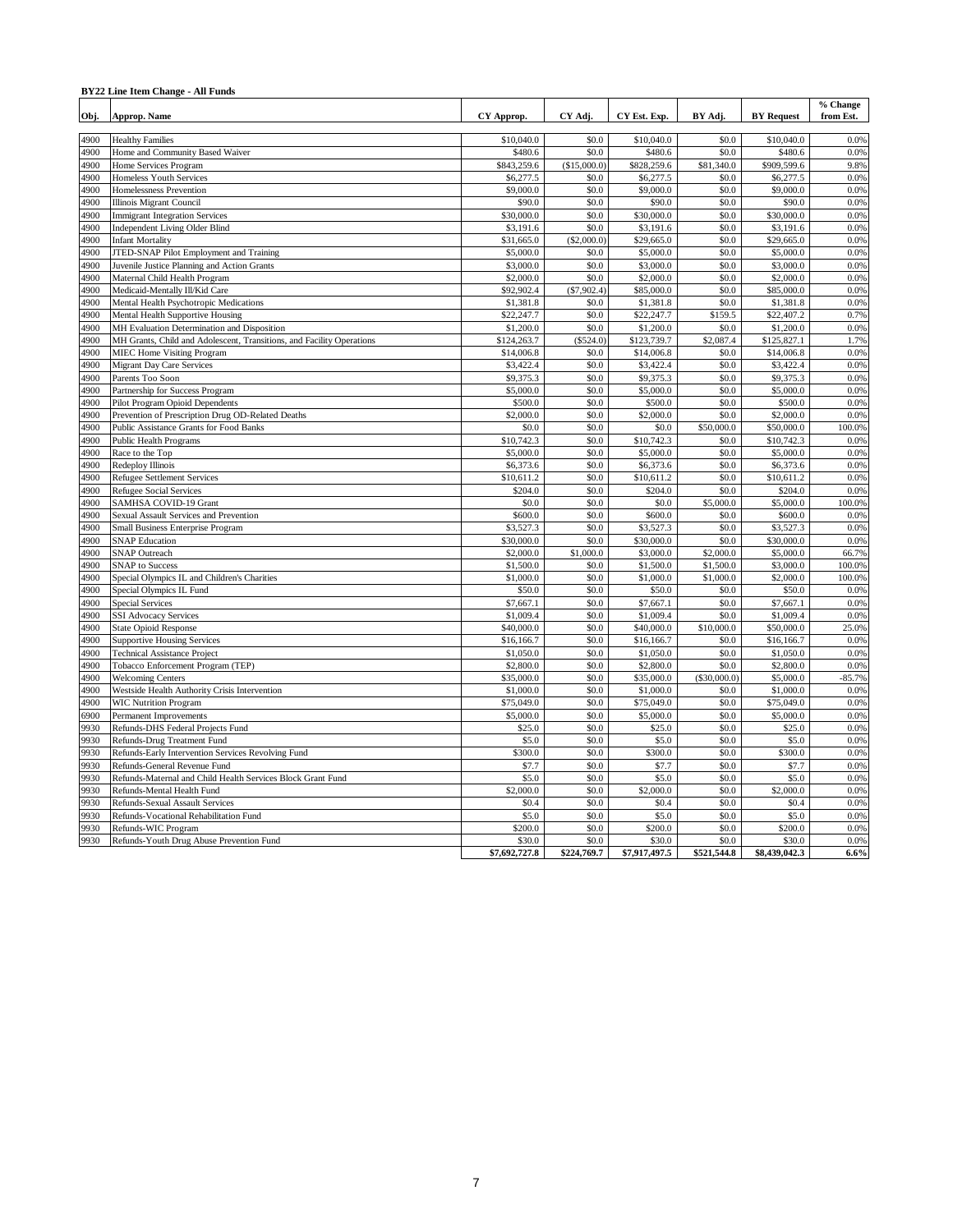|              | <b>BY22 Line Item Change - General Revenue</b>                                                                                  |                           |                       |                           |                            |                           |                                      |
|--------------|---------------------------------------------------------------------------------------------------------------------------------|---------------------------|-----------------------|---------------------------|----------------------------|---------------------------|--------------------------------------|
|              | Obj. Approp. Name                                                                                                               | CY Approp.                | CY Adj.               | CY Est. Exp.              | BY Adj.                    | <b>BY</b> Request         | $\frac{0}{0}$<br>Change<br>from Est. |
|              |                                                                                                                                 |                           |                       |                           |                            |                           |                                      |
| 1120<br>1140 | <b>Personal Services</b><br>Student Member/Inmate Compensation                                                                  | \$842,366.9<br>\$34.6     | \$0.0<br>\$0.0        | \$842,366.9<br>\$34.6     | \$75,702.4<br>\$0.0        | \$918,069.3<br>\$34.6     | 9.0%<br>0.0%                         |
| 1170         | Social Security                                                                                                                 | \$64,445.4                | \$0.0                 | \$64,445.4                | \$5,748.8                  | \$70,194.2                | 8.9%                                 |
| 1200         | <b>CMS</b> Facility Management                                                                                                  | \$42,259.3                | \$0.0                 | \$42,259.3                | \$0.0                      | \$42,259.3                | 0.0%                                 |
| 1200         | <b>Contractual Services</b>                                                                                                     | \$79,634.3                | \$0.0                 | \$79,634.3                | \$0.0                      | \$79,634.3                | 0.0%                                 |
| 1200         | <b>EBT</b> Contractual                                                                                                          | \$10,800.0                | \$0.0                 | \$10,800.0                | \$0.0                      | \$10,800.0                | 0.0%                                 |
| 1200<br>1290 | Press Information Officers Management<br>Travel                                                                                 | \$206.0<br>\$1,362.0      | \$0.0<br>\$0.0        | \$206.0<br>\$1,362.0      | \$0.0<br>\$0.0             | \$206.0<br>\$1,362.0      | 0.0%<br>0.0%                         |
| 1300         | Commodities                                                                                                                     | \$27,206.0                | \$0.0                 | \$27,206.0                | \$0.0                      | \$27,206.0                | 0.0%                                 |
| 1302         | Printing                                                                                                                        | \$1,572.2                 | \$0.0                 | \$1,572.2                 | \$0.0                      | \$1,572.2                 | 0.0%                                 |
| 1500         | Equipment                                                                                                                       | \$7,658.5                 | \$0.0                 | \$7,658.5                 | \$0.0                      | \$7,658.5                 | 0.0%                                 |
| 1600         | <b>DoIT</b> Services                                                                                                            | \$100,579.7               | (\$10,000.0]          | \$90,579.7                | \$2,071.5                  | \$92,651.2                | 2.3%                                 |
| 1700         | Telecommunications                                                                                                              | \$9,024.9                 | \$0.0                 | \$9,024.9                 | \$0.0                      | \$9,024.9                 | 0.0%                                 |
| 1800         | Operation Of Auto Equipment                                                                                                     | \$965.6                   | \$0.0                 | \$965.6                   | \$0.0                      | \$965.6                   | 0.0%                                 |
| 1900<br>1900 | <b>CMS</b> Fleet Management<br>CMS Graphic Design Management                                                                    | \$2,026.8<br>\$56.7       | \$0.0<br>\$0.0        | \$2,026.8<br>\$56.7       | \$0.0<br>\$0.0             | \$2,026.8<br>\$56.7       | 0.0%<br>0.0%                         |
| 1900         | GATA Technical Assistance and Navigation                                                                                        | \$750.0                   | \$0.0                 | \$750.0                   | $(\$250.0)$                | \$500.0                   | $-33.3%$                             |
| 1900         | <b>Indirect Cost Principles</b>                                                                                                 | \$0.1                     | \$0.0                 | \$0.1                     | \$0.0                      | \$0.1                     | 0.0%                                 |
| 1900         | Prescription Monitoring Program                                                                                                 | \$2,027.3                 | \$0.0                 | \$2,027.3                 | (S5.2)                     | \$2,022.1                 | $-0.3%$                              |
| 1900         | Sexually Violent Persons Program                                                                                                | \$5,269.4                 | \$0.0                 | \$5,269.4                 | \$0.0                      | \$5,269.4                 | 0.0%                                 |
| 4400         | <b>Addiction Treatment Services</b>                                                                                             | \$40,938.9                | \$0.0                 | \$40,938.9                | \$2,749.9                  | \$43,688.8                | 6.7%                                 |
| 4400<br>4400 | Addiction Treatment/Medicaid Eligible<br>Aid to Aged, Blind or Disabled                                                         | \$16,154.9<br>\$28,504.7  | \$0.0<br>\$0.0        | \$16,154.9<br>\$28,504.7  | \$161.5<br>\$0.0           | \$16,316.4<br>\$28,504.7  | 1.0%<br>0.0%                         |
| 4400         | ARC of IL Life Span Project                                                                                                     | \$471.4                   | \$0.0                 | \$471.4                   | \$0.0                      | \$471.4                   | 0.0%                                 |
| 4400         | <b>Best Buddies</b>                                                                                                             | \$977.5                   | \$0.0                 | \$977.5                   | \$0.0                      | \$977.5                   | 0.0%                                 |
| 4400         | <b>Books Over Balls Costs</b>                                                                                                   | \$250.0                   | \$0.0                 | \$250.0                   | $(\$250.0)$                | \$0.0                     | $-100.0%$                            |
| 4400         | Boys and Girls Clubs of West Cook County Youth Programs                                                                         | \$150.0                   | \$0.0                 | \$150.0                   | (\$150.0)                  | \$0.0                     | $-100.0%$                            |
| 4400         | Center for Changing Lives prevention and assistance for families at risk of Homelessness                                        | \$150.0                   | \$0.0                 | \$150.0                   | (\$150.0)                  | \$0.0                     | $-100.0\%$                           |
| 4400<br>4400 | Center for Prevention of Abuse, Education and Training Human Trafficking Prevention<br>Chicago Fathers for Change Cost          | \$60.0<br>\$25.0          | \$0.0<br>(\$25.0)     | \$60.0<br>\$0.0           | $($ \$60.0)<br>\$0.0       | \$0.0<br>\$0.0            | $-100.0\%$<br>0.0%                   |
| 4400         | Chicago Westside Branch NAACP Costs                                                                                             | \$250.0                   | \$0.0                 | \$250.0                   | $(\$250.0)$                | \$0.0                     | $-100.0%$                            |
| 4400         | Children's Place                                                                                                                | \$381.2                   | \$0.0                 | \$381.2                   | \$0.0                      | \$381.2                   | 0.0%                                 |
| 4400         | <b>DCFS</b> Clients                                                                                                             | \$7,700.2                 | (\$2,000.0)           | \$5,700.2                 | \$57.0                     | \$5,757.2                 | 1.0%                                 |
| 4400<br>4400 | <b>Dental Grants</b>                                                                                                            | \$986.0<br>\$10,000.0     | \$0.0<br>(\$10,000.0) | \$986.0<br>\$0.0          | \$0.0<br>\$0.0             | \$986.0<br>\$0.0          | 0.0%<br>0.0%                         |
| 4400         | DHS Health and Safety Grants<br>Early Intervention Program                                                                      | \$115,891.9               | (\$11,200.0)          | \$104,691.9               | \$4,200.0                  | \$108,891.9               | 4.0%                                 |
| 4400         | <b>Epilepsy Services</b>                                                                                                        | \$2,075.0                 | \$0.0                 | \$2,075.0                 | \$0.0                      | \$2,075.0                 | 0.0%                                 |
| 4400         | Gateway Foundation                                                                                                              | \$6,000.0                 | \$0.0                 | \$6,000.0                 | (\$6,000.0)                | \$0.0                     | $-100.0%$                            |
| 4400         | <b>Independent Living Centers</b>                                                                                               | \$6,002.2                 | \$0.0                 | \$6,002.2                 | $(\$931.0)$                | \$5,071.2                 | $-15.5%$                             |
| 4400         | Joseph Academy Costs                                                                                                            | \$360.0                   | \$0.0                 | \$360.0                   | $(\$360.0)$                | \$0.0                     | $-100.0%$                            |
| 4400<br>4400 | <b>Living Skills</b><br>Local Healthy Foods Incentive                                                                           | \$122.8<br>\$500.0        | \$0.0<br>(\$500.0)    | \$122.8<br>\$0.0          | \$0.0<br>\$500.0           | \$122.8<br>\$500.0        | 0.0%<br>100.0%                       |
| 4400         | <b>NAMI</b>                                                                                                                     | \$180.0                   | \$0.0                 | \$180.0                   | \$0.0                      | \$180.0                   | 0.0%                                 |
| 4400         | <b>OUR Youth Costs</b>                                                                                                          | \$100.0                   | \$0.0                 | \$100.0                   | (\$100.0)                  | \$0.0                     | $-100.0%$                            |
| 4400         | <b>Phalanx Family Services</b>                                                                                                  | \$500.0                   | (S500.0)              | \$0.0                     | \$0.0                      | \$0.0                     | 0.0%                                 |
| 4400         | Prevention Partnership Costs                                                                                                    | \$350.0                   | \$0.0                 | \$350.0                   | $(\$350.0)$                | \$0.0                     | $-100.0\%$                           |
|              | 4400 Project for Autism                                                                                                         | \$4,800.0                 | \$0.0                 | \$4,800.0                 | \$0.0                      | \$4,800.0                 | $0.0\%$                              |
| 4400<br>4400 | Rape Victims/Prevention Act                                                                                                     | \$7,659.7                 | \$0.0                 | \$7,659.7                 | \$0.0                      | \$7,659.7                 | 0.0%                                 |
| 4400         | Refugees<br><b>Respite Services</b>                                                                                             | \$1,126.7<br>\$9,177.5    | \$0.0<br>(\$2,500.0)  | \$1,126.7<br>\$6,677.5    | \$0.0<br>\$0.0             | \$1,126.7<br>\$6,677.5    | 0.0%<br>0.0%                         |
| 4400         | SIU Rural Health for MH to Farm Owners                                                                                          | \$250.0                   | (\$150.0)             | \$100.0                   | (\$100.0)                  | \$0.0                     | $-100.0%$                            |
| 4400         | St. Mary's Hospital                                                                                                             | \$500.0                   | \$0.0                 | \$500.0                   | \$0.0                      | \$500.0                   | 0.0%                                 |
| 4400         | TASC for Supportive Release Center                                                                                              | \$175.0                   | \$0.0                 | \$175.0                   | (\$175.0)                  | \$0.0                     | $-100.0%$                            |
| 4400         | Temporary Assistance to Needy Families                                                                                          | \$134,201.9               | \$0.0                 | \$134,201.9               | \$15,798.1                 | \$150,000.0               | 11.8%                                |
| 4400         | Thresholds                                                                                                                      | \$6,000.0                 | \$0.0                 | \$6,000.0                 | (\$6,000.0)                | \$0.0                     | $-100.0\%$<br>$-100.0\%$             |
| 4400<br>4400 | Touch by an Angel Community Enrichment Center - Single parent programs<br>Urban Autism Solutions - West Side Transition Academy | \$250.0<br>\$400.0        | \$0.0<br>\$0.0        | \$250.0<br>\$400.0        | $(\$250.0)$<br>$(\$400.0)$ | \$0.0<br>\$0.0            | $-100.0%$                            |
| 4400         | West Austin Development Center for Childcare, ed, and development programs                                                      | \$620.0                   | (\$100.0)             | \$520.0                   | $(\$520.0)$                | \$0.0                     | $-100.0\%$                           |
| 4400         | Youth Employment Programs                                                                                                       | \$19,000.0                | \$0.0                 | \$19,000.0                | \$0.0                      | \$19,000.0                | 0.0%                                 |
| 4400         | Youth Guidance - Becoming a Man                                                                                                 | \$1,000.0                 | \$0.0                 | \$1,000.0                 | (\$1,000.0)                | \$0.0                     | $-100.0%$                            |
| 4429         | <b>Tort Claims</b>                                                                                                              | \$475.0                   | \$0.0                 | \$475.0                   | \$0.0                      | \$475.0                   | 0.0%                                 |
| 4429         | <b>Tort Claims Employees</b>                                                                                                    | \$10.9                    | \$0.0                 | \$10.9                    | \$0.0                      | \$10.9                    | 0.0%                                 |
| 4462<br>4900 | Funeral and Burial Expense<br>Access to Justice Resurrection Project                                                            | \$6,000.0<br>\$5,000.0    | (\$1,000.0)<br>\$0.0  | \$5,000.0<br>\$5,000.0    | \$0.0<br>\$0.0             | \$5,000.0<br>\$5,000.0    | 0.0%<br>0.0%                         |
| 4900         | Access to Justice The West Side Justice Center                                                                                  | \$5,000.0                 | \$0.0                 | \$5,000.0                 | \$0.0                      | \$5,000.0                 | 0.0%                                 |
| 4900         | <b>Addiction Prevention Related Services</b>                                                                                    | \$1,102.1                 | \$0.0                 | \$1,102.1                 | \$161.7                    | \$1,263.8                 | 14.7%                                |
| 4900         | Addiction Treatment-Special Population                                                                                          | \$6,049.7                 | \$0.0                 | \$6,049.7                 | \$57.0                     | \$6,106.7                 | 0.9%                                 |
| 4900         | After School Youth Programs                                                                                                     | \$14,522.0                | \$0.0                 | \$14,522.0                | \$0.0                      | \$14,522.0                | 0.0%                                 |
| 4900         | Case Services to Individuals and related costs                                                                                  | \$8,950.9                 | \$0.0                 | \$8,950.9                 | $(\$8,950.9)$              | \$0.0                     | 100.0%                               |
| 4900<br>4900 | <b>Child Care Services</b><br><b>Colbert Consent Decree</b>                                                                     | \$430,599.0<br>\$50,253.9 | (\$80,000.0)<br>\$0.0 | \$350,599.0<br>\$50,253.9 | \$60,000.0<br>\$333.4      | \$410,599.0<br>\$50,587.3 | 17.1%<br>0.7%                        |
| 4900         | Comm Transitions and System Rebalancing                                                                                         | \$51,609.6                | \$0.0                 | \$51,609.6                | \$354.6                    | \$51,964.2                | 0.7%                                 |
| 4900         | <b>Community Services</b>                                                                                                       | \$7,366.4                 | \$0.0                 | \$7,366.4                 | \$0.0                      | \$7,366.4                 | 0.0%                                 |
| 4900         | <b>Comprehensive Community Services</b>                                                                                         | \$18,931.3                | \$0.0                 | \$18,931.3                | \$0.0                      | \$18,931.3                | $0.0\%$                              |

#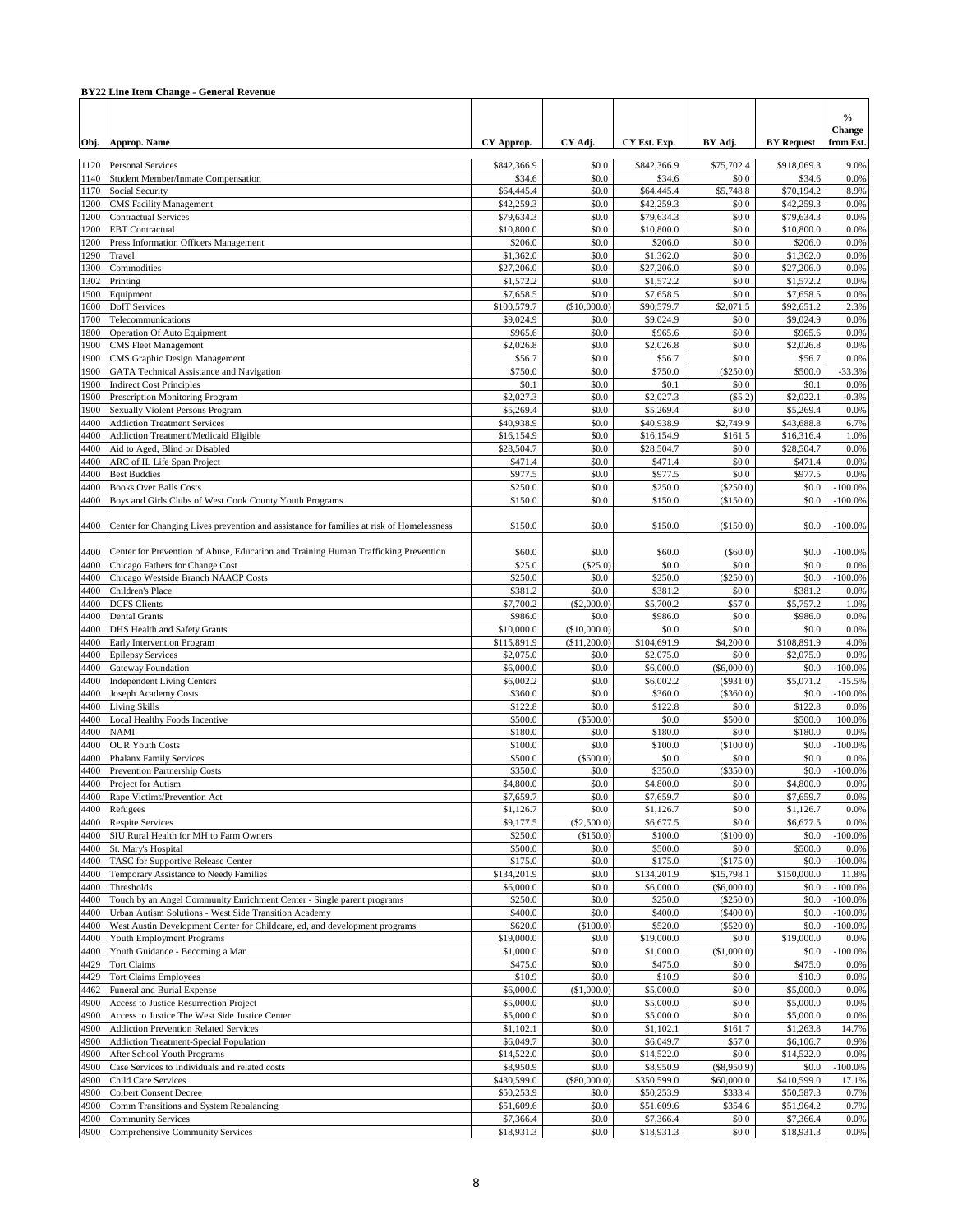|      | <b>BY22 Line Item Change - General Revenue</b>                        |               |               |               |              |                   |                                      |  |  |
|------|-----------------------------------------------------------------------|---------------|---------------|---------------|--------------|-------------------|--------------------------------------|--|--|
|      | Obj. Approp. Name                                                     | CY Approp.    | CY Adi.       | CY Est. Exp.  | BY Adi.      | <b>BY Request</b> | $\frac{0}{0}$<br>Change<br>from Est. |  |  |
| 4900 | DCFS Community Integrated Living Arrangements                         | \$2,471.6     | \$0.0         | \$2,471.6     | \$0.0        | \$2,471.6         | 0.0%                                 |  |  |
| 4900 | Developmental Disabilities Grants and Long Term Care                  | \$1,397,440.4 | \$0.0         | \$1,397,440.4 | \$56,435.0   | \$1,453,875.4     | 4.0%                                 |  |  |
| 4900 | <b>Developmental Disabilities Transitions</b>                         | \$5,201.6     | \$0.0         | \$5,201.6     | \$0.0        | \$5,201.6         | 0.0%                                 |  |  |
| 4900 | <b>Domestic Violence Shelters</b>                                     | \$20,502.9    | \$0.0         | \$20,502.9    | \$0.0        | \$20,502.9        | 0.0%                                 |  |  |
| 4900 | DRS Federal Match for Supported Employment Programs                   | \$90.0        | \$0.0         | \$90.0        | \$0.0        | \$90.0            | 0.0%                                 |  |  |
| 4900 | <b>Employability Development Services</b>                             | \$9,145.7     | ( \$3,000.0)  | \$6,145.7     | \$0.0        | \$6,145.7         | 0.0%                                 |  |  |
| 4900 | Eviction Mitigation Program and Other Social Services                 | \$0.0         | \$0.0         | \$0.0         | \$25,000.0   | \$25,000.0        | 100.0%                               |  |  |
| 4900 | Federal Decennial Census Funds                                        | \$14,500.0    | (\$1,000.0)   | \$13,500.0    | (\$13,500.0) | \$0.0             | $-100.0%$                            |  |  |
| 4900 | Food Stamp Employment and Training                                    | \$3,651.0     | \$0.0         | \$3,651.0     | \$0.0        | \$3,651.0         | 0.0%                                 |  |  |
| 4900 | <b>Healthy Families</b>                                               | \$10,040.0    | \$0.0         | \$10,040.0    | \$0.0        | \$10,040.0        | 0.0%                                 |  |  |
| 4900 | Home and Community Based Waiver                                       | \$480.6       | \$0.0         | \$480.6       | \$0.0        | \$480.6           | 0.0%                                 |  |  |
| 4900 | Home Services Program                                                 | \$597,259.6   | (\$15,000.0)  | \$582,259.6   | \$71,340.0   | \$653,599.6       | 12.3%                                |  |  |
| 4900 | Homeless Youth Services                                               | \$6,277.5     | \$0.0         | \$6,277.5     | \$0.0        | \$6,277.5         | 0.0%                                 |  |  |
| 4900 | Homelessness Prevention                                               | \$5,000.0     | \$0.0         | \$5,000.0     | \$0.0        | \$5,000.0         | 0.0%                                 |  |  |
| 4900 | <b>Illinois Migrant Council</b>                                       | \$90.0        | \$0.0         | \$90.0        | \$0.0        | \$90.0            | 0.0%                                 |  |  |
| 4900 | <b>Immigrant Integration Services</b>                                 | \$30,000.0    | \$0.0         | \$30,000.0    | \$0.0        | \$30,000.0        | 0.0%                                 |  |  |
| 4900 | Independent Living Older Blind                                        | \$146.1       | \$0.0         | \$146.1       | \$0.0        | \$146.1           | 0.0%                                 |  |  |
| 4900 | <b>Infant Mortality</b>                                               | \$31,665.0    | (\$2,000.0)   | \$29,665.0    | \$0.0        | \$29,665.0        | 0.0%                                 |  |  |
| 4900 | Mental Health Psychotropic Medications                                | \$1,381.8     | \$0.0         | \$1,381.8     | \$0.0        | \$1,381.8         | 0.0%                                 |  |  |
| 4900 | Mental Health Supportive Housing                                      | \$22,247.7    | \$0.0         | \$22,247.7    | \$159.5      | \$22,407.2        | 0.7%                                 |  |  |
| 4900 | MH Evaluation Determination and Disposition                           | \$1,200.0     | \$0.0         | \$1,200.0     | \$0.0        | \$1,200.0         | 0.0%                                 |  |  |
| 4900 | MH Grants, Child and Adolescent, Transitions, and Facility Operations | \$124,263.7   | (\$524.0)     | \$123,739.7   | \$2,087.4    | \$125,827.1       | 1.7%                                 |  |  |
| 4900 | Parents Too Soon                                                      | \$6,870.3     | \$0.0         | \$6,870.3     | \$0.0        | \$6,870.3         | 0.0%                                 |  |  |
| 4900 | Pilot Program Opioid Dependents                                       | \$500.0       | \$0.0         | \$500.0       | \$0.0        | \$500.0           | 0.0%                                 |  |  |
| 4900 | Redeploy Illinois                                                     | \$6,373.6     | \$0.0         | \$6,373.6     | \$0.0        | \$6,373.6         | 0.0%                                 |  |  |
| 4900 | <b>Refugee Social Services</b>                                        | \$204.0       | \$0.0         | \$204.0       | \$0.0        | \$204.0           | 0.0%                                 |  |  |
| 4900 | <b>Special Services</b>                                               | \$7,667.1     | \$0.0         | \$7,667.1     | \$0.0        | \$7,667.1         | 0.0%                                 |  |  |
| 4900 | <b>Supportive Housing Services</b>                                    | \$16,166.7    | \$0.0         | \$16,166.7    | \$0.0        | \$16,166.7        | 0.0%                                 |  |  |
| 4900 | <b>Welcoming Centers</b>                                              | \$5,000.0     | \$0.0         | \$5,000.0     | \$0.0        | \$5,000.0         | 0.0%                                 |  |  |
| 4900 | Westside Health Authority Crisis Intervention                         | \$1,000.0     | \$0.0         | \$1,000.0     | \$0.0        | \$1,000.0         | 0.0%                                 |  |  |
| 6900 | <b>Permanent Improvements</b>                                         | \$5,000.0     | \$0.0         | \$5,000.0     | \$0.0        | \$5,000.0         | 0.0%                                 |  |  |
| 9930 | Refunds-General Revenue Fund                                          | \$7.7         | \$0.0         | \$7.7         | \$0.0        | \$7.7             | 0.0%                                 |  |  |
|      |                                                                       | \$4,560,203.6 | (\$139,499.0) | \$4,420,704.6 | \$283,165.7  | \$4,703,870.3     | 6.4%                                 |  |  |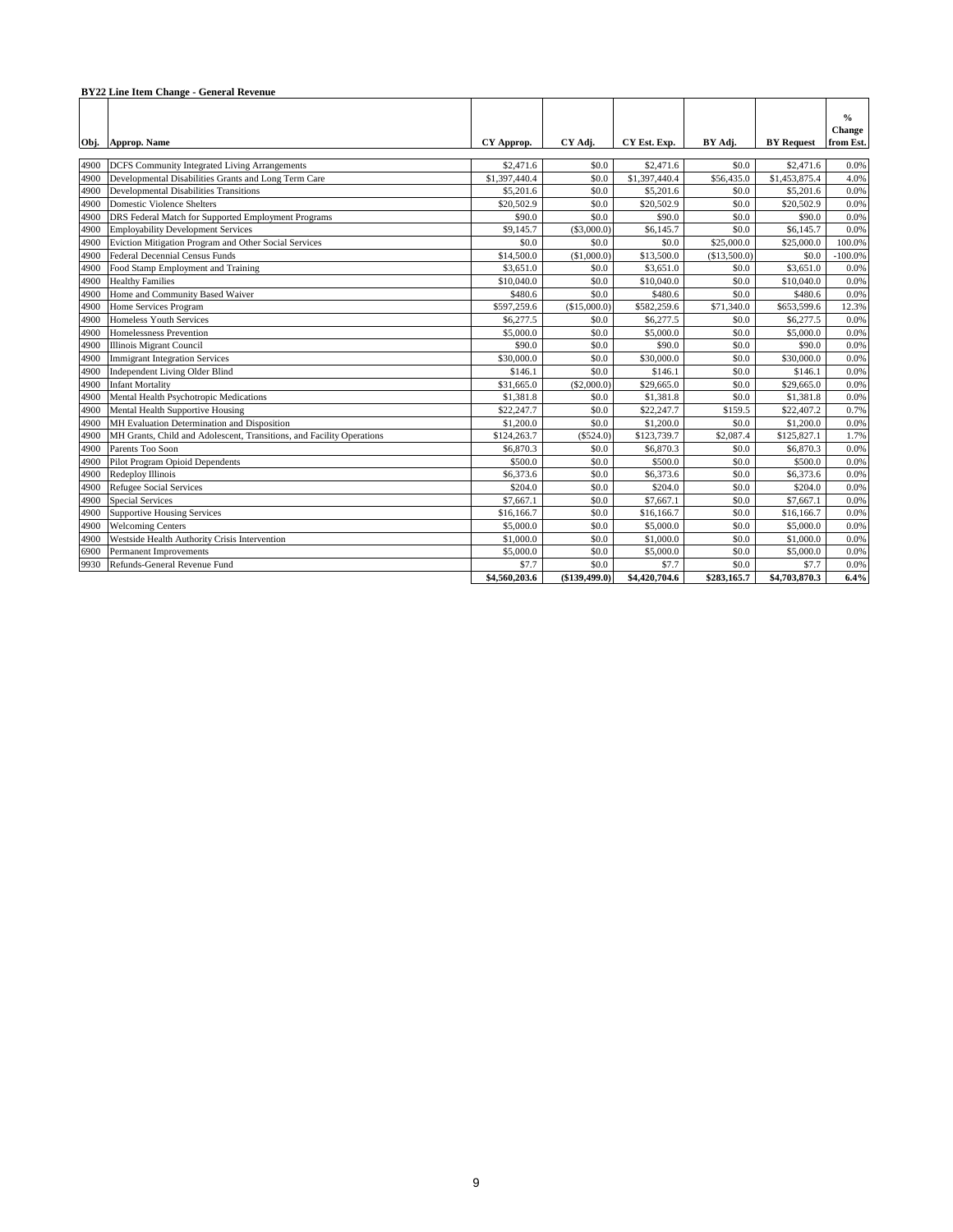|              | BY22 Line Item Change by Program - All Funds                                                        |                           |                |                           |                       |                          |                       |
|--------------|-----------------------------------------------------------------------------------------------------|---------------------------|----------------|---------------------------|-----------------------|--------------------------|-----------------------|
|              |                                                                                                     |                           |                |                           |                       |                          |                       |
| Obj.         | Approp. Name                                                                                        | CY Approp.                | CY Adj.        | CY Est. Exp.              | BY Adj.               | <b>BY Request</b>        | % Change<br>from Est. |
|              |                                                                                                     |                           |                |                           |                       |                          |                       |
| 1120         | <b>Blind Rehabilitation Services</b><br><b>Personal Services</b>                                    | \$1,079.6                 | \$0.0          | \$1,079.6                 | \$43.5                | \$1,123.1                | 4.0%                  |
| 1170         | Social Security                                                                                     | \$82.6                    | \$0.0          | \$82.6                    | \$3.3                 | \$85.9                   | 4.0%                  |
| 1200         | <b>Contractual Services</b>                                                                         | \$57.4                    | \$0.0          | \$57.4                    | \$0.0                 | \$57.4                   | 0.0%                  |
| 4900         | <b>Independent Living Older Blind</b>                                                               | \$3,191.6                 | \$0.0          | \$3,191.6                 | \$0.0                 | \$3,191.6                | 0.0%                  |
| 4900         | Small Business Enterprise Program                                                                   | \$3,527.3<br>\$7,938.5    | \$0.0<br>\$0.0 | \$3,527.3<br>\$7,938.5    | \$0.0<br>\$46.8       | \$3,527.3<br>\$7,985.3   | 0.0%<br>$0.6\%$       |
|              |                                                                                                     |                           |                |                           |                       |                          |                       |
|              | <b>Centers for Independent Living</b>                                                               |                           |                |                           |                       |                          |                       |
| 4400         | <b>Independent Living Centers</b>                                                                   | \$10,509.4<br>\$10,509.4  | \$0.0<br>\$0.0 | \$10,509.4<br>\$10,509.4  | \$369.0<br>\$369.0    | \$10,878.4<br>\$10,878.4 | 3.5%<br>3.5%          |
|              |                                                                                                     |                           |                |                           |                       |                          |                       |
|              | <b>Central Support &amp; Clinical</b>                                                               |                           |                |                           |                       |                          |                       |
| 1120         | <b>Personal Services</b>                                                                            | \$9,250.9                 | \$0.0          | \$9,250.9                 | \$1,115.9             | \$10,366.8               | 12.1%                 |
| 1170<br>1200 | Social Security<br><b>Contractual Services</b>                                                      | \$707.7<br>\$1,974.9      | \$0.0<br>\$0.0 | \$707.7<br>\$1,974.9      | \$85.4<br>\$0.0       | \$793.1<br>\$1,974.9     | 12.1%<br>0.0%         |
| 1290         | Travel                                                                                              | \$43.7                    | \$0.0          | \$43.7                    | \$0.0                 | \$43.7                   | 0.0%                  |
| 1300         | Commodities                                                                                         | \$9,195.1                 | \$0.0          | \$9,195.1                 | \$0.0                 | \$9,195.1                | 0.0%                  |
| 1302         | Printing                                                                                            | \$24.4                    | \$0.0          | \$24.4                    | \$0.0                 | \$24.4                   | 0.0%                  |
| 1500         | Equipment                                                                                           | \$794.4                   | \$0.0          | \$794.4                   | \$0.0                 | \$794.4                  | 0.0%                  |
| 1700         | Telecommunications                                                                                  | \$33.5                    | \$0.0          | \$33.5                    | \$0.0                 | \$33.5                   | 0.0%                  |
| 1900<br>900  | Implement Firearm Conceal and Carry<br>Medicare Part D                                              | \$2,500.0<br>\$1,507.9    | \$0.0<br>\$0.0 | \$2,500.0<br>\$1,507.9    | \$0.0<br>\$0.0        | \$2,500.0<br>\$1,507.9   | 0.0%<br>0.0%          |
| 1900         | Prescription Monitoring Program                                                                     | \$2,027.3                 | \$0.0          | \$2,027.3                 | (S5.2)                | \$2,022.1                | $-0.3%$               |
| 1910         | Drugs and Costs Associated With                                                                     | \$12,300.0                | \$0.0          | \$12,300.0                | \$0.0                 | \$12,300.0               | 0.0%                  |
| 1910         | <b>Federally Assisted Programs</b>                                                                  | \$6,004.2                 | \$0.0          | \$6,004.2                 | \$0.0                 | \$6,004.2                | 0.0%                  |
| 1910         | <b>Support Services</b>                                                                             | \$9,043.8                 | \$0.0          | \$9,043.8                 | \$4,956.2             | \$14,000.0               | 54.8%                 |
|              |                                                                                                     | \$55,407.8                | \$0.0          | \$55,407.8                | \$6,152.3             | \$61,560.1               | 11.1%                 |
|              |                                                                                                     |                           |                |                           |                       |                          |                       |
| 1120         | <b>Children's Residential &amp; Education Services</b><br><b>Personal Services</b>                  | \$28,983.3                | \$0.0          | \$28,983.3                | \$442.1               | \$29,425.4               | 1.5%                  |
| 1140         | Student Member/Inmate Compensation                                                                  | \$34.6                    | \$0.0          | \$34.6                    | \$0.0                 | \$34.6                   | 0.0%                  |
| 1170         | Social Security                                                                                     | \$2,217.3                 | \$0.0          | \$2,217.3                 | \$33.7                | \$2,251.0                | 1.5%                  |
| 1200         | <b>Contractual Services</b>                                                                         | \$3,317.4                 | \$0.0          | \$3,317.4                 | \$0.0                 | \$3,317.4                | 0.0%                  |
| 1290         | Travel                                                                                              | \$31.4                    | \$0.0          | \$31.4                    | \$0.0                 | \$31.4                   | 0.0%                  |
| 1300         | Commodities                                                                                         | \$612.5                   | \$0.0          | \$612.5                   | \$0.0                 | \$612.5                  | 0.0%                  |
| 1302<br>1500 | Printing<br>Equipment                                                                               | \$9.8<br>\$172.6          | \$0.0<br>\$0.0 | \$9.8<br>\$172.6          | \$0.0<br>\$0.0        | \$9.8<br>\$172.6         | 0.0%<br>0.0%          |
| 1700         | Telecommunications                                                                                  | \$198.4                   | \$0.0          | \$198.4                   | \$0.0                 | \$198.4                  | 0.0%                  |
| 1800         | <b>Operation Of Auto Equipment</b>                                                                  | \$164.8                   | \$0.0          | \$164.8                   | \$0.0                 | \$164.8                  | 0.0%                  |
| 1900         | Secondary Transitional Experience                                                                   | \$152.9                   | \$0.0          | \$152.9                   | \$0.0                 | \$152.9                  | 0.0%                  |
|              |                                                                                                     | \$35,895.0                | \$0.0          | \$35,895.0                | \$475.8               | \$36,370.8               | 1.3%                  |
|              | <b>Developmental Disability Grants</b>                                                              |                           |                |                           |                       |                          |                       |
| 4400         | ARC of IL Life Span Project                                                                         | \$471.4                   | \$0.0          | \$471.4                   | \$0.0                 | \$471.4                  | 0.0%                  |
| 4400         | <b>Autism Cares</b>                                                                                 | \$50.0                    | \$0.0          | \$50.0                    | \$0.0                 | \$50.0                   | 0.0%                  |
| 4400         | <b>Best Buddies</b>                                                                                 | \$977.5                   | \$0.0          | \$977.5                   | \$0.0                 | \$977.5                  | 0.0%                  |
| 4400         | <b>Dental Grants</b>                                                                                | \$986.0                   | \$0.0          | \$986.0                   | \$0.0                 | \$986.0                  | 0.0%                  |
| 4400         | Developmental Disabilities Legal Aid Grants                                                         |                           | \$0.0          | \$0.0                     | \$100.0               | \$100.0                  | 100.0%                |
| 4400         | Developmental Disabilities Purchase of Care                                                         | \$9,965.6                 | \$0.0          | \$9,965.6                 | \$0.0                 | \$9,965.6                | 0.0%                  |
| 4400<br>4400 | <b>Epilepsy Services</b><br>Project for Autism                                                      | \$2,075.0<br>\$4,800.0    | \$0.0<br>\$0.0 | \$2,075.0<br>\$4,800.0    | \$0.0<br>\$0.0        | \$2,075.0<br>\$4,800.0   | 0.0%<br>0.0%          |
| 4400         | <b>Respite Services</b>                                                                             | \$9,177.5                 | (\$2,500.0)    | \$6,677.5                 | \$0.0                 | \$6,677.5                | 0.0%                  |
| 4400         | St. Mary's Hospital                                                                                 | \$500.0                   | \$0.0          | \$500.0                   | \$0.0                 | \$500.0                  | 0.0%                  |
| 4900         | <b>Autism Awareness</b>                                                                             | \$50.0                    | \$0.0          | \$50.0                    | \$0.0                 | \$50.0                   | 0.0%                  |
| 4900         | Autism Research Checkoff                                                                            | \$25.0                    | \$0.0          | \$25.0                    | \$0.0                 | \$25.0                   | 0.0%                  |
| 4900         | DCFS Community Integrated Living Arrangements                                                       | \$2,471.6                 | \$0.0          | \$2,471.6                 | \$0.0                 | \$2,471.6                | 0.0%                  |
| 4900         | Developmental Disabilities Grants and Long Term Care                                                | \$1,449,440.4             | \$0.0          | \$1,449,440.4             | \$56,435.0            | \$1,505,875.4            | 3.9%                  |
| 4900<br>4900 | Developmental Disabilities Grants and Purchase of Care<br>Developmental Disabilities Long Term Care | \$122,500.0<br>\$45,000.0 | \$0.0<br>\$0.0 | \$122,500.0<br>\$45,000.0 | (\$32,500.0)<br>\$0.0 | \$90,000.0<br>\$45,000.0 | 26.5%<br>0.0%         |
| 4900         | <b>Developmental Disabilities Transitions</b>                                                       | \$5,201.6                 | \$0.0          | \$5,201.6                 | \$0.0                 | \$5,201.6                | 0.0%                  |
| 4900         | Health and Human Services Medicaid Trust                                                            | \$42,400.0                | \$0.0          | \$42,400.0                | \$0.0                 | \$42,400.0               | 0.0%                  |
| 4900         | Home and Community Based Waiver                                                                     | \$480.6                   | \$0.0          | \$480.6                   | \$0.0                 | \$480.6                  | 0.0%                  |
| 4900         | Special Olympics IL and Children's Charities                                                        | \$1,000.0                 | \$0.0          | \$1,000.0                 | \$1,000.0             | \$2,000.0                | 100.0%                |
| 4900         | Special Olympics IL Fund                                                                            | \$50.0                    | \$0.0          | \$50.0                    | \$0.0                 | \$50.0                   | 0.0%                  |
| 4900         | <b>Special Services</b>                                                                             | \$7,667.1                 | \$0.0          | \$7,667.1                 | \$0.0                 | \$7,667.1                | 0.0%                  |
|              |                                                                                                     | \$1,705,289.3             | $(\$2,500.0)$  | \$1,702,789.3             | \$25,035.0            | \$1,727,824.3            | 1.5%                  |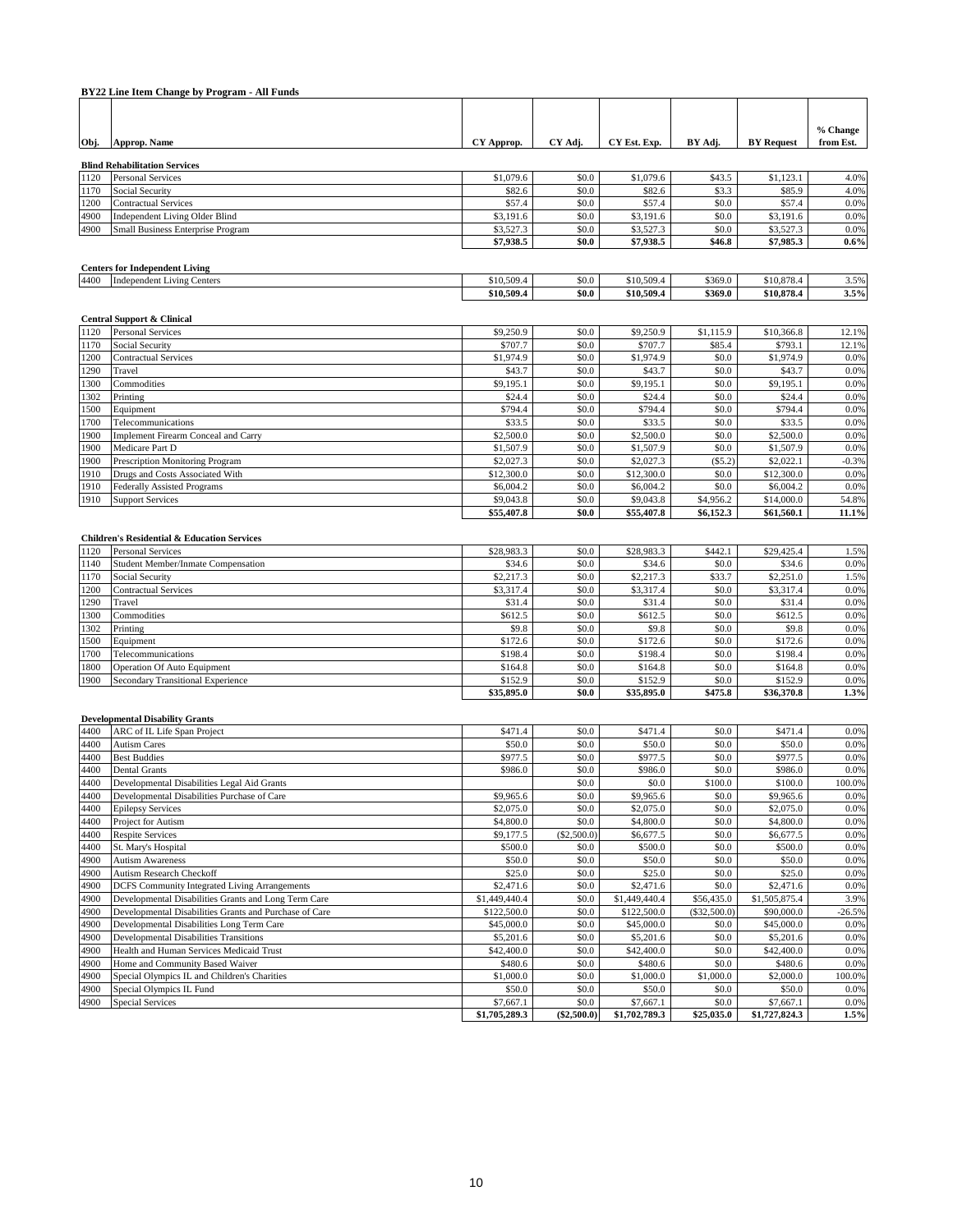|              | BY22 Line Item Change by Program - All Funds                                             |                        |                      |                        |                       |                        |                    |
|--------------|------------------------------------------------------------------------------------------|------------------------|----------------------|------------------------|-----------------------|------------------------|--------------------|
|              |                                                                                          |                        |                      |                        |                       |                        |                    |
|              |                                                                                          |                        |                      |                        |                       |                        | % Change           |
| Obj.         | Approp. Name                                                                             | CY Approp.             | CY Adj.              | CY Est. Exp.           | BY Adj.               | <b>BY Request</b>      | from Est.          |
|              |                                                                                          |                        |                      |                        |                       |                        |                    |
| 1120         | <b>Developmental Disability Operations</b><br><b>Personal Services</b>                   | \$251,260.5            | \$0.0                | \$251,260.5            | \$25,780.0            | \$277,040.5            | 10.3%              |
| 1170         | Social Security                                                                          | \$19,223.5             | \$0.0                | \$19,223.5             | \$1,970.2             | \$21,193.7             | 10.2%              |
| 1200         | <b>Contractual Services</b>                                                              | \$17,662.1             | \$0.0                | \$17,662.1             | \$0.0                 | \$17,662.1             | 0.0%               |
| 1290         | Travel                                                                                   | \$196.2                | \$0.0                | \$196.2                | \$0.0                 | \$196.2                | 0.0%               |
| 1300         | Commodities                                                                              | \$10,853.9             | \$0.0                | \$10,853.9             | \$0.0                 | \$10,853.9             | 0.0%               |
| 1302         | Printing                                                                                 | \$119.3                | \$0.0                | \$119.3                | \$0.0                 | \$119.3                | 0.0%               |
| 1500         | Equipment                                                                                | \$709.2                | \$0.0                | \$709.2                | \$0.0                 | \$709.2                | 0.0%               |
| 1700         | Telecommunications                                                                       | \$997.3                | \$0.0                | \$997.3                | \$0.0                 | \$997.3                | 0.0%               |
| 1800         | Operation Of Auto Equipment                                                              | \$301.2                | \$0.0                | \$301.2                | \$0.0                 | \$301.2                | 0.0%               |
| 4400         | <b>Living Skills</b>                                                                     | \$70.5<br>\$301,393.7  | \$0.0<br>\$0.0       | \$70.5<br>\$301,393.7  | \$0.0<br>\$27,750.2   | \$70.5<br>\$329,143.9  | 0.0%<br>9.2%       |
|              |                                                                                          |                        |                      |                        |                       |                        |                    |
|              | <b>DHS Operations &amp; Grants</b>                                                       |                        |                      |                        |                       |                        |                    |
| 1900         | GATA Technical Assistance and Navigation                                                 | \$750.0                | \$0.0                | \$750.0                | (\$250.0)             | \$500.0                | $-33.3%$           |
| 1993         | COVID deposit for MH, SUPR and counseling into State Projects                            | \$30,000.0             | \$0.0                | \$30,000.0             | $(\$30,000.0)$        | \$0.0                  | $-100.0\%$         |
| 1993         | <b>COVID Transfer for Welcoming Centers</b>                                              | \$32,000.0             | \$0.0                | \$32,000.0             | (\$32,000.0)          | \$0.0                  | $-100.0%$          |
| 4400         | DHS Health and Safety Grants                                                             | \$10,000.0             | (\$10,000.0)         | \$0.0                  | \$0.0                 | \$0.0                  | 0.0%               |
| 4400         | Local Healthy Foods Incentive                                                            | \$500.0                | (\$500.0)            | \$0.0                  | \$500.0               | \$500.0                | 100.0%             |
| 4900         | Access to Justice Resurrection Project                                                   | \$5,000.0              | \$0.0                | \$5,000.0              | \$0.0                 | \$5,000.0              | 0.0%               |
| 4900         | Access to Justice Westside Justice                                                       | \$5,000.0              | \$0.0                | \$5,000.0              | \$0.0                 | \$5,000.0              | 0.0%               |
| 4900         | COVID Transfer for MH, SUPR and counseling                                               | \$30,000.0             | \$0.0                | \$30,000.0             | \$0.0                 | \$30,000.0             | 0.0%               |
| 4900         | DHS Grants and Ops                                                                       | \$70,000.0             | \$0.0<br>(\$1,000.0) | \$70,000.0             | \$0.0                 | \$70,000.0             | 0.0%               |
| 4900<br>4900 | Federal Decennial Census Funds<br>Illinois Migrant Council                               | \$14,500.0<br>\$90.0   | \$0.0                | \$13,500.0<br>\$90.0   | (\$13,500.0)<br>\$0.0 | \$0.0<br>\$90.0        | $-100.0\%$<br>0.0% |
|              |                                                                                          | \$197,840.0            | (\$11,500.0)         | \$186,340.0            | $(\$75,250.0)$        | \$111,090.0            | $-40.4%$           |
|              |                                                                                          |                        |                      |                        |                       |                        |                    |
|              | <b>Disability Determination Services</b>                                                 |                        |                      |                        |                       |                        |                    |
| 1120         | <b>Personal Services</b>                                                                 | \$37,277.8             | \$0.0                | \$37,277.8             | \$1,741.1             | \$39,018.9             | 4.7%               |
| 1160         | Retirement                                                                               | \$20,439.8             | \$0.0                | \$20,439.8             | \$1,566.9             | \$22,006.7             | 7.7%               |
| 1170         | Social Security                                                                          | \$3,447.1              | \$0.0                | \$3,447.1              | (\$64.8)              | \$3,382.3              | $-1.9%$            |
| 1180         | Group Insurance                                                                          | \$12,190.0             | \$0.0                | \$12,190.0             | \$1,267.8             | \$13,457.8             | 10.4%              |
| 1200         | <b>Contractual Services</b>                                                              | \$11,601.8             | \$0.0                | \$11,601.8             | \$0.0                 | \$11,601.8             | 0.0%               |
| 1290         | Travel                                                                                   | \$198.0                | (\$178.2)            | \$19.8                 | \$178.2               | \$198.0                | 900.0%             |
| 1300         | Commodities                                                                              | \$379.1                | \$0.0                | \$379.1                | \$0.0                 | \$379.1                | 0.0%               |
| 1302<br>1500 | Printing                                                                                 | \$384.0<br>\$1,600.9   | \$0.0<br>\$0.0       | \$384.0<br>\$1,600.9   | \$0.0<br>\$0.0        | \$384.0<br>\$1,600.9   | 0.0%<br>$0.0\%$    |
| 1700         | Equipment<br>Telecommunications                                                          | \$1,404.7              | \$0.0                | \$1,404.7              | \$0.0                 | \$1,404.7              | 0.0%               |
| 1800         | <b>Operation Of Auto Equipment</b>                                                       | \$0.1                  | \$0.0                | \$0.1                  | \$0.0                 | \$0.1                  | 0.0%               |
| 4400         | Services to Disabled Individuals                                                         | \$25,000.0             | \$0.0                | \$25,000.0             | \$0.0                 | \$25,000.0             | 0.0%               |
|              |                                                                                          | \$113,923.3            | (\$178.2)            | \$113,745.1            | \$4,689.2             | \$118,434.3            | 4.1%               |
|              |                                                                                          |                        |                      |                        |                       |                        |                    |
|              | <b>Family &amp; Community Services Grants</b>                                            |                        |                      |                        |                       |                        |                    |
| 4400         | Aid to Aged, Blind or Disabled                                                           | \$28,504.7             | \$0.0                | \$28,504.7             | \$0.0                 | \$28,504.7             | 0.0%               |
| 4400         | <b>Books Over Balls Costs</b>                                                            | \$250.0                | \$0.0                | \$250.0                | $(\$250.0)$           | \$0.0                  | $-100.0%$          |
| 4400         | Boys and Girls Clubs of West Cook County Youth Programs                                  | \$150.0                | \$0.0                | \$150.0                | (\$150.0)             | \$0.0                  | $-100.0%$          |
| 4400         | Center for Changing Lives prevention and assistance for families at risk of Homelessness | \$150.0                | \$0.0                | \$150.0                | (\$150.0)             | \$0.0                  | $-100.0\%$         |
|              |                                                                                          |                        |                      |                        |                       |                        |                    |
| 4400         | Center for Prevention of Abuse, Education and Training Human Trafficking Prevention      | \$60.0                 | \$0.0                | \$60.0                 | (\$60.0)              | \$0.0                  | $-100.0\%$         |
| 4400         | Chicago Fathers for Change Cost                                                          | \$25.0                 | (\$25.0)             | \$0.0                  | \$0.0                 | \$0.0                  | 0.0%               |
| 4400         | Chicago Westside Branch NAACP Costs                                                      | \$250.0                | \$0.0                | \$250.0                | $(\$250.0)$           | \$0.0                  | $-100.0%$          |
| 4400         | Children's Place                                                                         | \$381.2                | \$0.0                | \$381.2                | \$0.0                 | \$381.2                | 0.0%               |
| 4400         | Children's Wellness Charities                                                            | \$50.0                 | \$0.0                | \$50.0                 | \$0.0                 | \$50.0                 | 0.0%               |
| 4400         | Coalition for Technical Assistance and Training                                          | \$250.0                | \$0.0                | \$250.0                | \$0.0                 | \$250.0                | 0.0%               |
| 4400         | <b>Community Grants</b>                                                                  | \$7,257.8              | \$0.0                | \$7,257.8              | \$0.0                 | \$7,257.8              | 0.0%               |
| 4400         | Early Intervention Program                                                               | \$115,891.9            | (\$11,200.0)         | \$104,691.9            | \$4,200.0             | \$108,891.9            | 4.0%               |
| 4400         | <b>Grants Supportive Housing Services</b>                                                | \$3,382.5              | \$0.0                | \$3,382.5              | \$0.0                 | \$3,382.5              | 0.0%               |
| 4400<br>4400 | Homeless Youth Services                                                                  | \$1,000.0<br>\$1,000.0 | \$0.0<br>\$0.0       | \$1,000.0<br>\$1,000.0 | \$0.0<br>\$0.0        | \$1,000.0<br>\$1,000.0 | 0.0%<br>0.0%       |
| 4400         | Homelessness Prevention<br><b>Housing for Families</b>                                   | \$50.0                 | \$0.0                | \$50.0                 | \$0.0                 | \$50.0                 | 0.0%               |
| 4400         | Hunger Relief Checkoff                                                                   | \$250.0                | \$0.0                | \$250.0                | \$0.0                 | \$250.0                | 0.0%               |
| 4400         | Joseph Academy Costs                                                                     | \$360.0                | \$0.0                | \$360.0                | $(\$360.0)$           | \$0.0                  | $-100.0\%$         |
| 4400         | Non-Medicaid Services for Community Based Youth Programs                                 | \$150.0                | \$0.0                | \$150.0                | \$0.0                 | \$150.0                | 0.0%               |
| 4400         | <b>OUR Youth Costs</b>                                                                   | \$100.0                | \$0.0                | \$100.0                | (\$100.0)             | \$0.0                  | $-100.0\%$         |
| 4400         | <b>Phalanx Family Services</b>                                                           | \$500.0                | (\$500.0)            | \$0.0                  | \$0.0                 | \$0.0                  | 0.0%               |
| 4400         | Prevention Partnership Costs                                                             | \$350.0                | \$0.0                | \$350.0                | (\$350.0)             | \$0.0                  | $-100.0%$          |
| 4400         | Rape Victims/Prevention Act                                                              | \$7,659.7              | \$0.0                | \$7,659.7              | \$0.0                 | \$7,659.7              | 0.0%               |
| 4400         | Refugees                                                                                 | \$1,126.7              | \$0.0                | \$1,126.7              | \$0.0                 | \$1,126.7              | 0.0%               |
| 4400         | Sexual Assault Services                                                                  | \$100.0                | \$0.0                | \$100.0                | \$0.0                 | \$100.0                | 0.0%               |
| 4400<br>4400 | SIU Rural Health for MH to Farm Owners                                                   | \$250.0                | (\$150.0)            | \$100.0                | (\$100.0)             | \$0.0                  | $-100.0\%$         |
| 4400         | Specialized Services for Survivors of Human Trafficking<br>Supportive Food Program WIC   | \$100.0<br>\$1,400.0   | \$0.0<br>\$0.0       | \$100.0<br>\$1,400.0   | \$0.0<br>\$0.0        | \$100.0<br>\$1,400.0   | 0.0%<br>0.0%       |
| 4400         | TASC for Supportive Release Center                                                       | \$175.0                | \$0.0                | \$175.0                | (\$175.0)             | \$0.0                  | $-100.0\%$         |
| 4400         | Temporary Assistance to Needy Families                                                   | \$134,201.9            | \$0.0                | \$134,201.9            | \$15,798.1            | \$150,000.0            | 11.8%              |
| 4400         | Touch by an Angel Community Enrichment Center - Single parent programs                   | \$250.0                | \$0.0                | \$250.0                | (\$250.0)             | \$0.0                  | $-100.0\%$         |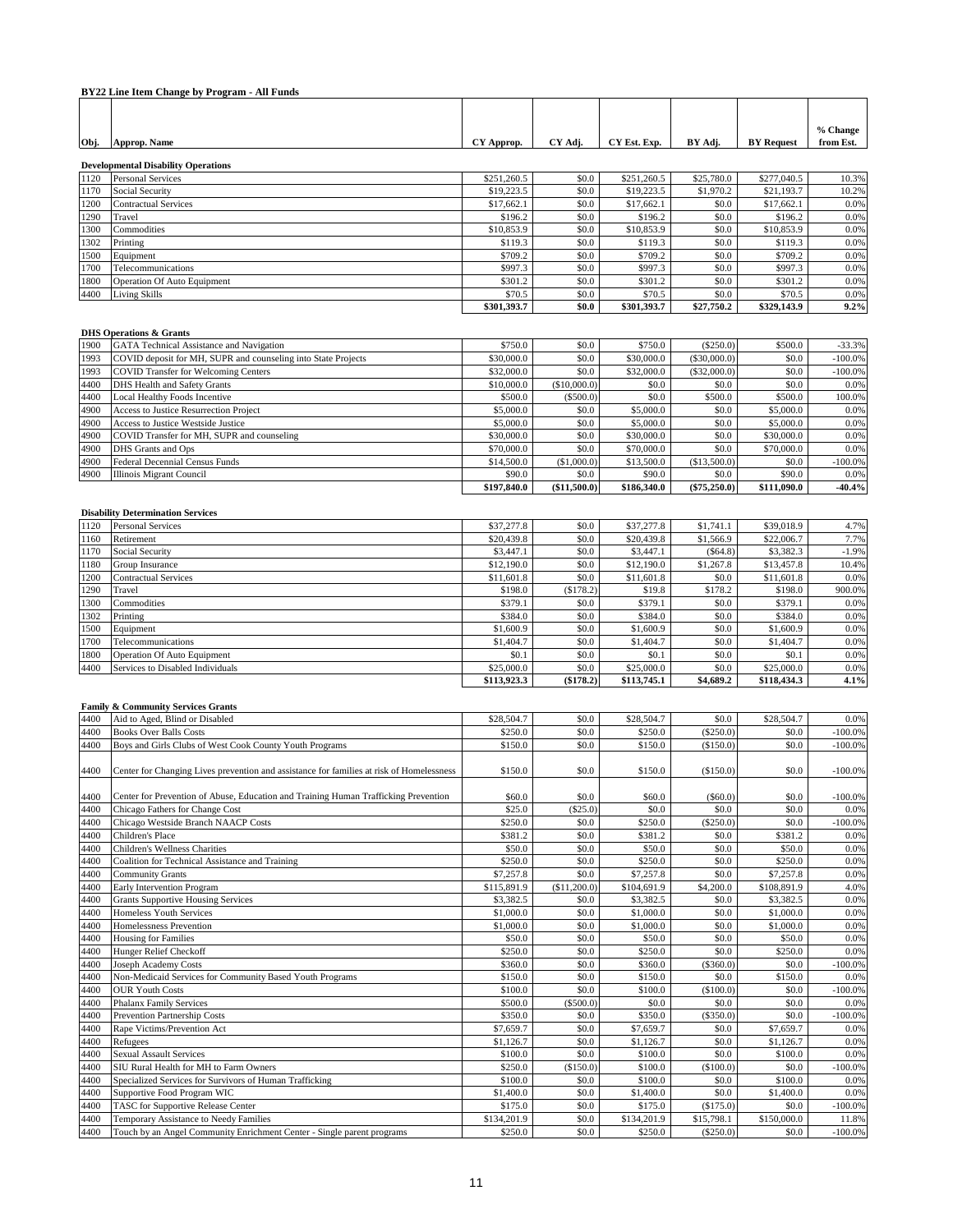|              | BY22 Line Item Change by Program - All Funds                               |                          |                      |                            |                      |                            |                       |
|--------------|----------------------------------------------------------------------------|--------------------------|----------------------|----------------------------|----------------------|----------------------------|-----------------------|
|              |                                                                            |                          |                      |                            |                      |                            |                       |
| Obj.         | Approp. Name                                                               | CY Approp.               | CY Adj.              | CY Est. Exp.               | BY Adj.              | <b>BY Request</b>          | % Change<br>from Est. |
| 4400         | Urban Autism Solutions - West Side Transition Academy                      | \$400.0                  | \$0.0                | \$400.0                    | $($ \$400.0)         | \$0.0                      | $-100.0%$             |
| 4400         | West Austin Development Center for Childcare, ed, and development programs | \$620.0                  | (\$100.0)            | \$520.0                    | $(\$520.0)$          | \$0.0                      | $-100.0%$             |
| 4400         | <b>Youth Employment Programs</b>                                           | \$19,000.0               | \$0.0                | \$19,000.0                 | \$0.0                | \$19,000.0                 | 0.0%                  |
| 4400         | Youth Guidance - Becoming a Man                                            | \$1,000.0                | \$0.0                | \$1,000.0                  | (\$1,000.0)          | \$0.0                      | $-100.0%$             |
| 4462         | Funeral and Burial Expense                                                 | \$6,000.0                | (\$1,000.0)          | \$5,000.0                  | \$0.0                | \$5,000.0                  | 0.0%                  |
| 4463         | Free Distribution Food Supplies                                            | \$230,000.0              | \$0.0                | \$230,000.0                | \$0.0                | \$230,000.0                | 0.0%                  |
| 4900         | After School Youth Programs                                                | \$14,522.0               | \$0.0                | \$14,522.0                 | \$0.0                | \$14,522.0                 | 0.0%                  |
| 4900         | <b>Assistance For Homeless</b>                                             | \$500.0                  | \$0.0                | \$500.0                    | \$250.0              | \$750.0                    | 50.0%                 |
| 4900         | Child Care Service Great Start                                             | \$5,200.0                | \$0.0                | \$5,200.0                  | \$0.0                | \$5,200.0                  | 0.0%                  |
| 4900<br>4900 | <b>Child Care Services</b>                                                 | \$859,399.0<br>\$1,138.8 | \$270,000.0<br>\$0.0 | \$1,129,399.0<br>\$1,138.8 | \$110,000.0<br>\$0.0 | \$1,239,399.0<br>\$1,138.8 | 9.7%<br>0.0%          |
| 4900         | Children's Health Programs<br><b>Community Services</b>                    | \$7,366.4                | \$0.0                | \$7,366.4                  | \$0.0                | \$7,366.4                  | 0.0%                  |
| 4900         | <b>Comprehensive Community Services</b>                                    | \$18,931.3               | \$0.0                | \$18,931.3                 | \$0.0                | \$18,931.3                 | 0.0%                  |
| 4900         | Domestic Violence Programs                                                 | \$100.0                  | \$0.0                | \$100.0                    | \$0.0                | \$100.0                    | 0.0%                  |
| 4900         | <b>Domestic Violence Shelters</b>                                          | \$21,455.1               | \$0.0                | \$21,455.1                 | \$0.0                | \$21,455.1                 | 0.0%                  |
| 4900         | Donated Funds Initiative Program                                           | \$22,729.4               | \$0.0                | \$22,729.4                 | \$0.0                | \$22,729.4                 | 0.0%                  |
| 4900         | Early Intervention Program                                                 | \$195,000.0              | \$0.0                | \$195,000.0                | \$0.0                | \$195,000.0                | 0.0%                  |
| 4900         | <b>Emergency and Transitional Housing</b>                                  | \$10,383.7               | \$0.0                | \$10,383.7                 | \$0.0                | \$10,383.7                 | 0.0%                  |
| 4900         | <b>Emergency Food Program</b>                                              | \$5,163.8                | \$15,000.0           | \$20,163.8                 | \$0.0                | \$20,163.8                 | 0.0%                  |
| 4900         | <b>Emergency Solutions Grants Program</b>                                  | \$48,320.0               | \$0.0                | \$48,320.0                 | \$11,680.0           | \$60,000.0                 | 24.2%                 |
| 4900         | <b>Employability Development Services</b>                                  | \$9,145.7                | (\$3,000.0)          | \$6,145.7                  | \$0.0                | \$6,145.7                  | 0.0%                  |
| 4900         | <b>Employment and Training Program</b>                                     | \$485,000.0              | \$0.0                | \$485,000.0                | \$0.0                | \$485,000.0                | 0.0%                  |
| 4900         | Eviction Mitigation Program and Other Social Services                      | \$0.0                    | \$0.0                | \$0.0                      | \$145,000.0          | \$145,000.0                | 100.0%                |
| 4900         | Family Violence Programs                                                   | \$5,018.2                | \$0.0                | \$5,018.2                  | \$0.0                | \$5,018.2                  | 0.0%                  |
| 4900         | Farmer's Market Nutrition                                                  | \$500.0                  | \$0.0                | \$500.0                    | \$0.0                | \$500.0                    | 0.0%                  |
| 4900         | Federal/State Employment Program                                           | \$5,000.0                | \$0.0                | \$5,000.0                  | \$0.0                | \$5,000.0                  | 0.0%                  |
| 4900         | Food Stamp Employment and Training                                         | \$3,651.0                | \$0.0                | \$3,651.0                  | \$0.0                | \$3,651.0                  | 0.0%                  |
| 4900         | Gear Up                                                                    | \$3,516.8                | \$0.0                | \$3,516.8                  | \$0.0                | \$3,516.8                  | 0.0%                  |
| 4900         | Head Start State Collaboration                                             | \$500.0                  | \$0.0                | \$500.0                    | \$0.0                | \$500.0                    | 0.0%                  |
| 4900         | <b>Healthy Families</b>                                                    | \$10,040.0               | \$0.0                | \$10,040.0                 | \$0.0                | \$10,040.0                 | 0.0%                  |
| 4900         | Homeless Youth Services                                                    | \$6,277.5                | \$0.0                | \$6,277.5                  | \$0.0                | \$6,277.5                  | 0.0%                  |
| 4900         | Homelessness Prevention                                                    | \$9,000.0                | \$0.0                | \$9,000.0                  | \$0.0                | \$9,000.0                  | 0.0%<br>0.0%          |
| 4900<br>4900 | <b>Immigrant Integration Services</b>                                      | \$30,000.0<br>\$31,665.0 | \$0.0<br>(\$2,000.0) | \$30,000.0<br>\$29,665.0   | \$0.0<br>\$0.0       | \$30,000.0<br>\$29,665.0   | 0.0%                  |
| 4900         | <b>Infant Mortality</b><br>JTED-SNAP Pilot Employment and Training         | \$5,000.0                | \$0.0                | \$5,000.0                  | \$0.0                | \$5,000.0                  | 0.0%                  |
| 4900         | Juvenile Justice Planning and Action Grants                                | \$3,000.0                | \$0.0                | \$3,000.0                  | \$0.0                | \$3,000.0                  | 0.0%                  |
| 4900         | Maternal Child Health Program                                              | \$2,000.0                | \$0.0                | \$2,000.0                  | \$0.0                | \$2,000.0                  | 0.0%                  |
| 4900         | <b>MIEC Home Visiting Program</b>                                          | \$14,006.8               | \$0.0                | \$14,006.8                 | \$0.0                | \$14,006.8                 | 0.0%                  |
| 4900         | <b>Migrant Day Care Services</b>                                           | \$3,422.4                | \$0.0                | \$3,422.4                  | \$0.0                | \$3,422.4                  | 0.0%                  |
| 4900         | Parents Too Soon                                                           | \$9,375.3                | \$0.0                | \$9,375.3                  | \$0.0                | \$9,375.3                  | 0.0%                  |
| 4900         | Public Assistance Grants for Food Banks                                    | \$0.0                    | \$0.0                | \$0.0                      | \$50,000.0           | \$50,000.0                 | 100.0%                |
| 4900         | <b>Public Health Programs</b>                                              | \$10,742.3               | \$0.0                | \$10,742.3                 | \$0.0                | \$10,742.3                 | 0.0%                  |
| 4900         | Race to the Top                                                            | \$5,000.0                | \$0.0                | \$5,000.0                  | \$0.0                | \$5,000.0                  | 0.0%                  |
| 4900         | Redeploy Illinois                                                          | \$6,373.6                | \$0.0                | \$6,373.6                  | \$0.0                | \$6,373.6                  | 0.0%                  |
| 4900         | <b>Refugee Settlement Services</b>                                         | \$10,611.2               | \$0.0                | \$10,611.2                 | \$0.0                | \$10,611.2                 | 0.0%                  |
| 4900         | Refugee Social Services                                                    | \$204.0                  | \$0.0                | \$204.0                    | \$0.0                | \$204.0                    | 0.0%                  |
| 4900         | Sexual Assault Services and Prevention                                     | \$600.0                  | \$0.0                | \$600.0                    | \$0.0                | \$600.0                    | 0.0%                  |
| 4900         | <b>SNAP Education</b>                                                      | \$30,000.0               | \$0.0                | \$30,000.0                 | \$0.0                | \$30,000.0                 | 0.0%                  |
| 4900         | <b>SNAP Outreach</b>                                                       | \$2,000.0                | \$1,000.0            | \$3,000.0                  | \$2,000.0            | \$5,000.0                  | 66.7%                 |
| 4900         | <b>SNAP</b> to Success                                                     | \$1,500.0                | \$0.0                | \$1,500.0                  | \$1,500.0            | \$3,000.0                  | 100.0%                |
| 4900         | <b>SSI Advocacy Services</b>                                               | \$1,009.4                | \$0.0                | \$1,009.4                  | \$0.0                | \$1,009.4                  | 0.0%                  |
| 4900         | <b>Supportive Housing Services</b>                                         | \$16,166.7               | \$0.0                | \$16,166.7                 | \$0.0                | \$16,166.7                 | 0.0%                  |
| 4900         | <b>Welcoming Centers</b>                                                   | \$35,000.0               | \$0.0                | \$35,000.0                 | (\$30,000.0)         | \$5,000.0                  | $-85.7%$              |
| 4900<br>4900 | Westside Health Authority Crisis Intervention                              | \$1,000.0<br>\$75,049.0  | \$0.0                | \$1,000.0<br>\$75,049.0    | \$0.0                | \$1,000.0<br>\$75,049.0    | 0.0%<br>0.0%          |
|              | <b>WIC Nutrition Program</b>                                               | \$2,604,230.8            | \$0.0<br>\$268,025.0 | \$2,872,255.8              | \$0.0<br>\$306,313.1 | \$3,178,568.9              | 10.7%                 |
|              |                                                                            |                          |                      |                            |                      |                            |                       |

#### **Family & Community Services Operations**

| 1120 | <b>Personal Services</b>        | \$310,210.9 | \$0.0 | \$310,210.9 | \$21,882.7 | \$332,093.6 | 7.1% |
|------|---------------------------------|-------------|-------|-------------|------------|-------------|------|
| 1170 | Social Security                 | \$23,730.1  | \$0.0 | \$23,730.1  | \$1,675.1  | \$25,405.2  | 7.1% |
| 1200 | <b>Contractual Services</b>     | \$11,533.6  | \$0.0 | \$11,533.6  | \$0.0      | \$11,533.6  | 0.0% |
| 1200 | <b>EBT</b> Contractual          | \$10,800.0  | \$0.0 | \$10,800.0  | \$0.0      | \$10,800.0  | 0.0% |
| 1290 | Travel                          | \$394.8     | \$0.0 | \$394.8     | \$0.0      | \$394.8     | 0.0% |
| 1300 | Commodities                     | \$1,026.6   | \$0.0 | \$1,026.6   | \$0.0      | \$1,026.6   | 0.0% |
| 1302 | Printing                        | \$50.0      | \$0.0 | \$50.0      | \$0.0      | \$50.0      | 0.0% |
| 1500 | Equipment                       | \$5,195.2   | \$0.0 | \$5,195.2   | \$0.0      | \$5,195.2   | 0.0% |
| 1700 | Telecommunications              | \$5,191.1   | \$0.0 | \$5.191.    | \$0.0      | \$5,191.1   | 0.0% |
| 1900 | Operation Of Federal Employment | \$10,783.7  | \$0.0 | \$10,783.7  | \$0.0      | \$10,783.7  | 0.0% |
| 1910 | <b>Public Health Programs</b>   | \$368.0     | \$0.0 | \$368.0     | \$0.0      | \$368.0     | 0.0% |
|      |                                 | \$379,284.0 | \$0.0 | \$379,284.0 | \$23,557.8 | \$402,841.8 | 6.2% |

|      | <b>Home Services Program</b> |             |             |             |            |             |           |  |  |  |  |
|------|------------------------------|-------------|-------------|-------------|------------|-------------|-----------|--|--|--|--|
| 1120 | <b>Personal Services</b>     | \$384.9     | \$0.0       | \$384.9     | (S92.4)    | \$292.5     | $-24.0\%$ |  |  |  |  |
| 1170 | Social Security              | \$29.4\$    | \$0.0       | \$29.4      | (S7.0)     | \$22.4      | $-23.8\%$ |  |  |  |  |
| 4900 | Home Services Program        | \$843,259.6 | (S15,000,0) | \$828,259.6 | \$81,340.0 | \$909,599.6 | 9.8%      |  |  |  |  |
|      |                              | \$843,673.9 | (S15,000.0) | \$828,673.9 | \$81,240.6 | \$909,914.5 | 9.8%      |  |  |  |  |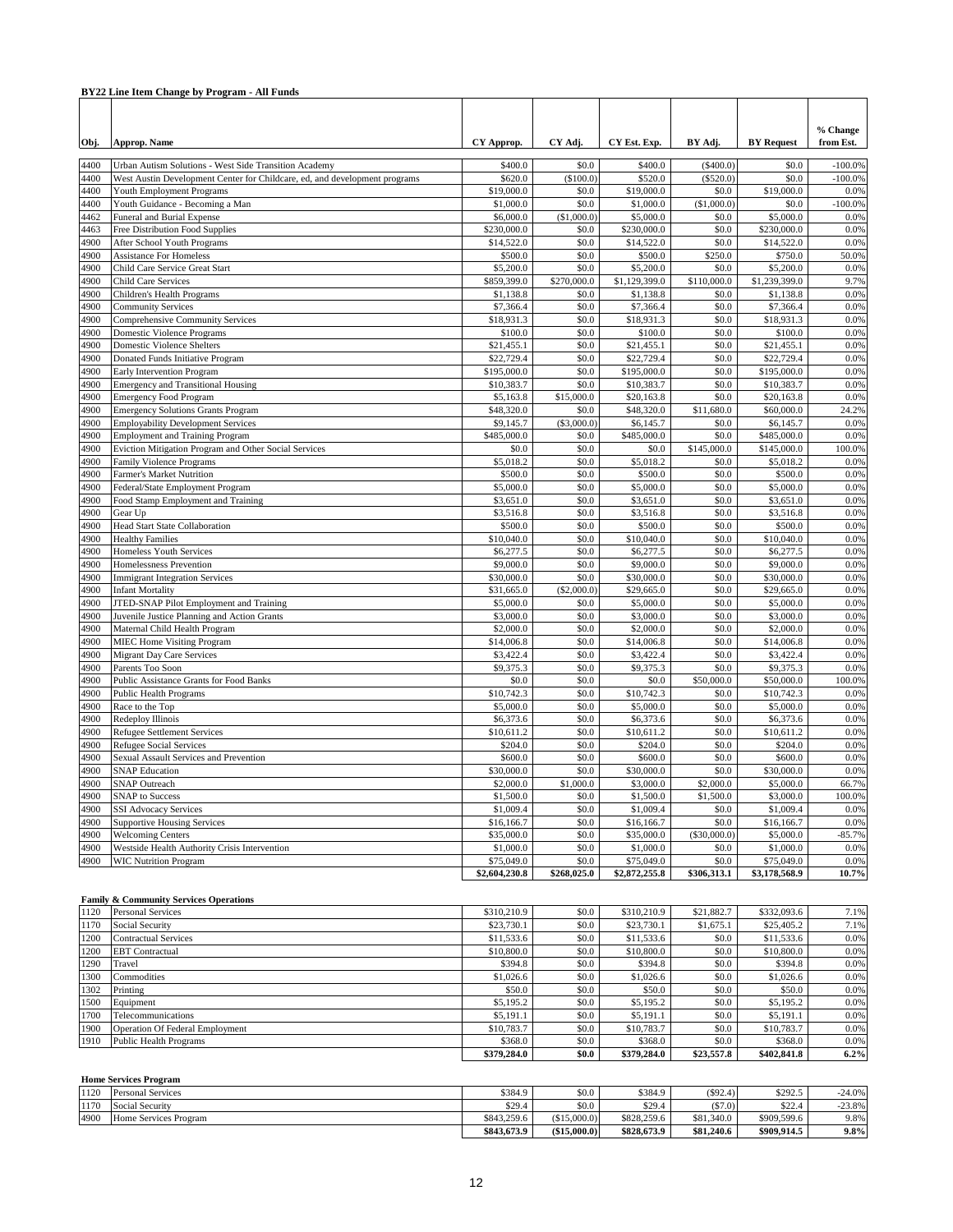|      | BY22 Line Item Change by Program - All Funds |            |         |              |         |                   |           |  |  |  |
|------|----------------------------------------------|------------|---------|--------------|---------|-------------------|-----------|--|--|--|
|      |                                              |            |         |              |         |                   |           |  |  |  |
|      |                                              |            |         |              |         |                   |           |  |  |  |
|      |                                              |            |         |              |         |                   | % Change  |  |  |  |
| Obj. | Approp. Name                                 | CY Approp. | CY Adi. | CY Est. Exp. | BY Adi. | <b>BY Request</b> | from Est. |  |  |  |

**Inspector General**

|      | mspeción ocueran            |           |       |           |         |           |      |
|------|-----------------------------|-----------|-------|-----------|---------|-----------|------|
| 1120 | <b>Personal Services</b>    | \$7,471.6 | \$0.0 | \$7,471.6 | \$498.2 | \$7,969.8 | 6.7% |
| 1170 | Social Security             | \$571.6   | \$0.0 | \$571.6   | \$0.0   | \$571.6   | 0.0% |
| 1200 | <b>Contractual Services</b> | \$98.5    | \$0.0 | \$98.5    | \$0.0   | \$98.5    | 0.0% |
| 1290 | Travel                      | \$239.0   | \$0.0 | \$239.0   | \$0.0   | \$239.0   | 0.0% |
| 1300 | Commodities                 | \$26.0    | \$0.0 | \$26.0    | \$0.0   | \$26.0    | 0.0% |
| 1500 | Equipment                   | \$65.7    | \$0.0 | \$65.7    | \$0.0   | \$65.7    | 0.0% |
| 1700 | Telecommunications          | \$101.7   | \$0.0 | \$101.7   | \$0.0   | \$101.7   | 0.0% |
|      |                             |           |       |           |         |           |      |

**\$8,574.1 \$0.0 \$8,574.1 \$498.2 \$9,072.3 5.8%**

# **Intergovernmental Support Services**

|      |                                      | \$154,922.5 | (\$10,000.0) | \$144,922.5 | \$2,071.5 | \$146,994.0 | 1.4%    |
|------|--------------------------------------|-------------|--------------|-------------|-----------|-------------|---------|
| 1900 | Framework Project Program            | \$10,000.0  | \$0.0        | \$10,000.0  | \$0.0     | \$10,000.0  | $0.0\%$ |
| 1900 | <b>CMS</b> Graphic Design Management | \$56.7      | \$0.0        | \$56.7      | \$0.0     | \$56.7      | $0.0\%$ |
| 1900 | <b>CMS</b> Fleet Management          | \$2,026.8   | \$0.0        | \$2,026.8   | \$0.0     | \$2,026.8   | $0.0\%$ |
| 1600 | <b>DoIT</b> Services                 | \$100,579.7 | (S10,000,0)  | \$90,579.7  | \$2,071.5 | \$92,651.2  | 2.3%    |
| 1200 | <b>CMS</b> Facility Management       | \$42,259.3  | \$0.0        | \$42,259.3  | SO.O      | \$42,259.3  | $0.0\%$ |

|      | <b>Management Information Services</b> |            |           |            |        |            |         |  |  |  |  |
|------|----------------------------------------|------------|-----------|------------|--------|------------|---------|--|--|--|--|
| 1120 | <b>Personal Services</b>               | \$732.3    | \$0.0     | \$732.3    | \$31.8 | \$764.1    | 4.3%    |  |  |  |  |
| 1160 | Retirement                             | \$401.5    | \$0.0     | \$401.5    | \$29.5 | \$431.0    | 7.3%    |  |  |  |  |
| 1170 | Social Security                        | \$56.0     | \$0.0     | \$56.0     | \$2.5  | \$58.5     | 4.5%    |  |  |  |  |
| 1180 | Group Insurance                        | \$132.5    | \$0.0     | \$132.5    | \$13.8 | \$146.3    | 10.4%   |  |  |  |  |
| 1200 | Contractual Services                   | \$730.4    | \$0.0     | \$730.4    | \$0.0  | \$730.4    | 0.0%    |  |  |  |  |
| 1200 | Contractual Services IT Management     | \$3,280.7  | \$0.0     | \$3,280.7  | \$0.0  | \$3,280.7  | 0.0%    |  |  |  |  |
| 1290 | Travel                                 | \$10.0     | $(\$9.0)$ | \$1.0      | \$9.0  | \$10.0     | 900.0%  |  |  |  |  |
| 1300 | Commodities                            | \$30.6     | \$0.0     | \$30.6     | \$0.0  | \$30.6     | 0.0%    |  |  |  |  |
| 1302 | Printing                               | \$5.8      | \$0.0     | \$5.8      | \$0.0  | \$5.8      | 0.0%    |  |  |  |  |
| 1500 | Equipment                              | \$50.0     | \$0.0     | \$50.0     | \$0.0  | \$50.0     | 0.0%    |  |  |  |  |
| 1700 | Telecommunications                     | \$1,550.0  | \$0.0     | \$1,550.0  | \$0.0  | \$1,550.0  | 0.0%    |  |  |  |  |
| 1800 | Operation Of Auto Equipment            | \$2.8      | \$0.0     | \$2.8      | \$0.0  | \$2.8      | 0.0%    |  |  |  |  |
| 1900 | MIS Technology Assistance and Support  | \$6,636.6  | \$0.0     | \$6,636.6  | \$0.0  | \$6,636.6  | 0.0%    |  |  |  |  |
| 1910 | Maternal and Child Health Programs     | \$458.1    | \$0.0     | \$458.1    | \$0.0  | \$458.1    | 0.0%    |  |  |  |  |
|      |                                        | \$14,077.3 | ( \$9.0)  | \$14,068.3 | \$86.6 | \$14,154.9 | $0.6\%$ |  |  |  |  |

#### **Mental Health Grants**

| 4400 | Mental Health Block Grant                                             | \$23,025.4  | \$0.0         | \$23,025.4  | \$16,974.6 | \$40,000.0  | 73.7% |
|------|-----------------------------------------------------------------------|-------------|---------------|-------------|------------|-------------|-------|
| 4400 | Mental Health Block Grant Children and Adolescents                    | \$4,341.8   | \$0.0         | \$4,341.8   | \$0.0      | \$4,341.8   | 0.0%  |
| 4400 | <b>MH</b> Grants                                                      | \$1,300.0   | \$0.0         | \$1,300.0   | \$0.0      | \$1,300.0   | 0.0%  |
| 4400 | <b>MH</b> Treatment                                                   | \$3,000.0   | \$0.0         | \$3,000.0   | \$2,000.0  | \$5,000.0   | 66.7% |
| 4400 | <b>NAMI</b>                                                           | \$180.0     | \$0.0         | \$180.0     | \$0.0      | \$180.0     | 0.0%  |
| 4900 | <b>Colbert Consent Decree</b>                                         | \$50,253.9  | \$0.0         | \$50,253.9  | \$333.4    | \$50,587.3  | 0.7%  |
| 4900 | Comm Transitions and System Rebalancing                               | \$51,609.6  | \$0.0         | \$51,609.6  | \$354.6    | \$51,964.2  | 0.7%  |
| 4900 | <b>DHS Community Services</b>                                         | \$15,000.0  | \$0.0         | \$15,000.0  | \$0.0      | \$15,000.0  | 0.0%  |
| 4900 | <b>DHS</b> Federal Projects Fund                                      | \$16,036.1  | \$0.0         | \$16,036.1  | \$0.0      | \$16,036.1  | 0.0%  |
| 4900 | Medicaid-Mentally Ill/Kid Care                                        | \$92,902.4  | (S7, 902.4)   | \$85,000.0  | \$0.0      | \$85,000.0  | 0.0%  |
| 4900 | Mental Health Psychotropic Medications                                | \$1,381.8   | \$0.0         | \$1,381.8   | \$0.0      | \$1,381.8   | 0.0%  |
| 4900 | Mental Health Supportive Housing                                      | \$22,247.7  | \$0.0         | \$22,247.7  | \$159.5    | \$22,407.2  | 0.7%  |
| 4900 | MH Evaluation Determination and Disposition                           | \$1,200.0   | \$0.0         | \$1,200.0   | \$0.0      | \$1,200.0   | 0.0%  |
| 4900 | MH Grants, Child and Adolescent, Transitions, and Facility Operations | \$124,263.7 | (\$524.0)     | \$123,739.7 | \$2,087.4  | \$125,827.1 | 1.7%  |
|      |                                                                       | \$406,742.4 | $(\$8,426.4)$ | \$398,316.0 | \$21,909.5 | \$420,225.5 | 5.5%  |

#### **Mental Health Operations**

| 1120 | <b>Personal Services</b>           | \$186,494.0 | \$0.0     | \$186,494.0 | \$16,884.8 | \$203,378.8 | 9.1%     |
|------|------------------------------------|-------------|-----------|-------------|------------|-------------|----------|
| 1160 | Retirement                         | \$388.3     | \$0.0     | \$388.3     | (S73.5)    | \$314.8     | $-18.9%$ |
| 1170 | Social Security                    | \$14,269.6  | \$0.0     | \$14,269.6  | \$1,288.8  | \$15,558.4  | 9.0%     |
| 1180 | Group Insurance                    | \$168.0     | \$0.0     | \$168.0     | \$0.0      | \$168.0     | 0.0%     |
| 1200 | <b>Contractual Services</b>        | \$22,532.2  | \$0.0     | \$22,532.2  | \$1,000.0  | \$23,532.2  | 4.4%     |
| 1290 | Travel                             | \$270.4     | (S18.0)   | \$252.4     | \$18.0     | \$270.4     | 7.1%     |
| 1300 | Commodities                        | \$3,995.2   | \$0.0     | \$3,995.2   | \$0.0      | \$3,995.2   | 0.0%     |
| 1302 | Printing                           | \$75.9      | \$0.0     | \$75.9      | \$0.0      | \$75.9      | 0.0%     |
| 1500 | Equipment                          | \$442.1     | \$0.0     | \$442.1     | \$0.0      | \$442.1     | 0.0%     |
| 1700 | Telecommunications                 | \$1,008.0   | \$0.0     | \$1,008.0   | \$0.0      | \$1,008.0   | 0.0%     |
| 1800 | <b>Operation Of Auto Equipment</b> | \$189.6     | \$0.0     | \$189.6     | \$0.0      | \$189.6     | 0.0%     |
| 4400 | <b>Living Skills</b>               | \$52.3      | \$0.0     | \$52.3      | \$0.0      | \$52.3      | 0.0%     |
|      |                                    | \$229,885.6 | ( \$18.0) | \$229,867.6 | \$19,118.1 | \$248,985.7 | 8.3%     |

# **Program and Administrative Support**

| 1120 | <b>Personal Services</b>                     | \$33,934.2 | \$0.0 | \$33,934.2 | \$8,412.3 | \$42,346.5 | 24.8% |
|------|----------------------------------------------|------------|-------|------------|-----------|------------|-------|
| 1160 | Retirement                                   | \$2,564.0  | \$0.0 | \$2,564.0  | \$275.8   | \$2,839.8  | 10.8% |
| 1170 | Social Security                              | \$2,596.4  | \$0.0 | \$2,596.4  | \$643.1   | \$3,239.5  | 24.8% |
| 1180 | Group Insurance                              | \$1,722.5  | \$0.0 | \$1,722.5  | \$179.1   | \$1,901.6  | 10.4% |
| 1200 | Contractual Services                         | \$4,561.8  | \$0.0 | \$4,561.8  | \$0.0     | \$4,561.8  | 0.0%  |
| 1200 | <b>Leased Property Management</b>            | \$8,599.8  | \$0.0 | \$8,599.8  | \$0.0     | \$8,599.8  | 0.0%  |
| 1200 | <b>Press Information Officers Management</b> | \$206.0    | \$0.0 | \$206.0    | \$0.0     | \$206.0    | 0.0%  |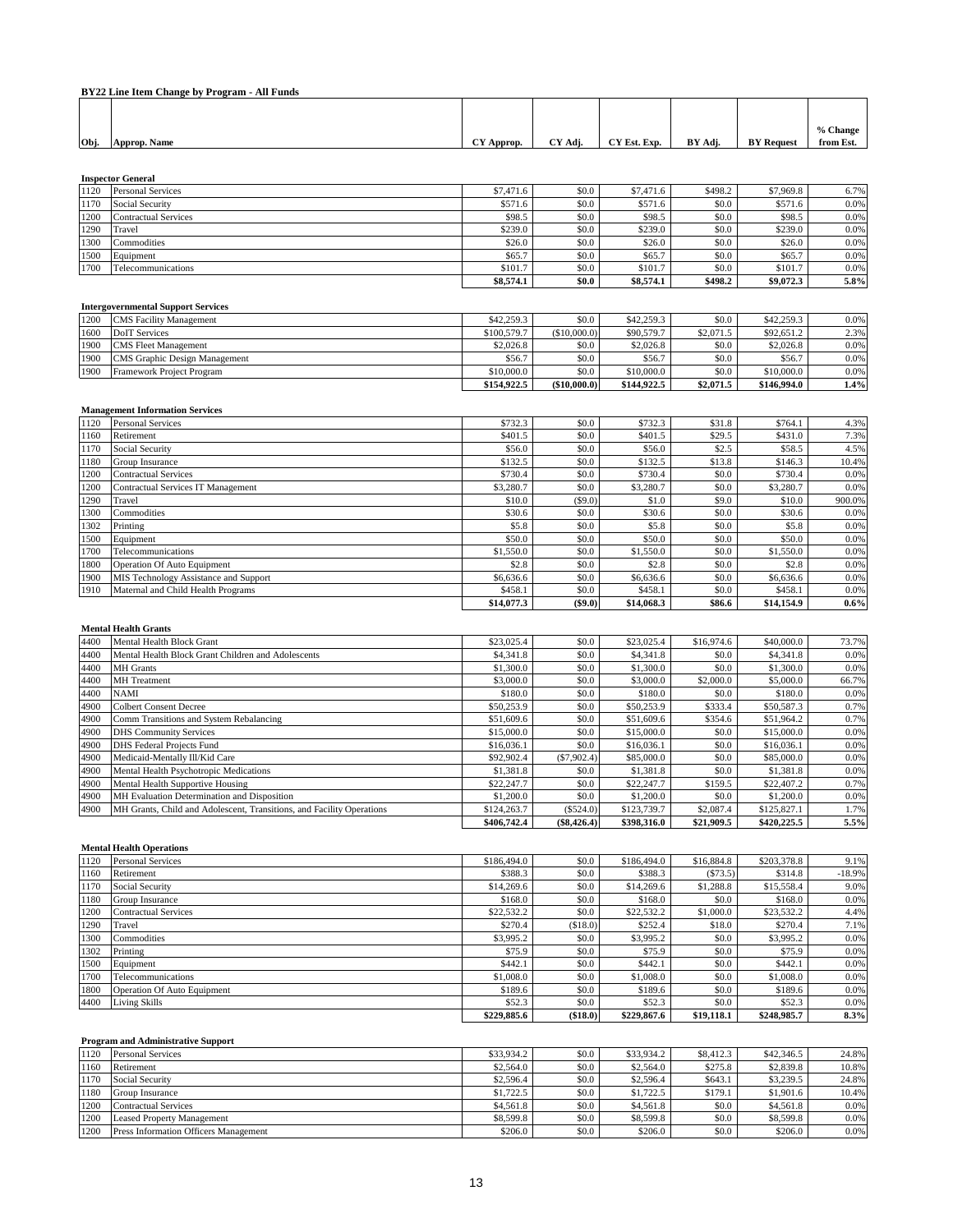|              | BY22 Line Item Change by Program - All Funds                                                            |                          |                    |                          |                         |                          |                       |
|--------------|---------------------------------------------------------------------------------------------------------|--------------------------|--------------------|--------------------------|-------------------------|--------------------------|-----------------------|
| Obj.         | Approp. Name                                                                                            | CY Approp.               | CY Adj.            | CY Est. Exp.             | BY Adj.                 | <b>BY Request</b>        | % Change<br>from Est. |
| 1290         | Travel                                                                                                  | \$306.3                  | (\$122.4)          | \$183.9                  | \$122.4                 | \$306.3                  | 66.6%                 |
| 1300         | Commodities                                                                                             | \$1,091.6                | \$0.0              | \$1,091.6                | \$0.0                   | \$1,091.6                | 0.0%                  |
| 1302         | Printing                                                                                                | \$1,370.0                | \$0.0              | \$1,370.0                | \$0.0                   | \$1,370.0                | 0.0%                  |
| 1500         | Equipment                                                                                               | \$520.7                  | \$0.0              | \$520.7                  | \$0.0                   | \$520.7                  | 0.0%                  |
| 1700         | Telecommunications                                                                                      | \$2,601.4                | \$0.0              | \$2,601.4                | \$0.0                   | \$2,601.4                | 0.0%                  |
| 1800<br>1900 | <b>Operation Of Auto Equipment</b><br><b>Behavioral Health Special Projects</b>                         | \$229.0<br>\$11,000.0    | \$0.0<br>\$5,000.0 | \$229.0<br>\$16,000.0    | \$0.0<br>\$6,000.0      | \$229.0<br>\$22,000.0    | 0.0%<br>37.5%         |
| 1900         | <b>DHS</b> Inter Agencies Support Services                                                              | \$3,000.0                | \$0.0              | \$3,000.0                | \$0.0                   | \$3,000.0                | 0.0%                  |
| 1900         | Energy Conservation and Efficiency Program                                                              | \$500.0                  | \$0.0              | \$500.0                  | \$0.0                   | \$500.0                  | 0.0%                  |
| 1900         | <b>Indirect Cost Principles</b>                                                                         | \$0.1                    | \$0.0              | \$0.1                    | \$0.0                   | \$0.1                    | 0.0%                  |
| 1900         | <b>Private Resources</b>                                                                                | \$10.0                   | \$0.0              | \$10.0                   | \$190.0                 | \$200.0                  | 1900.0%               |
| 1910<br>1910 | DHS Grant Accountability and Transparency Unit<br><b>DHS</b> Recoveries Trust                           | \$5,000.0<br>\$22,263.0  | \$0.0<br>\$0.0     | \$5,000.0<br>\$22,263.0  | \$0.0<br>\$0.0          | \$5,000.0<br>\$22,263.0  | 0.0%<br>0.0%          |
| 4429         | <b>Tort Claims</b>                                                                                      | \$485.0                  | \$0.0              | \$485.0                  | \$0.0                   | \$485.0                  | 0.0%                  |
| 4429         | <b>Tort Claims Employees</b>                                                                            | \$10.9                   | \$0.0              | \$10.9                   | \$0.0                   | \$10.9                   | 0.0%                  |
| 6900         | <b>Permanent Improvements</b>                                                                           | \$5,000.0                | \$0.0              | \$5,000.0                | \$0.0                   | \$5,000.0                | 0.0%                  |
| 9930         | Refunds-DHS Federal Projects Fund                                                                       | \$25.0                   | \$0.0              | \$25.0                   | \$0.0                   | \$25.0                   | 0.0%                  |
| 9930         | Refunds-Drug Treatment Fund                                                                             | \$5.0                    | \$0.0              | \$5.0                    | \$0.0                   | \$5.0                    | 0.0%                  |
| 9930<br>9930 | Refunds-Early Intervention Services Revolving Fund<br>Refunds-General Revenue Fund                      | \$300.0<br>\$7.7         | \$0.0<br>\$0.0     | \$300.0<br>\$7.7         | \$0.0<br>\$0.0          | \$300.0<br>\$7.7         | 0.0%<br>0.0%          |
| 9930         | Refunds-Maternal and Child Health Services Block Grant Fund                                             | \$5.0                    | \$0.0              | \$5.0                    | \$0.0                   | \$5.0                    | 0.0%                  |
| 9930         | Refunds-Mental Health Fund                                                                              | \$2,000.0                | \$0.0              | \$2,000.0                | \$0.0                   | \$2,000.0                | 0.0%                  |
| 9930         | Refunds-Sexual Assault Services                                                                         | \$0.4                    | \$0.0              | \$0.4                    | \$0.0                   | \$0.4                    | 0.0%                  |
| 9930         | Refunds-Vocational Rehabilitation Fund                                                                  | \$5.0                    | \$0.0              | \$5.0                    | \$0.0                   | \$5.0                    | 0.0%                  |
| 9930         | Refunds-WIC Program                                                                                     | \$200.0                  | \$0.0              | \$200.0                  | \$0.0                   | \$200.0                  | 0.0%                  |
| 9930         | Refunds-Youth Drug Abuse Prevention Fund                                                                | \$30.0                   | \$0.0              | \$30.0                   | \$0.0                   | \$30.0                   | 0.0%                  |
|              |                                                                                                         | \$110,150.8              | \$4,877.6          | \$115,028.4              | \$15,822.7              | \$130,851.1              | 13.8%                 |
|              | <b>Sexually Violent Persons Program</b>                                                                 |                          |                    |                          |                         |                          |                       |
| 1120         | <b>Personal Services</b>                                                                                | \$17,577.6               | \$0.0              | \$17,577.6               | \$540.7                 | \$18,118.3               | 3.1%                  |
| 1170         | Social Security                                                                                         | \$1,344.7                | \$0.0              | \$1,344.7                | \$41.3                  | \$1,386.0                | 3.1%                  |
| 1200         | <b>Contractual Services</b>                                                                             | \$19,714.4               | \$0.0              | \$19,714.4               | \$0.0                   | \$19,714.4               | 0.0%                  |
| 1290         | Travel                                                                                                  | \$34.7                   | \$0.0              | \$34.7                   | \$0.0                   | \$34.7                   | 0.0%                  |
| 1300<br>1302 | Commodities<br>Printing                                                                                 | \$546.6<br>\$9.8         | \$0.0<br>\$0.0     | \$546.6<br>\$9.8         | \$0.0<br>\$0.0          | \$546.6<br>\$9.8         | 0.0%<br>0.0%          |
| 1500         | Equipment                                                                                               | \$61.1                   | \$0.0              | \$61.1                   | \$0.0                   | \$61.1                   | 0.0%                  |
| 1700         | Telecommunications                                                                                      | \$95.0                   | \$0.0              | \$95.0                   | \$0.0                   | \$95.0                   | 0.0%                  |
| 1800         | Operation Of Auto Equipment                                                                             | \$131.0                  | \$0.0              | \$131.0                  | \$0.0                   | \$131.0                  | 0.0%                  |
| 1900         | Sexually Violent Persons Program                                                                        | \$5,269.4                | \$0.0              | \$5,269.4                | \$0.0                   | \$5,269.4                | 0.0%                  |
|              |                                                                                                         | \$44,784.3               | \$0.0              | \$44,784.3               | \$582.0                 | \$45,366.3               | 1.3%                  |
|              | <b>Substance Use Prevention and Recovery</b>                                                            |                          |                    |                          |                         |                          |                       |
| 1120         | <b>Personal Services</b>                                                                                | \$3,945.5                | \$0.0              | \$3,945.5                | \$364.0                 | \$4,309.5                | 9.2%                  |
| 1160         | Retirement                                                                                              | \$1,558.2                | \$0.0              | \$1,558.2                | \$13.2                  | \$1,571.4                | 0.8%                  |
| 1170         | Social Security                                                                                         | \$338.1                  | \$0.0              | \$338.1                  | (\$8.5)                 | \$329.6                  | $-2.5%$               |
| 1180         | Group Insurance                                                                                         | \$742.0                  | \$0.0              | \$742.0                  | \$77.2                  | \$819.2                  | 10.4%                 |
| 1200<br>1290 | <b>Contractual Services</b><br>Travel                                                                   | \$1,229.1<br>\$201.5     | \$0.0<br>(\$180.0) | \$1,229.1<br>\$21.5      | \$0.0<br>\$180.0        | \$1,229.1<br>\$201.5     | 0.0%<br>837.2%        |
| 1300         | Commodities                                                                                             | \$53.8                   | \$0.0              | \$53.8                   | \$0.0                   | \$53.8                   | 0.0%                  |
| 1302         | Printing                                                                                                | \$35.0                   | \$0.0              | \$35.0                   | \$0.0                   | \$35.0                   | 0.0%                  |
| 1500         | Equipment                                                                                               | \$15.4                   | \$0.0              | \$15.4                   | \$0.0                   | \$15.4                   | 0.0%                  |
| 1600         | <b>Electronic Data Processing</b>                                                                       | \$300.0                  | \$0.0              | \$300.0                  | \$0.0                   | \$300.0                  | 0.0%                  |
| 1700         | Telecommunications                                                                                      | \$142.8                  | \$0.0              | \$142.8                  | \$0.0                   | \$142.8                  | 0.0%                  |
| 1800         | Operation Of Auto Equipment                                                                             | \$20.0                   | \$0.0              | \$20.0                   | \$0.0                   | \$20.0                   | 0.0%                  |
| 1910<br>4400 | Alcohol and Substance Abuse Prevention and Treatment<br><b>Addiction Treatment and Related Services</b> | \$215.0<br>\$530.0       | \$0.0<br>\$0.0     | \$215.0<br>\$530.0       | \$0.0<br>\$0.0          | \$215.0<br>\$530.0       | 0.0%<br>0.0%          |
| 4400         | <b>Addiction Treatment Services</b>                                                                     | \$100,938.9              | \$0.0              | \$100,938.9              | \$32,749.9              | \$133,688.8              | 32.4%                 |
| 4400         | Addiction Treatment/Medicaid Eligible                                                                   | \$16,154.9               | \$0.0              | \$16,154.9               | \$161.5                 | \$16,316.4               | 1.0%                  |
| 4400         | <b>DCFS</b> Clients                                                                                     | \$7,700.2                | (\$2,000.0)        | \$5,700.2                | \$57.0                  | \$5,757.2                | 1.0%                  |
| 4400         | Gateway Foundation                                                                                      | \$6,000.0                | \$0.0              | \$6,000.0                | (\$6,000.0)             | \$0.0                    | $-100.0\%$            |
| 4400         | Group Home Loans                                                                                        | \$200.0                  | \$0.0              | \$200.0                  | \$0.0                   | \$200.0                  | 0.0%                  |
| 4400         | Thresholds                                                                                              | \$6,000.0                | \$0.0              | \$6,000.0                | (\$6,000.0)             | \$0.0                    | $-100.0\%$            |
| 4900<br>4900 | <b>Addiction Prevention Related Services</b><br><b>Addiction Treatment and Related Services</b>         | \$21,652.1<br>\$22,212.2 | \$3,000.0<br>\$0.0 | \$24,652.1<br>\$22,212.2 | \$5,161.7<br>\$0.0      | \$29,813.8<br>\$22,212.2 | 20.9%<br>0.0%         |
| 4900         | <b>Addiction Treatment Services</b>                                                                     | \$5,105.8                | \$0.0              | \$5,105.8                | \$0.0                   | \$5,105.8                | 0.0%                  |
| 4900         | <b>Addiction Treatment-Special Population</b>                                                           | \$6,049.7                | \$0.0              | \$6,049.7                | \$57.0                  | \$6,106.7                | 0.9%                  |
| 4900         | Cannabis                                                                                                | \$28,000.0               | \$0.0              | \$28,000.0               | \$11,000.0              | \$39,000.0               | 39.3%                 |
| 4900         | <b>Compulsive Gamblers Treatment</b>                                                                    | \$6,800.0                | \$0.0              | \$6,800.0                | \$0.0                   | \$6,800.0                | 0.0%                  |
| 4900         | Partnership for Success Program                                                                         | \$5,000.0                | \$0.0              | \$5,000.0                | \$0.0                   | \$5,000.0                | 0.0%                  |
| 4900         | Pilot Program Opioid Dependents                                                                         | \$500.0                  | \$0.0              | \$500.0                  | \$0.0                   | \$500.0                  | 0.0%                  |
| 4900         | Prevention of Prescription Drug OD-Related Deaths                                                       | \$2,000.0                | \$0.0              | \$2,000.0                | \$0.0                   | \$2,000.0                | 0.0%                  |
| 4900<br>4900 | SAMHSA COVID-19 Grant<br><b>State Opioid Response</b>                                                   | \$0.0<br>\$40,000.0      | \$0.0<br>\$0.0     | \$0.0<br>\$40,000.0      | \$5,000.0<br>\$10,000.0 | \$5,000.0<br>\$50,000.0  | 100.0%<br>25.0%       |
| 4900         | Tobacco Enforcement Program (TEP)                                                                       | \$2,800.0                | \$0.0              | \$2,800.0                | \$0.0                   | \$2,800.0                | 0.0%                  |
|              |                                                                                                         | \$286,440.2              | \$820.0            | \$287,260.2              | \$52,813.0              | \$340,073.2              | 18.4%                 |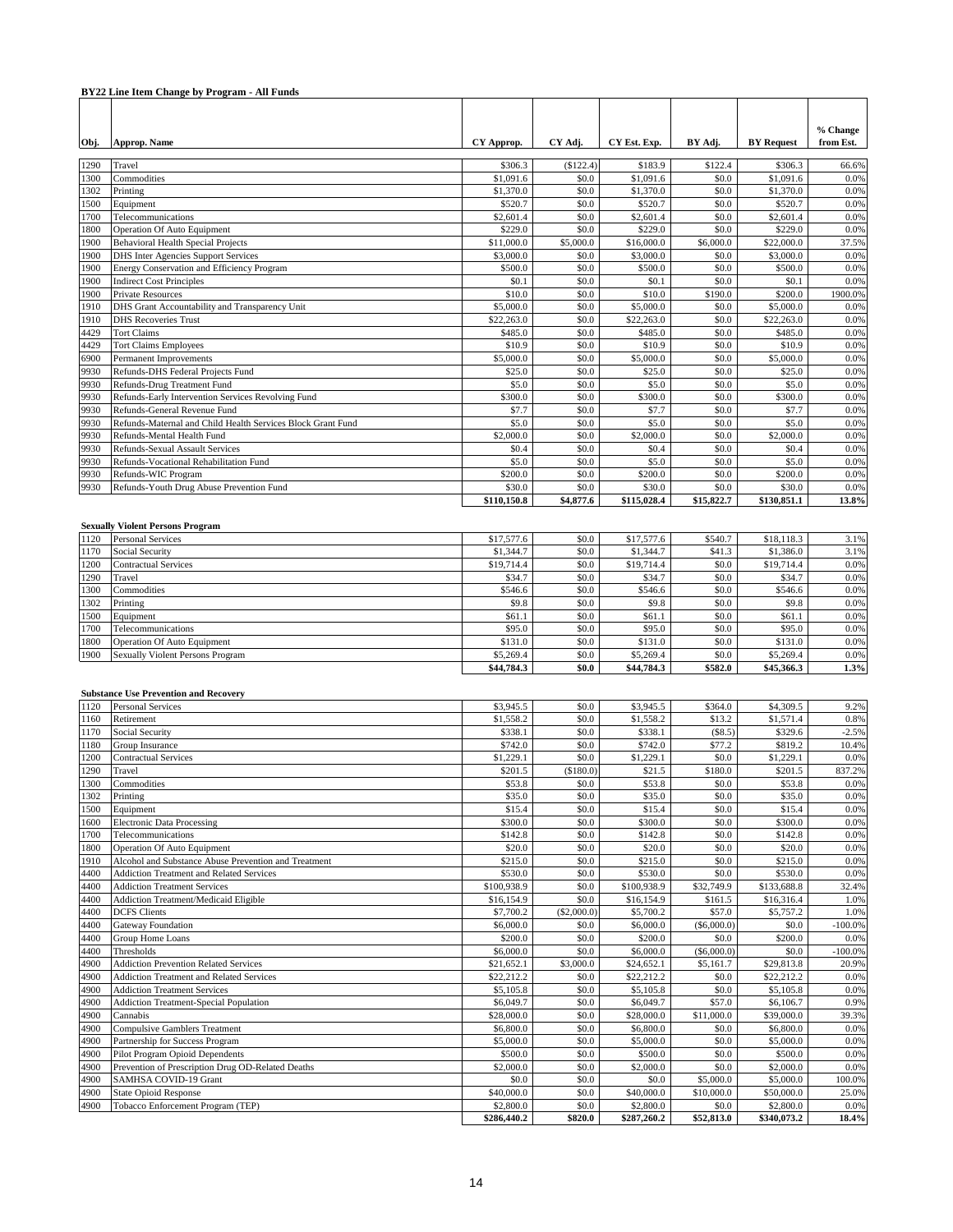|      | BY22 Line Item Change by Program - All Funds        |             |             |              |             |                   |                       |
|------|-----------------------------------------------------|-------------|-------------|--------------|-------------|-------------------|-----------------------|
| Obj. | Approp. Name                                        | CY Approp.  | CY Adi.     | CY Est. Exp. | BY Adi.     | <b>BY</b> Request | % Change<br>from Est. |
|      | <b>Vocational Rehab Services</b>                    |             |             |              |             |                   |                       |
| 1120 | <b>Personal Services</b>                            | \$43,797.4  | \$0.0       | \$43,797.4   | \$2,053.8   | \$45,851.2        | 4.7%                  |
| 1160 | Retirement                                          | \$24,004.0  | \$0.0       | \$24,004.0   | \$1,856.1   | \$25,860.1        | 7.7%                  |
| 1170 | Social Security                                     | \$3,422.5   | \$0.0       | \$3,422.5    | \$244.5     | \$3,667.0         | 7.1%                  |
| 1180 | Group Insurance                                     | \$14,726.7  | \$0.0       | \$14,726.7   | \$1,738.6   | \$16,465.3        | 11.8%                 |
| 1200 | <b>Contractual Services</b>                         | \$8,689.8   | \$0.0       | \$8,689.8    | \$0.0       | \$8,689.8         | 0.0%                  |
| 1290 | Travel                                              | \$1,468.1   | (\$1,321.3) | \$146.8      | \$1,321.3   | \$1,468.1         | 900.1%                |
| 1300 | Commodities                                         | \$318.8     | \$0.0       | \$318.8      | \$0.0       | \$318.8           | 0.0%                  |
| 1302 | Printing                                            | \$150.1     | \$0.0       | \$150.1      | \$0.0       | \$150.1           | 0.0%                  |
| 1500 | Equipment                                           | \$1,676.9   | \$0.0       | \$1,676.9    | \$0.0       | \$1,676.9         | 0.0%                  |
| 1700 | Telecommunications                                  | \$1,512.7   | \$0.0       | \$1,512.7    | \$0.0       | \$1,512.7         | 0.0%                  |
| 1800 | Operation Of Auto Equipment                         | \$30.0      | \$0.0       | \$30.0       | \$0.0       | \$30.0            | 0.0%                  |
| 1910 | <b>Federally Assisted Programs</b>                  | \$1,384.1   | \$0.0       | \$1,384.1    | \$0.0       | \$1,384.1         | 0.0%                  |
| 4400 | Case Services to Individuals                        | \$67,413.7  | \$0.0       | \$67,413.7   | \$8,950.9   | \$76,364.6        | 13.3%                 |
| 4400 | <b>Independent Living Centers</b>                   | \$0.0       | \$0.0       | \$0.0        | \$1,049.1   | \$1,049.1         | 100.0%                |
| 4400 | <b>Supported Employment</b>                         | \$1,900.0   | \$0.0       | \$1,900.0    | \$0.0       | \$1,900.0         | 0.0%                  |
| 4900 | Case Services to Individuals and related costs      | \$8,950.9   | \$0.0       | \$8,950.9    | (\$8,950.9) | \$0.0             | $-100.0%$             |
| 4900 | <b>Client Assistance Project</b>                    | \$1,179.2   | \$0.0       | \$1,179.2    | \$0.0       | \$1,179.2         | 0.0%                  |
| 4900 | DRS Federal Match for Supported Employment Programs | \$90.0      | \$0.0       | \$90.0       | \$0.0       | \$90.0            | 0.0%                  |
| 4900 | <b>Technical Assistance Project</b>                 | \$1,050.0   | \$0.0       | \$1,050.0    | \$0.0       | \$1,050.0         | 0.0%                  |
|      |                                                     | \$181,764.9 | (\$1,321.3) | \$180,443.6  | \$8,263.4   | \$188,707.0       | 4.6%                  |

| \$7,692,727.8 | \$224,769.7 | \$7,917,497.5 | \$521.544.8 | \$8,439,042.3 | 6.6% |
|---------------|-------------|---------------|-------------|---------------|------|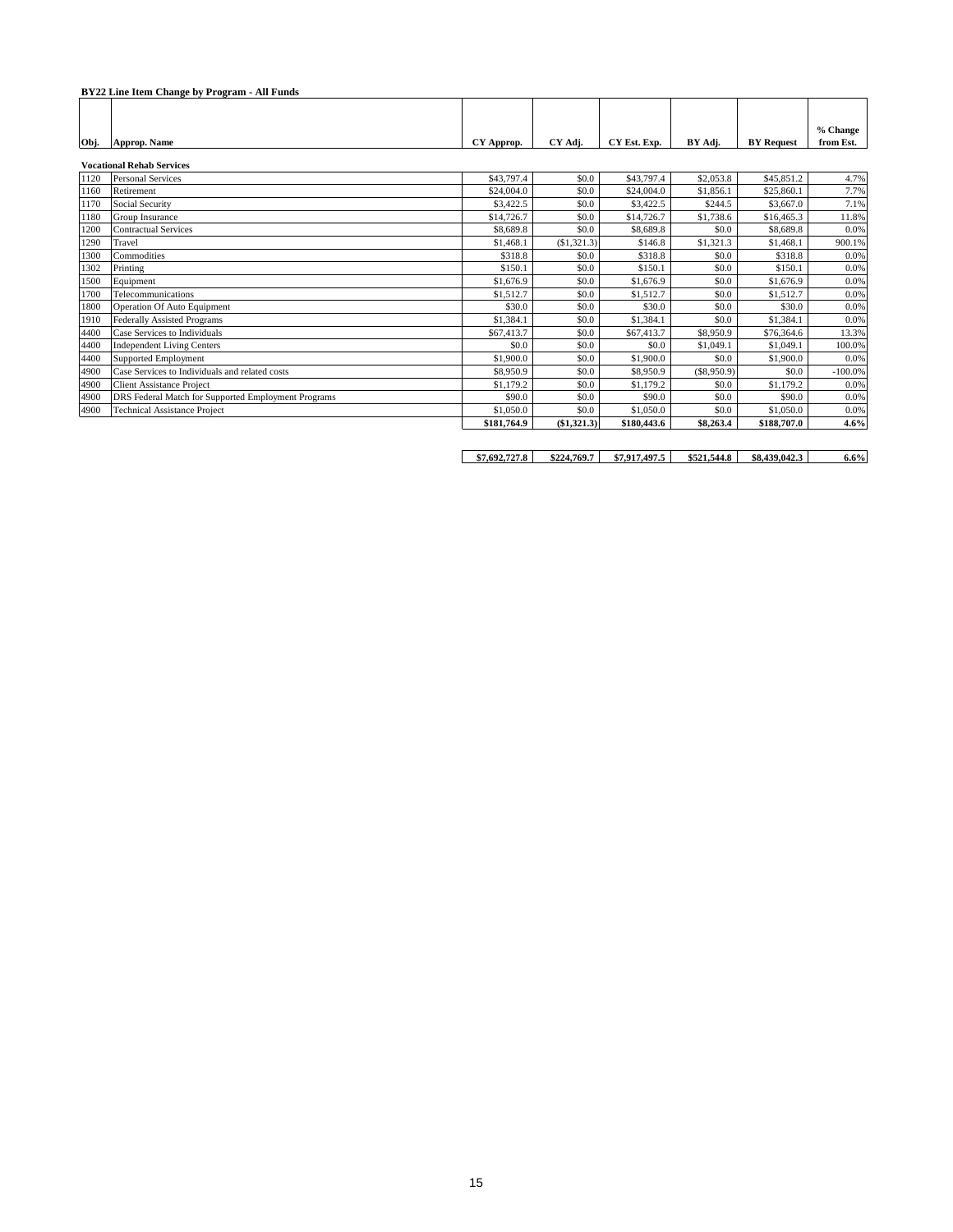|              | BY22 Line Item Change by Program - General Revenue                       |                       |                |                       |                  |                       |                       |
|--------------|--------------------------------------------------------------------------|-----------------------|----------------|-----------------------|------------------|-----------------------|-----------------------|
| Obj.         | Approp. Name                                                             | CY Approp.            | CY Adj.        | CY Est. Exp.          | BY Adj.          | <b>BY</b> Request     | % Change<br>from Est. |
|              |                                                                          |                       |                |                       |                  |                       |                       |
|              | <b>Blind Rehabilitation Services</b>                                     |                       |                |                       |                  |                       |                       |
| 1120         | <b>Personal Services</b>                                                 | \$1,079.6             | \$0.0          | \$1,079.6             | \$43.5           | \$1,123.1             | 4.0%                  |
| 1170         | Social Security                                                          | \$82.6                | \$0.0          | \$82.6                | \$3.3            | \$85.9                | 4.0%                  |
| 1200         | <b>Contractual Services</b>                                              | \$57.4                | \$0.0          | \$57.4                | \$0.0            | \$57.4                | 0.0%                  |
| 4900         | <b>Independent Living Older Blind</b>                                    | \$146.1<br>\$1,365.7  | \$0.0<br>\$0.0 | \$146.1<br>\$1,365.7  | \$0.0<br>\$46.8  | \$146.1<br>\$1,412.5  | 0.0%<br>3.4%          |
|              |                                                                          |                       |                |                       |                  |                       |                       |
|              | <b>Centers for Independent Living</b>                                    |                       |                |                       |                  |                       |                       |
| 4400         | <b>Independent Living Centers</b>                                        | \$6,002.2             | \$0.0          | \$6,002.2             | (\$931.0)        | \$5,071.2             | $-15.5%$              |
|              |                                                                          | \$6,002.2             | \$0.0          | \$6,002.2             | $(\$931.0)$      | \$5,071.2             | $-15.5%$              |
|              |                                                                          |                       |                |                       |                  |                       |                       |
|              | <b>Central Support &amp; Clinical</b>                                    |                       |                |                       |                  |                       |                       |
| 1120         | Personal Services                                                        | \$9,250.9             | \$0.0          | \$9,250.9             | \$1,115.9        | \$10,366.8            | 12.1%                 |
| 1170         | Social Security                                                          | \$707.7               | \$0.0          | \$707.7               | \$85.4           | \$793.1               | 12.1%                 |
| 1200         | <b>Contractual Services</b>                                              | \$1,974.9             | \$0.0          | \$1,974.9             | \$0.0            | \$1,974.9             | 0.0%                  |
| 1290         | Travel                                                                   | \$43.7                | \$0.0          | \$43.7                | \$0.0            | \$43.7                | 0.0%                  |
| 1300         | Commodities                                                              | \$9,195.1             | \$0.0          | \$9,195.1             | \$0.0            | \$9,195.1             | 0.0%                  |
| 1302<br>1500 | Printing<br>Equipment                                                    | \$24.4<br>\$794.4     | \$0.0<br>\$0.0 | \$24.4<br>\$794.4     | \$0.0<br>\$0.0   | \$24.4<br>\$794.4     | 0.0%<br>0.0%          |
| 1700         | Telecommunications                                                       | \$33.5                | \$0.0          | \$33.5                | \$0.0            | \$33.5                | 0.0%                  |
| 1900         | Prescription Monitoring Program                                          | \$2,027.3             | \$0.0          | \$2,027.3             | (\$5.2)          | \$2,022.1             | $-0.3%$               |
|              |                                                                          | \$24,051.9            | \$0.0          | \$24,051.9            | \$1,196.1        | \$25,248.0            | 5.0%                  |
|              |                                                                          |                       |                |                       |                  |                       |                       |
|              | <b>Children's Residential &amp; Education Services</b>                   |                       |                |                       |                  |                       |                       |
| 1120         | <b>Personal Services</b>                                                 | \$28,983.3            | \$0.0          | \$28,983.3            | \$442.1          | \$29,425.4            | 1.5%                  |
| 1140         | Student Member/Inmate Compensation                                       | \$34.6                | \$0.0          | \$34.6                | \$0.0            | \$34.6                | 0.0%                  |
| 1170         | Social Security                                                          | \$2,217.3             | \$0.0          | \$2,217.3             | \$33.7           | \$2,251.0             | 1.5%                  |
| 1200         | <b>Contractual Services</b>                                              | \$3,317.4             | \$0.0          | \$3,317.4             | \$0.0            | \$3,317.4             | 0.0%                  |
| 1290         | Travel                                                                   | \$31.4                | \$0.0          | \$31.4                | \$0.0            | \$31.4                | 0.0%                  |
| 1300         | Commodities                                                              | \$612.5               | \$0.0          | \$612.5               | \$0.0            | \$612.5               | 0.0%                  |
| 1302         | Printing                                                                 | \$9.8                 | \$0.0          | \$9.8                 | \$0.0            | \$9.8                 | 0.0%                  |
| 1500         | Equipment                                                                | \$172.6               | \$0.0          | \$172.6               | \$0.0            | \$172.6               | 0.0%                  |
| 1700         | Telecommunications                                                       | \$198.4               | \$0.0          | \$198.4               | \$0.0            | \$198.4               | 0.0%                  |
| 1800         | Operation Of Auto Equipment                                              | \$164.8<br>\$35,742.1 | \$0.0<br>\$0.0 | \$164.8<br>\$35,742.1 | \$0.0<br>\$475.8 | \$164.8<br>\$36,217.9 | 0.0%<br>1.3%          |
|              |                                                                          |                       |                |                       |                  |                       |                       |
|              | <b>Developmental Disability Grants</b>                                   |                       |                |                       |                  |                       |                       |
| 4400         | ARC of IL Life Span Project                                              | \$471.4               | \$0.0          | \$471.4               | \$0.0            | \$471.4               | 0.0%                  |
| 4400         | <b>Best Buddies</b>                                                      | \$977.5               | \$0.0          | \$977.5               | \$0.0            | \$977.5               | 0.0%                  |
| 4400         | Dental Grants                                                            | \$986.0               | \$0.0          | \$986.0               | \$0.0            | \$986.0               | 0.0%                  |
| 4400         | <b>Epilepsy Services</b>                                                 | \$2,075.0             | \$0.0          | \$2,075.0             | \$0.0            | \$2,075.0             | 0.0%                  |
| 4400         | Project for Autism                                                       | \$4,800.0             | \$0.0          | \$4,800.0             | \$0.0            | \$4,800.0             | 0.0%                  |
| 4400         | <b>Respite Services</b>                                                  | \$9,177.5             | (\$2,500.0)    | \$6,677.5             | \$0.0            | \$6,677.5             | 0.0%                  |
| 4400         | St. Mary's Hospital                                                      | \$500.0               | \$0.0          | \$500.0               | \$0.0            | \$500.0               | 0.0%                  |
| 4900         | <b>DCFS</b> Community Integrated Living Arrangements                     | \$2,471.6             | \$0.0          | \$2,471.6             | \$0.0            | \$2,471.6             | 0.0%                  |
| 4900         | Developmental Disabilities Grants and Long Term Care                     | \$1,397,440.4         | \$0.0          | \$1,397,440.4         | \$56,435.0       | \$1,453,875.4         | 4.0%                  |
| 4900         | <b>Developmental Disabilities Transitions</b>                            | \$5,201.6             | \$0.0          | \$5,201.6             | \$0.0            | \$5,201.6             | 0.0%                  |
| 4900         | Home and Community Based Waiver                                          | \$480.6               | \$0.0          | \$480.6               | \$0.0            | \$480.6               | 0.0%                  |
| 4900         | <b>Special Services</b>                                                  | \$7,667.1             | \$0.0          | \$7,667.1             | \$0.0            | \$7,667.1             | 0.0%                  |
|              |                                                                          | \$1,432,248.7         | $(\$2,500.0)$  | \$1,429,748.7         | \$56,435.0       | \$1,486,183.7         | 3.9%                  |
|              | <b>Developmental Disability Operations</b>                               |                       |                |                       |                  |                       |                       |
| 1120         | <b>Personal Services</b>                                                 | \$251,260.5           | \$0.0          | \$251,260.5           | \$25,780.0       | \$277,040.5           | 10.3%                 |
| 1170         | Social Security                                                          | \$19,223.5            | \$0.0          | \$19,223.5            | \$1,970.2        | \$21,193.7            | 10.2%                 |
| 1200         | <b>Contractual Services</b>                                              | \$17,662.1            | \$0.0          | \$17,662.1            | \$0.0            | \$17,662.1            | 0.0%                  |
| 1290         | Travel                                                                   | \$196.2               | \$0.0          | \$196.2               | \$0.0            | \$196.2               | 0.0%                  |
| 1300         | Commodities                                                              | \$10,853.9            | \$0.0          | \$10,853.9            | \$0.0            | \$10,853.9            | 0.0%                  |
| 1302         | Printing                                                                 | \$119.3               | \$0.0          | \$119.3               | \$0.0            | \$119.3               | 0.0%                  |
| 1500         | Equipment                                                                | \$709.2               | \$0.0          | \$709.2               | \$0.0            | \$709.2               | 0.0%                  |
| 1700         | Telecommunications                                                       | \$997.3               | \$0.0          | \$997.3               | \$0.0            | \$997.3               | 0.0%                  |
| 1800         | Operation Of Auto Equipment                                              | \$301.2               | \$0.0          | \$301.2               | \$0.0            | \$301.2               | 0.0%                  |
| 4400         | <b>Living Skills</b>                                                     | \$70.5                | \$0.0          | \$70.5                | \$0.0            | \$70.5                | 0.0%                  |
|              |                                                                          | \$301,393.7           | \$0.0          | \$301,393.7           | \$27,750.2       | \$329,143.9           | 9.2%                  |
|              |                                                                          |                       |                |                       |                  |                       |                       |
| 1900         | <b>DHS Operations &amp; Grants</b>                                       | \$750.0               | \$0.0          | \$750.0               | (\$250.0)        | \$500.0               | $-33.3%$              |
| 4400         | GATA Technical Assistance and Navigation<br>DHS Health and Safety Grants | \$10,000.0            | (\$10,000.0)   | \$0.0                 | \$0.0            | \$0.0                 | 0.0%                  |
| 4400         | Local Healthy Foods Incentive                                            | \$500.0               | (\$500.0)      | \$0.0                 | \$500.0          | \$500.0               | 100.0%                |
| 4900         | Access to Justice Resurrection Project                                   | \$5,000.0             | \$0.0          | \$5,000.0             | \$0.0            | \$5,000.0             | 0.0%                  |
| 4900         | Access to Justice Westside Justice                                       | \$5,000.0             | \$0.0          | \$5,000.0             | \$0.0            | \$5,000.0             | 0.0%                  |
| 4900         | Federal Decennial Census Funds                                           | \$14,500.0            | (\$1,000.0)    | \$13,500.0            | (\$13,500.0)     | \$0.0                 | $-100.0%$             |
| 4900         | <b>Illinois Migrant Council</b>                                          | \$90.0                | \$0.0          | \$90.0                | \$0.0            | \$90.0                | 0.0%                  |
|              |                                                                          | \$35,840.0            | (\$11,500.0)   | \$24,340.0            | (\$13,250.0)     | \$11,090.0            | $-54.4%$              |
|              |                                                                          |                       |                |                       |                  |                       |                       |
|              | Family & Community Services Grants                                       |                       |                |                       |                  |                       |                       |
| 4400         | Aid to Aged, Blind or Disabled                                           | \$28,504.7            | \$0.0          | \$28,504.7            | \$0.0            | \$28,504.7            | 0.0%                  |
| 4400         | <b>Books Over Balls Costs</b>                                            | \$250.0               | \$0.0          | \$250.0               | (\$250.0)        | \$0.0                 | $-100.0\%$            |
|              | 4400 Boys and Girls Clubs of West Cook County Youth Programs             | \$150.0               | \$0.0          | \$150.0               | (\$150.0)        | \$0.0                 | $-100.0\%$            |

# 4400 Center for Changing Lives prevention and assistance for families at risk of Homelessness \$150.0 \$150.0 \$150.0 \$150.0 (\$150.0) \$0.0 -100.0%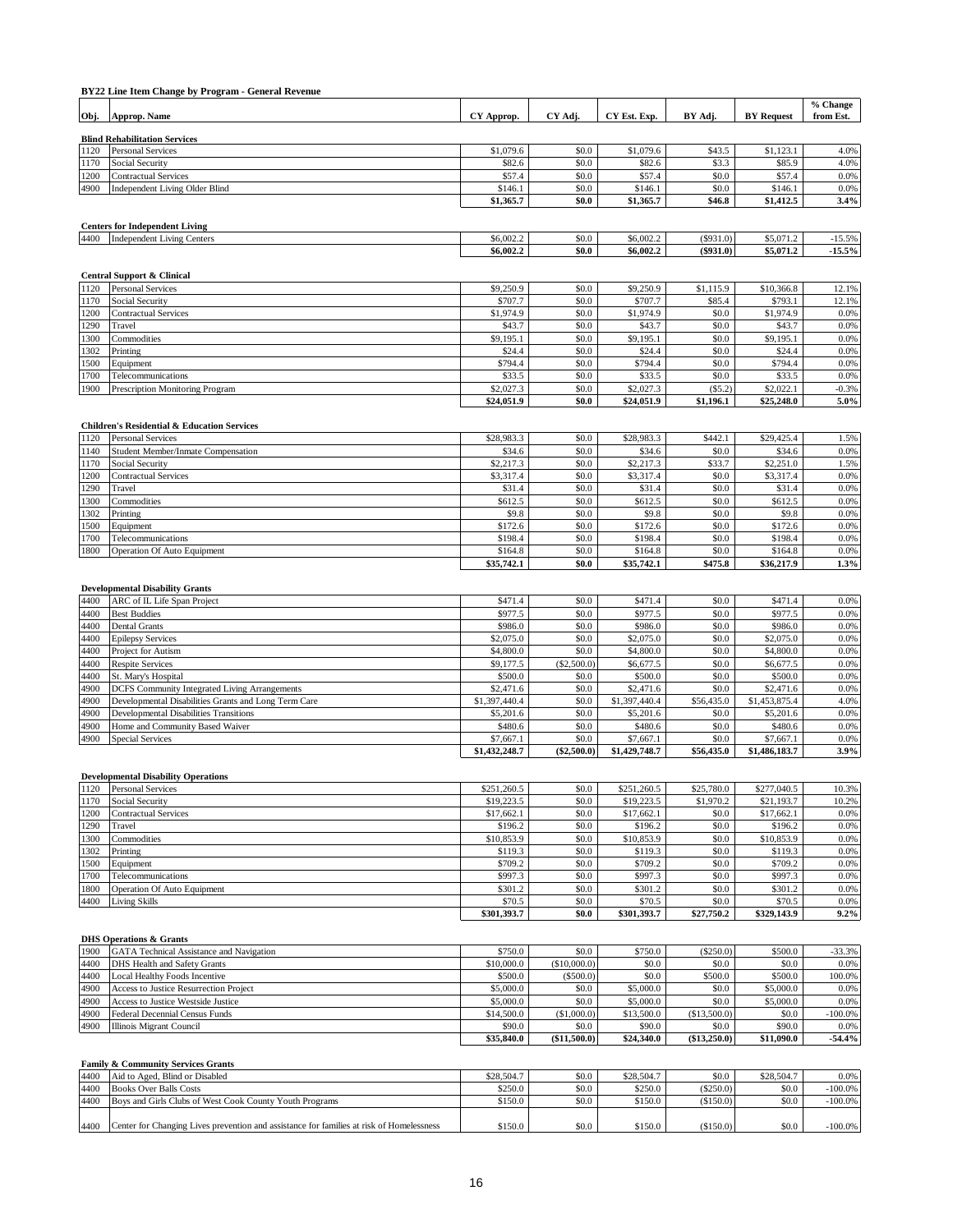### **BY22 Line Item Change by Program - General Revenue**

| Obj. | Approp. Name                                                                        | CY Approp.  | CY Adj.        | CY Est. Exp. | BY Adi.     | <b>BY Request</b> | % Change<br>from Est. |
|------|-------------------------------------------------------------------------------------|-------------|----------------|--------------|-------------|-------------------|-----------------------|
|      |                                                                                     |             |                |              |             |                   |                       |
|      |                                                                                     |             |                |              |             |                   |                       |
| 4400 | Center for Prevention of Abuse, Education and Training Human Trafficking Prevention | \$60.0      | \$0.0          | \$60.0       | $(\$60.0)$  | \$0.0             | $-100.0%$             |
| 4400 | Chicago Fathers for Change Cost                                                     | \$25.0      | (\$25.0)       | \$0.0        | \$0.0       | \$0.0             | 0.0%                  |
| 4400 | Chicago Westside Branch NAACP Costs                                                 | \$250.0     | \$0.0          | \$250.0      | (\$250.0)   | \$0.0             | $-100.0%$             |
| 4400 | Children's Place                                                                    | \$381.2     | \$0.0          | \$381.2      | \$0.0       | \$381.2           | 0.0%                  |
| 4400 | <b>Early Intervention Program</b>                                                   | \$115,891.9 | (\$11,200.0)   | \$104,691.9  | \$4,200.0   | \$108,891.9       | 4.0%                  |
| 4400 | <b>Joseph Academy Costs</b>                                                         | \$360.0     | \$0.0          | \$360.0      | (\$360.0)   | \$0.0             | $-100.0%$             |
| 4400 | <b>OUR Youth Costs</b>                                                              | \$100.0     | \$0.0          | \$100.0      | (\$100.0)   | \$0.0             | $-100.0%$             |
| 4400 | <b>Phalanx Family Services</b>                                                      | \$500.0     | (\$500.0)      | \$0.0        | \$0.0       | \$0.0             | 0.0%                  |
| 4400 | <b>Prevention Partnership Costs</b>                                                 | \$350.0     | \$0.0          | \$350.0      | (\$350.0)   | \$0.0             | $-100.0%$             |
| 4400 | Rape Victims/Prevention Act                                                         | \$7,659.7   | \$0.0          | \$7,659.7    | \$0.0       | \$7,659.7         | 0.0%                  |
| 4400 | Refugees                                                                            | \$1,126.7   | \$0.0          | \$1,126.7    | \$0.0       | \$1,126.7         | 0.0%                  |
| 4400 | SIU Rural Health for MH to Farm Owners                                              | \$250.0     | (\$150.0)      | \$100.0      | (\$100.0)   | \$0.0             | $-100.0%$             |
| 4400 | <b>TASC</b> for Supportive Release Center                                           | \$175.0     | \$0.0          | \$175.0      | (\$175.0)   | \$0.0             | $-100.0%$             |
| 4400 | Temporary Assistance to Needy Families                                              | \$134,201.9 | \$0.0          | \$134,201.9  | \$15,798.1  | \$150,000.0       | 11.8%                 |
| 4400 | Touch by an Angel Community Enrichment Center - Single parent programs              | \$250.0     | \$0.0          | \$250.0      | (\$250.0)   | \$0.0             | $-100.0%$             |
| 4400 | Urban Autism Solutions - West Side Transition Academy                               | \$400.0     | \$0.0          | \$400.0      | (\$400.0)   | \$0.0             | $-100.0%$             |
| 4400 | West Austin Development Center for Childcare, ed, and development programs          | \$620.0     | (\$100.0)      | \$520.0      | $(\$520.0)$ | \$0.0             | $-100.0%$             |
| 4400 | <b>Youth Employment Programs</b>                                                    | \$19,000.0  | \$0.0          | \$19,000.0   | \$0.0       | \$19,000.0        | 0.0%                  |
| 4400 | Youth Guidance - Becoming a Man                                                     | \$1,000.0   | \$0.0          | \$1,000.0    | (\$1,000.0) | \$0.0             | $-100.0%$             |
| 4462 | Funeral and Burial Expense                                                          | \$6,000.0   | (\$1,000.0)    | \$5,000.0    | \$0.0       | \$5,000.0         | 0.0%                  |
| 4900 | After School Youth Programs                                                         | \$14,522.0  | \$0.0          | \$14,522.0   | \$0.0       | \$14,522.0        | 0.0%                  |
| 4900 | <b>Child Care Services</b>                                                          | \$430,599.0 | (\$80,000.0)   | \$350,599.0  | \$60,000.0  | \$410,599.0       | 17.1%                 |
| 4900 | <b>Community Services</b>                                                           | \$7,366.4   | \$0.0          | \$7,366.4    | \$0.0       | \$7,366.4         | 0.0%                  |
| 4900 | <b>Comprehensive Community Services</b>                                             | \$18,931.3  | \$0.0          | \$18,931.3   | \$0.0       | \$18,931.3        | 0.0%                  |
| 4900 | <b>Domestic Violence Shelters</b>                                                   | \$20,502.9  | \$0.0          | \$20,502.9   | \$0.0       | \$20,502.9        | 0.0%                  |
| 4900 | <b>Employability Development Services</b>                                           | \$9,145.7   | (S3,000.0)     | \$6,145.7    | \$0.0       | \$6,145.7         | 0.0%                  |
| 4900 | Eviction Mitigation Program and Other Social Services                               | \$0.0       | \$0.0          | \$0.0        | \$25,000.0  | \$25,000.0        | 100.0%                |
| 4900 | Food Stamp Employment and Training                                                  | \$3,651.0   | \$0.0          | \$3,651.0    | \$0.0       | \$3,651.0         | 0.0%                  |
| 4900 | <b>Healthy Families</b>                                                             | \$10,040.0  | \$0.0          | \$10,040.0   | \$0.0       | \$10,040.0        | 0.0%                  |
| 4900 | <b>Homeless Youth Services</b>                                                      | \$6,277.5   | \$0.0          | \$6,277.5    | \$0.0       | \$6,277.5         | 0.0%                  |
| 4900 | Homelessness Prevention                                                             | \$5,000.0   | \$0.0          | \$5,000.0    | \$0.0       | \$5,000.0         | 0.0%                  |
| 4900 | <b>Immigrant Integration Services</b>                                               | \$30,000.0  | \$0.0          | \$30,000.0   | \$0.0       | \$30,000.0        | 0.0%                  |
| 4900 | <b>Infant Mortality</b>                                                             | \$31,665.0  | (\$2,000.0)    | \$29,665.0   | \$0.0       | \$29,665.0        | 0.0%                  |
| 4900 | Parents Too Soon                                                                    | \$6,870.3   | \$0.0          | \$6,870.3    | \$0.0       | \$6,870.3         | 0.0%                  |
| 4900 | Redeploy Illinois                                                                   | \$6,373.6   | \$0.0          | \$6,373.6    | \$0.0       | \$6,373.6         | 0.0%                  |
| 4900 | Refugee Social Services                                                             | \$204.0     | \$0.0          | \$204.0      | \$0.0       | \$204.0           | 0.0%                  |
| 4900 | <b>Supportive Housing Services</b>                                                  | \$16,166.7  | \$0.0          | \$16,166.7   | \$0.0       | \$16,166.7        | 0.0%                  |
| 4900 | <b>Welcoming Centers</b>                                                            | \$5,000.0   | \$0.0          | \$5,000.0    | \$0.0       | \$5,000.0         | 0.0%                  |
| 4900 | Westside Health Authority Crisis Intervention                                       | \$1,000.0   | \$0.0          | \$1,000.0    | \$0.0       | \$1,000.0         | 0.0%                  |
|      |                                                                                     | \$940,971.5 | $(\$97,975.0)$ | \$842,996.5  | \$100,883.1 | \$943,879.6       | 12.0%                 |

#### **Family & Community Services Operations**

| 1120 | <b>Personal Services</b>    | \$310,210.9 | \$0.0 | \$310,210.9 | \$21,882.7 | \$332,093.6 | 7.1% |
|------|-----------------------------|-------------|-------|-------------|------------|-------------|------|
| 1170 | Social Security             | \$23,730.1  | \$0.0 | \$23,730.1  | \$1,675.1  | \$25,405.2  | 7.1% |
| 1200 | <b>Contractual Services</b> | \$11,533.6  | \$0.0 | \$11,533.6  | \$0.0      | \$11,533.6  | 0.0% |
| 1200 | <b>EBT</b> Contractual      | \$10,800.0  | \$0.0 | \$10,800.0  | \$0.0      | \$10,800.0  | 0.0% |
| 1290 | Travel                      | \$394.8     | \$0.0 | \$394.8     | \$0.0      | \$394.8     | 0.0% |
| 1300 | Commodities                 | \$1,026.6   | \$0.0 | \$1.026.6   | \$0.0      | \$1,026.6   | 0.0% |
| 1302 | Printing                    | \$50.0      | \$0.0 | \$50.0      | \$0.0      | \$50.0      | 0.0% |
| 1500 | Equipment                   | \$5,195.2   | \$0.0 | \$5,195.2   | \$0.0      | \$5,195.2   | 0.0% |
| 1700 | Telecommunications          | \$5,191.1   | \$0.0 | \$5,191.1   | \$0.0      | \$5,191.1   | 0.0% |
|      |                             | \$368,132.3 | \$0.0 | \$368,132.3 | \$23,557.8 | \$391,690.1 | 6.4% |

#### **Home Services Program**

| 1120 | <b>Personal Services</b> | \$384.9     | \$0.0       | \$384.9     | (S92.4)    | \$292.5     | $-24.0%$  |
|------|--------------------------|-------------|-------------|-------------|------------|-------------|-----------|
| 1170 | <b>Social Security</b>   | \$29.4      | \$0.0       | \$29.4      | (S7.0)     | \$22.4      | $-23.8\%$ |
| 4900 | Home Services Program    | \$597,259.6 | (S15,000,0) | \$582,259.6 | \$71,340.0 | \$653,599.6 | 12.3%     |
|      |                          | \$597,673.9 | (S15,000.0) | \$582,673.9 | \$71,240.6 | \$653,914.5 | 12.2%     |

|      | <b>Inspector General</b>    |           |       |           |         |           |      |  |  |  |
|------|-----------------------------|-----------|-------|-----------|---------|-----------|------|--|--|--|
| 1120 | <b>Personal Services</b>    | \$7,471.6 | \$0.0 | \$7,471.6 | \$498.2 | \$7,969.8 | 6.7% |  |  |  |
| 1170 | <b>Social Security</b>      | \$571.6   | \$0.0 | \$571.6   | \$0.0   | \$571.6   | 0.0% |  |  |  |
| 1200 | <b>Contractual Services</b> | \$98.5    | \$0.0 | \$98.5    | \$0.0   | \$98.5    | 0.0% |  |  |  |
| 1290 | Travel                      | \$239.0   | \$0.0 | \$239.0   | \$0.0   | \$239.0   | 0.0% |  |  |  |
| 1300 | Commodities                 | \$26.0    | \$0.0 | \$26.0    | \$0.0   | \$26.0    | 0.0% |  |  |  |
| 1500 | Equipment                   | \$65.7    | \$0.0 | \$65.7    | \$0.0   | \$65.7    | 0.0% |  |  |  |
| 1700 | Telecommunications          | \$101.7   | \$0.0 | \$101.7   | \$0.0   | \$101.7   | 0.0% |  |  |  |
|      |                             | \$8,574.1 | \$0.0 | \$8,574.1 | \$498.2 | \$9,072.3 | 5.8% |  |  |  |

#### **Intergovernmental Support Services**

| 1200 | <b>CMS</b> Facility Management | \$42,259.3  | \$0.0        | \$42,259.3  | \$0.0     | \$42,259.3  | 0.0% |
|------|--------------------------------|-------------|--------------|-------------|-----------|-------------|------|
| 1600 | DoIT Services                  | \$100,579.7 | (S10,000,0)  | \$90,579.7  | \$2,071.5 | \$92,651.2  | 2.3% |
| 1900 | <b>CMS</b> Fleet Management    | \$2.026.8   | \$0.0        | \$2,026.8   | \$0.0     | \$2,026.8   | 0.0% |
| 1900 | CMS Graphic Design Management  | \$56.7      | \$0.0        | \$56.7      | \$0.0     | \$56.7      | 0.0% |
|      |                                | \$144,922.5 | (\$10,000.0) | \$134,922.5 | \$2,071.5 | \$136,994.0 | 1.5% |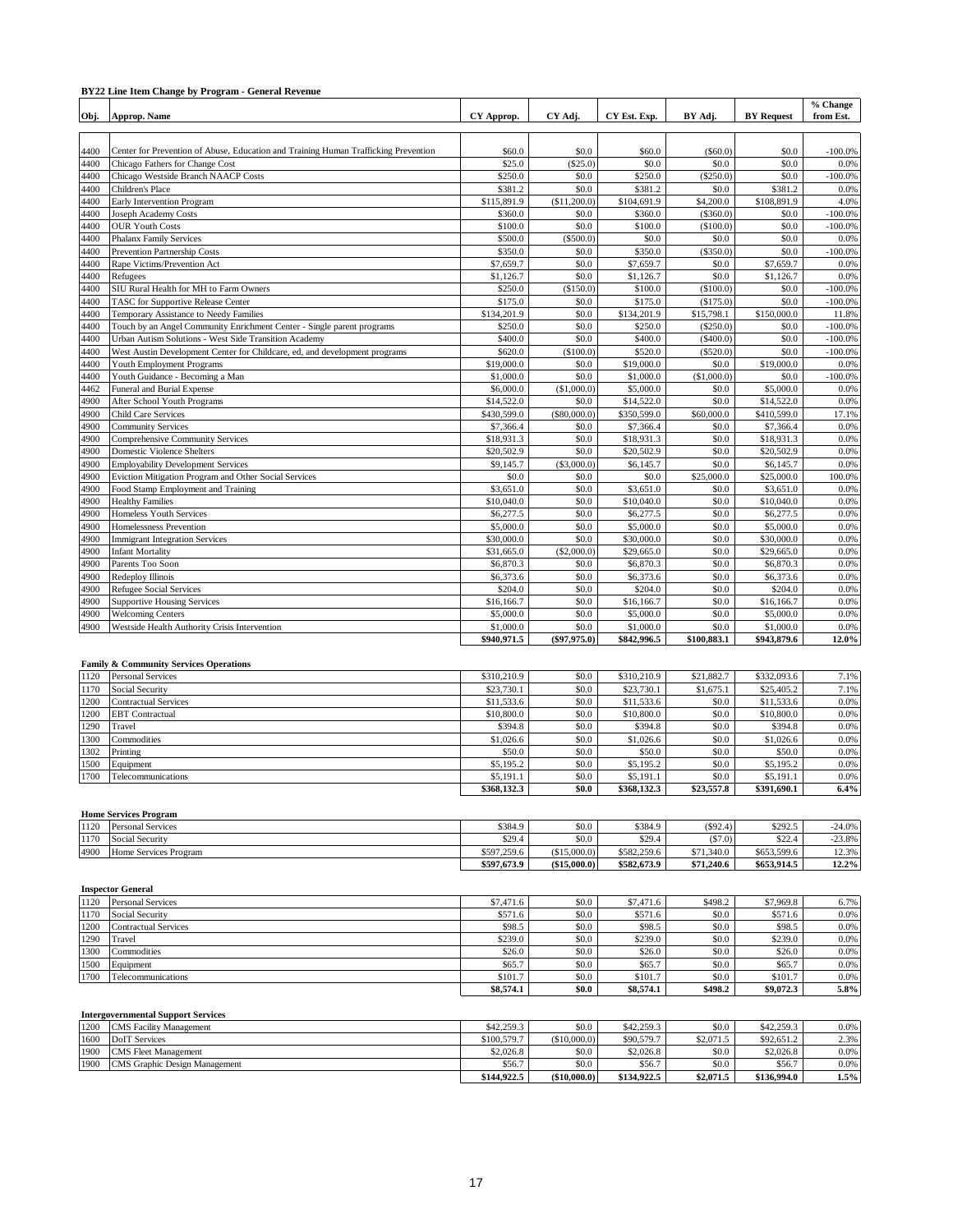# **BY22 Line Item Change by Program - General Revenue**

|      |                                                                       |             |          |              |           |                   | % Change  |  |  |  |  |
|------|-----------------------------------------------------------------------|-------------|----------|--------------|-----------|-------------------|-----------|--|--|--|--|
| Obj. | Approp. Name                                                          | CY Approp.  | CY Adj.  | CY Est. Exp. | BY Adj.   | <b>BY</b> Request | from Est. |  |  |  |  |
|      |                                                                       |             |          |              |           |                   |           |  |  |  |  |
|      | <b>Mental Health Grants</b>                                           |             |          |              |           |                   |           |  |  |  |  |
| 4400 | <b>NAMI</b>                                                           | \$180.0     | \$0.0    | \$180.0      | \$0.0     | \$180.0           | 0.0%      |  |  |  |  |
| 4900 | <b>Colbert Consent Decree</b>                                         | \$50,253.9  | \$0.0    | \$50,253.9   | \$333.4   | \$50,587.3        | 0.7%      |  |  |  |  |
| 4900 | Comm Transitions and System Rebalancing                               | \$51,609.6  | \$0.0    | \$51,609.6   | \$354.6   | \$51,964.2        | 0.7%      |  |  |  |  |
| 4900 | Mental Health Psychotropic Medications                                | \$1,381.8   | \$0.0    | \$1,381.8    | \$0.0     | \$1,381.8         | 0.0%      |  |  |  |  |
| 4900 | Mental Health Supportive Housing                                      | \$22,247.7  | \$0.0    | \$22,247.7   | \$159.5   | \$22,407.2        | 0.7%      |  |  |  |  |
| 4900 | MH Evaluation Determination and Disposition                           | \$1,200.0   | \$0.0    | \$1,200.0    | \$0.0     | \$1,200.0         | 0.0%      |  |  |  |  |
| 4900 | MH Grants, Child and Adolescent, Transitions, and Facility Operations | \$124,263.7 | (S524.0) | \$123,739.7  | \$2,087.4 | \$125,827.1       | 1.7%      |  |  |  |  |

#### **Mental Health Operations**

| 1120 | <b>Personal Services</b>           | \$185,785.9 | \$0.0 | \$185,785.9 | \$17,018.7 | \$202,804.6 | 9.2%    |
|------|------------------------------------|-------------|-------|-------------|------------|-------------|---------|
| 1170 | Social Security                    | \$14,215.4  | \$0.0 | \$14,215.4  | \$1,299.1  | \$15,514.5  | 9.1%    |
| 1200 | <b>Contractual Services</b>        | \$22,212.8  | \$0.0 | \$22,212.8  | \$0.0      | \$22,212.8  | 0.0%    |
| 1290 | Travel                             | \$250.4     | \$0.0 | \$250.4     | \$0.0      | \$250.4     | 0.0%    |
| 1300 | Commodities                        | \$3,990.2   | \$0.0 | \$3,990.2   | \$0.0      | \$3,990.2   | 0.0%    |
| 1302 | Printing                           | \$75.9      | \$0.0 | \$75.9      | \$0.0      | \$75.9      | 0.0%    |
| 1500 | Equipment                          | \$437.1     | \$0.0 | \$437.1     | \$0.0      | \$437.1     | 0.0%    |
| 1700 | Telecommunications                 | \$1,008.0   | \$0.0 | \$1,008.0   | \$0.0      | \$1,008.0   | 0.0%    |
| 1800 | <b>Operation Of Auto Equipment</b> | \$189.6     | \$0.0 | \$189.6     | \$0.0      | \$189.6     | 0.0%    |
| 4400 | <b>Living Skills</b>               | \$52.3      | \$0.0 | \$52.3      | \$0.0      | \$52.3      | 0.0%    |
|      |                                    | \$228,217.6 | \$0.0 | \$228,217.6 | \$18,317.8 | \$246,535.4 | $8.0\%$ |

#### **Program and Administrative Support**

| 1120 | <b>Personal Services</b>                     | \$29,258.0 | \$0.0 | \$29,258.0 | \$8,053.4 | \$37,311.4 | 27.5% |
|------|----------------------------------------------|------------|-------|------------|-----------|------------|-------|
| 1170 | Social Security                              | \$2,238.7  | \$0.0 | \$2,238.7  | \$615.6   | \$2,854.3  | 27.5% |
| 1200 | <b>Contractual Services</b>                  | \$3,061.8  | \$0.0 | \$3,061.8  | \$0.0     | \$3,061.8  | 0.0%  |
| 1200 | <b>Press Information Officers Management</b> | \$206.0    | \$0.0 | \$206.0    | \$0.0     | \$206.0    | 0.0%  |
| 1290 | Travel                                       | \$170.3    | \$0.0 | \$170.3    | \$0.0     | \$170.3    | 0.0%  |
| 1300 | Commodities                                  | \$955.1    | \$0.0 | \$955.1    | \$0.0     | \$955.1    | 0.0%  |
| 1302 | Printing                                     | \$1,283.0  | \$0.0 | \$1,283.0  | \$0.0     | \$1,283.0  | 0.0%  |
| 1500 | Equipment                                    | \$222.1    | \$0.0 | \$222.1    | \$0.0     | \$222.1    | 0.0%  |
| 1700 | Telecommunications                           | \$1,374.9  | \$0.0 | \$1,374.9  | \$0.0     | \$1,374.9  | 0.0%  |
| 1800 | Operation Of Auto Equipment                  | \$179.0    | \$0.0 | \$179.0    | \$0.0     | \$179.0    | 0.0%  |
| 1900 | <b>Indirect Cost Principles</b>              | \$0.1      | \$0.0 | \$0.1      | \$0.0     | \$0.1      | 0.0%  |
| 4429 | <b>Tort Claims</b>                           | \$475.0    | \$0.0 | \$475.0    | \$0.0     | \$475.0    | 0.0%  |
| 4429 | <b>Tort Claims Employees</b>                 | \$10.9     | \$0.0 | \$10.9     | \$0.0     | \$10.9     | 0.0%  |
| 6900 | Permanent Improvements                       | \$5,000.0  | \$0.0 | \$5,000.0  | \$0.0     | \$5,000.0  | 0.0%  |
| 9930 | Refunds-General Revenue Fund                 | \$7.7      | \$0.0 | \$7.7      | \$0.0     | \$7.7      | 0.0%  |
|      |                                              | \$44,442.6 | \$0.0 | \$44,442.6 | \$8,669.0 | \$53,111.6 | 19.5% |

#### **Sexually Violent Persons Program**

| 1120 | <b>Personal Services</b>         | \$17,577.6 | \$0.0 | \$17,577.6 | \$540.7 | \$18,118.3 | 3.1% |
|------|----------------------------------|------------|-------|------------|---------|------------|------|
| 1170 | <b>Social Security</b>           | \$1,344.7  | \$0.0 | \$1,344.7  | \$41.3  | \$1,386.0  | 3.1% |
| 1200 | <b>Contractual Services</b>      | \$19,714.4 | \$0.0 | \$19,714.4 | \$0.0   | \$19,714.4 | 0.0% |
| 1290 | Travel                           | \$34.7     | \$0.0 | \$34.7     | \$0.0   | \$34.7     | 0.0% |
| 1300 | Commodities                      | \$546.6    | \$0.0 | \$546.6    | \$0.0   | \$546.6    | 0.0% |
| 1302 | Printing                         | \$9.8      | \$0.0 | \$9.8      | \$0.0   | \$9.8      | 0.0% |
| 1500 | Equipment                        | \$61.1     | \$0.0 | \$61.1     | \$0.0   | \$61.1     | 0.0% |
| 1700 | Telecommunications               | \$95.0     | \$0.0 | \$95.0     | \$0.0   | \$95.0     | 0.0% |
| 1800 | Operation Of Auto Equipment      | \$131.0    | \$0.0 | \$131.0    | \$0.0   | \$131.0    | 0.0% |
| 1900 | Sexually Violent Persons Program | \$5,269.4  | \$0.0 | \$5,269.4  | \$0.0   | \$5,269.4  | 0.0% |
|      |                                  | \$44,784.3 | \$0.0 | \$44,784.3 | \$582.0 | \$45,366.3 | 1.3% |

#### **Substance Use Prevention and Recovery**

| 1120 | <b>Personal Services</b>                     | \$1,103.7  | \$0.0         | \$1,103.7  | \$419.6       | \$1,523.3  | 38.0%     |
|------|----------------------------------------------|------------|---------------|------------|---------------|------------|-----------|
| 1170 | <b>Social Security</b>                       | \$84.4     | \$0.0         | \$84.4     | \$32.1        | \$116.5    | 38.0%     |
| 1200 | <b>Contractual Services</b>                  | \$1.4      | \$0.0         | \$1.4      | \$0.0         | \$1.4      | 0.0%      |
| 1290 | Travel                                       | \$1.5      | \$0.0         | \$1.5      | \$0.0         | \$1.5      | 0.0%      |
| 1500 | Equipment                                    | \$1.1      | \$0.0         | \$1.1      | \$0.0         | \$1.1      | 0.0%      |
| 1700 | Telecommunications                           | \$25.0     | \$0.0         | \$25.0     | \$0.0         | \$25.0     | 0.0%      |
| 4400 | <b>Addiction Treatment Services</b>          | \$40,938.9 | \$0.0         | \$40,938.9 | \$2,749.9     | \$43,688.8 | 6.7%      |
| 4400 | Addiction Treatment/Medicaid Eligible        | \$16,154.9 | \$0.0         | \$16,154.9 | \$161.5       | \$16,316.4 | 1.0%      |
| 4400 | <b>DCFS</b> Clients                          | \$7,700.2  | (\$2,000.0)   | \$5,700.2  | \$57.0        | \$5,757.2  | 1.0%      |
| 4400 | <b>Gateway Foundation</b>                    | \$6,000.0  | \$0.0         | \$6,000.0  | $(\$6,000.0)$ | \$0.0      | $-100.0%$ |
| 4400 | <b>Thresholds</b>                            | \$6,000.0  | \$0.0         | \$6,000.0  | (S6,000,0)    | \$0.0      | $-100.0%$ |
| 4900 | <b>Addiction Prevention Related Services</b> | \$1,102.1  | \$0.0         | \$1,102.1  | \$161.7       | \$1,263.8  | 14.7%     |
| 4900 | Addiction Treatment-Special Population       | \$6,049.7  | \$0.0         | \$6,049.7  | \$57.0        | \$6,106.7  | 0.9%      |
| 4900 | Pilot Program Opioid Dependents              | \$500.0    | \$0.0         | \$500.0    | \$0.0         | \$500.0    | 0.0%      |
|      |                                              | \$85,662.9 | $(\$2,000.0)$ | \$83,662.9 | $(\$8,361.2)$ | \$75,301.7 | $-10.0\%$ |

|      | <b>Vocational Rehab Services</b>                           |           |       |           |               |        |            |
|------|------------------------------------------------------------|-----------|-------|-----------|---------------|--------|------------|
| 4900 | Case Services to Individuals and related costs             | \$8,950.9 | \$0.0 | \$8,950.9 | $(\$8.950.9)$ | \$0.0  | $-100.0\%$ |
| 4900 | <b>DRS</b> Federal Match for Supported Employment Programs | \$90.0    | \$0.0 | \$90.0    | \$0.0         | \$90.0 | 0.0%       |
|      |                                                            | \$9.040.9 | \$0.0 | \$9,040.9 | $(\$8.950.9)$ | \$90.0 | -99.0%     |

**\$4,560,203.6 (\$139,499.0) \$4,420,704.6 \$283,165.7 \$4,703,870.3 6.4%**

**\$251,136.7 (\$524.0) \$250,612.7 \$2,934.9 \$253,547.6 1.2%**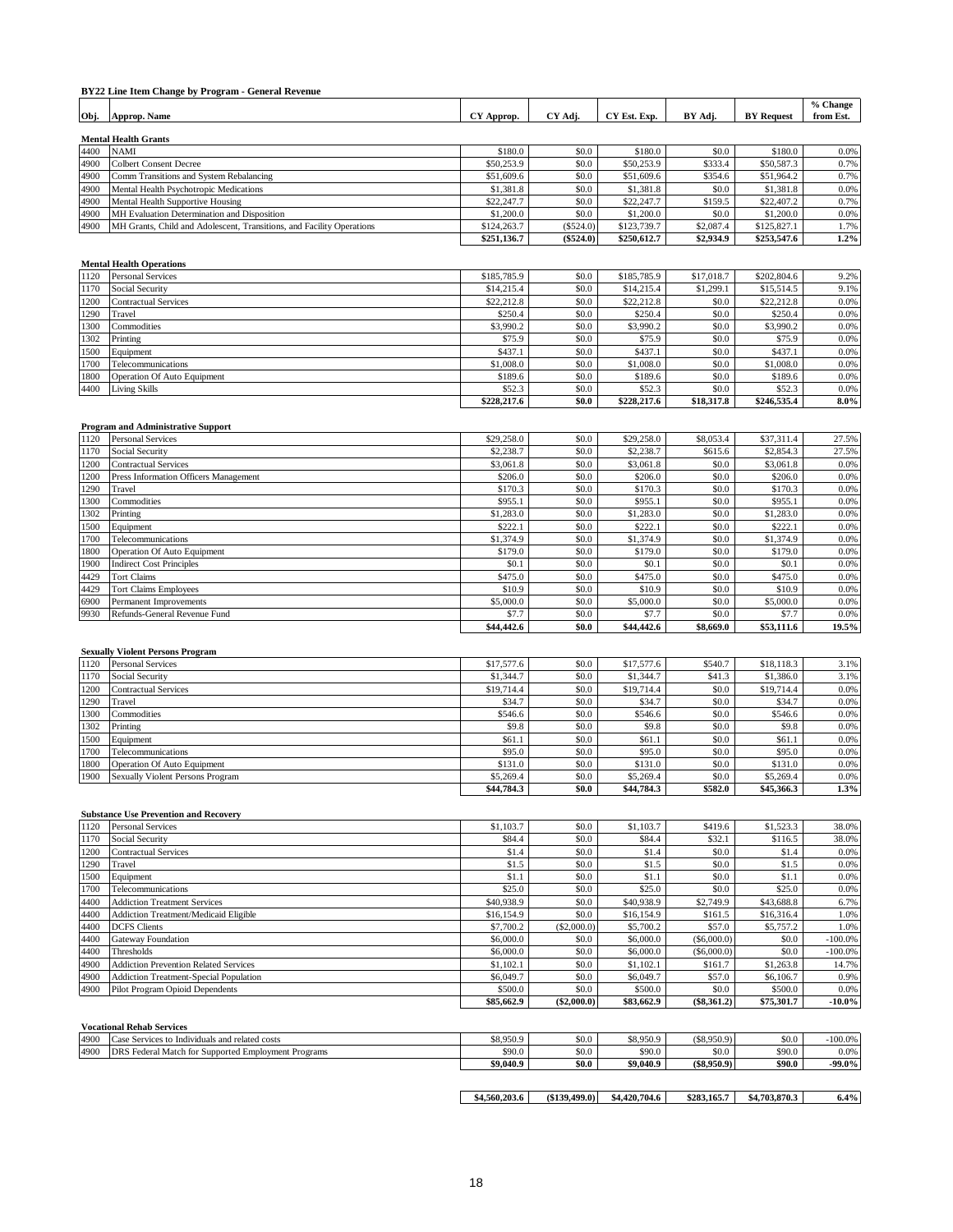## **BY22 Budget - Change by Line Item - General Revenue Fund Alton Mental Health Center**

| <b>Appropriation Name</b>  | CY Approp. | CY Adj. | CY Est. Exp. | BY Adj.   | <b>BY</b> Request |
|----------------------------|------------|---------|--------------|-----------|-------------------|
| <b>Personal Services</b>   | \$18,664.1 |         | \$18,664.1   | \$2,301.2 | \$20,965.3        |
| <b>Social Security</b>     | \$1,428.3  |         | \$1,428.3    | \$175.5   | \$1,603.8         |
| Subtotal                   | \$20,092.4 |         | \$20,092.4   | \$2,476.7 | \$22,569.1        |
| Contractual                | \$3,512.6  |         | \$3,512.6    |           | \$3,512.6         |
| <b>Travel</b>              | \$9.8      |         | \$9.8        |           | \$9.8             |
| <b>Commodities</b>         | \$435.7    |         | \$435.7      |           | \$435.7           |
| Printing                   | \$15.3     |         | \$15.3       |           | \$15.3            |
| Equipment                  | \$82.0     |         | \$82.0       |           | \$82.0            |
| <b>Telecommunications</b>  | \$95.7     |         | \$95.7       |           | \$95.7            |
| <b>Op of Automotive</b>    | \$36.2     |         | \$36.2       |           | \$36.2            |
| <b>Living Skills</b>       | \$6.6      |         | \$6.6        |           | \$6.6             |
| Subtotal                   | \$4,193.9  |         | \$4,193.9    |           | \$4,193.9         |
| <b>Total Appropriation</b> | \$24,286.3 |         | \$24,286.3   | \$2,476.7 | \$26,763.0        |

#### **BY Adjustments**

Personal Services **1988** Personal Services pricing adjustment, including annualization of FY21 COLA and Steps, \$2,301.2 and funding for FY22 COLA and Steps Personal Services pricing adjustment, including annualization of FY21 COLA and Steps,

Social Security **Security** Annualization at rate of 7.65% \$175.5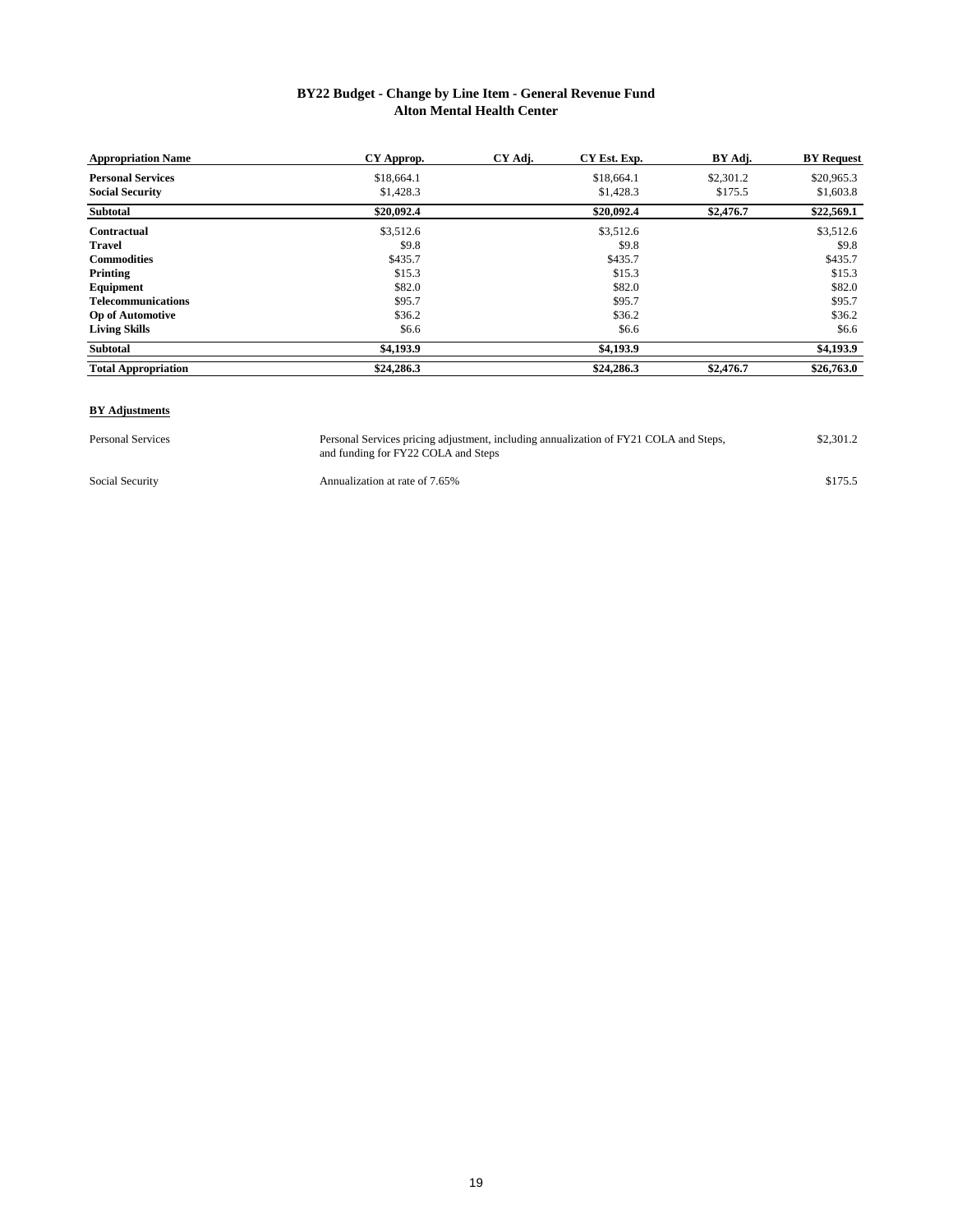# **BY22 Budget - Change by Line Item - General Revenue Fund Chester Mental Health Center**

| <b>Appropriation Name</b>  | CY Approp. | CY Adj. | CY Est. Exp. | BY Adj.   | <b>BY</b> Request |
|----------------------------|------------|---------|--------------|-----------|-------------------|
| <b>Personal Services</b>   | \$35,965.9 |         | \$35,965.9   | \$3,787.6 | \$39,753.5        |
| <b>Social Security</b>     | \$2,751.8  |         | \$2,751.8    | \$289.3   | \$3,041.1         |
| <b>Subtotal</b>            | \$38,717.7 |         | \$38,717.7   | \$4,076.9 | \$42,794.6        |
| <b>Contractual</b>         | \$4,323.5  |         | \$4,323.5    |           | \$4,323.5         |
| <b>Travel</b>              | \$54.3     |         | \$54.3       |           | \$54.3            |
| <b>Commodities</b>         | \$664.8    |         | \$664.8      |           | \$664.8           |
| Printing                   | \$6.8      |         | \$6.8        |           | \$6.8             |
| Equipment                  | \$73.5     |         | \$73.5       |           | \$73.5            |
| <b>Telecommunications</b>  | \$48.7     |         | \$48.7       |           | \$48.7            |
| <b>Op of Automotive</b>    | \$25.9     |         | \$25.9       |           | \$25.9            |
| <b>Living Skills</b>       | \$3.6      |         | \$3.6        |           | \$3.6             |
| <b>Subtotal</b>            | \$5,201.1  |         | \$5,201.1    |           | \$5,201.1         |
| <b>Total Appropriation</b> | \$43,918.8 |         | \$43,918.8   | \$4,076.9 | \$47,995.7        |

#### **BY Adjustments**

**Personal Services 1988 Personal Services pricing adjustment**, including annualization of FY21 COLA and Steps, \$3,787.6 and funding for FY22 COLA and Steps Personal Services pricing adjustment, including annualization of FY21 COLA and Steps,

**Social Security Sacial Security** Annualization at rate of 7.65% **\$289.3 \$289.3**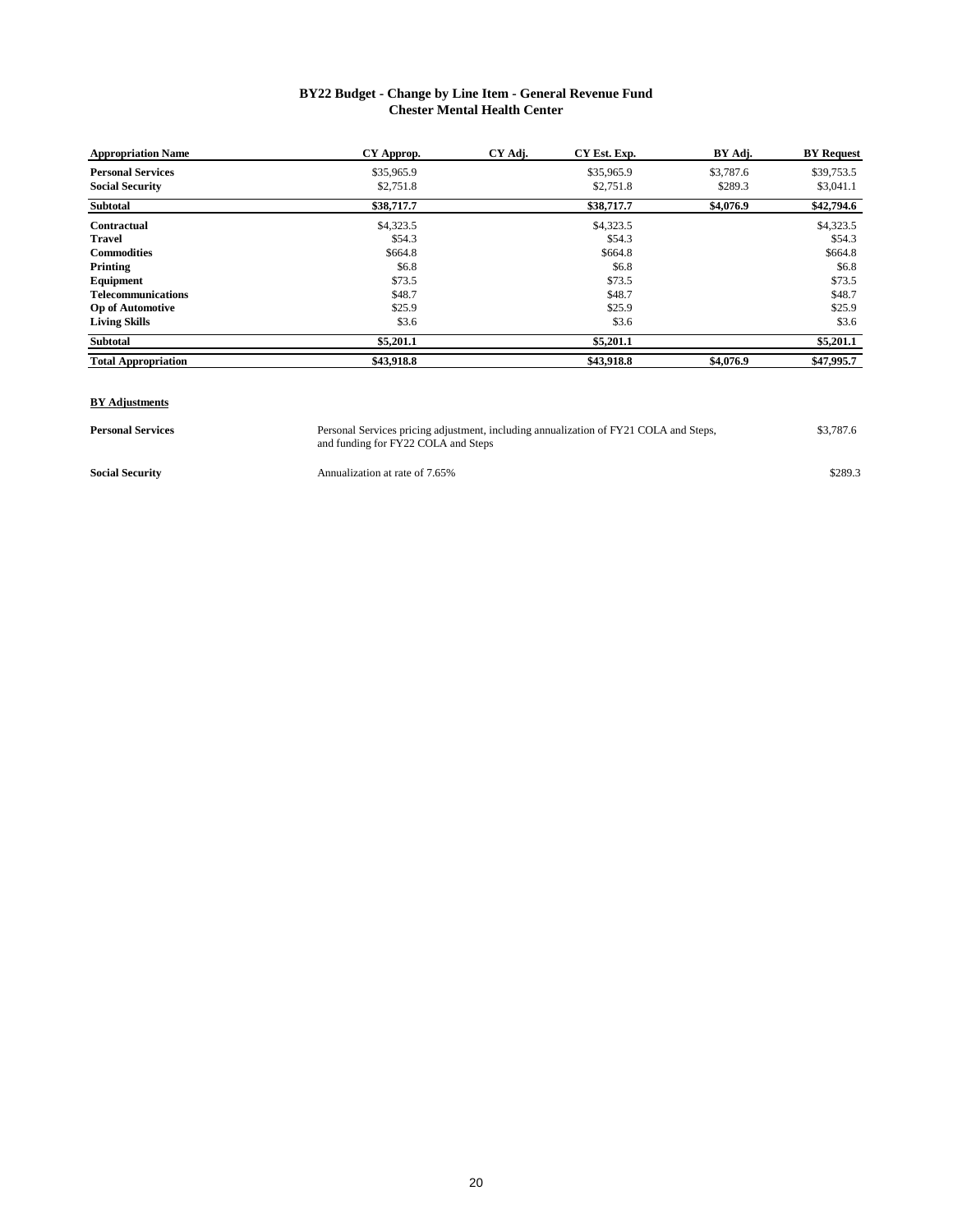# **BY22 Budget - Change by Line Item - General Revenue Fund Chicago-Read Mental Health Center**

| <b>Appropriation Name</b>  | CY Approp. | CY Adj. | CY Est. Exp. | BY Adj.   | <b>BY</b> Request |
|----------------------------|------------|---------|--------------|-----------|-------------------|
| <b>Personal Services</b>   | \$24,200.1 |         | \$24,200.1   | \$1,582.0 | \$25,782.1        |
| <b>Social Security</b>     | \$1,851.8  |         | \$1,851.8    | \$120.5   | \$1,972.3         |
| <b>Subtotal</b>            | \$26,051.9 |         | \$26,051.9   | \$1,702.5 | \$27,754.4        |
| Contractual                | \$2,795.3  |         | \$2,795.3    |           | \$2,795.3         |
| <b>Travel</b>              | \$54.8     |         | \$54.8       |           | \$54.8            |
| <b>Commodities</b>         | \$528.1    |         | \$528.1      |           | \$528.1           |
| Printing                   | \$9.0      |         | \$9.0        |           | \$9.0             |
| Equipment                  | \$128.0    |         | \$128.0      |           | \$128.0           |
| <b>Telecommunications</b>  | \$165.0    |         | \$165.0      |           | \$165.0           |
| <b>Op of Automotive</b>    | \$7.4      |         | \$7.4        |           | \$7.4             |
| <b>Living Skills</b>       | \$15.7     |         | \$15.7       |           | \$15.7            |
| Subtotal                   | \$3,703.3  |         | \$3,703.3    |           | \$3,703.3         |
| <b>Total Appropriation</b> | \$29,755.2 |         | \$29,755.2   | \$1,702.5 | \$31,457.7        |

#### **BY Adjustments**

Personal Services **1.582.0** Personal Services pricing adjustment, including annualization of FY21 COLA and Steps, \$1,582.0 and funding for FY22 COLA and Steps

Social Security **Annualization at rate of 7.65%** \$120.5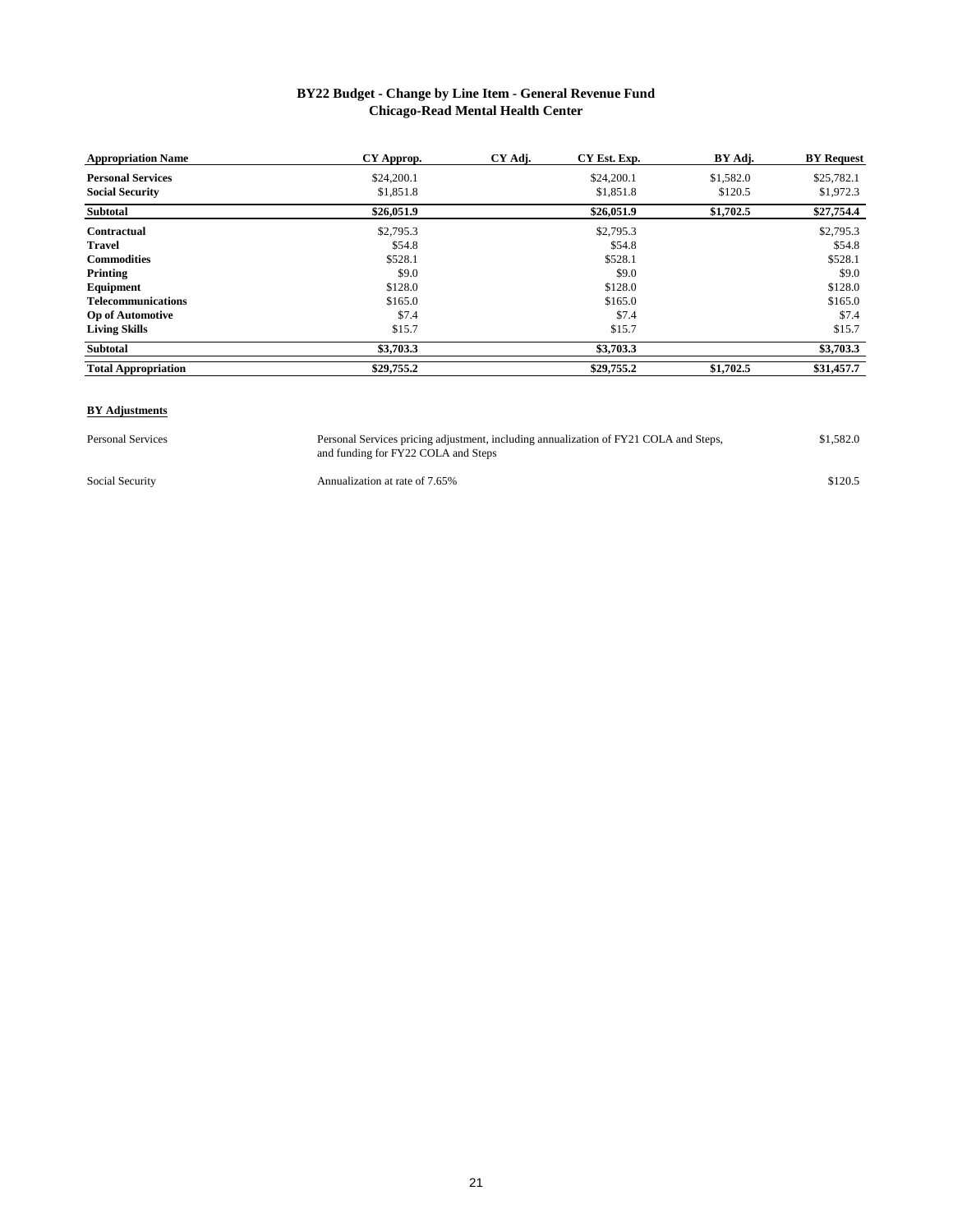# **BY22 Budget - Change by Line Item - General Revenue Fund Choate Mental Health & Developmental Center**

| <b>Appropriation Name</b>  | CY Approp. | CY Adj. | CY Est. Exp. | BY Adj.   | <b>BY Request</b> |
|----------------------------|------------|---------|--------------|-----------|-------------------|
| <b>Personal Services</b>   | \$35,609.4 |         | \$35,609.4   | \$3,897.5 | \$39,506.9        |
| <b>Social Security</b>     | \$2,724.6  |         | \$2,724.6    | \$297.7   | \$3,022.3         |
| <b>Subtotal</b>            | \$38,334.0 |         | \$38,334.0   | \$4,195.2 | \$42,529.2        |
| Contractual                | \$3,449.2  |         | \$3,449.2    |           | \$3,449.2         |
| <b>Travel</b>              | \$9.5      |         | \$9.5        |           | \$9.5             |
| <b>Commodities</b>         | \$1,730.0  |         | \$1,730.0    |           | \$1,730.0         |
| Printing                   | \$22.0     |         | \$22.0       |           | \$22.0            |
| Equipment                  | \$49.7     |         | \$49.7       |           | \$49.7            |
| <b>Telecommunications</b>  | \$109.5    |         | \$109.5      |           | \$109.5           |
| <b>Op of Automotive</b>    | \$33.8     |         | \$33.8       |           | \$33.8            |
| <b>Living Skills</b>       | \$37.4     |         | \$37.4       |           | \$37.4            |
| Subtotal                   | \$5,441.1  |         | \$5,441.1    |           | \$5,441.1         |
| <b>Total Appropriation</b> | \$43,775.1 |         | \$43,775.1   | \$4,195.2 | \$47,970.3        |

#### **BY Adjustments**

Personal Services **1.2.3.399.5** Personal Services pricing adjustment, including annualization of FY21 COLA and Steps and funding for FY22 COLA and Steps

Social Security **Annualization at rate of 7.65%** \$297.7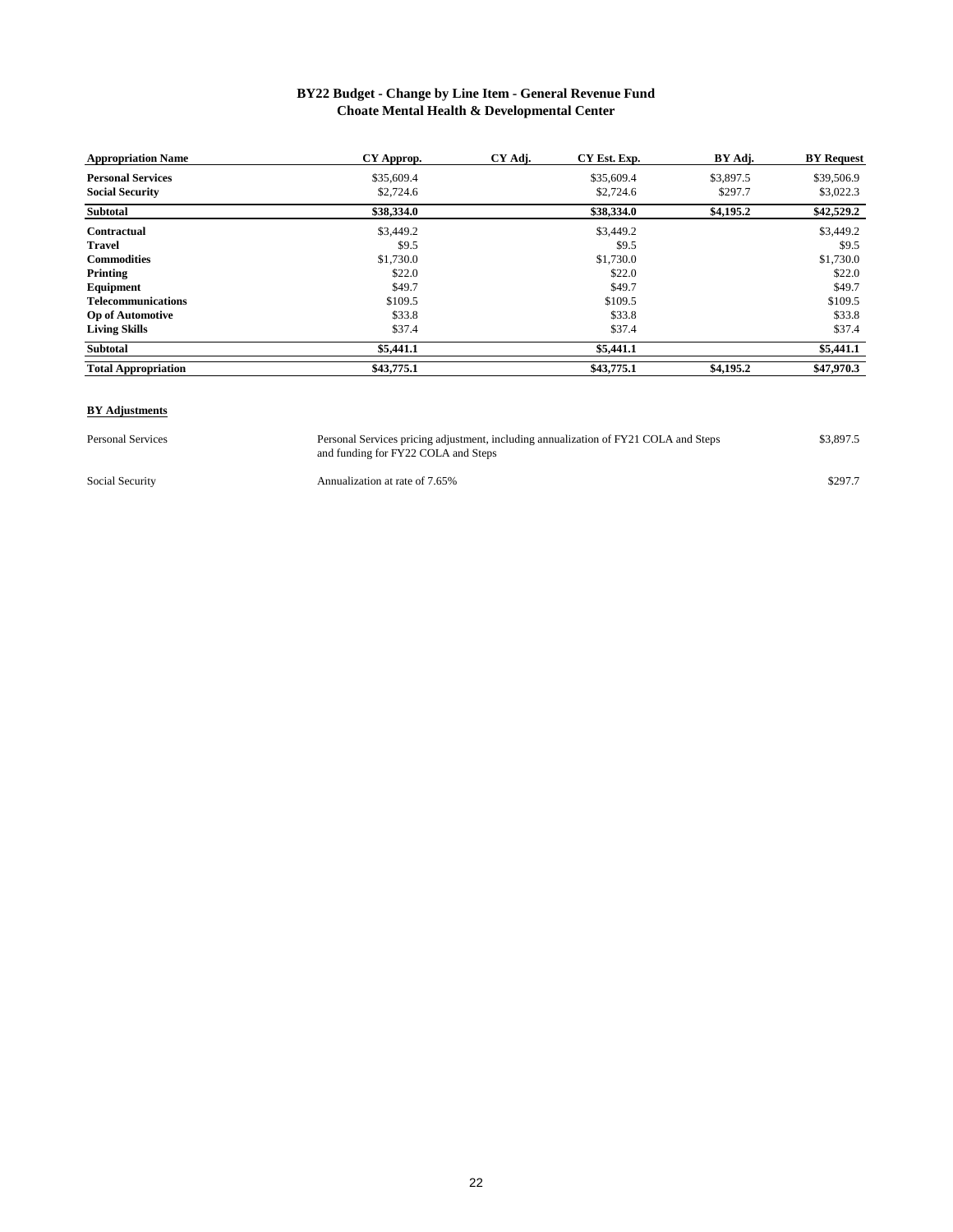# **BY22 Budget - Change by Line Item - All Funds Client Compensation Program**

| <b>Appropriation Name</b>        | Approp.   | CY Adi. | "Y Est. Exp. | BY<br>Adi. | <b>BY</b> Request |
|----------------------------------|-----------|---------|--------------|------------|-------------------|
| <b>Client Assistance Project</b> | \$1.179.2 |         | \$1,179.2    |            | \$1,179.2         |
| <b>Total Appropriation</b>       | \$1.179.2 |         | \$1.179.2    |            | \$1.179.2         |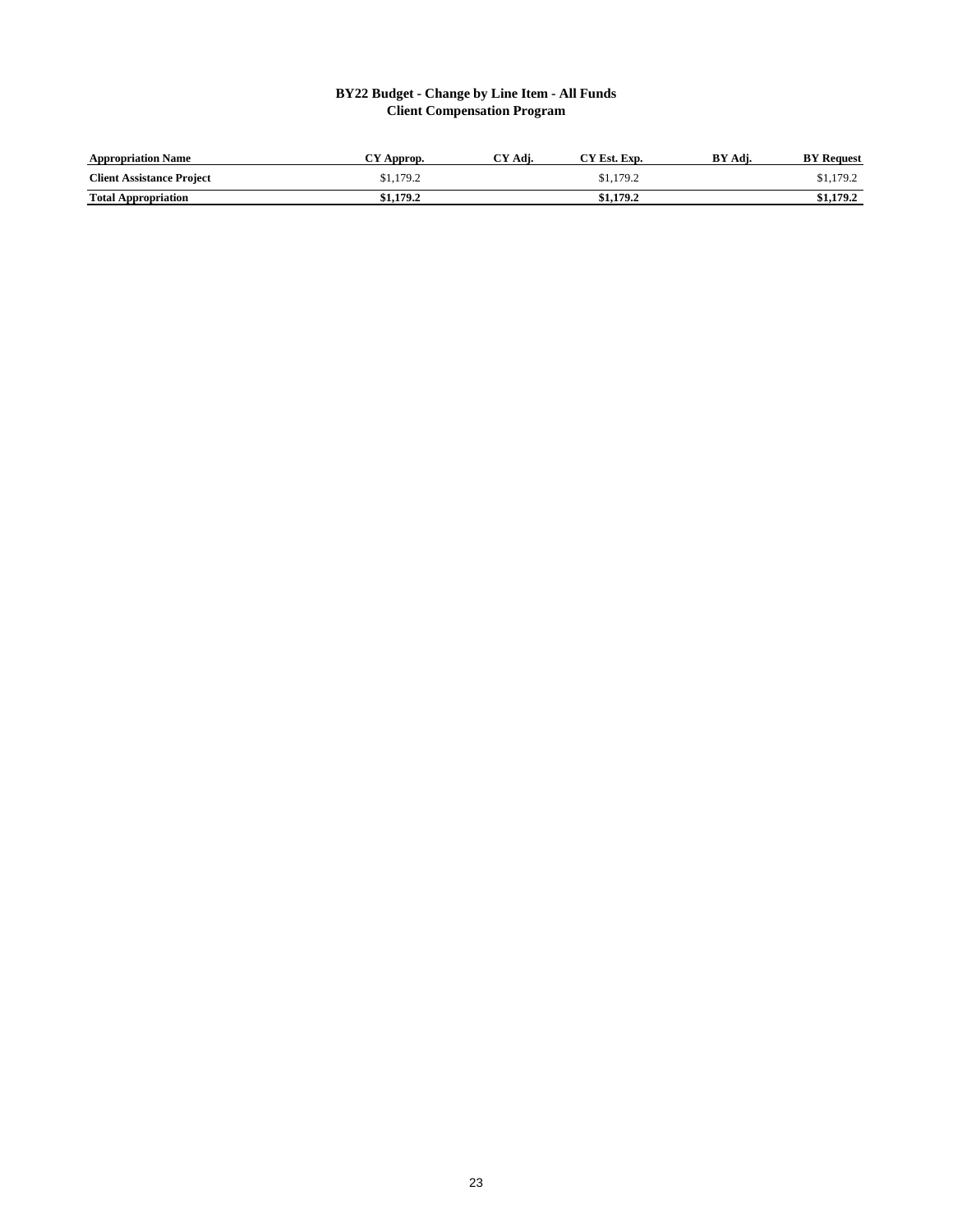## **BY22 Budget - Change by Line Item - All Funds Clinical Administration & Program Support**

| <b>Appropriation Name</b>                          | CY Approp. | CY Adj. | CY Est. Exp. | BY Adj.   | <b>BY Request</b> |
|----------------------------------------------------|------------|---------|--------------|-----------|-------------------|
| <b>Personal Services</b>                           | \$9,250.9  |         | \$9,250.9    | \$1,115.9 | \$10,366.8        |
| <b>Social Security</b>                             | \$707.7    |         | \$707.7      | \$85.4    | \$793.1           |
| <b>Subtotal</b>                                    | \$9,958.6  |         | \$9,958.6    | \$1,201.3 | \$11,159.9        |
| Contractual                                        | \$380.3    |         | \$380.3      |           | \$380.3           |
| <b>Contractual/Private Hospitals</b>               | \$1,594.6  |         | \$1,594.6    |           | \$1,594.6         |
| <b>Travel</b>                                      | \$43.7     |         | \$43.7       |           | \$43.7            |
| <b>Commodities</b>                                 | \$9,195.1  |         | \$9,195.1    |           | \$9,195.1         |
| Printing                                           | \$24.4     |         | \$24.4       |           | \$24.4            |
| Equipment                                          | \$794.4    |         | \$794.4      |           | \$794.4           |
| Telecommunications                                 | \$33.5     |         | \$33.5       |           | \$33.5            |
| <b>Prescription Monitoring Program</b>             | \$2,027.3  |         | \$2,027.3    | $(\$5.2)$ | \$2,022.1         |
| <b>Medicare Part D (050)</b>                       | \$1,507.9  |         | \$1,507.9    |           | \$1,507.9         |
| <b>Support Services (050)</b>                      | \$9,043.8  |         | \$9,043.8    | \$4,956.2 | \$14,000.0        |
| Drugs & Costs Associated with Pharmacy Svcs (050)  | \$12,300.0 |         | \$12,300.0   |           | \$12,300.0        |
| <b>Implement Firearm Conceal &amp; Carry (148)</b> | \$2,500.0  |         | \$2,500.0    |           | \$2,500.0         |
| <b>Federally Assisted Programs (592)</b>           | \$6,004.2  |         | \$6,004.2    |           | \$6,004.2         |
| Subtotal                                           | \$45,449.2 |         | \$45,449.2   | \$4,951.0 | \$50,400.2        |
| <b>Total Appropriation</b>                         | \$55,407.8 |         | \$55,407.8   | \$6,152.3 | \$61,560.1        |

#### **BY Adjustments**

| Personal Services               | Personal Services pricing adjustment, including annualization of FY21 COLA and Steps,<br>and funding for FY22 COLA and Steps                     | \$1,115.9 |
|---------------------------------|--------------------------------------------------------------------------------------------------------------------------------------------------|-----------|
| Social Security                 | Annualization at rate of 7.65%                                                                                                                   | \$85.4    |
| Prescription Monitoring Program | Personal Services and Fringe Benefits pricing adjustment, including annualization of FY21<br>COLA and Steps, and funding for FY22 COLA and Steps | (S5.2)    |
| Support Services (050)          | Increase in appropriation authority to expend available funds                                                                                    | \$4,956.2 |

Support Services (050)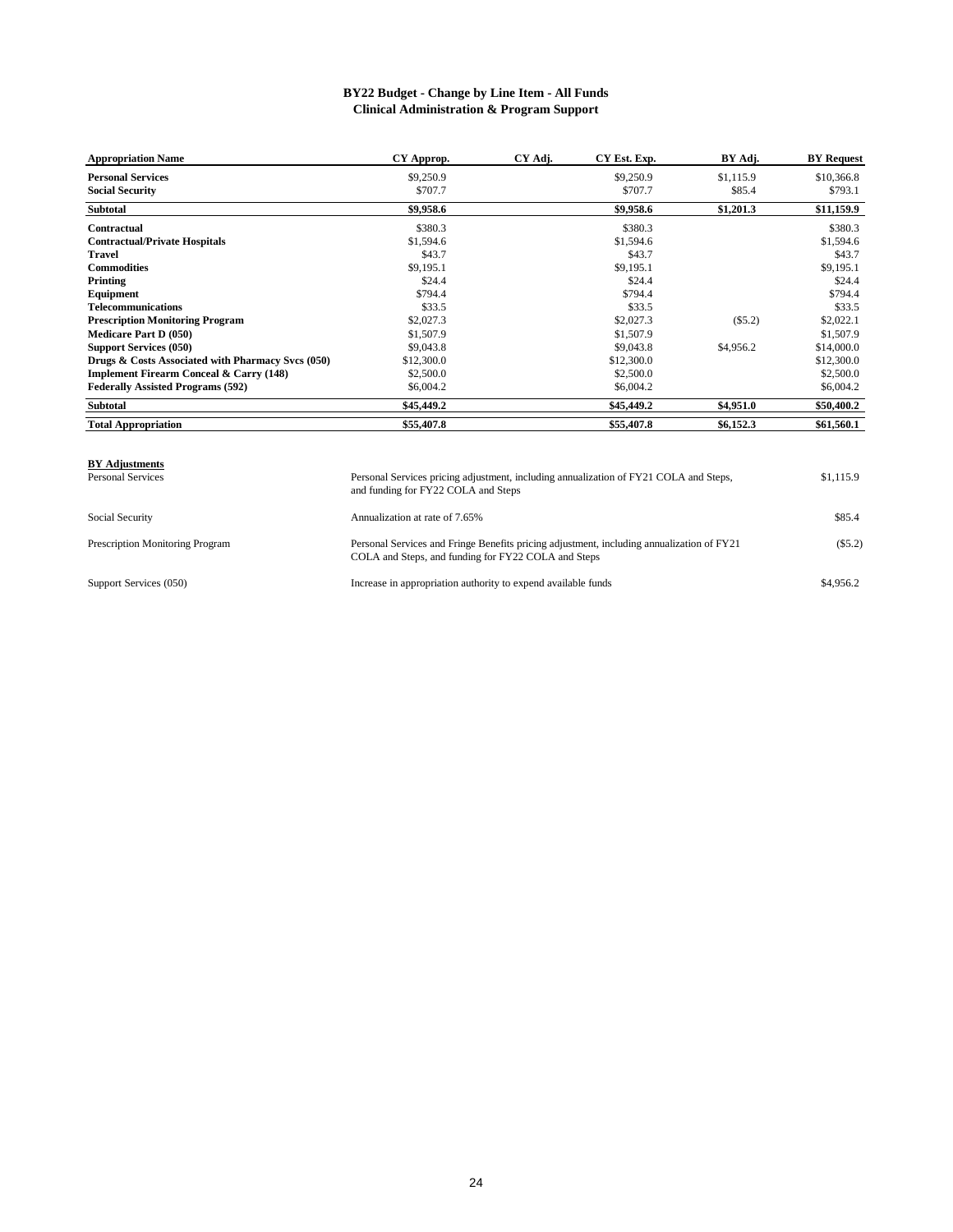## **Clinical Administration & Program Support BY22 Budget - Change by Line Item - General Revenue Fund**

| <b>Appropriation Name</b>              | CY Approp. | CY Adj. | CY Est. Exp. | BY Adj.   | <b>BY</b> Request |
|----------------------------------------|------------|---------|--------------|-----------|-------------------|
| <b>Personal Services</b>               | \$9,250.9  |         | \$9,250.9    | \$1,115.9 | \$10,366.8        |
| <b>Social Security</b>                 | \$707.7    |         | \$707.7      | \$85.4    | \$793.1           |
| <b>Subtotal</b>                        | \$9,958.6  |         | \$9,958.6    | \$1,201.3 | \$11,159.9        |
| Contractual                            | \$380.3    |         | \$380.3      |           | \$380.3           |
| <b>Contractual/Private Hospitals</b>   | \$1,594.6  |         | \$1,594.6    |           | \$1,594.6         |
| <b>Travel</b>                          | \$43.7     |         | \$43.7       |           | \$43.7            |
| <b>Commodities</b>                     | \$9,195.1  |         | \$9,195.1    |           | \$9,195.1         |
| Printing                               | \$24.4     |         | \$24.4       |           | \$24.4            |
| Equipment                              | \$794.4    |         | \$794.4      |           | \$794.4           |
| <b>Telecommunications</b>              | \$33.5     |         | \$33.5       |           | \$33.5            |
| <b>Prescription Monitoring Program</b> | \$2,027.3  |         | \$2,027.3    | $(\$5.2)$ | \$2,022.1         |
| <b>Subtotal</b>                        | \$14,093.3 |         | \$14,093.3   | $(\$5.2)$ | \$14,088.1        |
| <b>Total Appropriation</b>             | \$24,051.9 |         | \$24,051.9   | \$1,196.1 | \$25,248.0        |

and funding for FY22 COLA and Steps

# **BY Adjustments**

Social Security Annualization at rate of 7.65% \$85.4 Prescription Monitoring Program Personal Services pricing adjustment, including annualization of FY21 COLA and Steps, (\$5.2) and funding for FY22 COLA and Steps

Personal Services pricing adjustment, including annualization of FY21 COLA and Steps, \$1,115.9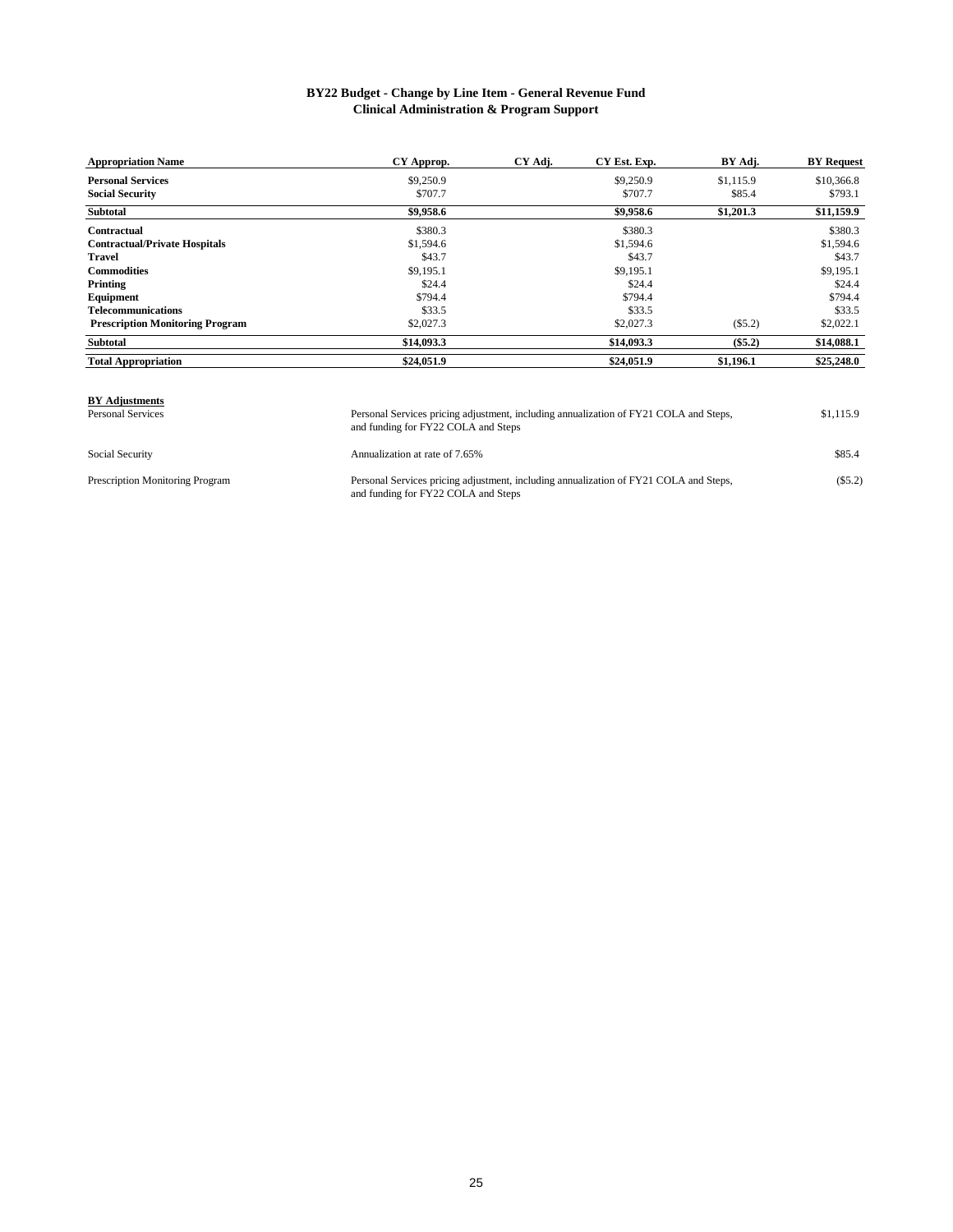# **BY22 Budget - Change by Line Item - General Revenue Fund Community & Residential Services for the Blind & Visually Impaired**

| <b>Appropriation Name</b>  | CY Approp. | CY Adj. | CY Est. Exp. | BY Adj. | <b>BY Request</b> |
|----------------------------|------------|---------|--------------|---------|-------------------|
| <b>Personal Services</b>   | \$1,079.6  |         | \$1,079.6    | \$43.5  | \$1,123.1         |
| <b>Social Security</b>     | \$82.6     |         | \$82.6       | \$3.3   | \$85.9            |
| Subtotal                   | \$1,162.2  |         | \$1,162.2    | \$46.8  | \$1,209.0         |
| Contractual                | \$57.4     |         | \$57.4       |         | \$57.4            |
| <b>Subtotal</b>            | \$57.4     |         | \$57.4       |         | \$57.4            |
| <b>Total Appropriation</b> | \$1,219.6  |         | \$1,219.6    | \$46.8  | \$1,266.4         |

#### **BY Adjustments**

Personal Services **120 Startup Personal Services pricing adjustment**, including annualization of FY21 COLA and Steps \$43.5 and funding for FY22 COLA and Steps Personal Services pricing adjustment, including annualization of FY21 COLA and Steps

Social Security **Annualization at 7.65%** \$3.3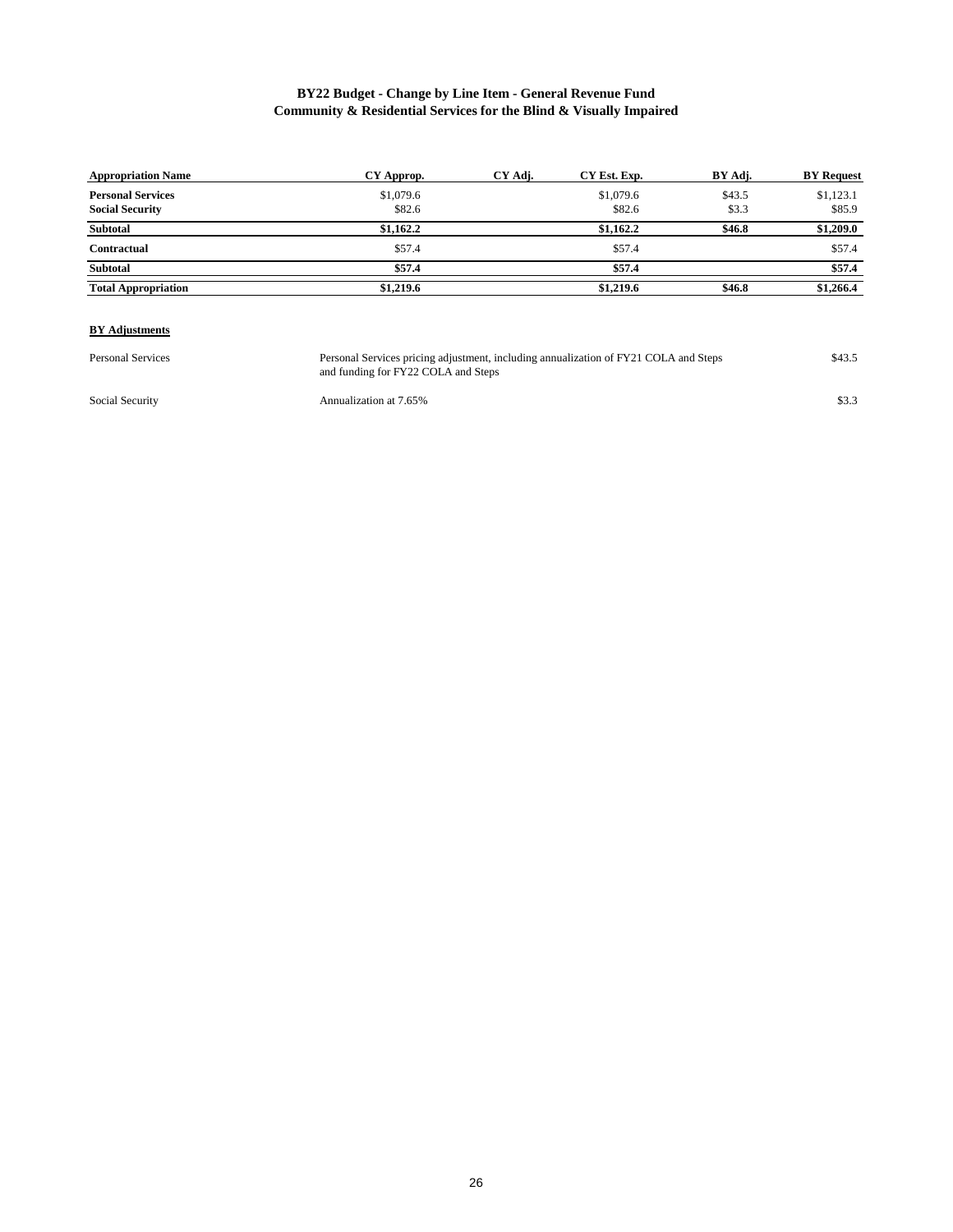## **BY22 Budget - Change by Line Item - All Funds Developmental Disabilities Grants and Program Support**

| <b>Appropriation Name</b>                                | CY Approp.                                                                                                                                                                                                   | CY Adj.       | CY Est. Exp.  | BY Adj.        | <b>BY Request</b> |
|----------------------------------------------------------|--------------------------------------------------------------------------------------------------------------------------------------------------------------------------------------------------------------|---------------|---------------|----------------|-------------------|
| <b>Personal Services</b>                                 | \$6,898.1                                                                                                                                                                                                    |               | \$6,898.1     | \$1,225.7      | \$8,123.8         |
| <b>Social Security</b>                                   | \$527.7                                                                                                                                                                                                      |               | \$527.7       | \$93.8         | \$621.5           |
| <b>Subtotal</b>                                          | \$7,425.8                                                                                                                                                                                                    |               | \$7,425.8     | \$1,319.5      | \$8,745.3         |
| Contractual                                              | \$149.7                                                                                                                                                                                                      |               | \$149.7       |                | \$149.7           |
| <b>Travel</b>                                            | \$166.8                                                                                                                                                                                                      |               | \$166.8       |                | \$166.8           |
| <b>Commodities</b>                                       | \$16.8                                                                                                                                                                                                       |               | \$16.8        |                | \$16.8            |
| Equipment                                                | \$294.2                                                                                                                                                                                                      |               | \$294.2       |                | \$294.2           |
| <b>Telecommunications</b>                                | \$66.3                                                                                                                                                                                                       |               | \$66.3        |                | \$66.3            |
| <b>Subtotal</b>                                          | \$693.8                                                                                                                                                                                                      |               | \$693.8       |                | \$693.8           |
| <b>ARC</b> of IL Life Span Project                       | \$471.4                                                                                                                                                                                                      |               | \$471.4       |                | \$471.4           |
| <b>Best Buddies</b>                                      | \$977.5                                                                                                                                                                                                      |               | \$977.5       |                | \$977.5           |
| <b>Dental Grants</b>                                     | \$986.0                                                                                                                                                                                                      |               | \$986.0       |                | \$986.0           |
| <b>Epilepsy Services</b>                                 | \$2,075.0                                                                                                                                                                                                    |               | \$2,075.0     |                | \$2,075.0         |
| <b>Respite Grants</b>                                    | \$9,177.5                                                                                                                                                                                                    | $(\$2,500.0)$ | \$6,677.5     |                | \$6,677.5         |
| <b>St. Mary's Hospital</b>                               | \$500.0                                                                                                                                                                                                      |               | \$500.0       |                | \$500.0           |
| <b>Project For Autism</b>                                | \$4,800.0                                                                                                                                                                                                    |               | \$4,800.0     |                | \$4,800.0         |
| DD Grants, PoC, & Long Term Care                         | \$1,397,440.4                                                                                                                                                                                                |               | \$1,397,440.4 | \$56,435.0     | \$1,453,875.4     |
| <b>Special Services</b>                                  | \$7,667.1                                                                                                                                                                                                    |               | \$7,667.1     |                | \$7,667.1         |
| Home & Community Based Waiver                            | \$480.6                                                                                                                                                                                                      |               | \$480.6       |                | \$480.6           |
| <b>DD</b> Transitions                                    | \$5,201.6                                                                                                                                                                                                    |               | \$5,201.6     |                | \$5,201.6         |
| <b>DCFS CILAs</b>                                        | \$2,471.6                                                                                                                                                                                                    |               | \$2,471.6     |                | \$2,471.6         |
| DD Purchase of Care (050)                                | \$9,965.6                                                                                                                                                                                                    |               | \$9,965.6     |                | \$9,965.6         |
| Special Olympics IL and Children's Charities (073)       | \$1,000.0                                                                                                                                                                                                    |               | \$1,000.0     | \$1,000.0      | \$2,000.0         |
| <b>Developmental Disabilities Legal Aid Grants (110)</b> |                                                                                                                                                                                                              |               |               | \$100.0        | \$100.0           |
| DD Grants & POC (DD Medicaid Trust Fund; 142)            | \$122,500.0                                                                                                                                                                                                  |               | \$122,500.0   | $(\$32,500.0)$ | \$90,000.0        |
| <b>Autism Research Check off (228)</b>                   | \$25.0                                                                                                                                                                                                       |               | \$25.0        |                | \$25.0            |
| DD Long Term Care (Assessment Fund; 344)                 | \$45,000.0                                                                                                                                                                                                   |               | \$45,000.0    |                | \$45,000.0        |
| Payments to Provider for Care (365)                      | \$42,400.0                                                                                                                                                                                                   |               | \$42,400.0    |                | \$42,400.0        |
| <b>Autism Care (399)</b>                                 | \$50.0                                                                                                                                                                                                       |               | \$50.0        |                | \$50.0            |
| <b>Autism Awareness Fund (458)</b>                       | \$50.0                                                                                                                                                                                                       |               | \$50.0        |                | \$50.0            |
| DD Grants & POC (DHS Community Services; 509)            | \$52,000.0                                                                                                                                                                                                   |               | \$52,000.0    |                | \$52,000.0        |
| Special Olympics IL Fund (623)                           | \$50.0                                                                                                                                                                                                       |               | \$50.0        |                | \$50.0            |
| <b>Subtotal</b>                                          | \$1,705,289.3                                                                                                                                                                                                | $(\$2,500.0)$ | \$1,702,789.3 | \$25,035.0     | \$1,727,824.3     |
| <b>Total Appropriation</b>                               | $\overline{31,713,408.9}$                                                                                                                                                                                    | $(\$2,500.0)$ | \$1,710,908.9 | \$26,354.5     | \$1,737,263.4     |
| <b>CY Adjustments</b><br><b>Respite Grants</b>           | Estimated lapse of Respite Grants based on liability                                                                                                                                                         |               |               |                | $(\$2,500.0)$     |
|                                                          |                                                                                                                                                                                                              |               |               |                |                   |
| <b>BY Adjustments</b>                                    |                                                                                                                                                                                                              |               |               |                |                   |
| <b>Personal Services</b>                                 | Personal Services pricing adjustment, including annualization of FY21 COLA and Steps and<br>funding for FY22 COLA and Steps                                                                                  |               |               |                | \$1,225.7         |
| Social Security                                          | Annualization at 7.65%                                                                                                                                                                                       |               |               |                | \$93.8            |
| DD Grants, POC & Long Term Care                          | Increase request of \$70,000.0 to support initial implementation of the DD Rate Study, 2%<br>COLA for DD Grant Program minimum wage impact \$435.0 and a liability shift of (\$14,000.0)<br>onto other funds |               |               |                | \$56,435.0        |
| Special Olympics IL and Children's Charities (073)       | Additional appropriation authority request to expend available funds                                                                                                                                         |               |               |                | \$1,000.0         |
| Developmental Disabilities Legal Aid Grants (110)        | Additional appropriation authority request to expend available funds                                                                                                                                         |               |               |                | \$100.0           |

DD Grants & POC (DD Medicaid Trust Fund; 142) Appropriation reduction based on available funds (\$32,500.0) (\$32,500.0)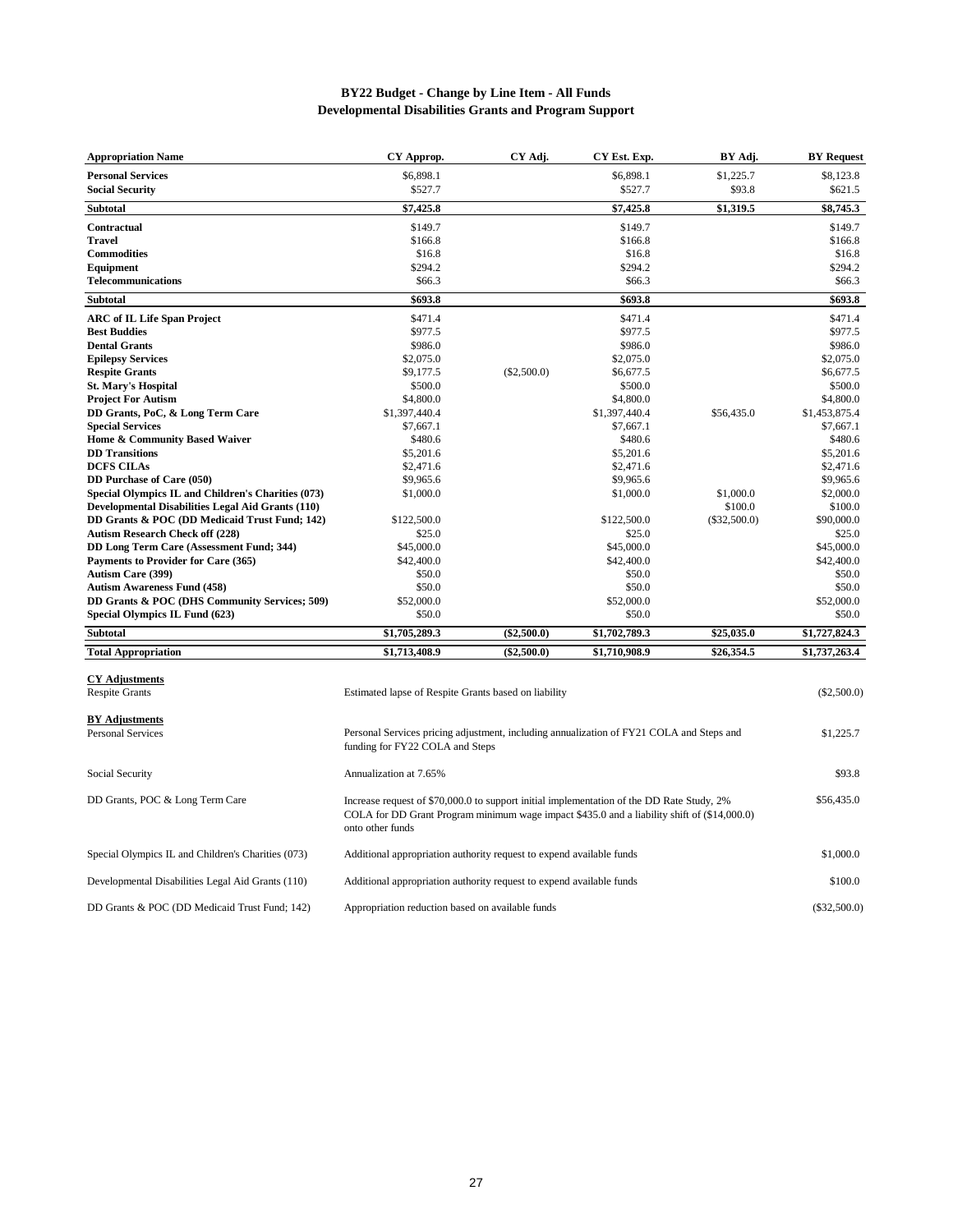#### **BY22 Budget - Change by Line Item - General Revenue Fund Developmental Disabilities Grants and Program Support**

| <b>Appropriation Name</b>          | CY Approp.    | CY Adj.       | CY Est. Exp.  | BY Adj.    | <b>BY Request</b> |
|------------------------------------|---------------|---------------|---------------|------------|-------------------|
| <b>Personal Services</b>           | \$6,898.1     |               | \$6,898.1     | \$1,225.7  | \$8,123.8         |
| <b>Social Security</b>             | \$527.7       |               | \$527.7       | \$93.8     | \$621.5           |
| <b>Subtotal</b>                    | \$7,425.8     |               | \$7,425.8     | \$1,319.5  | \$8,745.3         |
| Contractual                        | \$149.7       |               | \$149.7       |            | \$149.7           |
| <b>Travel</b>                      | \$166.8       |               | \$166.8       |            | \$166.8           |
| <b>Commodities</b>                 | \$16.8        |               | \$16.8        |            | \$16.8            |
| Equipment                          | \$294.2       |               | \$294.2       |            | \$294.2           |
| <b>Telecommunications</b>          | \$66.3        |               | \$66.3        |            | \$66.3            |
| <b>Subtotal</b>                    | \$693.8       |               | \$693.8       |            | \$693.8           |
| <b>ARC of IL Life Span Project</b> | \$471.4       |               | \$471.4       |            | \$471.4           |
| <b>Best Buddies</b>                | \$977.5       |               | \$977.5       |            | \$977.5           |
| <b>Dental Grants</b>               | \$986.0       |               | \$986.0       |            | \$986.0           |
| <b>Epilepsy Services</b>           | \$2,075.0     |               | \$2,075.0     |            | \$2,075.0         |
| <b>Respite Grants</b>              | \$9,177.5     | (\$2,500.0)   | \$6,677.5     |            | \$6,677.5         |
| <b>St. Mary's Hospital</b>         | \$500.0       |               | \$500.0       |            | \$500.0           |
| <b>Project For Autism</b>          | \$4,800.0     |               | \$4,800.0     |            | \$4,800.0         |
| DD Grants, PoC, & Long Term Care   | \$1,397,440.4 |               | \$1,397,440.4 | \$56,435.0 | \$1,453,875.4     |
| <b>Special Services</b>            | \$7,667.1     |               | \$7,667.1     |            | \$7,667.1         |
| Home & Community Based Waiver      | \$480.6       |               | \$480.6       |            | \$480.6           |
| <b>DD</b> Transitions              | \$5,201.6     |               | \$5,201.6     |            | \$5,201.6         |
| <b>DCFS CILAs</b>                  | \$2,471.6     |               | \$2,471.6     |            | \$2,471.6         |
| <b>Subtotal</b>                    | \$1,432,248.7 | $(\$2,500.0)$ | \$1,429,748.7 | \$56,435.0 | \$1,486,183.7     |
| <b>Total Appropriation</b>         | \$1,440,368.3 | $(\$2,500.0)$ | \$1,437,868.3 | \$57,754.5 | \$1,495,622.8     |

| <b>CY Adjustments</b> |  |
|-----------------------|--|
| <b>Respite Grants</b> |  |

Respite Grants (\$2,500.0) Estimated lapse of Respite Grants based on liability

# **BY Adjustments**<br>Personal Services

Personal Services **1.225.7** Personal Services pricing adjustment, including annualization of FY21 COLA and Steps and \$1,225.7

Social Security **Social Security** Annualization at 7.65% **\$93.8** \$93.8 DD Grants, PoC, & Long Term Care **\$56,435.0** Increase request of \$70,000.0 to support initial implementation of the DD Rate Study, 2% \$56,435.0 funding for FY22 COLA and Steps COLA for DD Grant Program minimum wage impact \$435.0 and a liability shift of (\$14,000.0) onto other funds

28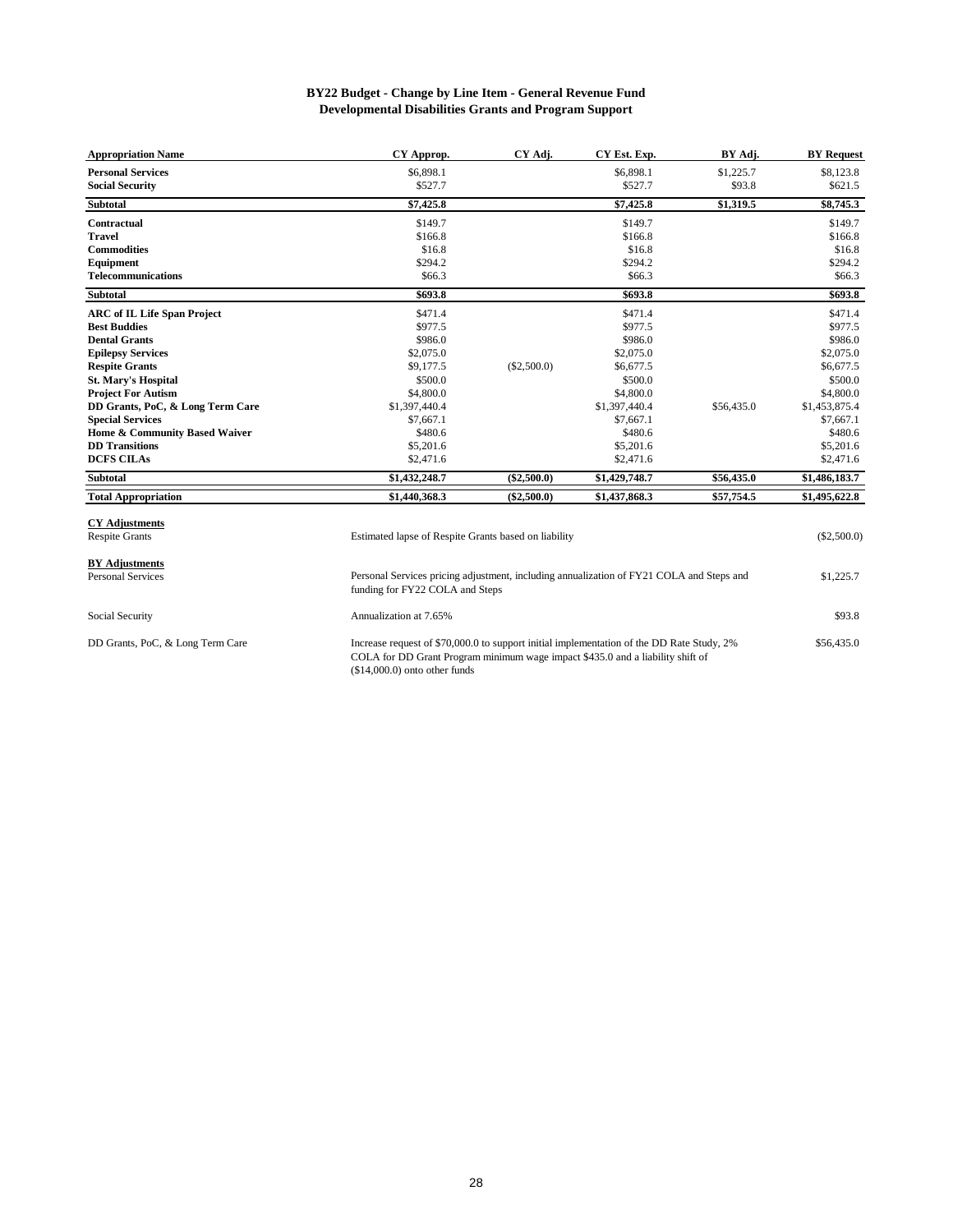## **BY22 Budget - Change by Line Item - All Funds DHS Operations and Community**

| <b>Appropriation Name</b>                                                                                                  | CY Approp.                                                                   | CY Adj.      | CY Est. Exp. | BY Adj.        | <b>BY Request</b> |
|----------------------------------------------------------------------------------------------------------------------------|------------------------------------------------------------------------------|--------------|--------------|----------------|-------------------|
| <b>GATA Technical Assistance and Navigation</b>                                                                            | \$750.0                                                                      |              | \$750.0      | $(\$250.0)$    | \$500.0           |
| <b>Grants to Promote Health and Safety</b>                                                                                 | \$10,000.0                                                                   | (\$10,000.0) |              |                |                   |
| <b>Local Healthy Foods Incentive</b>                                                                                       | \$500.0                                                                      | $(\$500.0)$  |              | \$500.0        | \$500.0           |
| <b>Access to Justice Resurrection Project</b>                                                                              | \$5,000.0                                                                    |              | \$5,000.0    |                | \$5,000.0         |
| <b>Access to Justice The West Side Justice Center</b>                                                                      | \$5,000.0                                                                    |              | \$5,000.0    |                | \$5,000.0         |
| <b>Illinois Migrant Council</b>                                                                                            | \$90.0                                                                       |              | \$90.0       |                | \$90.0            |
| <b>Federal Decennial Census Funds</b>                                                                                      | \$14,500.0                                                                   | (\$1,000.0)  | \$13,500.0   | (\$13,500.0)   |                   |
| COVID-19 Related Expenses Mental Health Fund (050)                                                                         | \$70,000.0                                                                   |              | \$70,000.0   |                | \$70,000.0        |
| For Deposit into DHS State Projects Fund for COVID-19                                                                      |                                                                              |              |              |                |                   |
| Related Mental Health, Substance Abuse, Counseling Services                                                                | \$30,000.0                                                                   |              | \$30,000.0   | $(\$30,000.0)$ |                   |
| (324)                                                                                                                      |                                                                              |              |              |                |                   |
| For Deposit into DHS State Projects Fund for Welcoming                                                                     |                                                                              |              |              |                |                   |
| Centers (324)                                                                                                              | \$32,000.0                                                                   |              | \$32,000.0   | $(\$32,000.0)$ |                   |
| COVID-19 Related Mental Health, Substance Abuse,                                                                           | \$30,000.0                                                                   |              | \$30,000.0   |                | \$30,000.0        |
| <b>Counseling Services (642)</b>                                                                                           |                                                                              |              |              |                |                   |
| Subtotal                                                                                                                   | \$197,840.0                                                                  | (\$11,500.0) | \$186,340.0  | $(\$75,250.0)$ | \$111,090.0       |
|                                                                                                                            |                                                                              |              |              |                |                   |
| <b>Total Appropriation</b>                                                                                                 | \$197,840.0                                                                  | (\$11,500.0) | \$186,340.0  | $(\$75,250.0)$ | \$111,090.0       |
| <b>CY Adjustments</b>                                                                                                      |                                                                              |              |              |                |                   |
| Grants to Promote Health and Safety                                                                                        | Reservation of Grants to Promote Health and Safety due to fiscal constraints |              |              |                | (\$10,000.0)      |
| Local Healthy Foods Incentive                                                                                              | Reservation of Local Health Foods Incentive due to fiscal constraints        |              |              |                | $(\$500.0)$       |
| <b>Federal Decennial Census Funds</b>                                                                                      | Estimated lapse of Federal Decennial Census Funds based on liability         |              |              |                | (\$1,000.0)       |
| <b>BY Adjustments</b>                                                                                                      |                                                                              |              |              |                |                   |
| GATA Technical Assistance and Navigation                                                                                   | Elimination of estimated lapsing funds                                       |              |              |                | $(\$250.0)$       |
| Local Healthy Foods Incentive                                                                                              | Restoration of Local Health Foods Incentive to estimated liability           |              |              |                | \$500.0           |
| Federal Decennial Census Funds                                                                                             | Reduced program costs due to census concluding in FY21                       |              |              |                | (\$13,500.0)      |
| For Deposit into DHS State Projects Fund for COVID-19 Related<br>Mental Health, Substance Abuse, Counseling Services (324) | Elimination of one-time appropriation authority for COVID funds deposit      |              |              |                | (\$30,000.0)      |

For Deposit into DHS State Projects Fund for Welcoming Centers Elimination of one-time appropriation authority for COVID funds deposit (\$32,000.0) (324)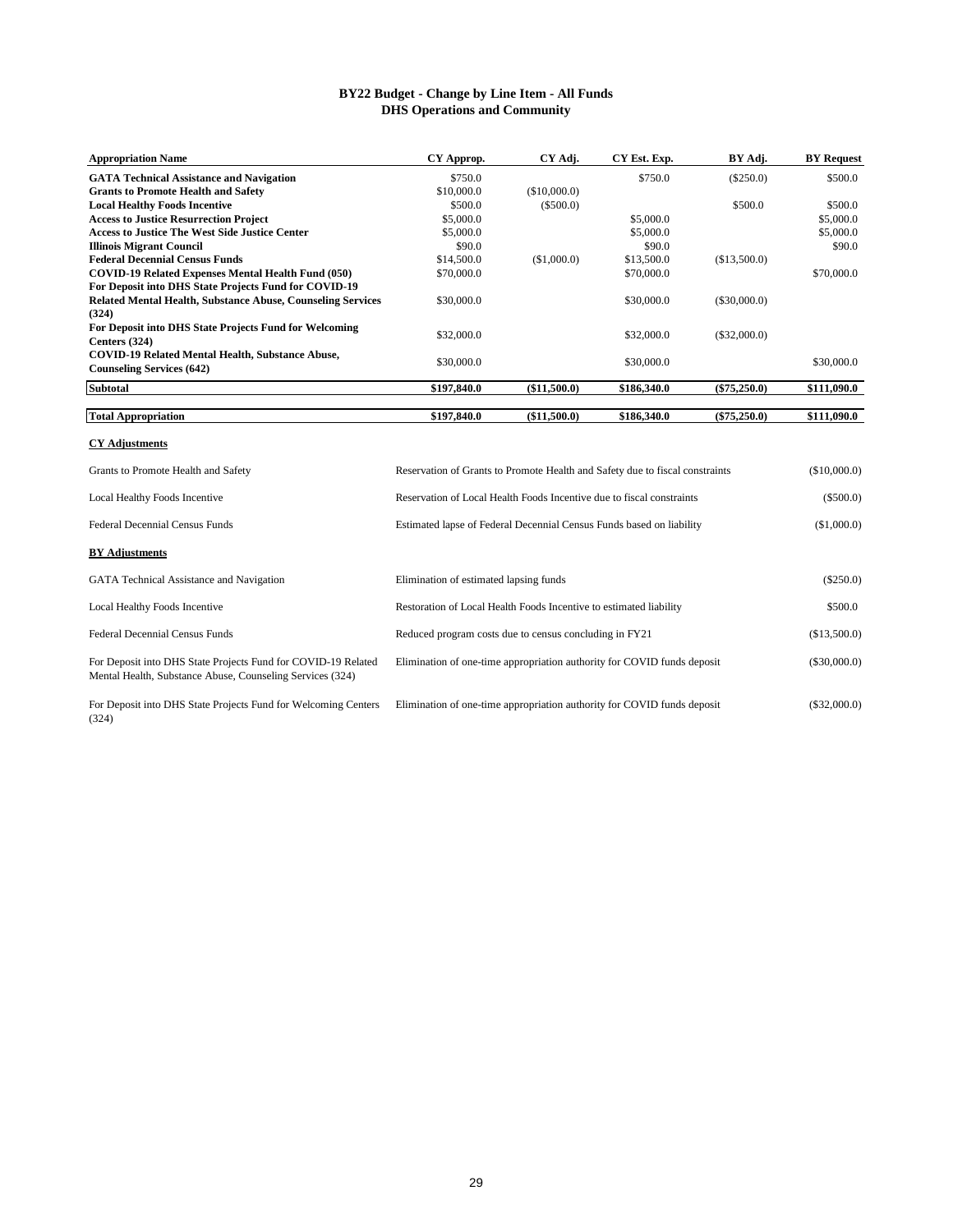# **BY22 Budget - Change by Line Item - General Revenue DHS Operations and Community**

| <b>Appropriation Name</b>                             | CY Approp.                                                            | CY Adj.                                                               | CY Est. Exp. | BY Adj.      | <b>BY</b> Request |  |
|-------------------------------------------------------|-----------------------------------------------------------------------|-----------------------------------------------------------------------|--------------|--------------|-------------------|--|
| <b>GATA Technical Assistance and Navigation</b>       | \$750.0                                                               |                                                                       | \$750.0      | $(\$250.0)$  | \$500.0           |  |
| <b>Grants to Promote Health and Safety</b>            | \$10,000.0                                                            | (\$10,000.0)                                                          |              |              |                   |  |
| <b>Local Healthy Foods Incentive</b>                  | \$500.0                                                               | (\$500.0)                                                             |              | \$500.0      | \$500.0           |  |
| <b>Access to Justice Resurrection Project</b>         | \$5,000.0                                                             |                                                                       | \$5,000.0    |              | \$5,000.0         |  |
| <b>Access to Justice The West Side Justice Center</b> | \$5,000.0                                                             |                                                                       | \$5,000.0    |              | \$5,000.0         |  |
| <b>Illinois Migrant Council</b>                       | \$90.0                                                                |                                                                       | \$90.0       |              | \$90.0            |  |
| <b>Federal Decennial Census Funds</b>                 | \$14,500.0                                                            | (\$1,000.0)                                                           | \$13,500.0   | (\$13,500.0) |                   |  |
| <b>Subtotal</b>                                       | \$35,840.0                                                            | (\$11,500.0)                                                          | \$24,340.0   | (\$13,250.0) | \$11,090.0        |  |
| <b>Total Appropriation</b>                            | \$35,840.0                                                            | (\$11,500.0)                                                          | \$24,340.0   | (\$13,250.0) | \$11,090.0        |  |
| <b>CY Adjustments</b>                                 |                                                                       |                                                                       |              |              |                   |  |
| Grants to Promote Health and Safety                   | Reservation of DHS Health and Safety Grants due to fiscal constraints |                                                                       |              |              | (\$10,000.0)      |  |
| Local Healthy Foods Incentive                         |                                                                       | Reservation of Local Health Foods Incentive due to fiscal constraints |              |              |                   |  |
| <b>Federal Decennial Census Funds</b>                 |                                                                       | Estimated lapse of Federal Decennial Census Funds based on liability  |              |              |                   |  |
| <b>BY Adjustments</b>                                 |                                                                       |                                                                       |              |              |                   |  |
| GATA Technical Assistance and Navigation              | Elimination of estimated lapsing funds                                |                                                                       |              |              | $(\$250.0)$       |  |
| Local Healthy Foods Incentive                         | Restoration of Local Health Foods Incentive to estimated liability    |                                                                       |              |              | \$500.0           |  |
| <b>Federal Decennial Census Funds</b>                 | Reduced program costs due to census concluding in FY21                |                                                                       |              |              | (\$13,500.0)      |  |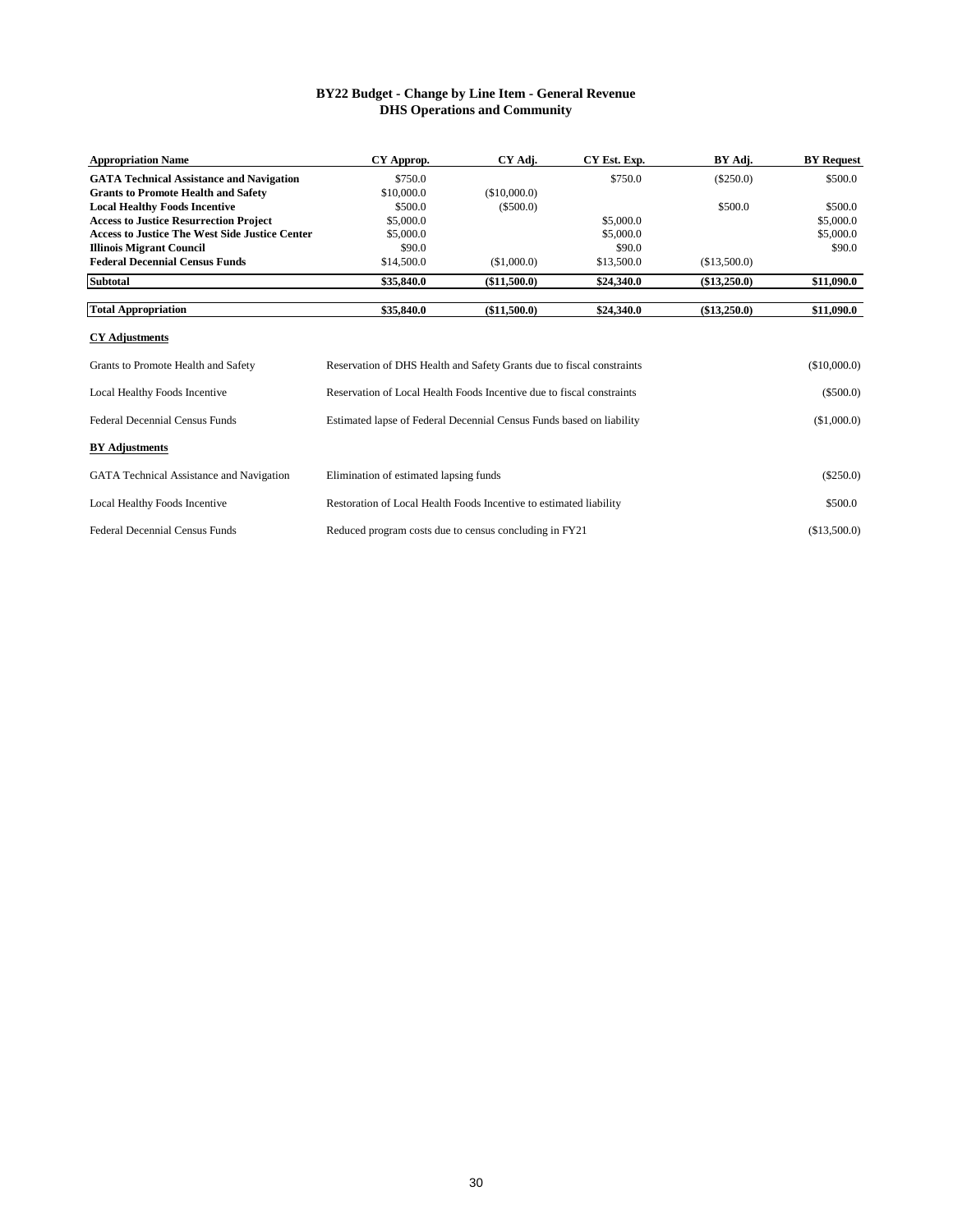# **BY22 Budget - Change by Line Item - All Funds Disability Determination Services**

| <b>Appropriation Name</b>                     | CY Approp.  | CY Adj.   | CY Est. Exp. | BY Adj.   | <b>BY</b> Request |
|-----------------------------------------------|-------------|-----------|--------------|-----------|-------------------|
| <b>Personal Services</b>                      | \$37,277.8  |           | \$37,277.8   | \$1,741.1 | \$39,018.9        |
| <b>Retirement</b>                             | \$20,439.8  |           | \$20,439.8   | \$1,566.9 | \$22,006.7        |
| <b>Social Security</b>                        | \$3,447.1   |           | \$3,447.1    | (\$64.8)  | \$3,382.3         |
| <b>Group Insurance</b>                        | \$12,190.0  |           | \$12,190.0   | \$1,267.8 | \$13,457.8        |
| <b>Subtotal</b>                               | \$73,354.7  |           | \$73,354.7   | \$4,511.0 | \$77,865.7        |
| <b>Contractual</b>                            | \$11,601.8  |           | \$11,601.8   |           | \$11,601.8        |
| <b>Travel</b>                                 | \$198.0     | (\$178.2) | \$19.8       | \$178.2   | \$198.0           |
| <b>Commodities</b>                            | \$379.1     |           | \$379.1      |           | \$379.1           |
| Printing                                      | \$384.0     |           | \$384.0      |           | \$384.0           |
| Equipment                                     | \$1,600.9   |           | \$1,600.9    |           | \$1,600.9         |
| <b>Telecommunications</b>                     | \$1,404.7   |           | \$1,404.7    |           | \$1,404.7         |
| <b>Op of Automotive</b>                       | \$0.1       |           | \$0.1        |           | \$0.1             |
| <b>Subtotal</b>                               | \$15,568.6  | (\$178.2) | \$15,390.4   | \$178.2   | \$15,568.6        |
| <b>Services to Disabled Individuals (495)</b> | \$25,000.0  |           | \$25,000.0   |           | \$25,000.0        |
| <b>Subtotal</b>                               | \$25,000.0  |           | \$25,000.0   |           | \$25,000.0        |
| <b>Total Appropriation</b>                    | \$113,923.3 | (\$178.2) | \$113,745.1  | \$4,689.2 | \$118,434.3       |

| <b>CY Adjustments</b><br>Travel                   | Estimated lapse based on reduced travel                                                                                     | (\$178.2)  |
|---------------------------------------------------|-----------------------------------------------------------------------------------------------------------------------------|------------|
| <b>BY Adjustments</b><br><b>Personal Services</b> | Personal Services pricing adjustment, including annualization of FY21 COLA and Steps and<br>funding for FY22 COLA and Steps | \$1,741.1  |
| Retirement                                        | Annualization at 56.4%                                                                                                      | \$1,566.9  |
| Social Security                                   | Annualization at 7.65%                                                                                                      | $(\$64.8)$ |
| Group Insurance                                   | Annualization at \$26.5 per employee                                                                                        | \$1,267.8  |
| Travel                                            | Restoration of travel appropriation to estimated liability                                                                  | \$178.2    |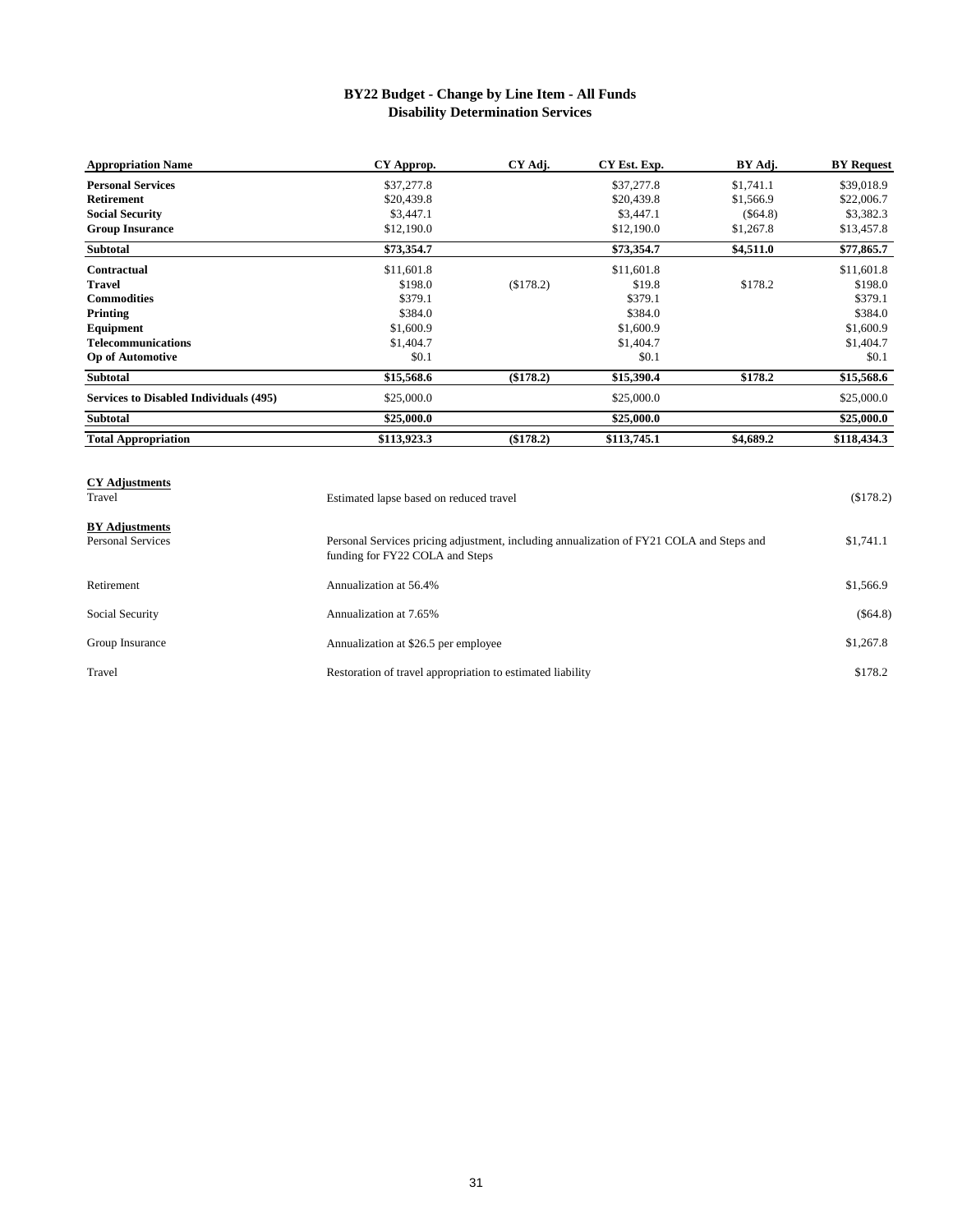# **BY22 Budget - Change by Line Item - General Revenue Fund Elgin Mental Health Center**

| <b>Appropriation Name</b>  | CY Approp. | CY Adj. | CY Est. Exp. | BY Adj.   | <b>BY</b> Request |
|----------------------------|------------|---------|--------------|-----------|-------------------|
| <b>Personal Services</b>   | \$56,220.8 |         | \$56,220.8   | \$4,912.2 | \$61,133.0        |
| <b>Social Security</b>     | \$4,301.3  |         | \$4,301.3    | \$375.4   | \$4,676.7         |
| Subtotal                   | \$60,522.1 |         | \$60,522.1   | \$5,287.6 | \$65,809.7        |
| Contractual                | \$4,482.2  |         | \$4,482.2    |           | \$4,482.2         |
| <b>Travel</b>              | \$14.2     |         | \$14.2       |           | \$14.2            |
| <b>Commodities</b>         | \$1,170.5  |         | \$1,170.5    |           | \$1,170.5         |
| Printing                   | \$22.1     |         | \$22.1       |           | \$22.1            |
| Equipment                  | \$51.9     |         | \$51.9       |           | \$51.9            |
| <b>Telecommunications</b>  | \$221.1    |         | \$221.1      |           | \$221.1           |
| <b>Op of Automotive</b>    | \$95.0     |         | \$95.0       |           | \$95.0            |
| <b>Living Skills</b>       | \$15.0     |         | \$15.0       |           | \$15.0            |
| Subtotal                   | \$6,072.0  |         | \$6,072.0    |           | \$6,072.0         |
| <b>Total Appropriation</b> | \$66,594.1 |         | \$66,594.1   | \$5,287.6 | \$71,881.7        |

#### **BY Adjustments**

Personal Services **1.4.912.2** Personal Services pricing adjustment, including annualization of FY21 COLA and Steps, \$4,912.2 and funding for FY22 COLA and Steps Personal Services pricing adjustment, including annualization of FY21 COLA and Steps,

Social Security **Annualization at rate of 7.65%** \$375.4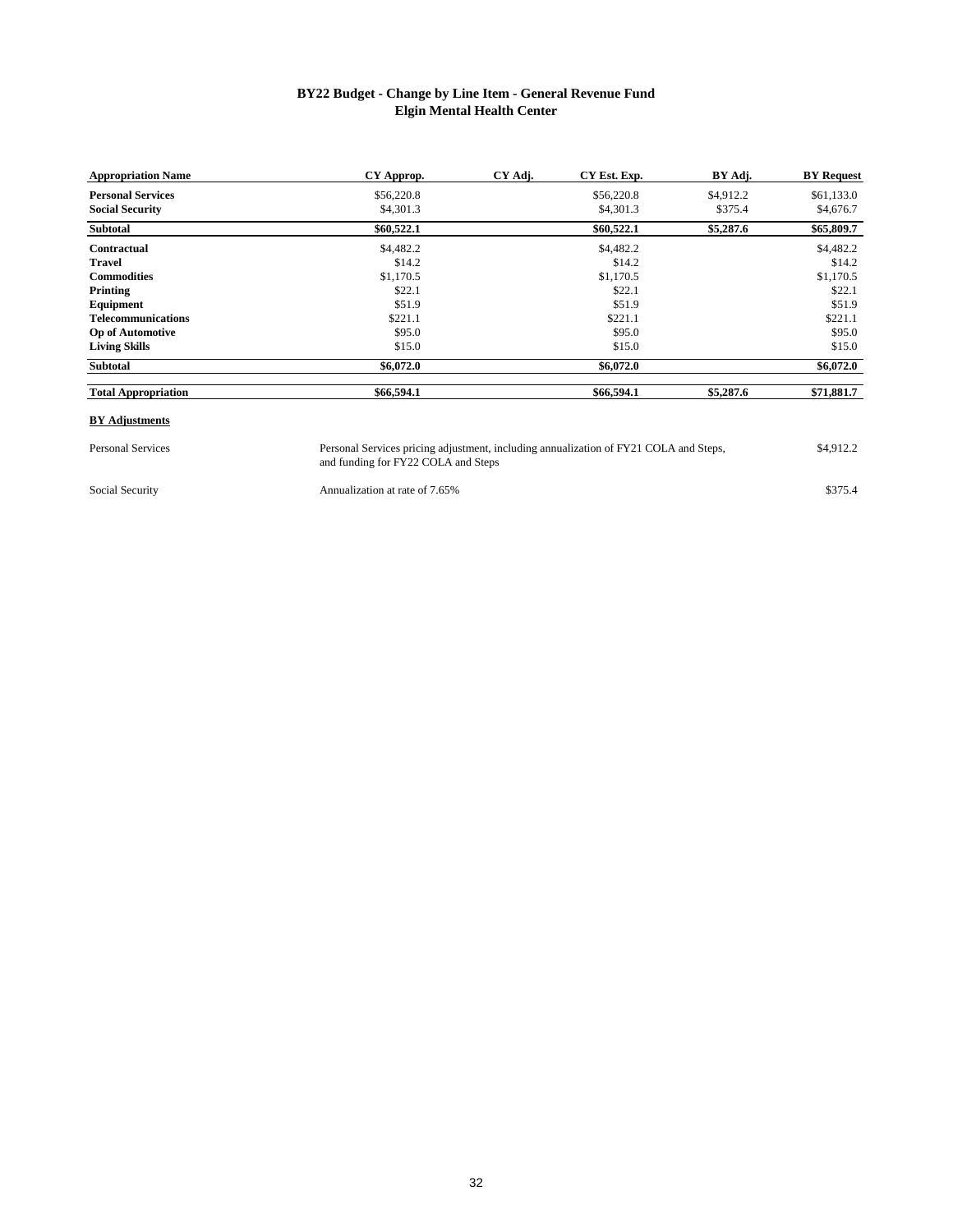#### **BY22 Budget - Change by Line Item - All Funds Family & Community Services - Grants**

| <b>Appropriation Name</b>                                    | CY Approp.  | CY Adj.      | CY Est. Exp. | BY Adj.     | <b>BY Request</b> |
|--------------------------------------------------------------|-------------|--------------|--------------|-------------|-------------------|
| Aid to the Aged, Blind and Disabled                          | \$28,504.7  |              | \$28,504.7   |             | \$28,504.7        |
| <b>Temporary Assistance for Needy Families</b>               | \$134,201.9 |              | \$134,201.9  | \$15,798.1  | \$150,000.0       |
| <b>Refugees</b>                                              | \$1,126.7   |              | \$1,126.7    |             | \$1,126.7         |
| <b>Funeral and Burial</b>                                    | \$6,000.0   | (\$1,000.0)  | \$5,000.0    |             | \$5,000.0         |
| <b>Child Care Services</b>                                   | \$430,599.0 | (\$80,000.0) | \$350,599.0  | \$60,000.0  | \$410,599.0       |
| <b>Refugee Social Services</b>                               | \$204.0     |              | \$204.0      |             | \$204.0           |
| <b>Immigrant Integration Services</b>                        | \$30,000.0  |              | \$30,000.0   |             | \$30,000.0        |
| <b>Welcoming Centers</b>                                     | \$5,000.0   |              | \$5,000.0    |             | \$5,000.0         |
| <b>Eviction Mitigation Program and Related Services</b>      |             |              |              | \$25,000.0  | \$25,000.0        |
| <b>Children's Place</b>                                      | \$381.2     |              | \$381.2      |             | \$381.2           |
| <b>Rape Victims/Prevention Act</b>                           | \$7,659.7   |              | \$7,659.7    |             | \$7,659.7         |
| <b>Early Intervention</b>                                    | \$115,891.9 | (\$11,200.0) | \$104,691.9  | \$4,200.0   | \$108,891.9       |
| Youth Guidance - Becoming a Man                              | \$1,000.0   |              | \$1,000.0    | (\$1,000.0) |                   |
| <b>Urban Autism Solutions - West Side Transition Academy</b> | \$400.0     |              | \$400.0      | (\$400.0)   |                   |
| Boys and Girls Clubs of West Cook County Youth Programs      | \$150.0     |              | \$150.0      | (\$150.0)   |                   |
| Ctr for Prev of Abuse, Ed & Training Human Trafficking Prev  | \$60.0      |              | \$60.0       | (\$60.0)    |                   |
| <b>SIU Rural Health for MH to Farm Owners</b>                | \$250.0     | (\$150.0)    | \$100.0      | (\$100.0)   |                   |
| <b>TASC for Supportive Release Center</b>                    | \$175.0     |              | \$175.0      | (\$175.0)   |                   |
| <b>Joseph Academy Costs</b>                                  | \$360.0     |              | \$360.0      | (\$360.0)   |                   |
| West Austin Dev Center for Childcare, Ed, and Dev Prgm       | \$620.0     | (\$100.0)    | \$520.0      | (\$520.0)   |                   |
| Touch by an Angel Comm Enrichment Ctr - Single Parent Prgm   | \$250.0     |              | \$250.0      | (\$250.0)   |                   |
| <b>Prevention Partnership Costs</b>                          | \$350.0     |              | \$350.0      | (\$350.0)   |                   |
| <b>Books Over Balls Costs</b>                                | \$250.0     |              | \$250.0      | (\$250.0)   |                   |
| <b>OUR Youth Costs</b>                                       | \$100.0     |              | \$100.0      | (\$100.0)   |                   |
| <b>Chicago Fathers for Change Cost</b>                       | \$25.0      | $(\$25.0)$   |              |             |                   |
| <b>Chicago Westside Branch NAACP Costs</b>                   | \$250.0     |              | \$250.0      | (\$250.0)   |                   |
| Ctr for Changing Lives Prev & Assist for Families at Risk    | \$150.0     |              | \$150.0      | (\$150.0)   |                   |
| <b>Phalanx Family Services</b>                               | \$500.0     | $(\$500.0)$  |              |             |                   |
| <b>Youth Employment</b>                                      | \$19,000.0  |              | \$19,000.0   |             | \$19,000.0        |
| <b>Employability Development Services</b>                    | \$9,145.7   | (S3,000.0)   | \$6,145.7    |             | \$6,145.7         |
| Food Stamp Employment & Training                             | \$3,651.0   |              | \$3,651.0    |             | \$3,651.0         |
| <b>Domestic Violence Shelters</b>                            | \$20,502.9  |              | \$20,502.9   |             | \$20,502.9        |
| <b>Parents Too Soon</b>                                      | \$6,870.3   |              | \$6,870.3    |             | \$6,870.3         |
| <b>Healthy Families</b>                                      | \$10,040.0  |              | \$10,040.0   |             | \$10,040.0        |
| <b>Homeless Youth Services</b>                               | \$6,277.5   |              | \$6,277.5    |             | \$6,277.5         |
| West Side Health Authority Crisis Intervention               | \$1,000.0   |              | \$1,000.0    |             | \$1,000.0         |
| <b>CCBYS</b>                                                 | \$18,931.3  |              | \$18,931.3   |             | \$18,931.3        |
| <b>Redeploy Illinois</b>                                     | \$6,373.6   |              | \$6,373.6    |             | \$6,373.6         |
| <b>Homeless Prevention</b>                                   | \$5,000.0   |              | \$5,000.0    |             | \$5,000.0         |
| <b>Supportive Housing Services</b>                           | \$16,166.7  |              | \$16,166.7   |             | \$16,166.7        |
| <b>Community Services</b>                                    | \$7,366.4   |              | \$7,366.4    |             | \$7,366.4         |
| <b>After School Youth Programs</b>                           | \$14,522.0  |              | \$14,522.0   |             | \$14,522.0        |
| <b>Infant Mortality</b>                                      | \$31,665.0  | (S2,000.0)   | \$29,665.0   |             | \$29,665.0        |
| <b>Assistance for Homeless (100)</b>                         | \$500.0     |              | \$500.0      | \$250.0     | \$750.0           |
| Specialized Servs For Survivors of Human Trafficking (132)   | \$100.0     |              | \$100.0      |             | \$100.0           |
| <b>Sexual Assault Services and Prevention (158)</b>          | \$600.0     |              | \$600.0      |             | \$600.0           |
| Children's Wellness Charities Check-Off (178)                | \$50.0      |              | \$50.0       |             | \$50.0            |
| Housing For Families Check-Off (181)                         | \$50.0      |              | \$50.0       |             | \$50.0            |
| Homeless Youth Services (286)                                | \$1,000.0   |              | \$1,000.0    |             | \$1,000.0         |
| Homeless Prevention (286)                                    | \$4,000.0   |              | \$4,000.0    |             | \$4,000.0         |
| <b>Emergency &amp; Transitional Housing (286)</b>            | \$10,383.7  |              | \$10,383.7   |             | \$10,383.7        |
| Employment & Training Program (347)                          | \$485,000.0 |              | \$485,000.0  |             | \$485,000.0       |
| <b>Supportive Housing (365)</b>                              | \$3,382.5   |              | \$3,382.5    |             | \$3,382.5         |
| <b>Sexual Assault Services (389)</b>                         | \$100.0     |              | \$100.0      |             | \$100.0           |
| <b>GEAR UP (394)</b>                                         | \$3,516.8   |              | \$3,516.8    |             | \$3,516.8         |
| <b>Community Grants (408)</b>                                | \$7,257.8   |              | \$7,257.8    |             | \$7,257.8         |
| <b>Family Violence Programs (408)</b>                        | \$5,018.2   |              | \$5,018.2    |             | \$5,018.2         |
| Parents Too Soon (408)                                       | \$2,505.0   |              | \$2,505.0    |             | \$2,505.0         |
| <b>Emergency Food Program (408)</b>                          | \$5,163.8   | \$15,000.0   | \$20,163.8   |             | \$20,163.8        |
| <b>SNAP Outreach (408)</b>                                   | \$2,000.0   | \$1,000.0    | \$3,000.0    | \$2,000.0   | \$5,000.0         |
| <b>SSI Advocacy Services (408)</b>                           | \$1,009.4   |              | \$1,009.4    |             | \$1,009.4         |
| <b>SNAP Education</b> (408)                                  | \$30,000.0  |              | \$30,000.0   |             | \$30,000.0        |
| Fed/State Employment Program (408)                           | \$5,000.0   |              | \$5,000.0    |             | \$5,000.0         |
| <b>Great Start Program SPTF (408)</b>                        | \$5,200.0   |              | \$5,200.0    |             | \$5,200.0         |
| <b>Child Care Services SPTF (408)</b>                        | \$428,800.0 | \$350,000.0  | \$778,800.0  | \$50,000.0  | \$828,800.0       |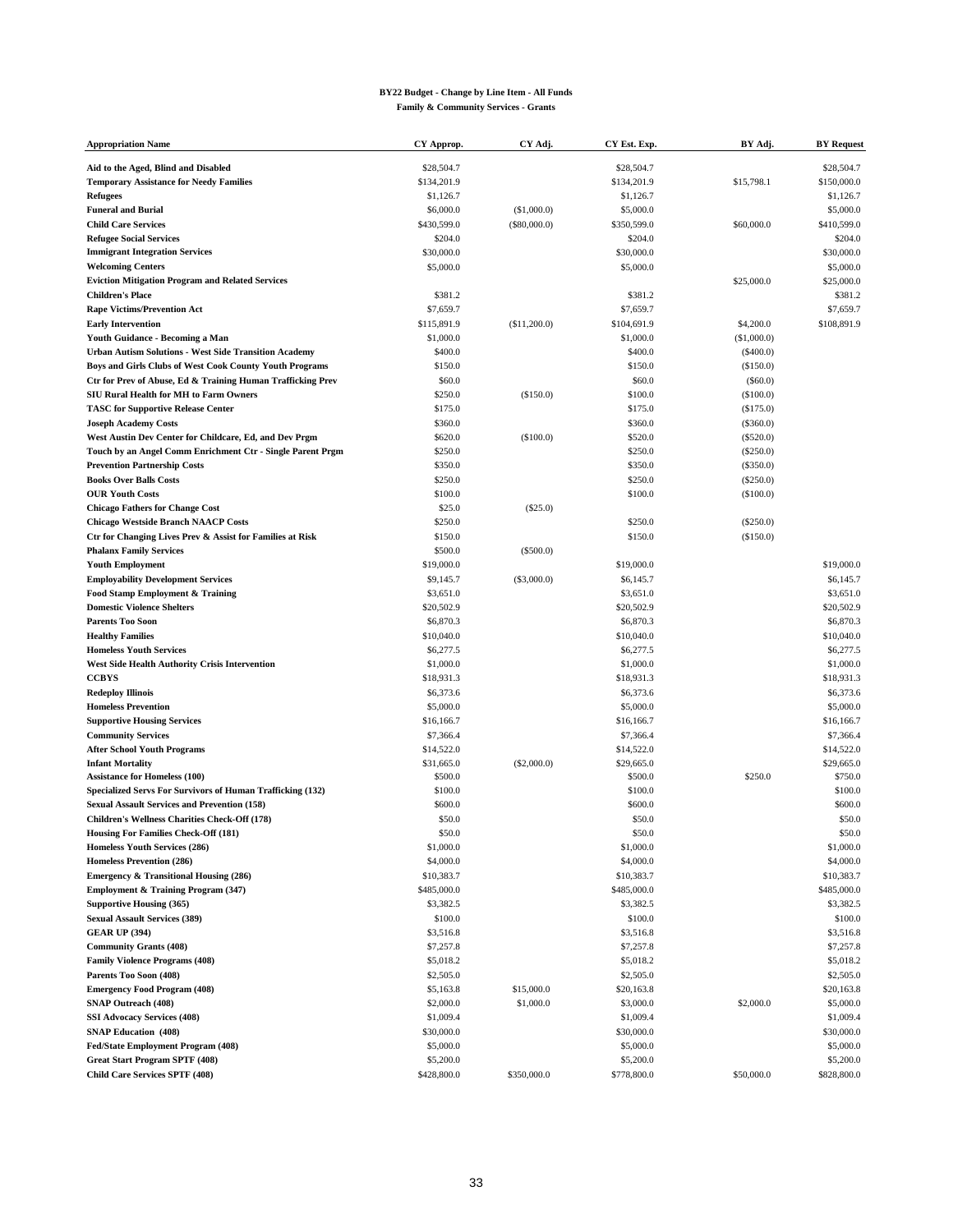#### **BY22 Budget - Change by Line Item - All Funds Family & Community Services - Grants**

| <b>Appropriation Name</b>                                          | CY Approp.    | CY Adj.     | CY Est. Exp.  | BY Adj.        | <b>BY</b> Request |
|--------------------------------------------------------------------|---------------|-------------|---------------|----------------|-------------------|
| <b>Migrant Child Care Services (408)</b>                           | \$3,422.4     |             | \$3,422.4     |                | \$3,422.4         |
| Refugee Resettlement (408)                                         | \$10,611.2    |             | \$10,611.2    |                | \$10,611.2        |
|                                                                    |               |             | \$14,006.8    |                | \$14,006.8        |
| <b>MIEC Home Visiting (408)</b>                                    | \$14,006.8    |             |               |                |                   |
| Race to the Top (408)                                              | \$5,000.0     |             | \$5,000.0     |                | \$5,000.0         |
| <b>JTED-SNAP Pilot Employment &amp; Training (408)</b>             | \$5,000.0     |             | \$5,000.0     |                | \$5,000.0         |
| <b>Head Start State Collaboration (408)</b>                        | \$500.0       |             | \$500.0       |                | \$500.0           |
| <b>SNAP to Success (408)</b>                                       | \$1,500.0     |             | \$1,500.0     | \$1,500.0      | \$3,000.0         |
| Early Intervention (502)                                           | \$195,000.0   |             | \$195,000.0   |                | \$195,000.0       |
| <b>Domestic Violence Programs (528)</b>                            | \$100.0       |             | \$100.0       |                | \$100.0           |
| <b>Eviction Mitigation Program and Other Social Services (592)</b> |               |             |               | \$120,000.0    | \$120,000.0       |
| <b>Public Health Programs (592)</b>                                | \$10,742.3    |             | \$10,742.3    |                | \$10,742.3        |
| <b>Emergency Solutions Grants Program (592)</b>                    | \$48,320.0    |             | \$48,320.0    | \$11,680.0     | \$60,000.0        |
| <b>Public Assistance Grants for Food Banks (592)</b>               |               |             |               | \$50,000.0     | \$50,000.0        |
| <b>Welcoming Centers (642)</b>                                     | \$30,000.0    |             | \$30,000.0    | $(\$30,000.0)$ |                   |
| Supportive Food Prog WIC (700)                                     | \$1,400.0     |             | \$1,400.0     |                | \$1,400.0         |
| Free Distribution Food Supplement (700)                            | \$230,000.0   |             | \$230,000.0   |                | \$230,000.0       |
| <b>Farmer's Market Nutrition (700)</b>                             | \$500.0       |             | \$500.0       |                | \$500.0           |
| <b>WIC Nutrition Program (700)</b>                                 | \$75,049.0    |             | \$75,049.0    |                | \$75,049.0        |
| Hunger Relief Check-Off (706)                                      | \$250.0       |             | \$250.0       |                | \$250.0           |
| <b>Coalition for Technical Assistance (733)</b>                    | \$250.0       |             | \$250.0       |                | \$250.0           |
| For Children's Health Programs (733)                               | \$1,138.8     |             | \$1.138.8     |                | \$1.138.8         |
| <b>Services for Community Based Youth Programs (752)</b>           | \$150.0       |             | \$150.0       |                | \$150.0           |
| <b>Donated Funds Initiative Program (762)</b>                      | \$22,729.4    |             | \$22,729.4    |                | \$22,729.4        |
| <b>Domestic Violence Shelters (865)</b>                            | \$952.2       |             | \$952.2       |                | \$952.2           |
| Maternal Child Health Prog (872)                                   | \$2,000.0     |             | \$2,000.0     |                | \$2,000.0         |
| Homelessness Prevention (889)                                      | \$1,000.0     |             | \$1,000.0     |                | \$1,000.0         |
| <b>Juvenile Justice Planning (911)</b>                             | \$3,000.0     |             | \$3,000.0     |                | \$3,000.0         |
| <b>Total Appropriation</b>                                         | \$2,604,230.8 | \$268,025.0 | \$2,872,255.8 | \$306,313.1    | \$3,178,568.9     |

#### **CY Adjustments**

| Funeral and Burial                                     | Estimated lapse of Funeral & Burial services based on liability                 | (\$1,000.0)    |
|--------------------------------------------------------|---------------------------------------------------------------------------------|----------------|
| <b>Child Care Services</b>                             | Estimated lapse of Child Care services based on liability                       | $(\$80,000.0)$ |
| Early Intervention                                     | Estimated lapse of Early Intervention services based on liability               | (\$11,200.0)   |
| SIU Rural Health for MH to Farm Owners                 | Reservation of SIU Rural Health for MH to Farm Owners due to fiscal constraints | (\$150.0)      |
| West Austin Dev Center for Childcare, Ed, and Dev Prgm | Reservation of West Austin Center due to fiscal constraints                     | (\$100.0)      |
| Chicago Fathers for Change                             | Reservation of Chicago Fathers for Change due to fiscal constraints             | $(\$25.0)$     |
| Phalanx Family Services                                | Reservation of Phalanx Family Services due to fiscal constraints                | (\$500.0)      |
| <b>Employability Development Services</b>              | Estimated lapse of Employability Development services based on liability        | (\$3,000.0)    |
| Infant Mortality                                       | Estimated lapse of Infant Mortality services based on liability                 | (\$2,000.0)    |
| Emergency Food Program (408)                           | Additional appropriation authority request to expend available funds            | \$15,000.0     |
| SNAP Outreach (408)                                    | Additional appropriation authority request to expend available funds            | \$1,000.0      |
| Child Care Services SPTF (408)                         | Additional appropriation authority request to expend available funds            | \$350,000.0    |
|                                                        |                                                                                 |                |

#### **BY Adjustments**

| Temporary Assistance for Needy Families                     | Increase funding to support caseload growth and increase in grant amount                        | \$15,798.1  |
|-------------------------------------------------------------|-------------------------------------------------------------------------------------------------|-------------|
| Child Care Services                                         | Increase funding to support estimated liability                                                 | \$60,000.0  |
| <b>Eviction Mitigation Program and Related Services</b>     | Funding to support eviction mitigation legal services, education, case management, and outreach | \$25,000.0  |
| Early Intervention                                          | Increase funding to support estimated liability due to projected caseload growth                | \$4,200.0   |
| Youth Guidance - Becoming a Man                             | Discontinue funding due to fiscal constraints                                                   | (\$1,000.0) |
| Urban Autism Solutions - West Side Transition Academy       | Discontinue funding due to fiscal constraints                                                   | (\$400.0)   |
| Boys and Girls Clubs of West Cook County Youth Programs     | Discontinue funding due to fiscal constraints                                                   | (\$150.0)   |
| Ctr for Prev of Abuse, Ed & Training Human Trafficking Prev | Discontinue funding due to fiscal constraints                                                   | $(\$60.0)$  |
| SIU Rural Health for MH to Farm Owners                      | Discontinue funding due to fiscal constraints                                                   | (\$100.0)   |
| <b>TASC</b> for Supportive Release Center                   | Discontinue funding due to fiscal constraints                                                   | (\$175.0)   |
| Joseph Academy Costs                                        | Discontinue funding due to fiscal constraints                                                   | (\$360.0)   |
| West Austin Dev Center for Childcare, Ed, and Dev Prgm      | Discontinue funding due to fiscal constraints                                                   | (\$520.0)   |
| Touch by an Angel Comm Enrichment Ctr - Single Parent Prgm  | Discontinue funding due to fiscal constraints                                                   | $(\$250.0)$ |
|                                                             |                                                                                                 |             |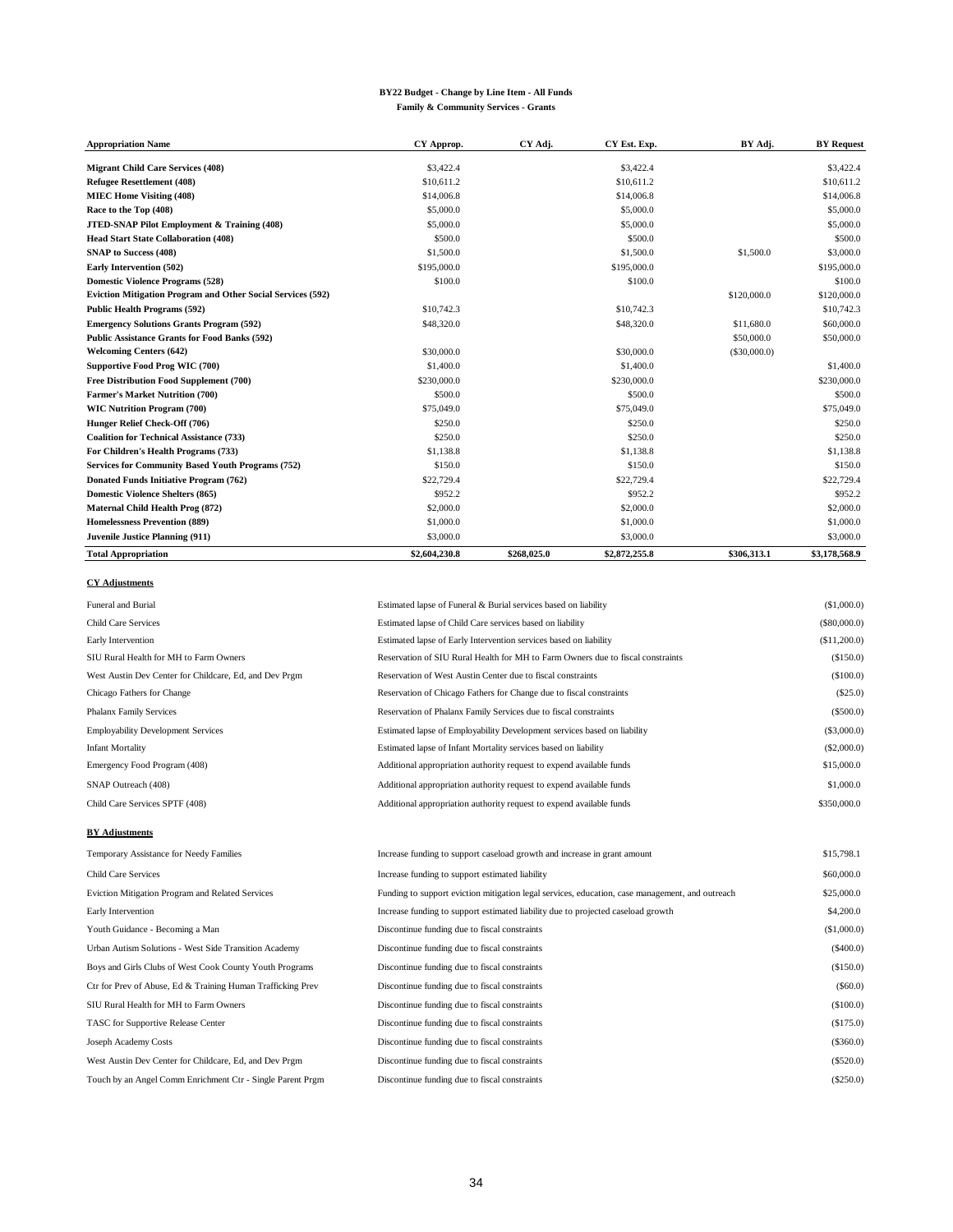#### **BY22 Budget - Change by Line Item - All Funds Family & Community Services - Grants**

| <b>Appropriation Name</b>                                   | CY Approp.                                                           | CY Adj. | CY Est. Exp. | BY Adj. | <b>BY</b> Request |
|-------------------------------------------------------------|----------------------------------------------------------------------|---------|--------------|---------|-------------------|
| BY Adjustments (cont.)                                      |                                                                      |         |              |         |                   |
| Prevention Partnership Costs                                | Discontinue funding due to fiscal constraints                        |         |              |         | $(\$350.0)$       |
| <b>Books Over Balls Costs</b>                               | Discontinue funding due to fiscal constraints                        |         |              |         | $(\$250.0)$       |
| <b>OUR Youth Costs</b>                                      | Discontinue funding due to fiscal constraints                        |         |              |         | (\$100.0)         |
| Chicago Westside Branch NAACP Costs                         | Discontinue funding due to fiscal constraints                        |         |              |         | $(\$250.0)$       |
| Ctr for Changing Lives Prev & Assist for Families at Risk   | Discontinue funding due to fiscal constraints                        |         |              |         | (\$150.0)         |
| Assistance for Homeless (100)                               | Additional appropriation authority request to expend available funds |         |              |         | \$250.0           |
| SNAP Outreach (408)                                         | Additional appropriation authority request to expend available funds |         |              |         | \$2,000.0         |
| Child Care Services SPTF (408)                              | Additional appropriation authority request to expend available funds |         |              |         | \$50,000.0        |
| SNAP to Success (408)                                       | Additional appropriation authority request to expend available funds |         |              |         | \$1,500.0         |
| Eviction Mitigation Program and Other Social Services (592) | Additional appropriation authority request to expend available funds |         |              |         | \$120,000.0       |
| Emergency Solutions Grants Program (592)                    | Additional appropriation authority request to expend available funds |         |              |         | \$11,680.0        |
| Public Assistance Grants for Food Banks (592)               | Additional appropriation authority request to expend available funds |         |              |         | \$50,000.0        |
| Welcoming Centers (642)                                     | Eliminate one-time appropriation to expend COVID-19 funds            |         |              |         | $(\$30,000.0)$    |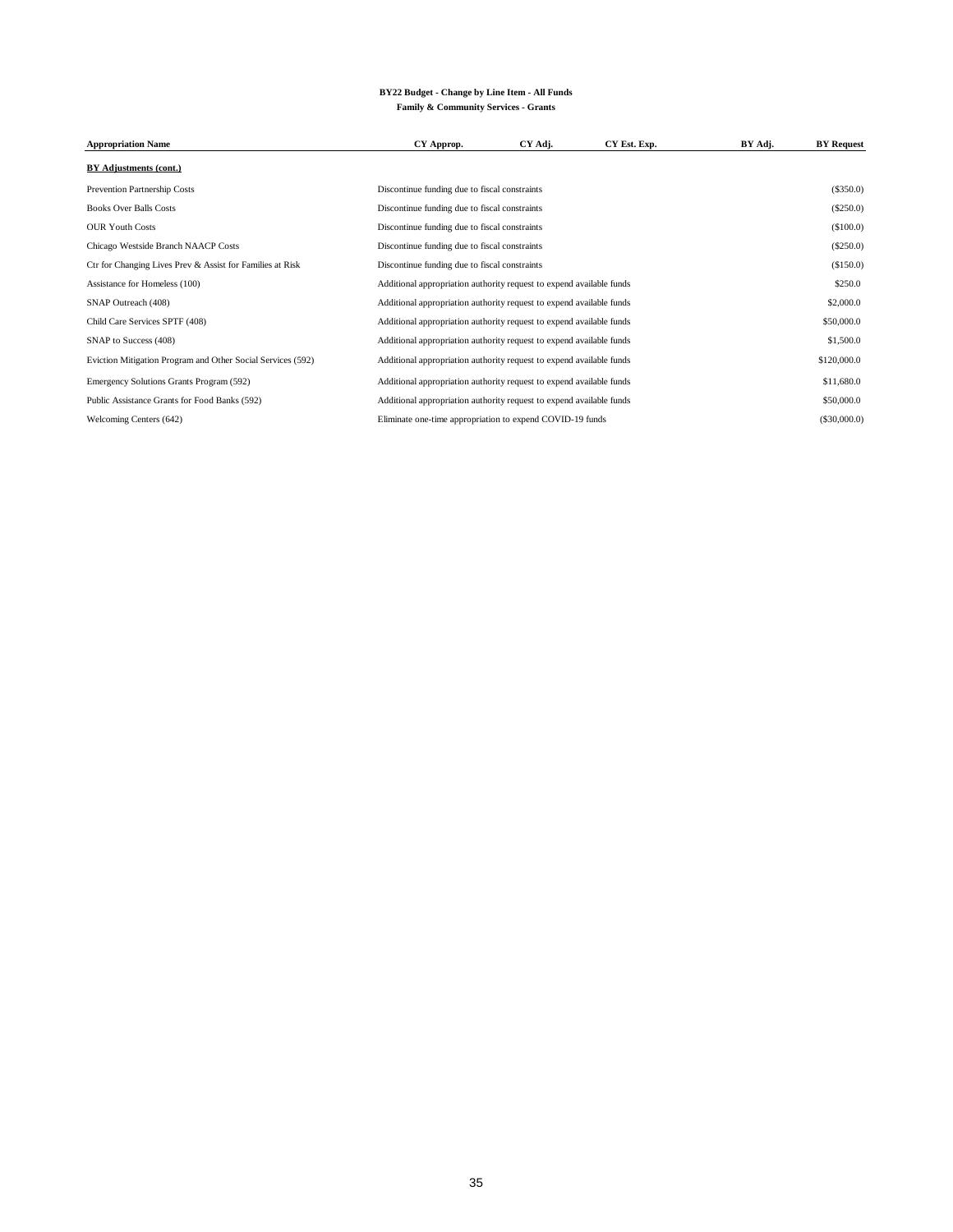#### **BY22 Budget - Change by Line Item - GRF Family & Community Services - Grants**

| Appropriation Name                                                                        | CY Approp.                                                                             | CY Adj.        | CY Est. Exp.            | BY Adj.                     | <b>BY</b> Request       |  |
|-------------------------------------------------------------------------------------------|----------------------------------------------------------------------------------------|----------------|-------------------------|-----------------------------|-------------------------|--|
| Aid to the Aged, Blind and Disabled                                                       | \$28,504.7                                                                             |                | \$28,504.7              |                             | \$28,504.7              |  |
| <b>Temporary Assistance for Needy Families</b>                                            | \$134,201.9                                                                            |                | \$134,201.9             | \$15,798.1                  | \$150,000.0             |  |
| Refugees<br><b>Funeral and Burial</b>                                                     | \$1,126.7<br>\$6,000.0                                                                 | (\$1,000.0)    | \$1,126.7<br>\$5,000.0  |                             | \$1,126.7<br>\$5,000.0  |  |
| <b>Child Care Services</b>                                                                | \$430,599.0                                                                            | $(\$80,000.0)$ | \$350,599.0             | \$60,000.0                  | \$410,599.0             |  |
| <b>Refugee Social Services</b>                                                            | \$204.0                                                                                |                | \$204.0                 |                             | \$204.0                 |  |
| <b>Immigrant Integration Services</b>                                                     | \$30,000.0                                                                             |                | \$30,000.0              |                             | \$30,000.0              |  |
| <b>Welcoming Centers</b><br><b>Eviction Mitigation Programs and Other Social Services</b> | \$5,000.0                                                                              |                | \$5,000.0               | \$25,000.0                  | \$5,000.0<br>\$25,000.0 |  |
| Children's Place                                                                          | \$381.2                                                                                |                | \$381.2                 |                             | \$381.2                 |  |
| <b>Rape Victims/Prevention Act</b>                                                        | \$7,659.7                                                                              |                | \$7,659.7               |                             | \$7,659.7               |  |
| <b>Early Intervention</b>                                                                 | \$115,891.9                                                                            | (\$11,200.0)   | \$104,691.9             | \$4,200.0                   | \$108,891.9             |  |
| Youth Guidance - Becoming a Man<br>Urban Autism Solutions - West Side Transition Academy  | \$1,000.0<br>\$400.0                                                                   |                | \$1,000.0<br>\$400.0    | (\$1,000.0)<br>$($ \$400.0) |                         |  |
| Boys and Girls Clubs of West Cook County Youth Programs                                   | \$150.0                                                                                |                | \$150.0                 | (\$150.0)                   |                         |  |
| Ctr for Prev of Abuse, Ed & Training Human Trafficking Prev                               | \$60.0                                                                                 |                | \$60.0                  | $($ \$60.0)                 |                         |  |
| SIU Rural Health for MH to Farm Owners                                                    | \$250.0                                                                                | (\$150.0)      | \$100.0                 | (\$100.0)                   |                         |  |
| <b>TASC for Supportive Release Center</b><br>Joseph Academy Costs                         | \$175.0<br>\$360.0                                                                     |                | \$175.0<br>\$360.0      | $(\$175.0)$<br>$(\$360.0)$  |                         |  |
| West Austin Dev Center for Childcare, Ed, and Dev Prgm                                    | \$620.0                                                                                | (\$100.0)      | \$520.0                 | $(\$520.0)$                 |                         |  |
| Touch by an Angel Comm Enrichment Ctr - Single Parent Prgm                                | \$250.0                                                                                |                | \$250.0                 | $(\$250.0)$                 |                         |  |
| <b>Prevention Partnership Costs</b>                                                       | \$350.0                                                                                |                | \$350.0                 | $(\$350.0)$                 |                         |  |
| Books Over Balls Costs<br><b>OUR Youth Costs</b>                                          | \$250.0<br>\$100.0                                                                     |                | \$250.0<br>\$100.0      | (\$250.0)<br>$(\$100.0)$    |                         |  |
| <b>Chicago Fathers for Change Cost</b>                                                    | \$25.0                                                                                 | $(\$25.0)$     |                         |                             |                         |  |
| <b>Chicago Westside Branch NAACP Costs</b>                                                | \$250.0                                                                                |                | \$250.0                 | $(\$250.0)$                 |                         |  |
| Ctr for Changing Lives Prev & Assist for Families at Risk                                 | \$150.0                                                                                |                | \$150.0                 | (\$150.0)                   |                         |  |
| <b>Phalanx Family Services</b><br><b>Youth Employment</b>                                 | \$500.0<br>\$19,000.0                                                                  | $(\$500.0)$    | \$19,000.0              |                             | \$19,000.0              |  |
| <b>Employability Development Services</b>                                                 | \$9,145.7                                                                              | $(\$3,000.0)$  | \$6,145.7               |                             | \$6,145.7               |  |
| <b>Food Stamp Employment &amp; Training</b>                                               | \$3,651.0                                                                              |                | \$3,651.0               |                             | \$3,651.0               |  |
| <b>Domestic Violence Shelters</b>                                                         | \$20,502.9                                                                             |                | \$20,502.9              |                             | \$20,502.9              |  |
| <b>Parents Too Soon</b><br><b>Healthy Families</b>                                        | \$6,870.3<br>\$10,040.0                                                                |                | \$6,870.3<br>\$10,040.0 |                             | \$6,870.3<br>\$10,040.0 |  |
| <b>Homeless Youth Services</b>                                                            | \$6,277.5                                                                              |                | \$6,277.5               |                             | \$6,277.5               |  |
| West Side Health Authority Crisis Intervention                                            | \$1,000.0                                                                              |                | \$1,000.0               |                             | \$1,000.0               |  |
| CCBYS                                                                                     | \$18,931.3                                                                             |                | \$18,931.3              |                             | \$18,931.3              |  |
| Redeploy Illinois<br><b>Homeless Prevention</b>                                           | \$6,373.6<br>\$5,000.0                                                                 |                | \$6,373.6<br>\$5,000.0  |                             | \$6,373.6<br>\$5,000.0  |  |
| <b>Supportive Housing Services</b>                                                        | \$16,166.7                                                                             |                | \$16,166.7              |                             | \$16,166.7              |  |
| <b>Community Services</b>                                                                 | \$7,366.4                                                                              |                | \$7,366.4               |                             | \$7,366.4               |  |
| <b>After School Youth Programs</b>                                                        | \$14,522.0                                                                             |                | \$14,522.0              |                             | \$14,522.0              |  |
| <b>Infant Mortality</b>                                                                   | \$31,665.0                                                                             | $(\$2,000.0)$  | \$29,665.0              |                             | \$29,665.0              |  |
| <b>Total Appropriation</b>                                                                | \$940,971.5                                                                            | $(\$97,975.0)$ | \$842,996.5             | \$100,883.1                 | \$943,879.6             |  |
| <b>CY Adjustments</b>                                                                     |                                                                                        |                |                         |                             |                         |  |
| Funeral and Burial                                                                        | Estimated lapse of Funeral & Burial services based on liability                        |                |                         |                             | (\$1,000.0)             |  |
| <b>Child Care Services</b>                                                                | Estimated lapse of Child Care services based on liability                              |                |                         |                             | $(\$80,000.0)$          |  |
| Early Intervention                                                                        | Estimated lapse of Early Intervention services based on liability                      |                |                         |                             | (\$11,200.0)            |  |
| SIU Rural Health for MH to Farm Owners                                                    | Reservation of SIU Rural Health for MH to Farm Owners due to fiscal constraints        |                |                         |                             | (\$150.0)               |  |
|                                                                                           |                                                                                        |                |                         |                             | (\$100.0)               |  |
| West Austin Dev Center for Childcare, Ed, and Dev Prgm                                    | Reservation of West Austin Center due to fiscal constraints                            |                |                         |                             |                         |  |
| Chicago Fathers for Change Cost                                                           | Reservation of Chicago Fathers for Change due to fiscal constraints                    |                |                         |                             | $(\$25.0)$              |  |
| Phalanx Family Services                                                                   | Reservation of Phalanx Family Services due to fiscal constraints                       |                |                         |                             | (\$500.0)               |  |
| <b>Employability Development Services</b>                                                 | Estimated lapse of Employability Development services based on liability               |                |                         |                             | $(\$3,000.0)$           |  |
| Infant Mortality                                                                          | Estimated lapse of Infant Mortality services based on liability                        |                |                         |                             | $(\$2,000.0)$           |  |
| <b>BY Adjustments</b>                                                                     |                                                                                        |                |                         |                             |                         |  |
| Temporary Assistance for Needy Families                                                   | Increase funding to support caseload growth and increase in stipend amount             |                |                         |                             | \$15,798.1              |  |
| Child Care Services                                                                       | Increase funding to support estimated liability                                        |                |                         |                             | \$60,000.0              |  |
| Eviction Mitigation Programs and Other Social Services                                    | Funding to support eviction mitigation legal services, education, case management, and |                |                         |                             | \$25,000.0              |  |
| Early Intervention                                                                        |                                                                                        |                |                         |                             | \$4,200.0               |  |
|                                                                                           | Increase funding to support estimated liability due to projected caseload growth       |                |                         |                             | (\$1,000.0)             |  |
| Youth Guidance - Becoming a Man                                                           | Discontinue funding due to fiscal constraints                                          |                |                         |                             |                         |  |
| Urban Autism Solutions - West Side Transition Academy                                     | Discontinue funding due to fiscal constraints                                          |                |                         |                             | $(\$400.0)$             |  |
| Boys and Girls Clubs of West Cook County Youth Programs                                   | Discontinue funding due to fiscal constraints                                          |                |                         |                             | (\$150.0)               |  |
| Ctr for Prev of Abuse, Ed & Training Human Trafficking Prev                               | Discontinue funding due to fiscal constraints                                          |                |                         |                             | $(\$60.0)$              |  |
| SIU Rural Health for MH to Farm Owners                                                    | Discontinue funding due to fiscal constraints                                          |                |                         |                             | (\$100.0)               |  |
| TASC for Supportive Release Center                                                        | Discontinue funding due to fiscal constraints                                          |                |                         |                             | (\$175.0)               |  |
| Joseph Academy Costs                                                                      | Discontinue funding due to fiscal constraints                                          |                |                         |                             | $(\$360.0)$             |  |

West Austin Dev Center for Childcare, Ed, and Dev Prgm Discontinue funding due to fiscal constraints (\$520.0) (\$520.0)

Discontinue funding due to fiscal constraints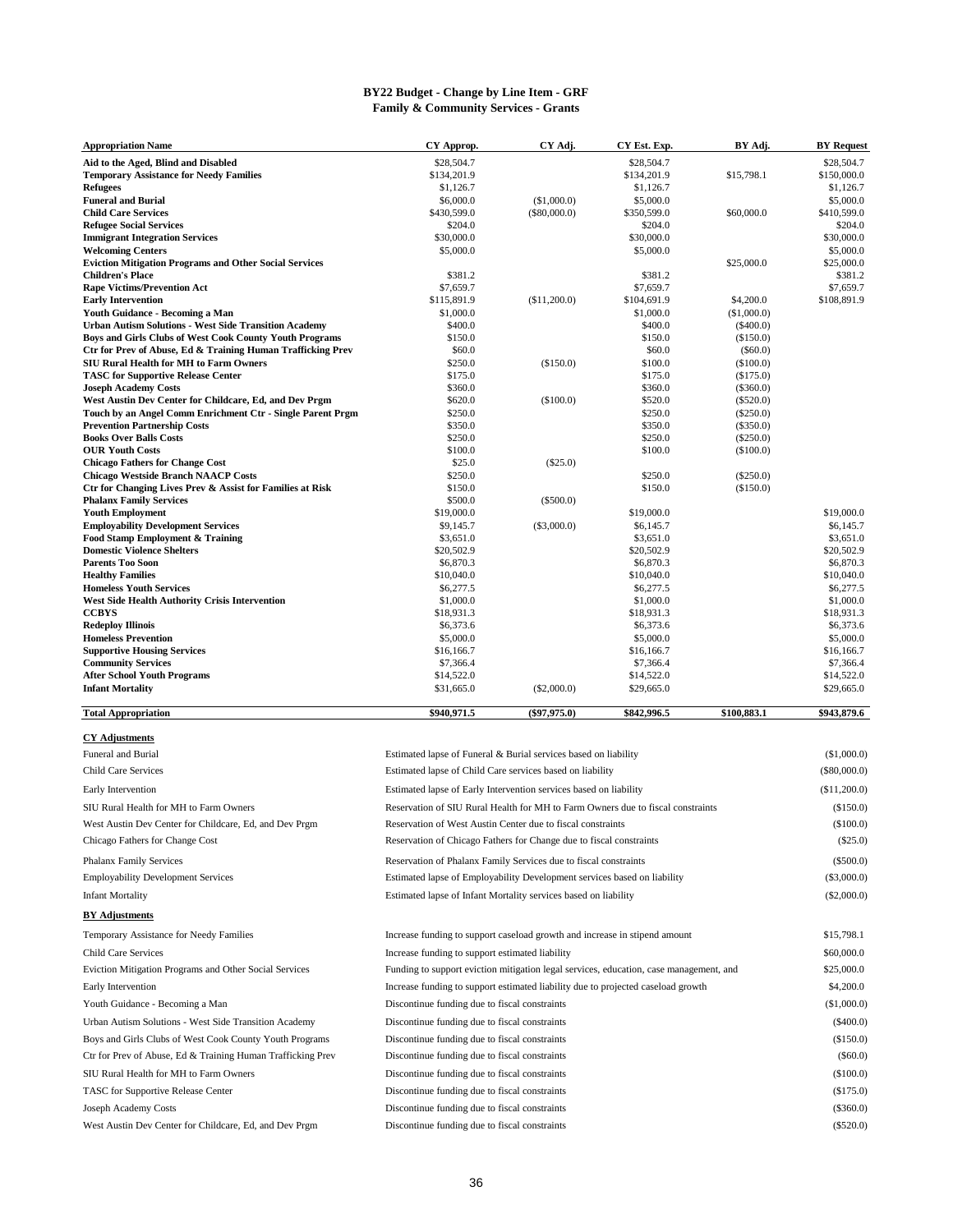#### **BY22 Budget - Change by Line Item - GRF Family & Community Services - Grants**

| <b>Appropriation Name</b>                                  | CY Approp.                                    | CY Adj. | CY Est. Exp. | BY Adj. | <b>BY Request</b> |
|------------------------------------------------------------|-----------------------------------------------|---------|--------------|---------|-------------------|
| BY Adjustments (cont.)                                     |                                               |         |              |         |                   |
| Touch by an Angel Comm Enrichment Ctr - Single Parent Prgm | Discontinue funding due to fiscal constraints |         |              |         | $(\$250.0)$       |
| Prevention Partnership Costs                               | Discontinue funding due to fiscal constraints |         |              |         | $(\$350.0)$       |
| <b>Books Over Balls Costs</b>                              | Discontinue funding due to fiscal constraints |         |              |         | $(\$250.0)$       |
| <b>OUR Youth Costs</b>                                     | Discontinue funding due to fiscal constraints |         |              |         | (\$100.0)         |
| Chicago Westside Branch NAACP Costs                        | Discontinue funding due to fiscal constraints |         |              |         | $(\$250.0)$       |
| Ctr for Changing Lives Prev & Assist for Families at Risk  | Discontinue funding due to fiscal constraints |         |              |         | (\$150.0)         |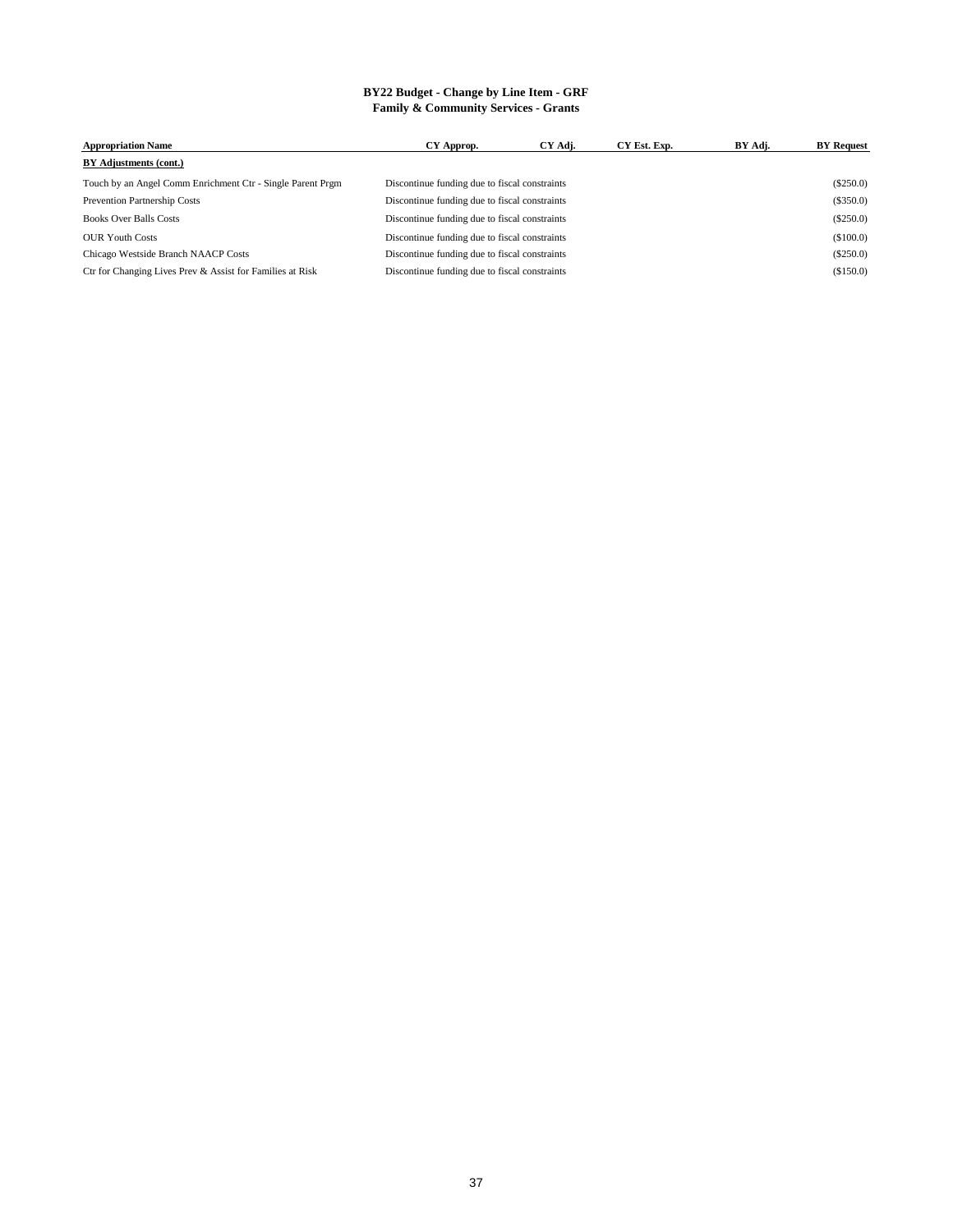#### **BY22 Budget - Change by Line Item - All Funds Family and Community Services-Operations**

| <b>Appropriation Name</b>                        | CY Approp.  | CY Adj. | CY Est. Exp. | BY Adj.    | <b>BY</b> Request |
|--------------------------------------------------|-------------|---------|--------------|------------|-------------------|
| <b>Personal Services</b>                         | \$310,210.9 |         | \$310,210.9  | \$21,882.7 | \$332,093.6       |
| <b>Social Security</b>                           | \$23,730.1  |         | \$23,730.1   | \$1,675.1  | \$25,405.2        |
| <b>Subtotal</b>                                  | \$333,941.0 |         | \$333,941.0  | \$23,557.8 | \$357,498.8       |
| <b>Contractual</b>                               | \$11,533.6  |         | \$11,533.6   |            | \$11,533.6        |
| <b>Contractual - Electronic Benefit Transfer</b> | \$10,800.0  |         | \$10,800.0   |            | \$10,800.0        |
| Travel                                           | \$394.8     |         | \$394.8      |            | \$394.8           |
| <b>Commodities</b>                               | \$1,026.6   |         | \$1,026.6    |            | \$1,026.6         |
| Printing                                         | \$50.0      |         | \$50.0       |            | \$50.0            |
| Equipment                                        | \$5,195.2   |         | \$5,195.2    |            | \$5,195.2         |
| <b>Telecommunications</b>                        | \$5.191.1   |         | \$5,191.1    |            | \$5,191.1         |
| <b>Operations of Federal Employment (408)</b>    | \$10,783.7  |         | \$10,783.7   |            | \$10,783.7        |
| <b>Public Health Programs (642)</b>              | \$368.0     |         | \$368.0      |            | \$368.0           |
| <b>Subtotal</b>                                  | \$45,343.0  |         | \$45,343.0   |            | \$45,343.0        |
| <b>Total Appropriation</b>                       | \$379,284.0 |         | \$379,284.0  | \$23,557.8 | \$402,841.8       |

**BY Adjustments**<br>Personal Services

Personal Service pricing adjustment, including annualization of FY21 COLA and Steps, and \$21,882.7 funding for FY22 COLA and Steps

Social Security Annualization at 7.65% \$1,675.1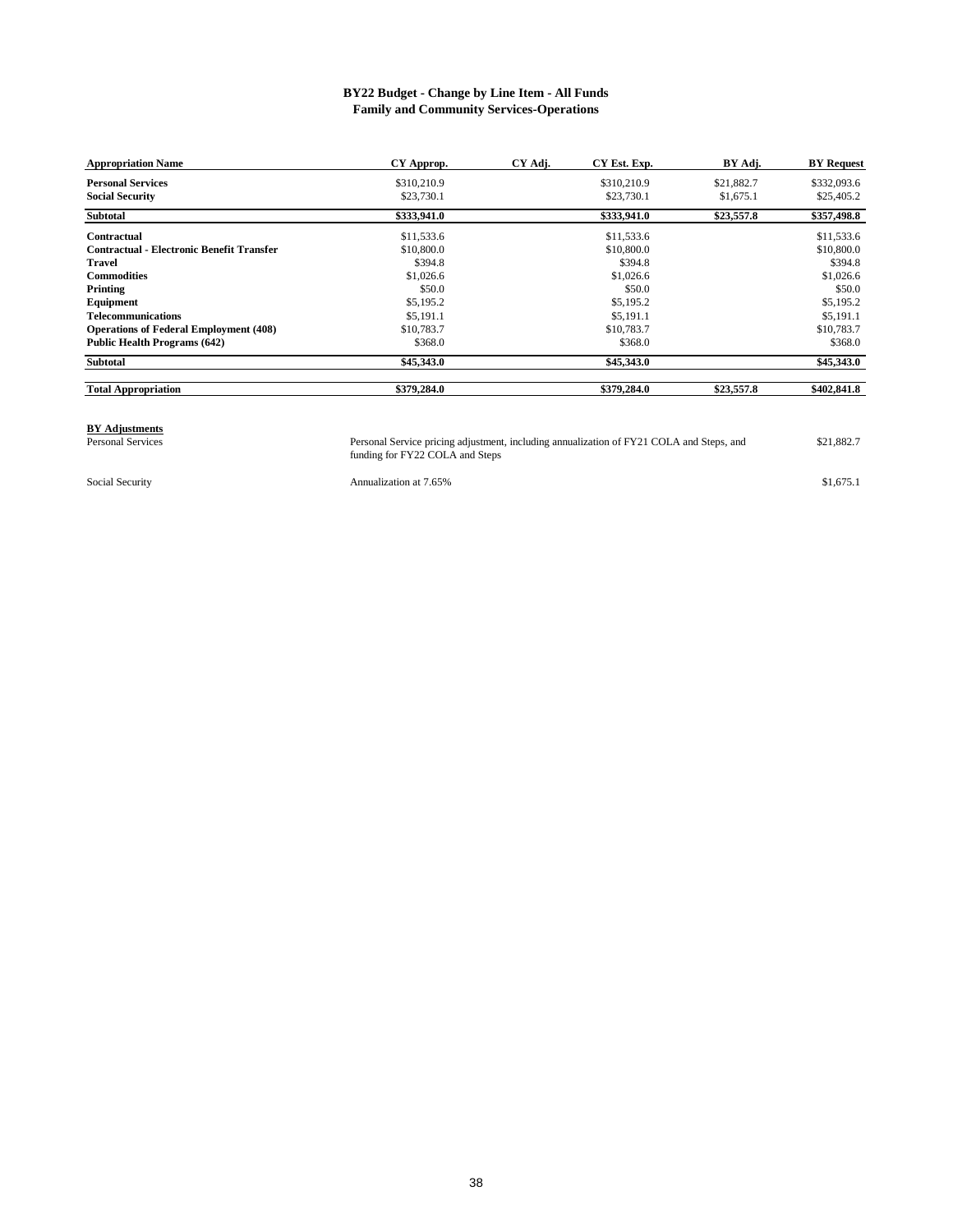#### **BY22 Budget - Change by Line Item - General Revenue Funds Family And Community Services-Operations**

| <b>Appropriation Name</b>                        | CY Approp.  | CY Adj. | <b>CY Est Expend</b> | BY Adj.    | <b>BY</b> Request |
|--------------------------------------------------|-------------|---------|----------------------|------------|-------------------|
| <b>Personal Services</b>                         | \$310,210.9 |         | \$310,210.9          | \$21,882.7 | \$332,093.6       |
| <b>Social Security</b>                           | \$23,730.1  |         | \$23,730.1           | \$1,675.1  | \$25,405.2        |
| <b>Subtotal</b>                                  | \$333,941.0 |         | \$333,941.0          | \$23,557.8 | \$357,498.8       |
| Contractual                                      | \$11,533.6  |         | \$11,533.6           |            | \$11,533.6        |
| <b>Contractual - Electronic Benefit Transfer</b> | \$10,800.0  |         | \$10,800.0           |            | \$10,800.0        |
| <b>Travel</b>                                    | \$394.8     |         | \$394.8              |            | \$394.8           |
| <b>Commodities</b>                               | \$1,026.6   |         | \$1,026.6            |            | \$1,026.6         |
| Printing                                         | \$50.0      |         | \$50.0               |            | \$50.0            |
| Equipment                                        | \$5,195.2   |         | \$5,195.2            |            | \$5,195.2         |
| <b>Telecommunications</b>                        | \$5,191.1   |         | \$5,191.1            |            | \$5,191.1         |
| <b>Subtotal</b>                                  | \$34,191.3  |         | \$34,191.3           |            | \$34,191.3        |
| <b>Total Appropriation</b>                       | \$368,132.3 |         | \$368,132.3          | \$23,557.8 | \$391,690.1       |

## **BY Adjustments**<br>Personal Services

Personal Services Personal Service pricing adjustment, including annualization of FY21 COLA and Steps, and \$21,882.7 funding for FY22 COLA and Steps

Social Security **Annualization at 7.65%** \$1,675.1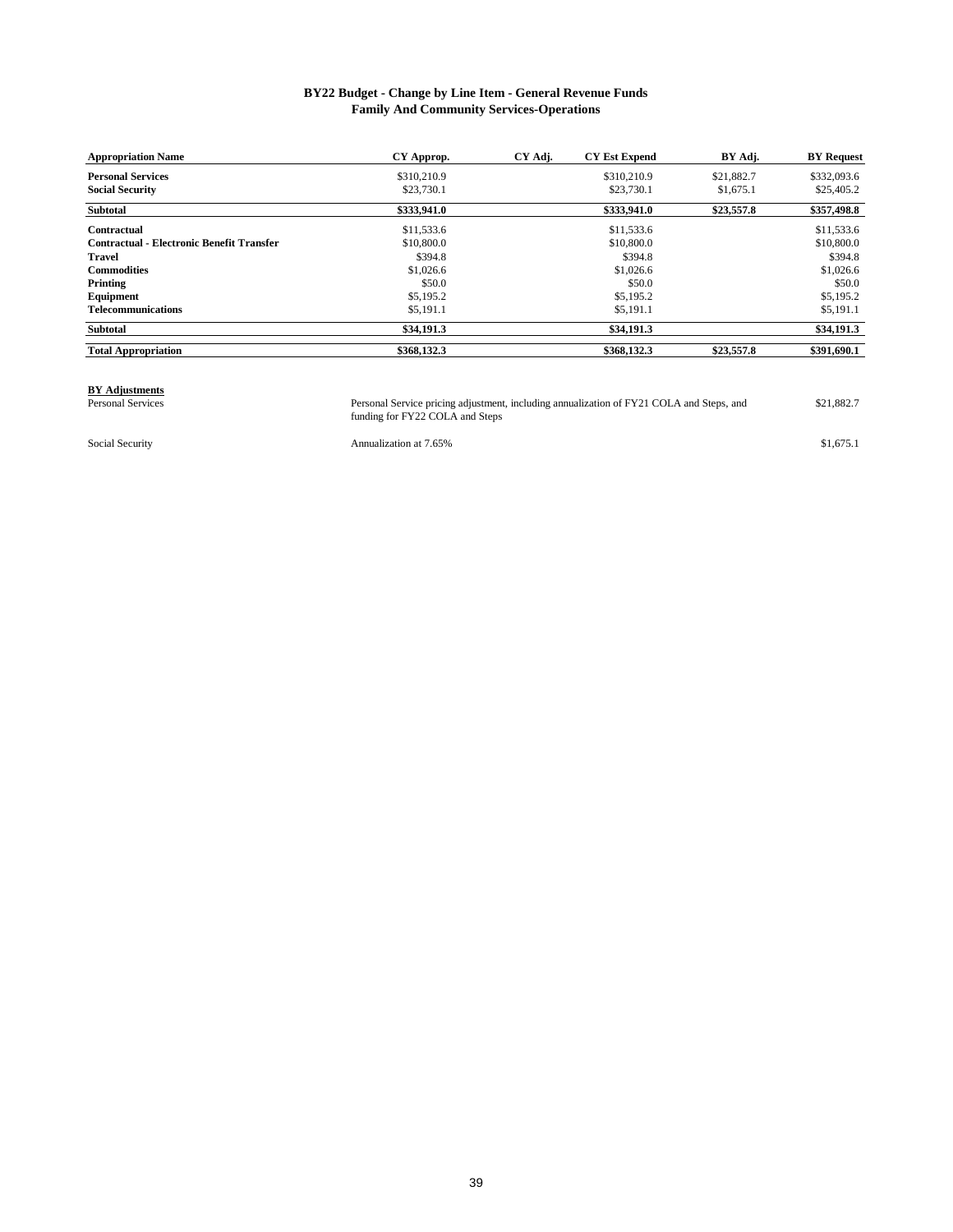#### **BY22 Budget - Change by Line Item - General Revenue Fund Fox Developmental Center**

| <b>Appropriation Name</b>  | CY Approp. | CY Adj. | CY Est. Exp. | BY Adj.   | <b>BY Request</b> |
|----------------------------|------------|---------|--------------|-----------|-------------------|
| <b>Personal Services</b>   | \$15,255.8 |         | \$15,255.8   | \$1,456.0 | \$16,711.8        |
| <b>Social Security</b>     | \$1,167.5  |         | \$1,167.5    | \$111.0   | \$1,278.5         |
| <b>Subtotal</b>            | \$16,423.3 |         | \$16,423.3   | \$1,567.0 | \$17,990.3        |
| Contractual                | \$1,169.8  |         | \$1,169.8    |           | \$1,169.8         |
| <b>Travel</b>              | \$3.6      |         | \$3.6        |           | \$3.6             |
| <b>Commodities</b>         | \$656.5    |         | \$656.5      |           | \$656.5           |
| Printing                   | \$6.1      |         | \$6.1        |           | \$6.1             |
| Equipment                  | \$22.1     |         | \$22.1       |           | \$22.1            |
| <b>Telecommunications</b>  | \$68.1     |         | \$68.1       |           | \$68.1            |
| <b>Op of Automotive</b>    | \$8.6      |         | \$8.6        |           | \$8.6             |
| Subtotal                   | \$1,934.8  |         | \$1,934.8    |           | \$1,934.8         |
| <b>Total Appropriation</b> | \$18,358.1 |         | \$18,358.1   | \$1,567.0 | \$19,925.1        |

# **BY Adjustments**

Personal Services Personal Services pricing adjustment, including annualization of FY21 COLA and Steps, \$1,456.0 and funding for FY22 COLA and Steps Personal Services pricing adjustment, including annualization of FY21 COLA and Steps,

Social Security **Stephanism** Annualization at rate of 7.65% \$111.0

40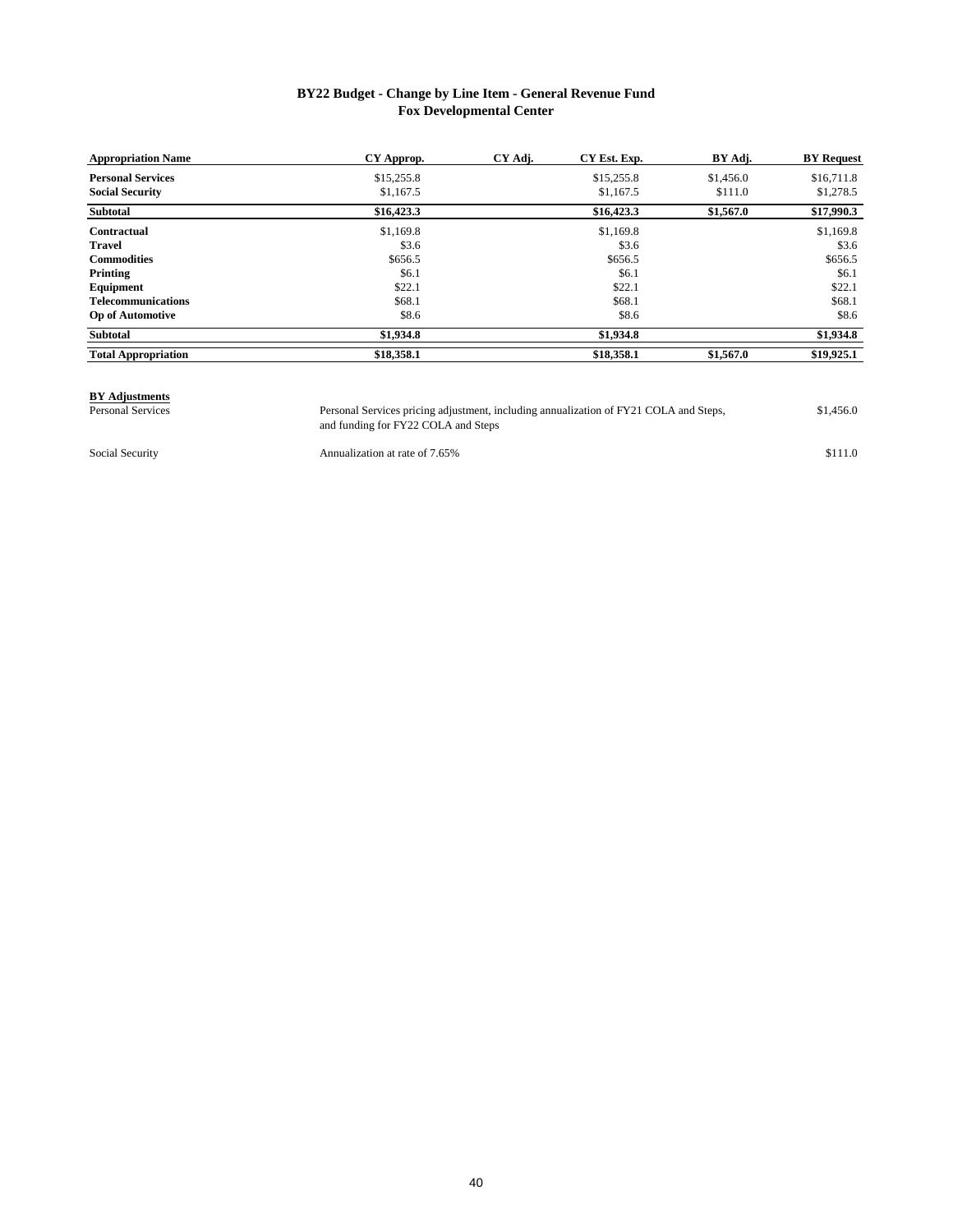#### **BY22 Budget - Change by Line Item - All Funds Home Services Program**

| CY Approp.  | CY Adj.      | CY Est. Exp. | BY Adj.    | <b>BY Request</b> |
|-------------|--------------|--------------|------------|-------------------|
| \$384.9     |              | \$384.9      | $(\$92.4)$ | \$292.5           |
| \$29.4      |              | \$29.4       | (S7.0)     | \$22.4            |
| \$414.3     |              | \$414.3      | (\$99.4)   | \$314.9           |
|             |              |              |            |                   |
| \$597,259.6 | (\$15,000.0) | \$582,259.6  | \$71,340.0 | \$653,599.6       |
| \$246,000.0 |              | \$246,000.0  | \$10,000.0 | \$256,000.0       |
| \$843,259.6 | (\$15,000.0) | \$828,259.6  | \$81,340.0 | \$909,599.6       |
| \$843,673.9 | (\$15,000.0) | \$828,673.9  | \$81,240.6 | \$909,914.5       |
|             |              |              |            |                   |

| <b>CY Adjustments</b><br>Home Services Program    | Estimated lapse of Home Services Program based on liability                                                                                                 | (\$15,000.0) |
|---------------------------------------------------|-------------------------------------------------------------------------------------------------------------------------------------------------------------|--------------|
| <b>BY Adjustments</b><br><b>Personal Services</b> | Personal Services pricing adjustment, including annualization of FY21 COLA and Steps and<br>funding for FY22 COLA and Steps                                 | $(\$92.4)$   |
| Social Security                                   | Annualization at 7.65%                                                                                                                                      | $(\$7.0)$    |
| Home Services Program                             | Home Services FY21 Annualization and FY22 Caseload Growth and rate increases \$81,340.0,<br>Home Services shift off GRF onto other state funds (\$10,000.0) | \$71,340.0   |
| Home Services Program (Medicaid Fund 120)         | Appropriation authority increase to expend available funds                                                                                                  | \$10,000.0   |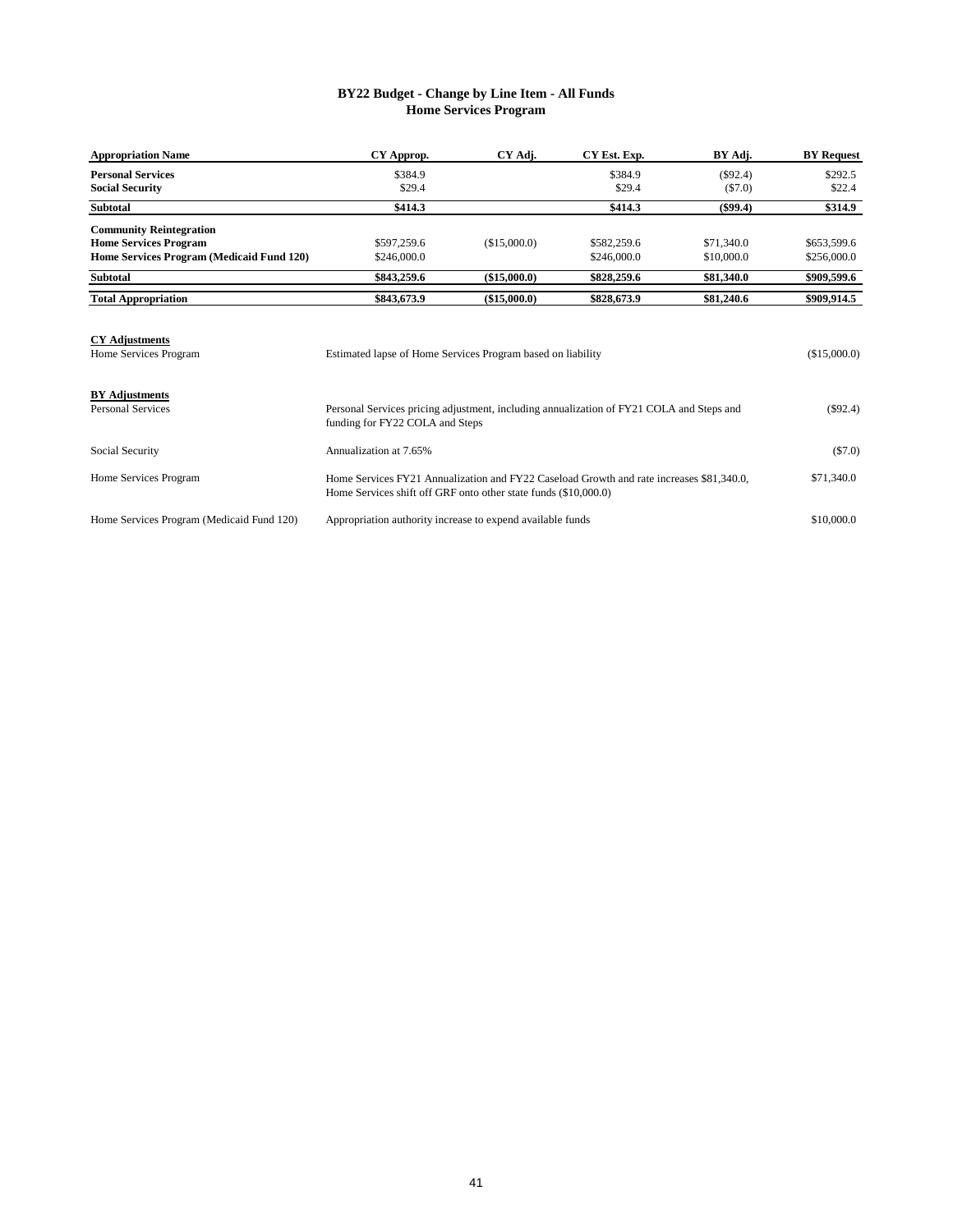### **BY22 Budget - Change by Line Item - General Revenue Fund Home Services Program**

| <b>Appropriation Name</b>      | CY Approp.                                                                                                                  | CY Adj.      | CY Est. Exp. | BY Adj.    | <b>BY</b> Request |
|--------------------------------|-----------------------------------------------------------------------------------------------------------------------------|--------------|--------------|------------|-------------------|
| <b>Personal Services</b>       | \$384.9                                                                                                                     |              | \$384.9      | $(\$92.4)$ | \$292.5           |
| <b>Social Security</b>         | \$29.4                                                                                                                      |              | \$29.4       | ( \$7.0)   | \$22.4            |
| <b>Subtotal</b>                | \$414.3                                                                                                                     |              | \$414.3      | $(\$99.4)$ | \$314.9           |
| <b>Community Reintegration</b> |                                                                                                                             |              |              |            |                   |
| <b>Home Services Program</b>   | \$597,259.6                                                                                                                 | (\$15,000.0) | \$582,259.6  | \$71,340.0 | \$653,599.6       |
| <b>Subtotal</b>                | \$597,259.6                                                                                                                 | (\$15,000.0) | \$582,259.6  | \$71,340.0 | \$653,599.6       |
| <b>Total Appropriation</b>     | \$597,673.9                                                                                                                 | (\$15,000.0) | \$582,673.9  | \$71,240.6 | \$653,914.5       |
| <b>CY Adjustments</b>          |                                                                                                                             |              |              |            |                   |
| Home Services Program          | Estimated lapse of Home Services Program based on liability                                                                 |              |              |            | (\$15,000.0)      |
| <b>BY</b> Adjustments          |                                                                                                                             |              |              |            |                   |
| <b>Personal Services</b>       | Personal Services pricing adjustment, including annualization of FY21 COLA and Steps and<br>funding for FY22 COLA and Steps | $(\$92.4)$   |              |            |                   |

| Social Security       | Annualization at 7.65%                                                                                                                                      | (S7.0)     |
|-----------------------|-------------------------------------------------------------------------------------------------------------------------------------------------------------|------------|
| Home Services Program | Home Services FY21 Annualization and FY22 Caseload Growth and rate increases \$81,340.0.<br>Home Services shift off GRF onto other state funds (\$10,000.0) | \$71,340.0 |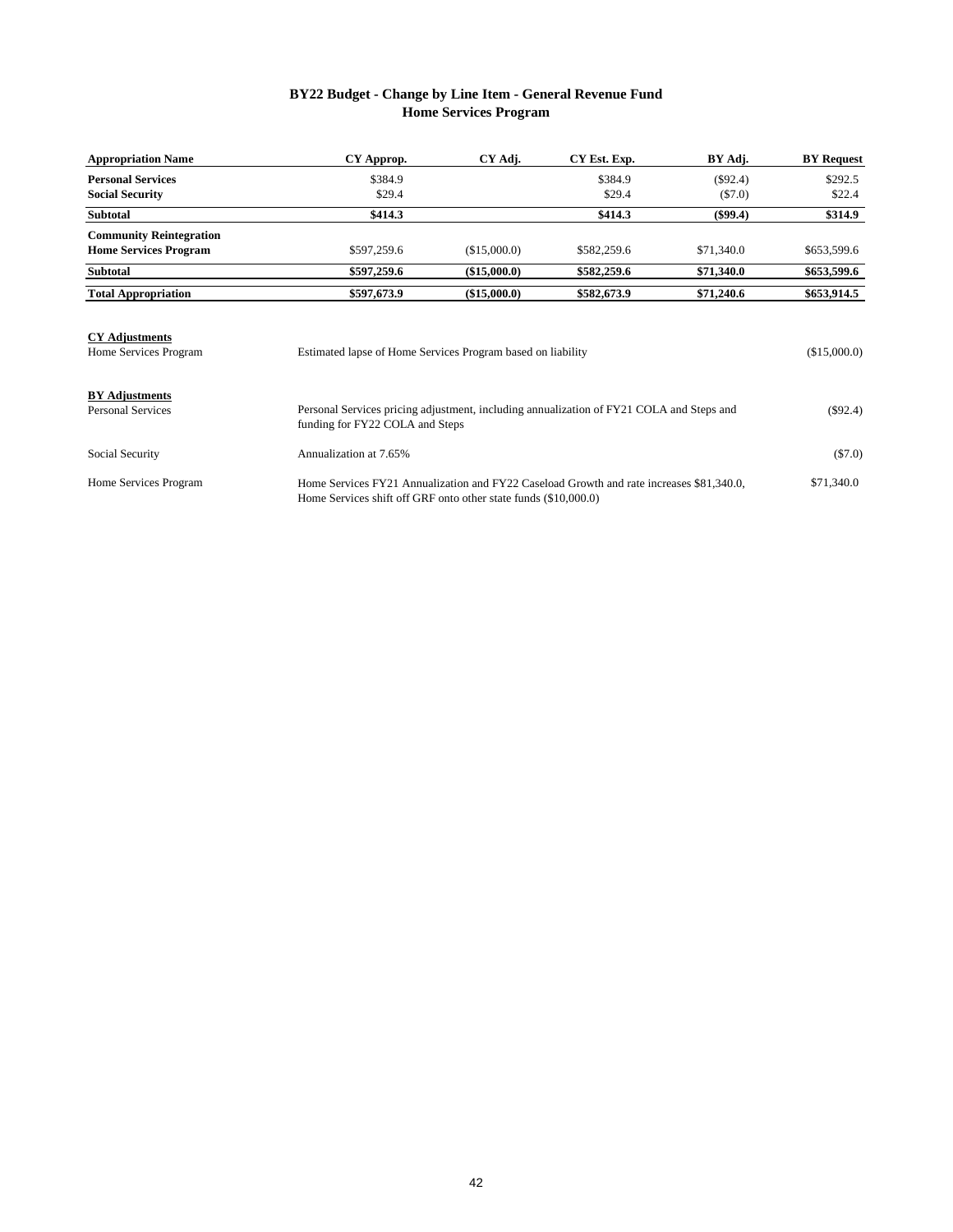#### **Illinois Center for Rehabilitation & Education BY22 Budget - Change by Line Item - All Funds**

| <b>Appropriation Name</b>                | CY Approp. | CY Adj. | CY Est. Exp. | BY Adj. | <b>BY Request</b> |
|------------------------------------------|------------|---------|--------------|---------|-------------------|
| <b>Personal Services</b>                 | \$4,353.8  |         | \$4,353.8    | \$129.7 | \$4,483.5         |
| <b>Client Compensation</b>               | \$1.8      |         | \$1.8        |         | \$1.8             |
| <b>Social Security</b>                   | \$333.1    |         | \$333.1      | \$9.9   | \$343.0           |
| Subtotal                                 | \$4,688.7  |         | \$4,688.7    | \$139.6 | \$4,828.3         |
| Contractual                              | \$893.7    |         | \$893.7      |         | \$893.7           |
| Travel                                   | \$3.3      |         | \$3.3        |         | \$3.3             |
| <b>Commodities</b>                       | \$53.1     |         | \$53.1       |         | \$53.1            |
| Printing                                 | \$2.1      |         | \$2.1        |         | \$2.1             |
| Equipment                                | \$27.5     |         | \$27.5       |         | \$27.5            |
| <b>Telecommunications</b>                | \$58.1     |         | \$58.1       |         | \$58.1            |
| <b>Op of Automotive</b>                  | \$15.5     |         | \$15.5       |         | \$15.5            |
| <b>Secondary Transitional Experience</b> | \$60.0     |         | \$60.0       |         | \$60.0            |
| <b>Subtotal</b>                          | \$1,113.3  |         | \$1,113.3    |         | \$1,113.3         |
| <b>Total Appropriation</b>               | \$5,802.0  |         | \$5,802.0    | \$139.6 | \$5,941.6         |

## **By Adjustments**

Personal Services **129.7** Personal Services pricing adjustment, including annualization of FY21 COLA and Steps, \$129.7 and funding for FY22 COLA and Steps Personal Services pricing adjustment, including annualization of FY21 COLA and Steps,

Social Security **Annualization at 7.65%** \$9.9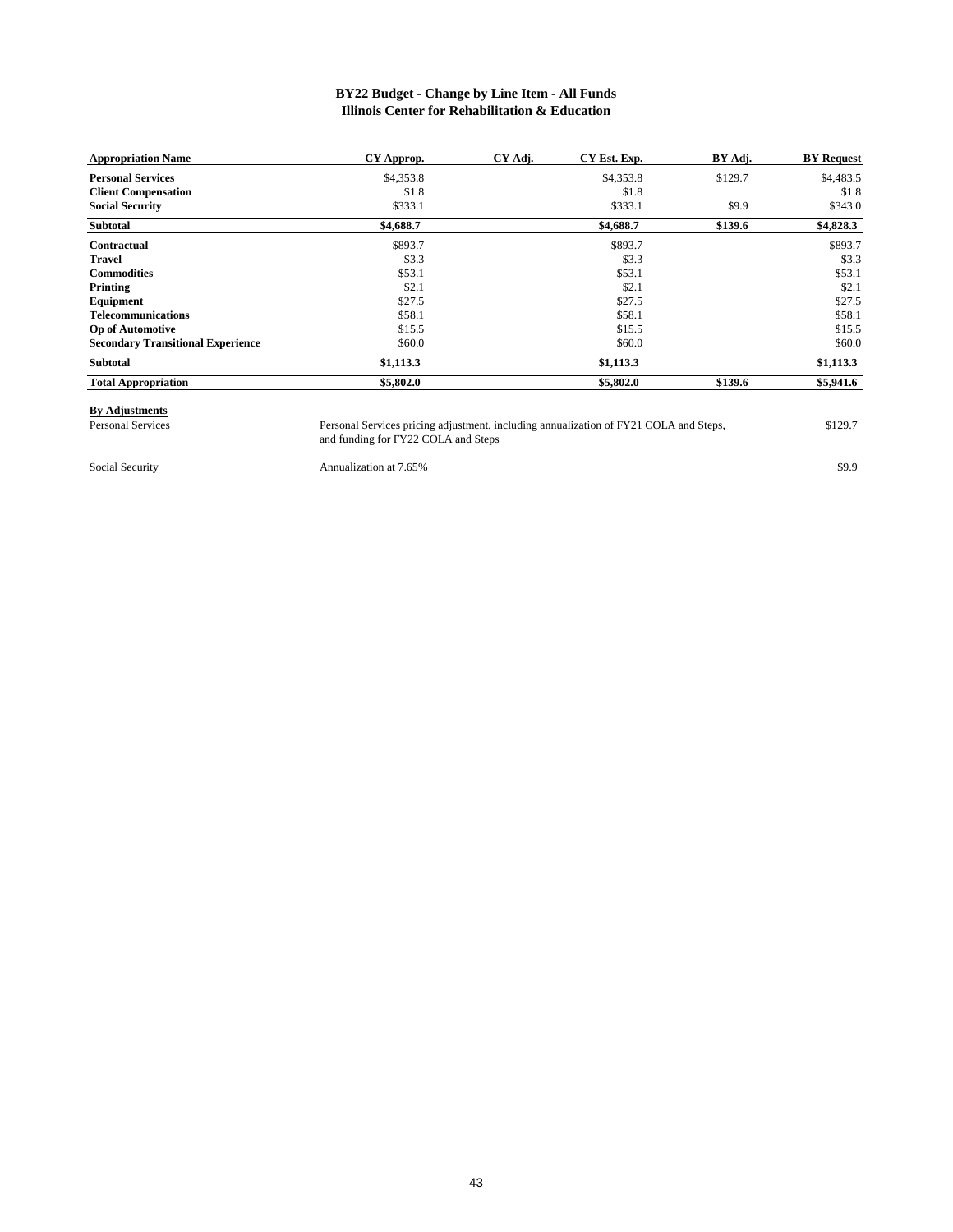#### **Illinois Center for Rehabilitation & Education BY22 Budget - Change by Line Item - General Revenue Fund**

| <b>Appropriation Name</b>  | CY Approp. | CY Adj. | CY Est. Exp. | BY Adj. | <b>BY</b> Request |
|----------------------------|------------|---------|--------------|---------|-------------------|
| <b>Personal Services</b>   | \$4,353.8  |         | \$4,353.8    | \$129.7 | \$4,483.5         |
| <b>Client Compensation</b> | \$1.8      |         | \$1.8        |         | \$1.8             |
| <b>Social Security</b>     | \$333.1    |         | \$333.1      | \$9.9   | \$343.0           |
| Subtotal                   | \$4,688.7  |         | \$4,688.7    | \$139.6 | \$4,828.3         |
| Contractual                | \$893.7    |         | \$893.7      |         | \$893.7           |
| <b>Travel</b>              | \$3.3      |         | \$3.3        |         | \$3.3             |
| <b>Commodities</b>         | \$53.1     |         | \$53.1       |         | \$53.1            |
| Printing                   | \$2.1      |         | \$2.1        |         | \$2.1             |
| Equipment                  | \$27.5     |         | \$27.5       |         | \$27.5            |
| <b>Telecommunications</b>  | \$58.1     |         | \$58.1       |         | \$58.1            |
| <b>Op of Automotive</b>    | \$15.5     |         | \$15.5       |         | \$15.5            |
| Subtotal                   | \$1,053.3  |         | \$1,053.3    |         | \$1,053.3         |
| <b>Total Appropriation</b> | \$5,742.0  |         | \$5,742.0    | \$139.6 | \$5,881.6         |

# **BY Adjustments**<br>Personal Services

Personal Services **129.7** Personal Services pricing adjustment, including annualization of FY21 COLA and Steps, \$129.7 and funding for FY22 COLA and Steps Personal Services pricing adjustment, including annualization of FY21 COLA and Steps,

Social Security **Social Security** Annualization at 7.65% \$9.9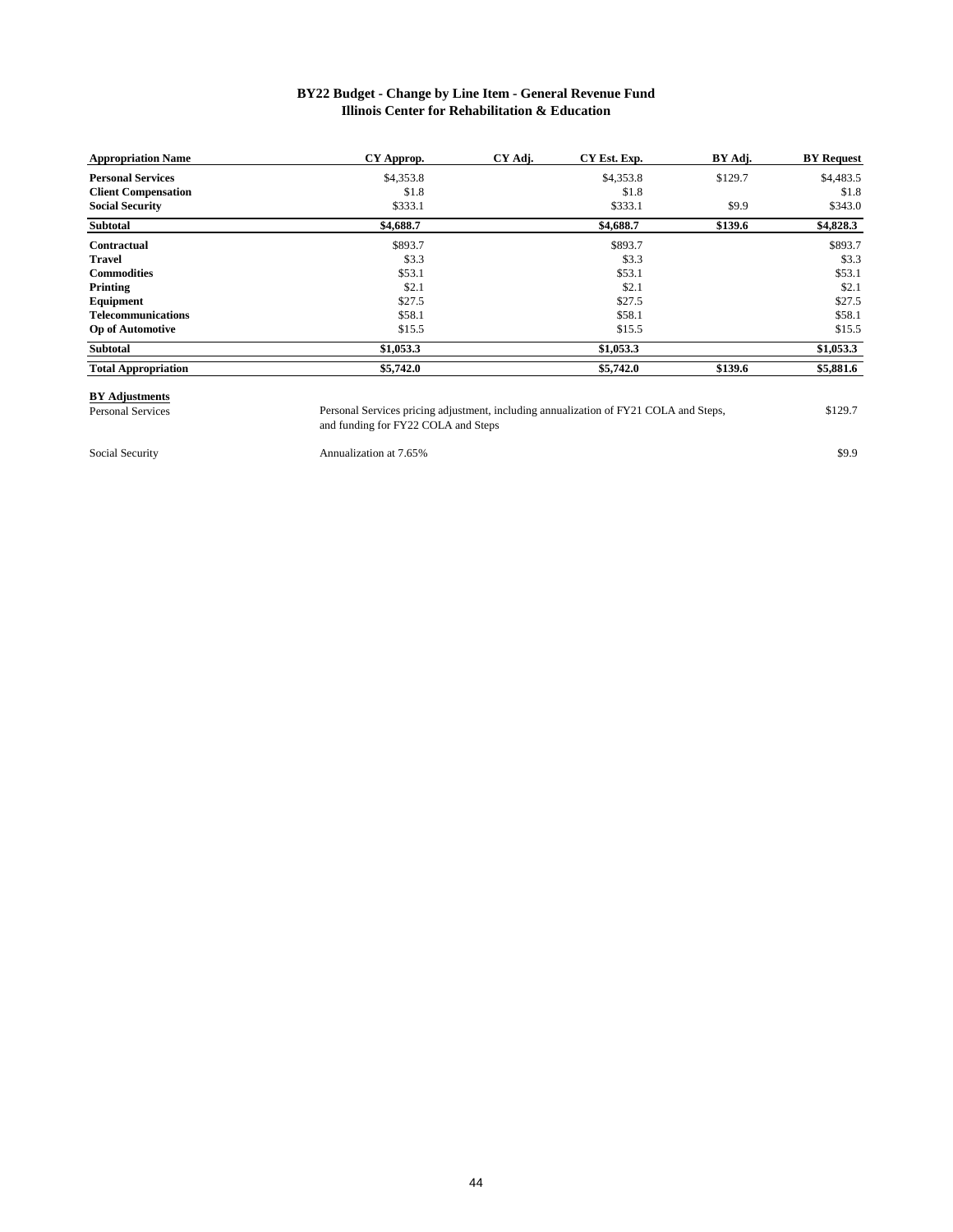#### **Illinois School for the Deaf BY22 Budget - Change by Line Item - All Funds**

| <b>Appropriation Name</b>                | CY Approp. | CY Adj. | CY Est. Exp. | BY Adj. | <b>BY</b> Request |
|------------------------------------------|------------|---------|--------------|---------|-------------------|
| <b>Personal Services</b>                 | \$16,059.9 |         | \$16,059.9   | \$345.9 | \$16,405.8        |
| <b>Client Compensation</b>               | \$18.2     |         | \$18.2       |         | \$18.2            |
| <b>Social Security</b>                   | \$1,228.6  |         | \$1,228.6    | \$26.4  | \$1,255.0         |
| <b>Subtotal</b>                          | \$17,306.7 |         | \$17,306.7   | \$372.3 | \$17,679.0        |
| Contractual                              | \$1,734.0  |         | \$1,734.0    |         | \$1,734.0         |
| <b>Travel</b>                            | \$16.8     |         | \$16.8       |         | \$16.8            |
| <b>Commodities</b>                       | \$372.0    |         | \$372.0      |         | \$372.0           |
| Printing                                 | \$5.7      |         | \$5.7        |         | \$5.7             |
| Equipment                                | \$109.3    |         | \$109.3      |         | \$109.3           |
| <b>Telecommunications</b>                | \$92.2     |         | \$92.2       |         | \$92.2            |
| <b>Op of Automotive</b>                  | \$89.5     |         | \$89.5       |         | \$89.5            |
| <b>Secondary Transitional Experience</b> | \$50.0     |         | \$50.0       |         | \$50.0            |
| Subtotal                                 | \$2,469.5  |         | \$2,469.5    |         | \$2,469.5         |
| <b>Total Appropriation</b>               | \$19,776.2 |         | \$19,776.2   | \$372.3 | \$20,148.5        |

### **BY Adjustments**<br>Personal Services

Personal Services expansion of FY21 COLA and Steps, \$345.9 and funding for FY22 COLA and Steps Personal Services pricing adjustment, including annualization of FY21 COLA and Steps,

\$26.4

Social Security **Annualization at 7.65%**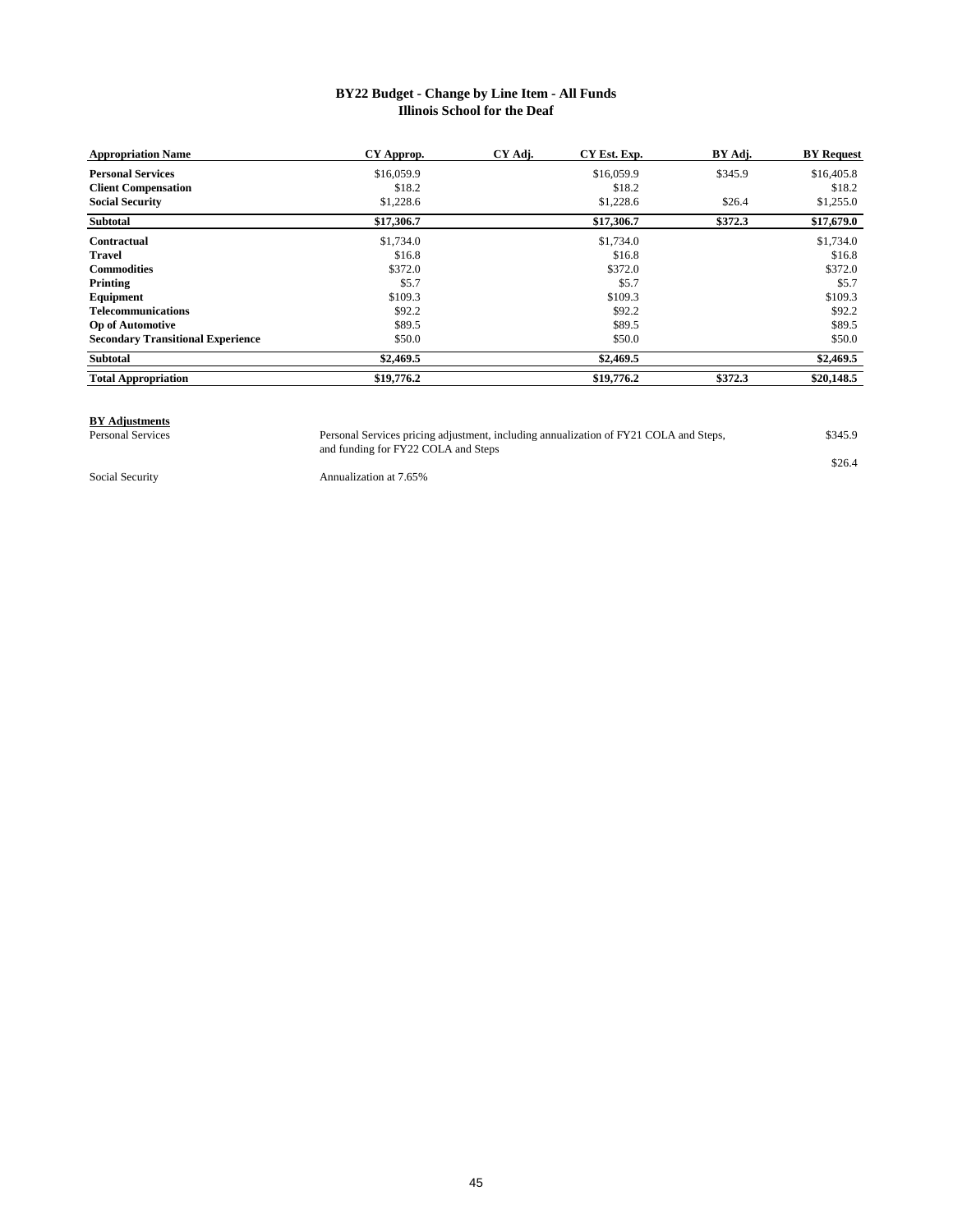#### **Illinois School for the Deaf BY22 Budget - Change by Line Item - General Revenue Fund**

| <b>Appropriation Name</b>  | CY Approp. | CY Adj. | CY Est. Exp. | BY Adj. | <b>BY Request</b> |
|----------------------------|------------|---------|--------------|---------|-------------------|
| <b>Personal Services</b>   | \$16,059.9 |         | \$16,059.9   | \$345.9 | \$16,405.8        |
| <b>Client Comp</b>         | \$18.2     |         | \$18.2       |         | \$18.2            |
| <b>Social Security</b>     | \$1,228.6  |         | \$1,228.6    | \$26.4  | \$1,255.0         |
| Subtotal                   | \$17,306.7 |         | \$17,306.7   | \$372.3 | \$17,679.0        |
| Contractual                | \$1,734.0  |         | \$1,734.0    |         | \$1,734.0         |
| <b>Travel</b>              | \$16.8     |         | \$16.8       |         | \$16.8            |
| <b>Commodities</b>         | \$372.0    |         | \$372.0      |         | \$372.0           |
| Printing                   | \$5.7      |         | \$5.7        |         | \$5.7             |
| Equipment                  | \$109.3    |         | \$109.3      |         | \$109.3           |
| <b>Telecommunications</b>  | \$92.2     |         | \$92.2       |         | \$92.2            |
| <b>Op of Automotive</b>    | \$89.5     |         | \$89.5       |         | \$89.5            |
| Subtotal                   | \$2,419.5  |         | \$2,419.5    |         | \$2,419.5         |
| <b>Total Appropriation</b> | \$19,726.2 |         | \$19,726.2   | \$372.3 | \$20,098.5        |

# **BY Adjustments**

Personal Services **Personal Services pricing adjustment**, including annualization of FY21 COLA and Steps, \$345.9 and funding for FY22 COLA and Steps Personal Services pricing adjustment, including annualization of FY21 COLA and Steps,

Social Security **Annualization at 7.65%** \$26.4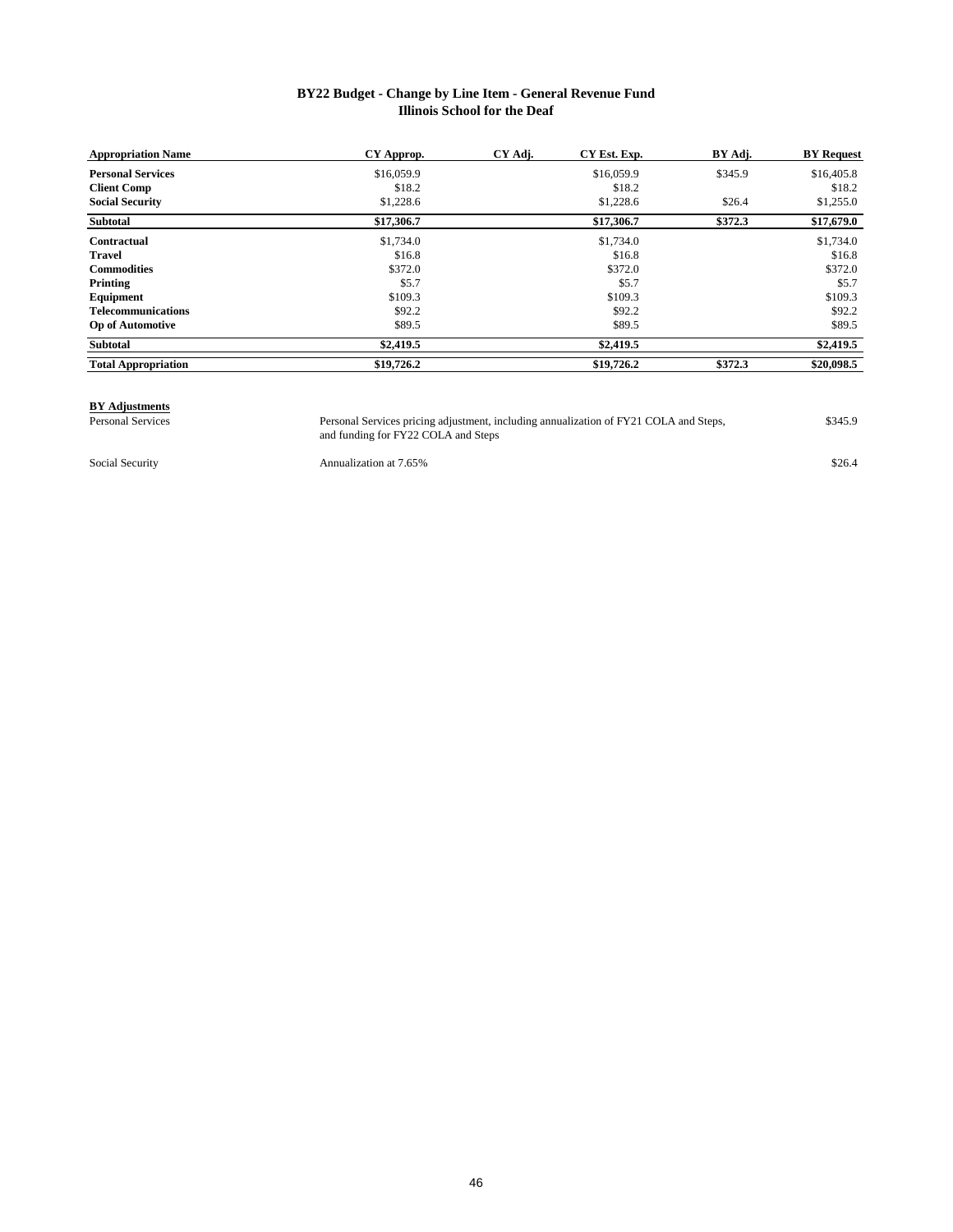#### **Illinois School for the Visually Impaired BY22 Budget - Change by Line Item - All Funds**

| <b>Appropriation Name</b>                | CY Approp. | CY Adj. | CY Est. Exp. | BY Adj.    | <b>BY</b> Request |
|------------------------------------------|------------|---------|--------------|------------|-------------------|
| <b>Personal Services</b>                 | \$8,569.6  |         | \$8,569.6    | (\$33.5)   | \$8,536.1         |
| <b>Client Compensation</b>               | \$14.6     |         | \$14.6       |            | \$14.6            |
| <b>Social Security</b>                   | \$655.6    |         | \$655.6      | (\$2.6)    | \$653.0           |
| <b>Subtotal</b>                          | \$9,239.8  |         | \$9,239.8    | $(\$36.1)$ | \$9,203.7         |
| Contractual                              | \$689.7    |         | \$689.7      |            | \$689.7           |
| Travel                                   | \$11.3     |         | \$11.3       |            | \$11.3            |
| <b>Commodities</b>                       | \$187.4    |         | \$187.4      |            | \$187.4           |
| Printing                                 | \$2.0      |         | \$2.0        |            | \$2.0             |
| Equipment                                | \$35.8     |         | \$35.8       |            | \$35.8            |
| <b>Telecommunications</b>                | \$48.1     |         | \$48.1       |            | \$48.1            |
| <b>Op of Automotive</b>                  | \$59.8     |         | \$59.8       |            | \$59.8            |
| <b>Secondary Transitional Experience</b> | \$42.9     |         | \$42.9       |            | \$42.9            |
| Subtotal                                 | \$1,077.0  |         | \$1,077.0    |            | \$1,077.0         |
| <b>Total Appropriation</b>               | \$10,316.8 |         | \$10,316.8   | $(\$36.1)$ | \$10,280.7        |

### **BY Adjustments**<br>Personal Services

Personal Services **Personal Services pricing adjustment, including annualization of FY21 COLA and Steps**, (\$33.5) and funding for FY22 COLA and Steps

Social Security **Annualization at 7.65%** (\$2.6)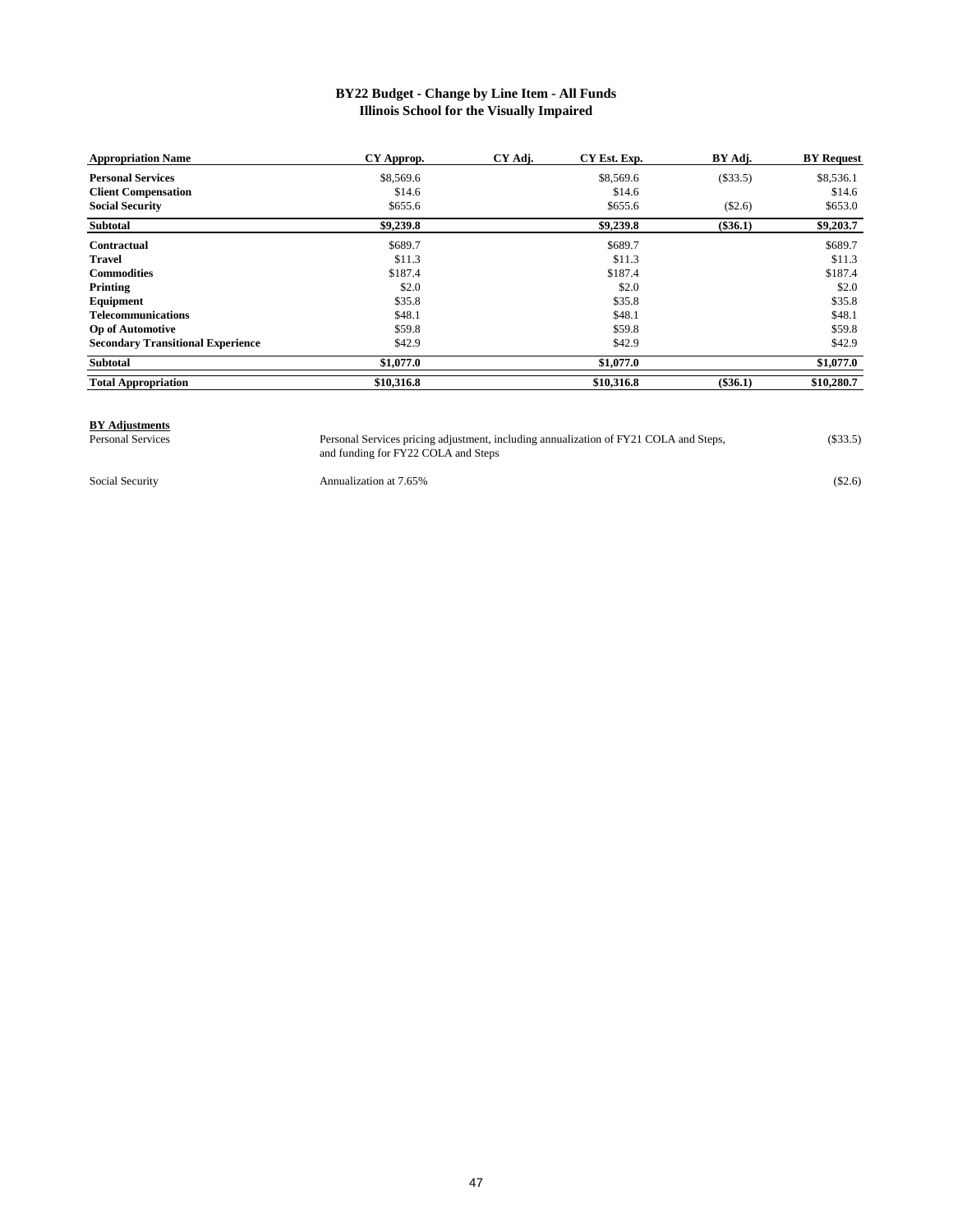#### **Illinois School for the Visually Impaired BY22 Budget - Change by Line Item - General Revenue Fund**

| <b>Appropriation Name</b>  | CY Approp. | CY Adj. | CY Est. Exp. | BY Adj.    | <b>BY</b> Request |
|----------------------------|------------|---------|--------------|------------|-------------------|
| <b>Personal Services</b>   | \$8,569.6  |         | \$8,569.6    | (\$33.5)   | \$8,536.1         |
| <b>Client Compensation</b> | \$14.6     |         | \$14.6       |            | \$14.6            |
| <b>Social Security</b>     | \$655.6    |         | \$655.6      | (\$2.6)    | \$653.0           |
| Subtotal                   | \$9,239.8  |         | \$9,239.8    | $(\$36.1)$ | \$9,203.7         |
| Contractual                | \$689.7    |         | \$689.7      |            | \$689.7           |
| <b>Travel</b>              | \$11.3     |         | \$11.3       |            | \$11.3            |
| <b>Commodities</b>         | \$187.4    |         | \$187.4      |            | \$187.4           |
| Printing                   | \$2.0      |         | \$2.0        |            | \$2.0             |
| Equipment                  | \$35.8     |         | \$35.8       |            | \$35.8            |
| <b>Telecommunications</b>  | \$48.1     |         | \$48.1       |            | \$48.1            |
| <b>Op of Automotive</b>    | \$59.8     |         | \$59.8       |            | \$59.8            |
| Subtotal                   | \$1,034.1  |         | \$1,034.1    |            | \$1,034.1         |
| <b>Total Appropriation</b> | \$10,273.9 |         | \$10,273.9   | $(\$36.1)$ | \$10,237.8        |

## **BY Adjustments**<br>Personal Services

Personal Services **Personal Services pricing adjustment**, including annualization of FY21 COLA and Steps, (\$33.5) and funding for FY22 COLA and Steps Personal Services pricing adjustment, including annualization of FY21 COLA and Steps,

Social Security **Annualization at 7.65%** (\$2.6)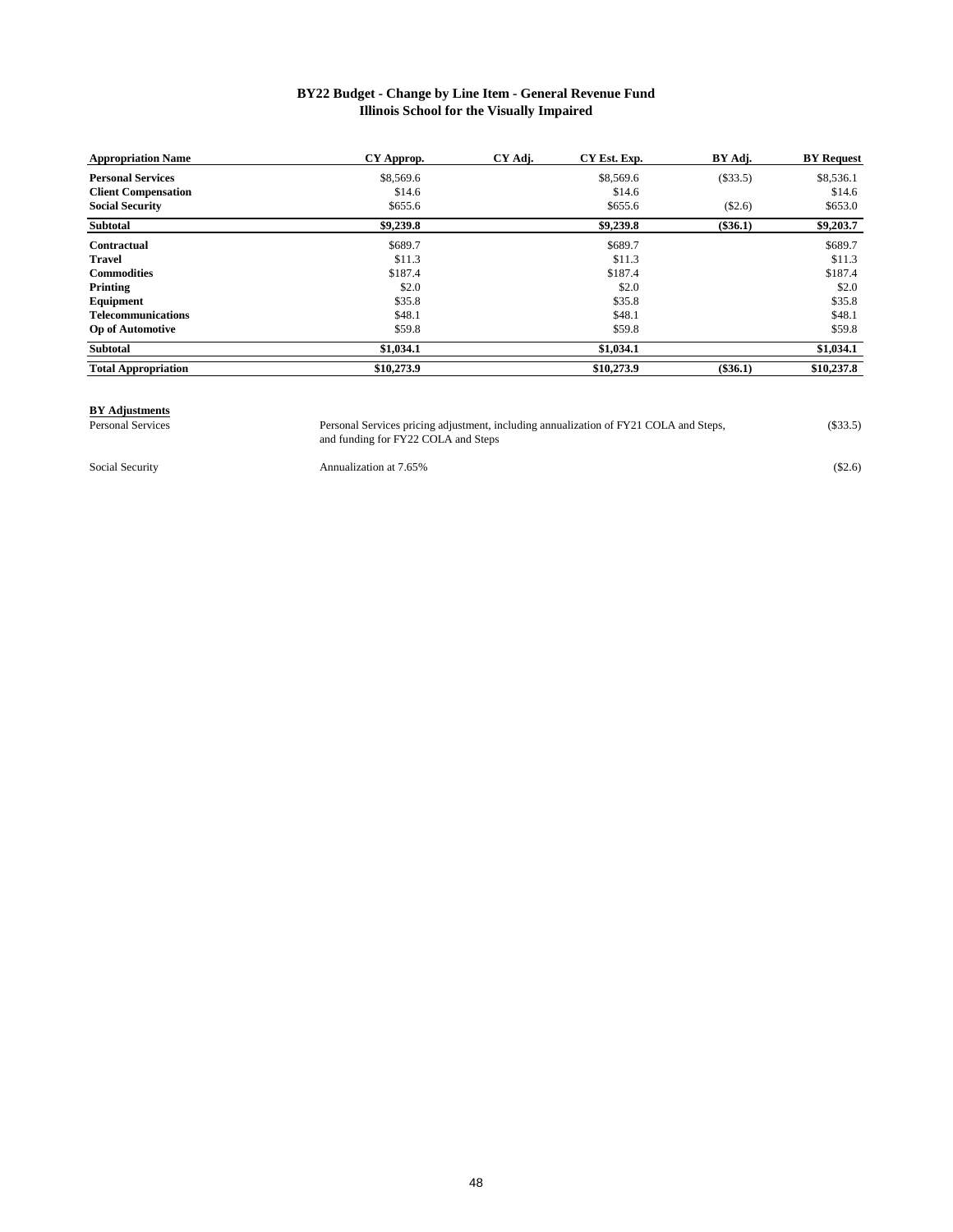### **BY22 Budget - Change by Line Item - General Revenue Fund Inspector General**

| <b>Appropriation Name</b>    | CY Approp. | CY Adj. | CY Est. Exp. | BY Adj. | <b>BY Request</b> |
|------------------------------|------------|---------|--------------|---------|-------------------|
| <b>Personal Services</b>     | \$7,471.6  |         | \$7,471.6    | \$498.2 | \$7,969.8         |
| <b>Social Security</b>       | \$571.6    |         | \$571.6      |         | \$571.6           |
| <b>Subtotal</b>              | \$8,043.2  |         | \$8,043.2    | \$498.2 | \$8,541.4         |
| <b>Contractual</b>           | \$98.5     |         | \$98.5       |         | \$98.5            |
| Travel                       | \$239.0    |         | \$239.0      |         | \$239.0           |
| <b>Commodities</b>           | \$26.0     |         | \$26.0       |         | \$26.0            |
| Equipment                    | \$65.7     |         | \$65.7       |         | \$65.7            |
| <b>Telecommunications</b>    | \$101.7    |         | \$101.7      |         | \$101.7           |
| <b>Non PS&amp;F Subtotal</b> | \$530.9    |         | \$530.9      |         | \$530.9           |
| <b>Total Appropriation</b>   | \$8,574.1  |         | \$8,574.1    | \$498.2 | \$9,072.3         |

# **BY Adjustments**

Personal Services **1208.2** Personal Services pricing adjustment, including annualization of FY21 COLA and Steps, \$498.2 and funding for FY22 COLA and Steps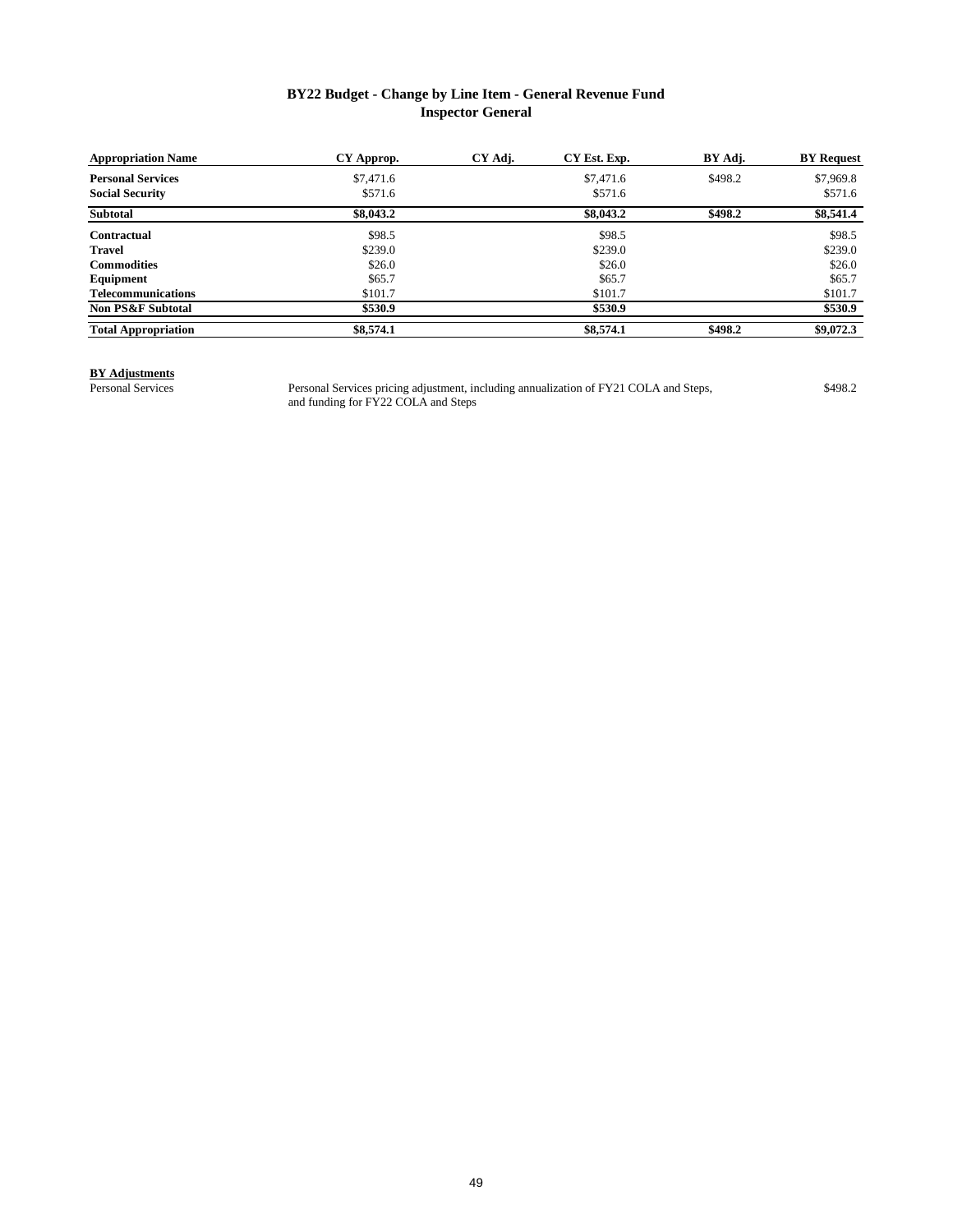#### **BY22 Budget - Change by Line Item - All Funds Intergovernmental Support Services**

| <b>Appropriation Name</b>                 | CY Approp.  | CY Adj.         | CY Est. Exp. | BY Adj.   | <b>BY Request</b> |
|-------------------------------------------|-------------|-----------------|--------------|-----------|-------------------|
| <b>Contractual - Leased Property Mgmt</b> | \$42,259.3  |                 | \$42,259.3   |           | \$42,259.3        |
| <b>EDP - DoIT Services</b>                | \$100,579.7 | (\$10,000.0)    | \$90,579.7   | \$2,071.5 | \$92,651.2        |
| <b>CMS Fleet Management</b>               | \$2,026.8   |                 | \$2,026.8    |           | \$2,026.8         |
| <b>CMS Graphic Design Mgmt.</b>           | \$56.7      |                 | \$56.7       |           | \$56.7            |
| <b>Framework Project Program (211)</b>    | \$10,000.0  |                 | \$10,000.0   |           | \$10,000.0        |
| <b>Subtotal</b>                           | \$154,922.5 | $($ \$10,000.0) | \$144,922.5  | \$2,071.5 | \$146,994.0       |
| <b>Total Appropriation</b>                | \$154,922.5 | $($ \$10,000.0) | \$144,922.5  | \$2,071.5 | \$146,994.0       |

### **CY Adjustments**

EDP - DoIT Services (\$10,000.0) Estimated lapse of equipment purchases and delay in hiring

## **BY Adjustments**<br>EDP - DoIT Services

EDP - DoIT Services **12,071.5** Personal Services and fringe benefits pricing adjustment, including annualization of FY21 \$2,071.5 and funding for FY22 COLA and Steps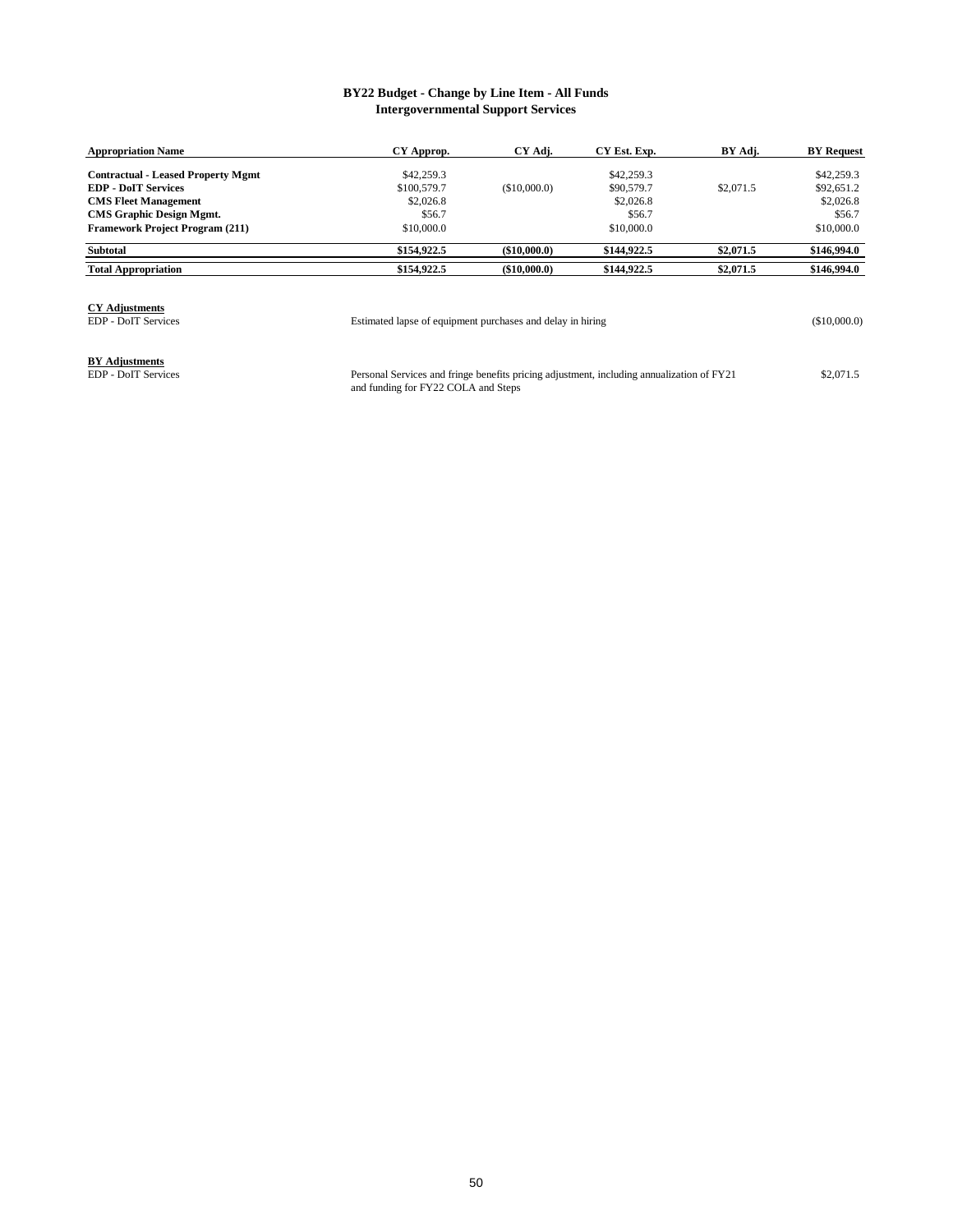#### **BY22 Budget - Change by Line Item - General Revenue Fund Intergovernmental Support Services**

| <b>Appropriation Name</b>                                                                                                                  | CY Approp.                                       | CY Adj.      | CY Est. Exp.                                    | BY Adj.   | <b>BY Request</b>                               |
|--------------------------------------------------------------------------------------------------------------------------------------------|--------------------------------------------------|--------------|-------------------------------------------------|-----------|-------------------------------------------------|
| <b>Contractual - Leased Property Mgmt.</b><br><b>EDP - DoIT Services</b><br><b>CMS Fleet Management</b><br><b>CMS Graphic Design Mgmt.</b> | \$42,259.3<br>\$100,579.7<br>\$2,026.8<br>\$56.7 | (\$10,000.0) | \$42,259.3<br>\$90,579.7<br>\$2,026.8<br>\$56.7 | \$2,071.5 | \$42,259.3<br>\$92,651.2<br>\$2,026.8<br>\$56.7 |
| <b>Subtotal</b>                                                                                                                            | \$144,922.5                                      | (\$10,000.0) | \$134,922.5                                     | \$2,071.5 | \$136,994.0                                     |
| <b>Total Appropriation</b>                                                                                                                 | \$144,922.5                                      | (\$10,000.0) | \$134,922.5                                     | \$2,071.5 | \$136,994.0                                     |

**CY Adjustments**

EDP - DoIT Services (\$10,000.0) Estimated lapse of equipment purchases and delay in hiring

**BY Adjustments**<br>EDP - DoIT Services

EDP - DoIT Services **1998** Exercise 8 Personal Services and fringe benefits pricing adjustment, including annualization of FY21 \$2,071.5 and funding for FY22 COLA and Steps Personal Services and fringe benefits pricing adjustment, including annualization of FY21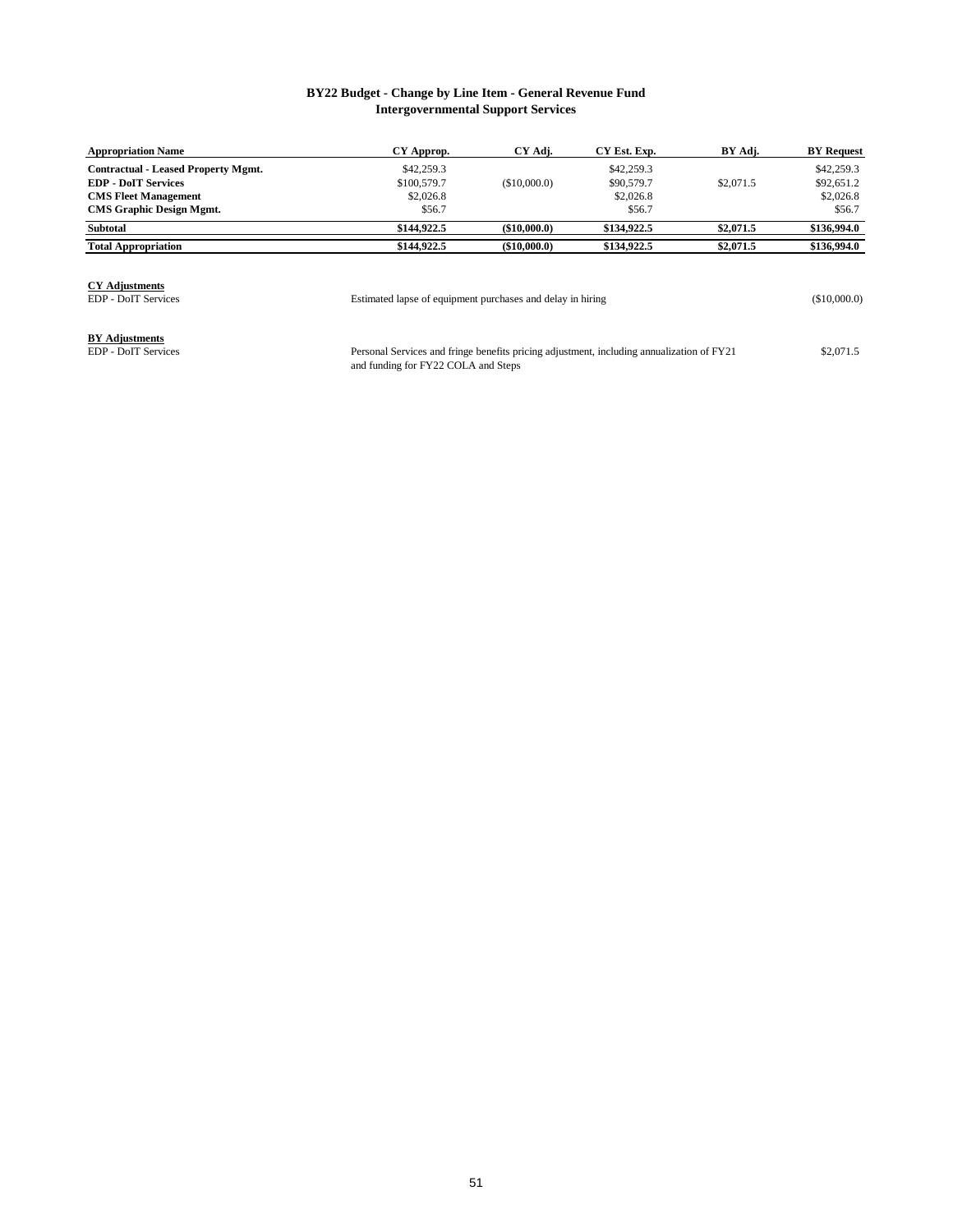### **BY22 Budget - Change by Line Item - General Revenue Fund Kiley Developmental Center**

| <b>Appropriation Name</b>  | CY Approp. | CY Adj. | CY Est. Exp. | BY Adj.   | <b>BY Request</b> |
|----------------------------|------------|---------|--------------|-----------|-------------------|
| <b>Personal Services</b>   | \$31,576.4 |         | \$31,576.4   | \$2,244.0 | \$33,820.4        |
| <b>Social Security</b>     | \$2,416.0  |         | \$2,416.0    | \$171.3   | \$2,587.3         |
| <b>Subtotal</b>            | \$33,992.4 |         | \$33,992.4   | \$2,415.3 | \$36,407.7        |
| Contractual                | \$2,120.8  |         | \$2,120.8    |           | \$2,120.8         |
| <b>Travel</b>              | \$4.2      |         | \$4.2        |           | \$4.2             |
| <b>Commodities</b>         | \$1,078.6  |         | \$1,078.6    |           | \$1,078.6         |
| Printing                   | \$17.0     |         | \$17.0       |           | \$17.0            |
| Equipment                  | \$27.7     |         | \$27.7       |           | \$27.7            |
| <b>Telecommunications</b>  | \$264.1    |         | \$264.1      |           | \$264.1           |
| <b>Op of Automotive</b>    | \$28.2     |         | \$28.2       |           | \$28.2            |
| <b>Living Skills</b>       | \$10.7     |         | \$10.7       |           | \$10.7            |
| Subtotal                   | \$3,551.3  |         | \$3,551.3    |           | \$3,551.3         |
| <b>Total Appropriation</b> | \$37,543.7 |         | \$37,543.7   | \$2,415.3 | \$39,959.0        |

#### **BY Adjustments**

Personal Services **1988** Personal Services pricing adjustment, including annualization of FY21 COLA and Steps, \$2,244.0 and funding for FY22 COLA and Steps Personal Services pricing adjustment, including annualization of FY21 COLA and Steps,

Social Security **Annualization at rate of 7.65%** \$171.3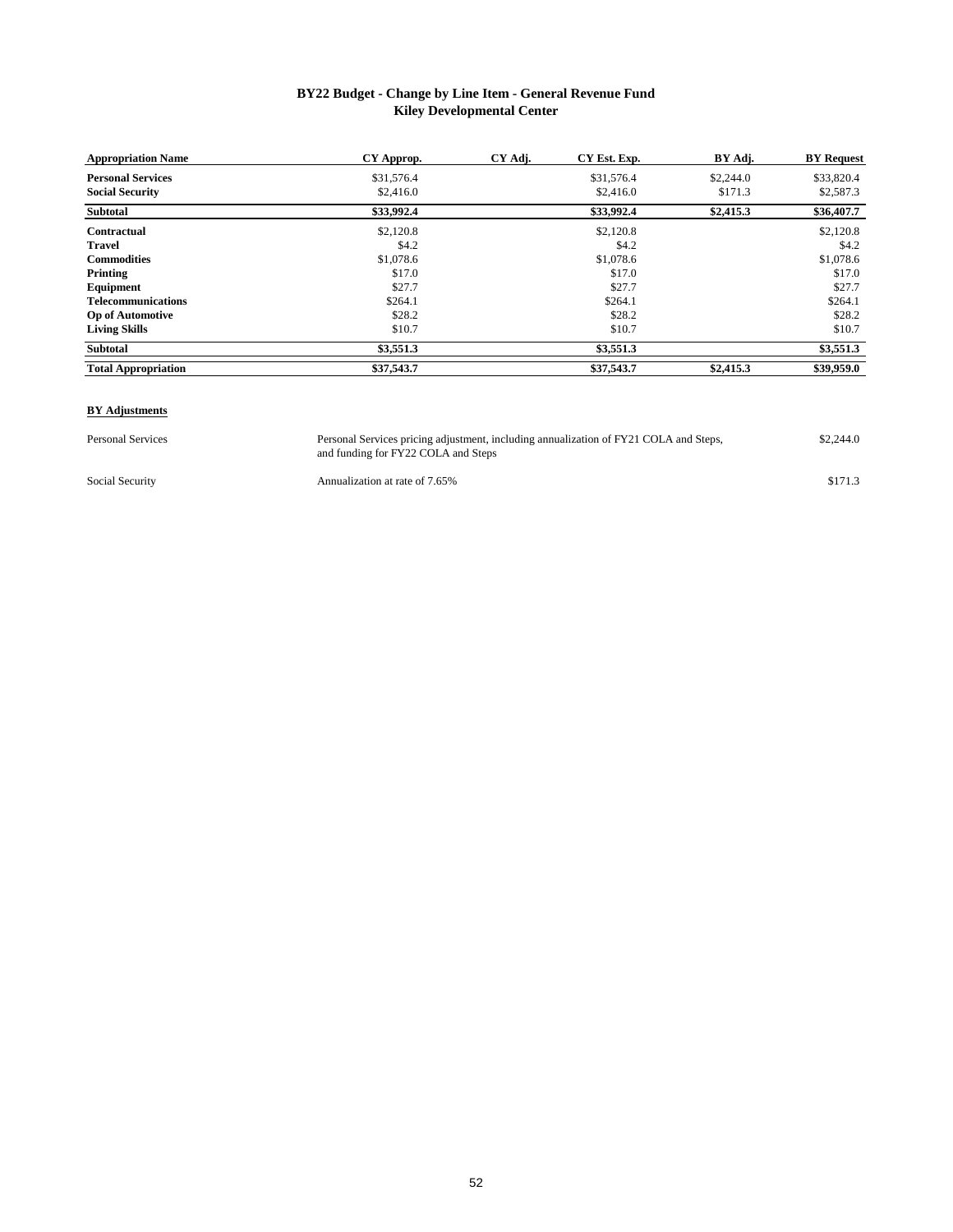#### **BY22 Budget - Change by Line Item - General Revenue Fund Ludeman Developmental Center**

| <b>Appropriation Name</b>  | CY Approp. | CY Adj. | CY Est. Exp. | BY Adj.   | <b>BY</b> Request |
|----------------------------|------------|---------|--------------|-----------|-------------------|
| <b>Personal Services</b>   | \$51,393.3 |         | \$51,393.3   | \$4,598.9 | \$55,992.2        |
| <b>Social Security</b>     | \$3,932.0  |         | \$3,932.0    | \$351.4   | \$4,283.4         |
| <b>Subtotal</b>            | \$55,325.3 |         | \$55,325.3   | \$4,950.3 | \$60,275.6        |
| Contractual                | \$3,609.8  |         | \$3,609.8    |           | \$3,609.8         |
| <b>Travel</b>              | \$2.1      |         | \$2.1        |           | \$2.1             |
| <b>Commodities</b>         | \$2,036.7  |         | \$2,036.7    |           | \$2,036.7         |
| Printing                   | \$26.0     |         | \$26.0       |           | \$26.0            |
| Equipment                  | \$51.8     |         | \$51.8       |           | \$51.8            |
| <b>Telecommunications</b>  | \$166.3    |         | \$166.3      |           | \$166.3           |
| <b>Op of Automotive</b>    | \$39.9     |         | \$39.9       |           | \$39.9            |
| <b>Living Skills</b>       | \$19.5     |         | \$19.5       |           | \$19.5            |
| Subtotal                   | \$5,952.1  |         | \$5,952.1    |           | \$5,952.1         |
| <b>Total Appropriation</b> | \$61,277.4 |         | \$61,277.4   | \$4,950.3 | \$66,227.7        |

#### **BY Adjustments**

Personal Services **1988.** Personal Services pricing adjustment, including annualization of FY21 COLA and Steps, \$4,598.9 and funding for FY22 COLA and Steps

Social Security **Annualization at rate of 7.65%** \$351.4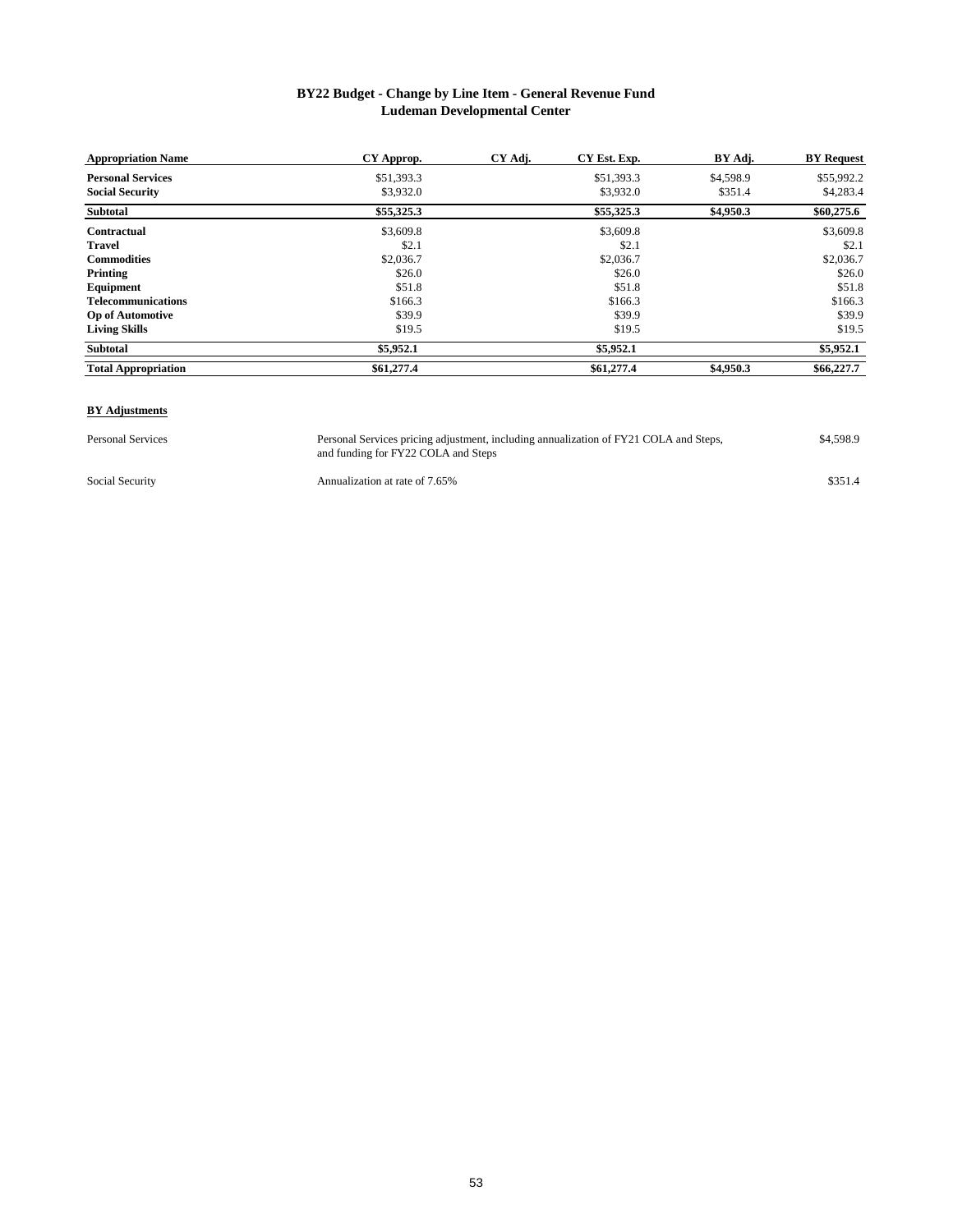### **BY22 Budget - Change by Line Item - General Revenue Fund Mabley Developmental Center**

| <b>Appropriation Name</b>  | CY Approp. | CY Adj. | CY Est. Exp. | BY Adj.   | <b>BY Request</b> |
|----------------------------|------------|---------|--------------|-----------|-------------------|
| <b>Personal Services</b>   | \$12,838.1 |         | \$12,838.1   | \$2,261.7 | \$15,099.8        |
| <b>Social Security</b>     | \$982.1    |         | \$982.1      | \$173.0   | \$1,155.1         |
| Subtotal                   | \$13,820.2 |         | \$13,820.2   | \$2,434.7 | \$16,254.9        |
| Contractual                | \$1,345.1  |         | \$1,345.1    |           | \$1,345.1         |
| <b>Travel</b>              | \$5.1      |         | \$5.1        |           | \$5.1             |
| <b>Commodities</b>         | \$613.3    |         | \$613.3      |           | \$613.3           |
| Printing                   | \$6.0      |         | \$6.0        |           | \$6.0             |
| Equipment                  | \$20.0     |         | \$20.0       |           | \$20.0            |
| <b>Telecommunications</b>  | \$71.4     |         | \$71.4       |           | \$71.4            |
| <b>Op of Automotive</b>    | \$19.2     |         | \$19.2       |           | \$19.2            |
| Subtotal                   | \$2,080.1  |         | \$2,080.1    |           | \$2,080.1         |
| <b>Total Appropriation</b> | \$15,900.3 |         | \$15,900.3   | \$2,434.7 | \$18,335.0        |

#### **BY Adjustments**

Personal Services **1988** Personal Services pricing adjustment, including annualization of FY21 COLA and Steps, \$2,261.7 and funding for FY22 COLA and Steps Personal Services pricing adjustment, including annualization of FY21 COLA and Steps,

Social Security **Annualization at 7.65%** \$173.0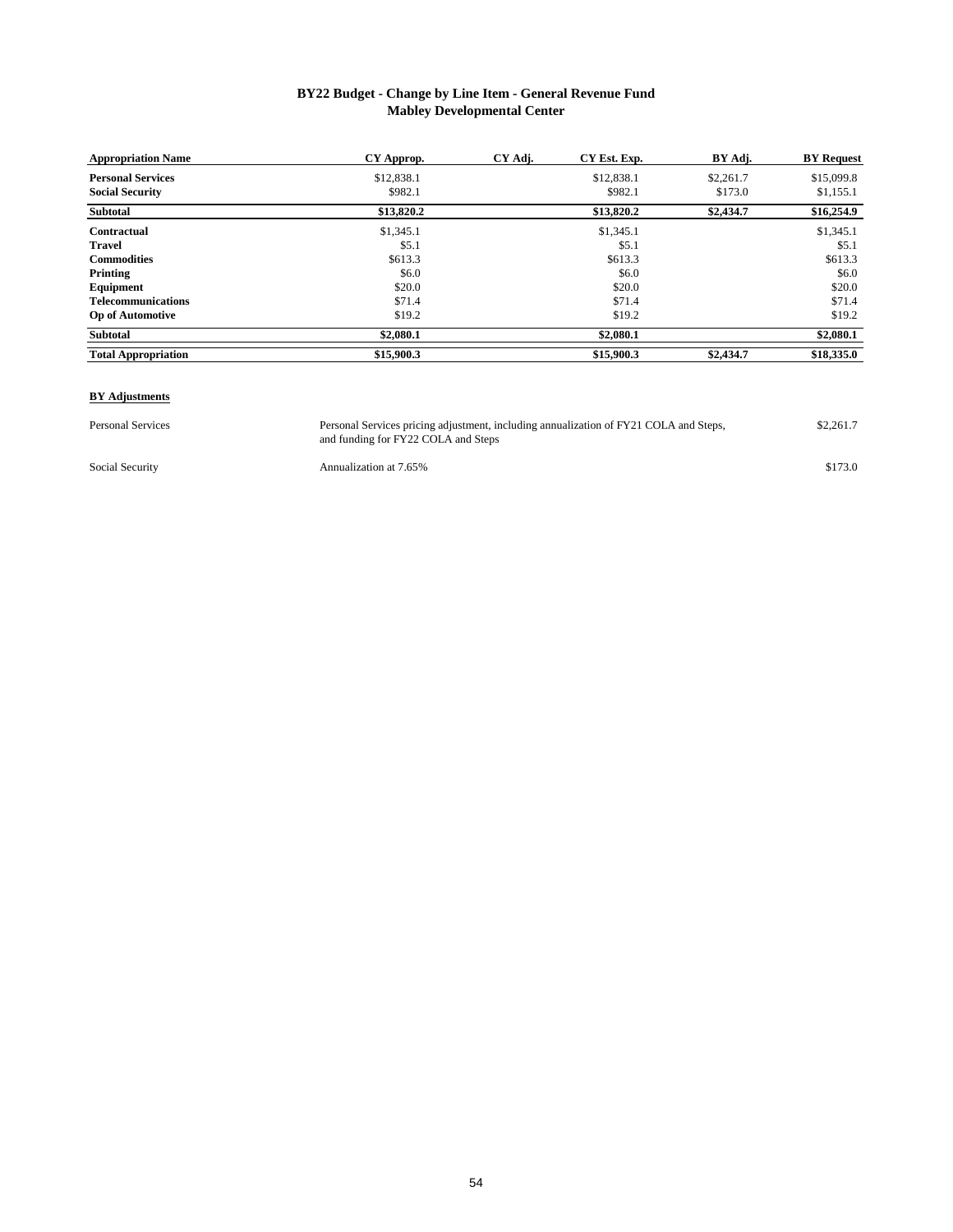#### **BY22 Budget - Change by Line Item - General Revenue Fund Madden Mental Health Center**

| <b>Appropriation Name</b>  | CY Approp. | CY Adj. | CY Est. Exp. | BY Adj.   | <b>BY Request</b> |
|----------------------------|------------|---------|--------------|-----------|-------------------|
| <b>Personal Services</b>   | \$23,798.8 |         | \$23,798.8   | \$2,140.6 | \$25,939.4        |
| <b>Social Security</b>     | \$1,821.1  |         | \$1,821.1    | \$163.3   | \$1,984.4         |
| Subtotal                   | \$25,619.9 |         | \$25,619.9   | \$2,303.9 | \$27,923.8        |
| Contractual                | \$3,324.7  |         | \$3,324.7    |           | \$3,324.7         |
| <b>Travel</b>              | \$30.8     |         | \$30.8       |           | \$30.8            |
| <b>Commodities</b>         | \$585.7    |         | \$585.7      |           | \$585.7           |
| Printing                   | \$15.3     |         | \$15.3       |           | \$15.3            |
| Equipment                  | \$41.0     |         | \$41.0       |           | \$41.0            |
| <b>Telecommunications</b>  | \$207.0    |         | \$207.0      |           | \$207.0           |
| <b>Op of Automotive</b>    | \$10.8     |         | \$10.8       |           | \$10.8            |
| Subtotal                   | \$4,215.3  |         | \$4,215.3    |           | \$4,215.3         |
| <b>Total Appropriation</b> | \$29,835.2 |         | \$29,835.2   | \$2,303.9 | \$32,139.1        |

#### **BY Adjustments**

Personal Services Personal Services pricing adjustment, including annualization of FY21 COLA and Steps, \$2,140.6 and funding for FY22 COLA and Steps Personal Services pricing adjustment, including annualization of FY21 COLA and Steps,

Social Security **Annualization at rate of 7.65%** \$163.3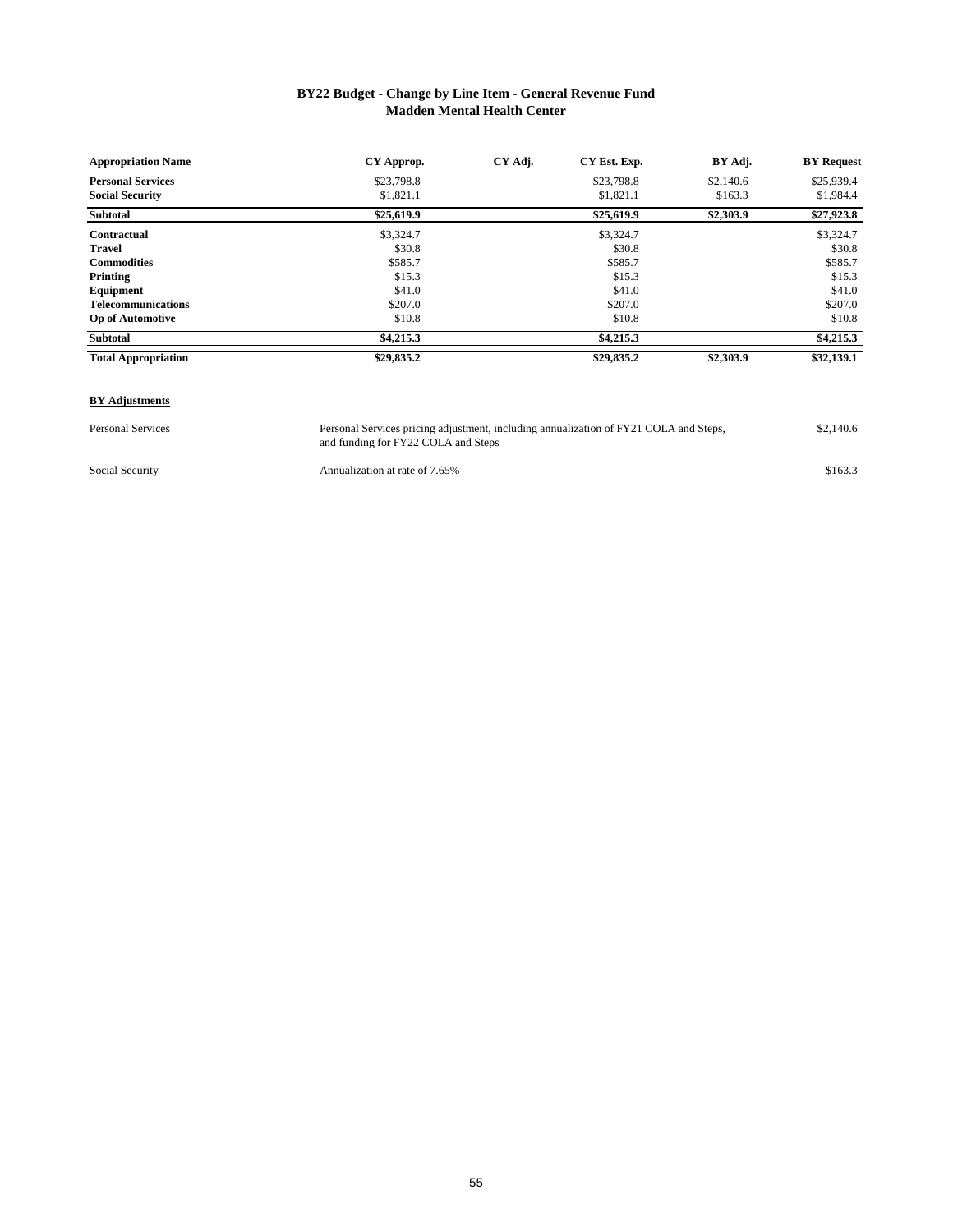### **BY22 Budget - Change by Line Item - All Funds Management Information Systems - Department of Information Technology**

| <b>Appropriation Name</b>                         | CY Approp. | CY Adj.   | CY Est. Exp. | BY Adj. | <b>BY Request</b> |
|---------------------------------------------------|------------|-----------|--------------|---------|-------------------|
| <b>Personal Services</b>                          | \$732.3    |           | \$732.3      | \$31.8  | \$764.1           |
| <b>Retirement</b>                                 | \$401.5    |           | \$401.5      | \$29.5  | \$431.0           |
| <b>Social Security</b>                            | \$56.0     |           | \$56.0       | \$2.5   | \$58.5            |
| <b>Group Insurance</b>                            | \$132.5    |           | \$132.5      | \$13.8  | \$146.3           |
| <b>Subtotal</b>                                   | \$1,322.3  |           | \$1,322.3    | \$77.6  | \$1,399.9         |
| Contractual                                       | \$730.4    |           | \$730.4      |         | \$730.4           |
| <b>Contractual - Information Technology Mgmt.</b> | \$3,280.7  |           | \$3,280.7    |         | \$3,280.7         |
| Travel                                            | \$10.0     | $(\$9.0)$ | \$1.0        | \$9.0   | \$10.0            |
| <b>Commodities</b>                                | \$30.6     |           | \$30.6       |         | \$30.6            |
| Printing                                          | \$5.8      |           | \$5.8        |         | \$5.8             |
| Equipment                                         | \$50.0     |           | \$50.0       |         | \$50.0            |
| <b>Telecommunications</b>                         | \$1,550.0  |           | \$1,550.0    |         | \$1,550.0         |
| <b>Op of Automotive</b>                           | \$2.8      |           | \$2.8        |         | \$2.8             |
| MIS Technical Assistance & Support (050)          | \$6,636.6  |           | \$6,636.6    |         | \$6,636.6         |
| Maternal & Child Health Program (872)             | \$458.1    |           | \$458.1      |         | \$458.1           |
| <b>Subtotal</b>                                   | \$12,755.0 | $(\$9.0)$ | \$12,746.0   | \$9.0   | \$12,755.0        |
| <b>Total Appropriation</b>                        | \$14,077.3 | $(\$9.0)$ | \$14,068.3   | \$86.6  | \$14,154.9        |

| <b>CY Adjustments</b><br>Travel                   | Estimated lapse based on reduced travel                                                                                  | (S9.0) |
|---------------------------------------------------|--------------------------------------------------------------------------------------------------------------------------|--------|
| <b>BY Adjustments</b><br><b>Personal Services</b> | Personal Service pricing adjustment, including annualization FY21 COLA and Steps,<br>and funding for FY22 COLA and Steps | \$31.8 |
| Retirement                                        | Annualization at rate of 56.4%                                                                                           | \$29.5 |
| Social Security                                   | Annualization at rate of 7.65%                                                                                           | \$2.5  |
| Group Insurance                                   | Annualization at \$26.5 per person                                                                                       | \$13.8 |
| Travel                                            | Restoration of travel appropriation to estimate liability                                                                | \$9.0  |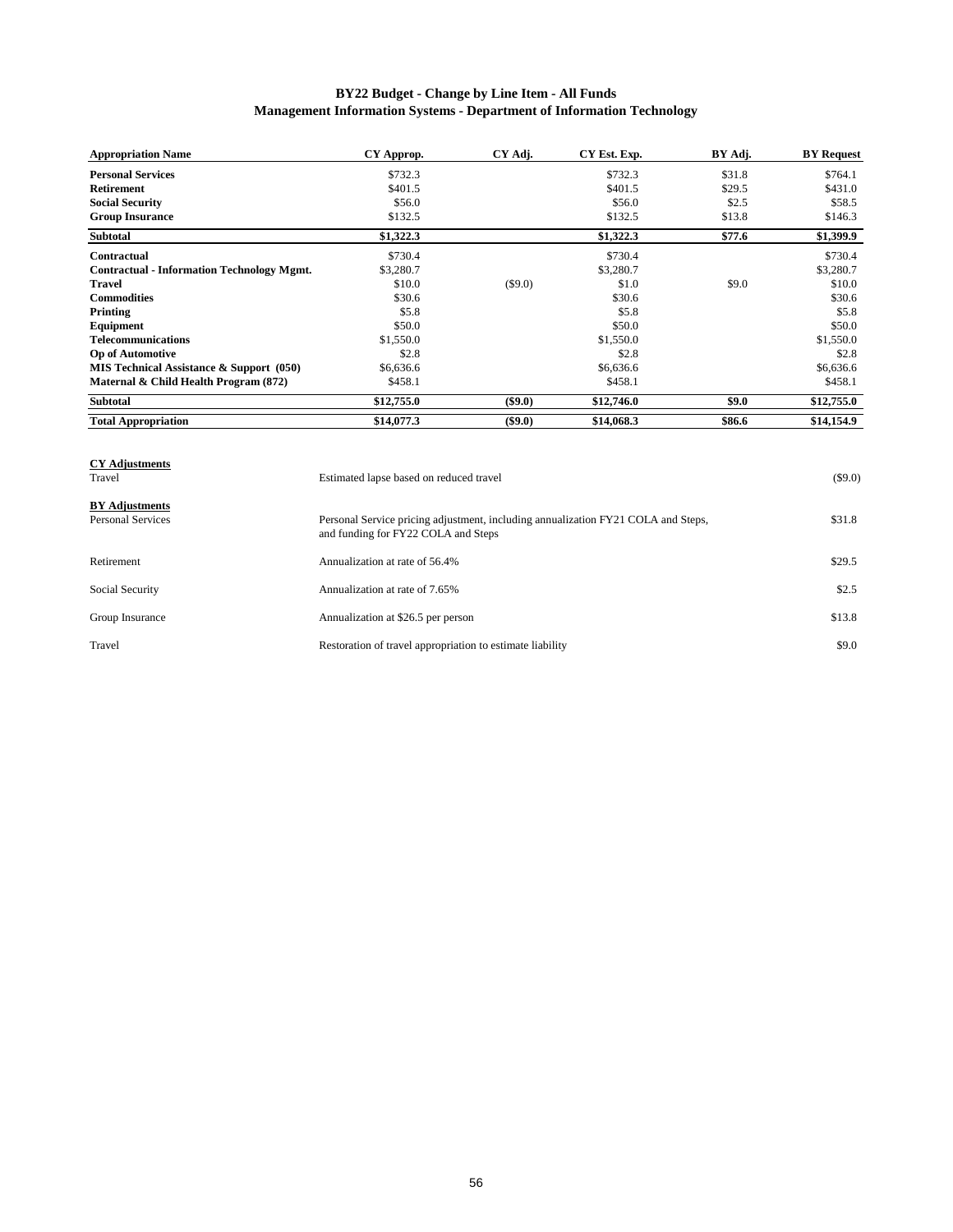#### **BY22 Budget - Change by Line Item - General Revenue Fund McFarland Mental Health Center**

| <b>Appropriation Name</b>  | CY Approp. | CY Adj. | CY Est. Exp. | BY Adj.   | <b>BY</b> Request |
|----------------------------|------------|---------|--------------|-----------|-------------------|
| <b>Personal Services</b>   | \$21,919.1 |         | \$21,919.1   | \$1,598.3 | \$23,517.4        |
| <b>Social Security</b>     | \$1,677.3  |         | \$1,677.3    | \$121.8   | \$1,799.1         |
| Subtotal                   | \$23,596.4 |         | \$23,596.4   | \$1,720.1 | \$25,316.5        |
| Contractual                | \$2,802.4  |         | \$2,802.4    |           | \$2,802.4         |
| <b>Travel</b>              | \$6.0      |         | \$6.0        |           | \$6.0             |
| <b>Commodities</b>         | \$588.3    |         | \$588.3      |           | \$588.3           |
| Printing                   | \$7.4      |         | \$7.4        |           | \$7.4             |
| Equipment                  | \$56.8     |         | \$56.8       |           | \$56.8            |
| <b>Telecommunications</b>  | \$96.9     |         | \$96.9       |           | \$96.9            |
| <b>Op of Automotive</b>    | \$14.3     |         | \$14.3       |           | \$14.3            |
| <b>Living Skills</b>       | \$11.4     |         | \$11.4       |           | \$11.4            |
| <b>Subtotal</b>            | \$3,583.5  |         | \$3,583.5    |           | \$3,583.5         |
| <b>Total Appropriation</b> | \$27,179.9 |         | \$27,179.9   | \$1,720.1 | \$28,900.0        |

#### **BY Adjustments**

Personal Services Personal Services pricing adjustment, including annualization of FY21 COLA and Steps, \$1,598.3 and funding for FY22 COLA and Steps Personal Services pricing adjustment, including annualization of FY21 COLA and Steps,

Social Security **Annualization at rate of 7.65%** \$121.8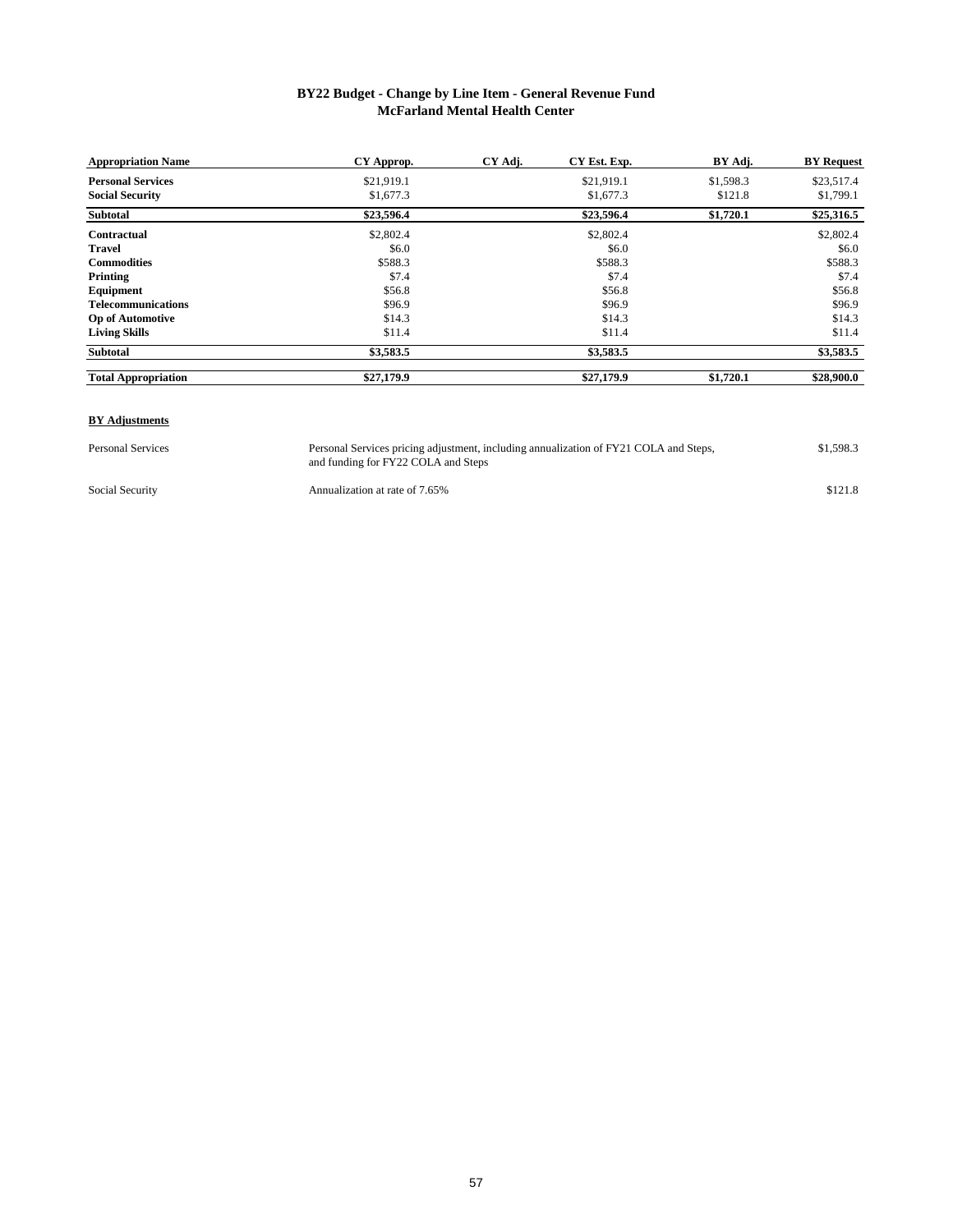#### **BY22 Budget - Change by Line Item - All Funds Mental Health Grants and Program Support**

| <b>Appropriation Name</b>                             | CY Approp.  | CY Adj.       | CY Est. Exp. | BY Adj.    | <b>BY Request</b> |
|-------------------------------------------------------|-------------|---------------|--------------|------------|-------------------|
| <b>Personal Services</b>                              | \$5,725.2   |               | \$5,725.2    | \$562.9    | \$6,288.1         |
| <b>Retirement</b>                                     | \$388.3     |               | \$388.3      | (\$73.5)   | \$314.8           |
| <b>Social Security</b>                                | \$438.0     |               | \$438.0      | \$43.0     | \$481.0           |
| <b>Group Insurance</b>                                | \$168.0     |               | \$168.0      |            | \$168.0           |
| Subtotal                                              | \$6,719.5   |               | \$6,719.5    | \$532.4    | \$7,251.9         |
| <b>Contractual</b>                                    | \$1,291.5   |               | \$1,291.5    | \$1,000.0  | \$2,291.5         |
| <b>Travel</b>                                         | \$100.5     | (\$18.0)      | \$82.5       | \$18.0     | \$100.5           |
| <b>Commodities</b>                                    | \$22.1      |               | \$22.1       |            | \$22.1            |
| Equipment                                             | \$8.9       |               | \$8.9        |            | \$8.9             |
| <b>Telecommunications</b>                             | \$173.6     |               | \$173.6      |            | \$173.6           |
| Subtotal                                              | \$1,596.6   | (\$18.0)      | \$1,578.6    | \$1,018.0  | \$2,596.6         |
| <b>NAMI</b>                                           | \$180.0     |               | \$180.0      |            | \$180.0           |
| <b>MH Psychotropic Drugs</b>                          | \$1,381.8   |               | \$1,381.8    |            | \$1,381.8         |
| <b>Community Transitions &amp; System Rebalancing</b> | \$51,609.6  |               | \$51,609.6   | \$354.6    | \$51,964.2        |
| <b>MH Evaluation Determination, Disposition</b>       | \$1,200.0   |               | \$1,200.0    |            | \$1,200.0         |
| <b>Colbert Consent Decree</b>                         | \$50,253.9  |               | \$50,253.9   | \$333.4    | \$50,587.3        |
| <b>Supportive MI Housing</b>                          | \$22,247.7  |               | \$22,247.7   | \$159.5    | \$22,407.2        |
| MH Grants, Transitions, SOF, & SMHRF                  | \$124,263.7 | $(\$524.0)$   | \$123,739.7  | \$2,087.4  | \$125,827.1       |
| <b>MH</b> Treatment (148)                             | \$3,000.0   |               | \$3,000.0    | \$2,000.0  | \$5,000.0         |
| MH Grants (365)                                       | \$1,300.0   |               | \$1,300.0    |            | \$1,300.0         |
| <b>DHS Community Services (509)</b>                   | \$15,000.0  |               | \$15,000.0   |            | \$15,000.0        |
| <b>DHS Federal Projects Fund (592)</b>                | \$16,036.1  |               | \$16,036.1   |            | \$16,036.1        |
| Medicaid-Mental Ill/Kid Care (718)                    | \$92,902.4  | $(\$7,902.4)$ | \$85,000.0   |            | \$85,000.0        |
| <b>MH Block Grants (876)</b>                          | \$23,025.4  |               | \$23,025.4   | \$16,974.6 | \$40,000.0        |
| MH Block C&A (876)                                    | \$4,341.8   |               | \$4,341.8    |            | \$4,341.8         |
| <b>Subtotal</b>                                       | \$406,742.4 | $(\$8,426.4)$ | \$398,316.0  | \$21,909.5 | \$420,225.5       |
| <b>Total Appropriation</b>                            | \$415,058.5 | $(\$8,444.4)$ | \$406,614.1  | \$23,459.9 | \$430,074.0       |

#### **CY Adjustments**

| Travel                                            | Estimated lapse based on reduced travel                                                                                                                                | (\$18.0)      |
|---------------------------------------------------|------------------------------------------------------------------------------------------------------------------------------------------------------------------------|---------------|
| MH Grants, Transitions, SOF, & SMHRF              | Estimated lapse of MH Grant based on liability                                                                                                                         | $(\$524.0)$   |
| Medicaid-Mental Ill/Kid Care (718)                | Appropriation reduction based on available funds                                                                                                                       | $(\$7,902.4)$ |
| <b>BY Adjustments</b><br><b>Personal Services</b> | Personal Services pricing adjustment, including annualization of FY21 COLA and Steps and<br>funding for FY22 COLA and Steps                                            | \$562.9       |
| Retirement                                        | Annualization at 56.4%                                                                                                                                                 | $(\$73.5)$    |
| Social Security                                   | Annualization at 7.65%                                                                                                                                                 | \$43.0        |
| <b>Contractual Services</b>                       | Increased appropriation authority due to increase in federal award                                                                                                     | \$1,000.0     |
| Travel                                            | Restoration of travel appropriation to estimated liability                                                                                                             | \$18.0        |
| Community Transitions & System Rebalancing        | 2% COLA for minimum wage increase                                                                                                                                      | \$354.6       |
| <b>Colbert Consent Decree</b>                     | 2% COLA for minimum wage increase                                                                                                                                      | \$333.4       |
| Supportive MI Housing                             | 2% COLA for minimum wage increase                                                                                                                                      | \$159.5       |
| MH Grants, Transitions, SOF, & SMHRF              | Restoration of GRF from one-time FY21 shift onto 718 fund \$4,300.0, 2% COLA for<br>minimum wage increase \$2,087.4, MH Children's SASS funds shift to HFS (\$4,300.0) | \$2,087.4     |
| MH Treatment (148)                                | Appropriation authority increase to expend available funds                                                                                                             | \$2,000.0     |
| MH Block Grants (876)                             | Increased appropriation authority due to increase in federal award                                                                                                     | \$16,974.6    |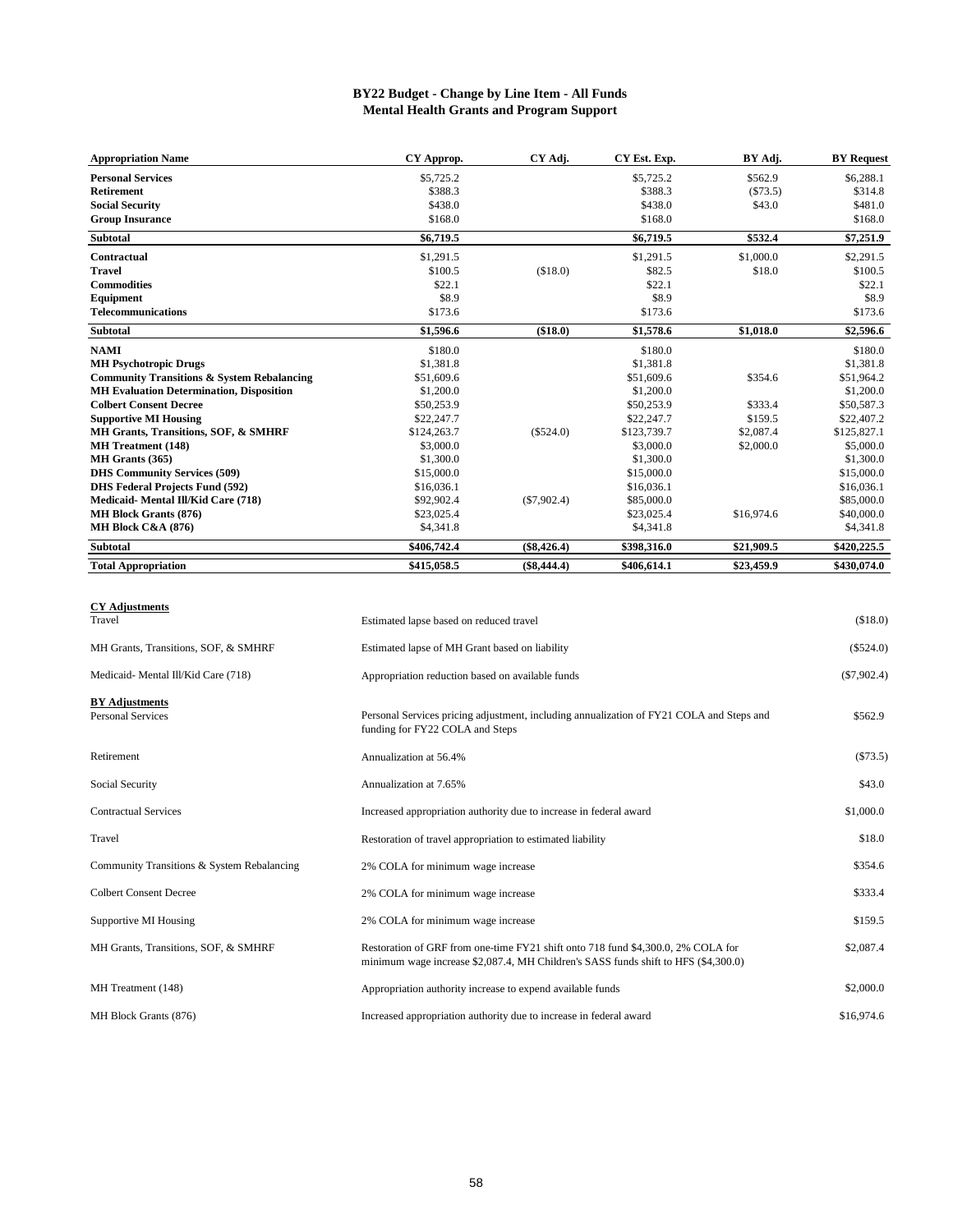#### **BY22 Budget - Change by Line Item - General Revenue Fund Mental Health Grants and Program Support**

| <b>Appropriation Name</b>                             | CY Approp.  | CY Adj.     | CY Est. Exp. | BY Adj.   | <b>BY Request</b> |
|-------------------------------------------------------|-------------|-------------|--------------|-----------|-------------------|
| <b>Personal Services</b>                              | \$5,017.1   |             | \$5,017.1    | \$696.8   | \$5,713.9         |
| <b>Social Security</b>                                | \$383.8     |             | \$383.8      | \$53.3    | \$437.1           |
| <b>Subtotal</b>                                       | \$5,400.9   |             | \$5,400.9    | \$750.1   | \$6,151.0         |
| Contractual                                           | \$972.1     |             | \$972.1      |           | \$972.1           |
| Travel                                                | \$80.5      |             | \$80.5       |           | \$80.5            |
| <b>Commodities</b>                                    | \$17.1      |             | \$17.1       |           | \$17.1            |
| Equipment                                             | \$3.9       |             | \$3.9        |           | \$3.9             |
| <b>Telecommunications</b>                             | \$173.6     |             | \$173.6      |           | \$173.6           |
| <b>Subtotal</b>                                       | \$1,247.2   |             | \$1,247.2    |           | \$1,247.2         |
| <b>NAMI</b>                                           | \$180.0     |             | \$180.0      |           | \$180.0           |
| <b>MH Psychotropic Drugs</b>                          | \$1,381.8   |             | \$1,381.8    |           | \$1,381.8         |
| <b>Community Transitions &amp; System Rebalancing</b> | \$51,609.6  |             | \$51,609.6   | \$354.6   | \$51,964.2        |
| <b>MH Evaluation Determination, Disposition</b>       | \$1,200.0   |             | \$1,200.0    |           | \$1,200.0         |
| <b>Colbert Consent Decree</b>                         | \$50,253.9  |             | \$50,253.9   | \$333.4   | \$50,587.3        |
| <b>Supportive MI Housing</b>                          | \$22,247.7  |             | \$22,247.7   | \$159.5   | \$22,407.2        |
| MH Grants, Transitions, SOF, & SMHRF                  | \$124,263.7 | $(\$524.0)$ | \$123,739.7  | \$2,087.4 | \$125,827.1       |
| <b>Subtotal</b>                                       | \$251,136.7 | $(\$524.0)$ | \$250,612.7  | \$2,934.9 | \$253,547.6       |
| <b>Total Appropriation</b>                            | \$257,784.8 | $(\$524.0)$ | \$257,260.8  | \$3,685.0 | \$260,945.8       |

| <b>CY Adjustments</b><br>MH Grants, Transitions, SOF, & SMHRF | Estimated lapse of MH Grant based on liability                                                                                                                         | (\$524.0) |
|---------------------------------------------------------------|------------------------------------------------------------------------------------------------------------------------------------------------------------------------|-----------|
| <b>BY Adjustments</b><br><b>Personal Services</b>             | Personal Services pricing adjustment, including annualization of FY21 COLA and Steps and<br>funding for FY22 COLA and Steps                                            | \$696.8   |
| Social Security                                               | Annualization at 7.65%                                                                                                                                                 | \$53.3    |
| Community Transitions & System Rebalancing                    | 2% COLA for minimum wage increase                                                                                                                                      | \$354.6   |
| Colbert Consent Decree                                        | 2% COLA for minimum wage increase                                                                                                                                      | \$333.4   |
| Supportive MI Housing                                         | 2% COLA for minimum wage increase                                                                                                                                      | \$159.5   |
| MH Grants, Transitions, SOF, & SMHRF                          | Restoration of GRF from one-time FY21 shift onto 718 fund \$4,300.0, 2% COLA for<br>minimum wage increase \$2,087.4, MH Children's SASS funds shift to HFS (\$4,300.0) | \$2,087.4 |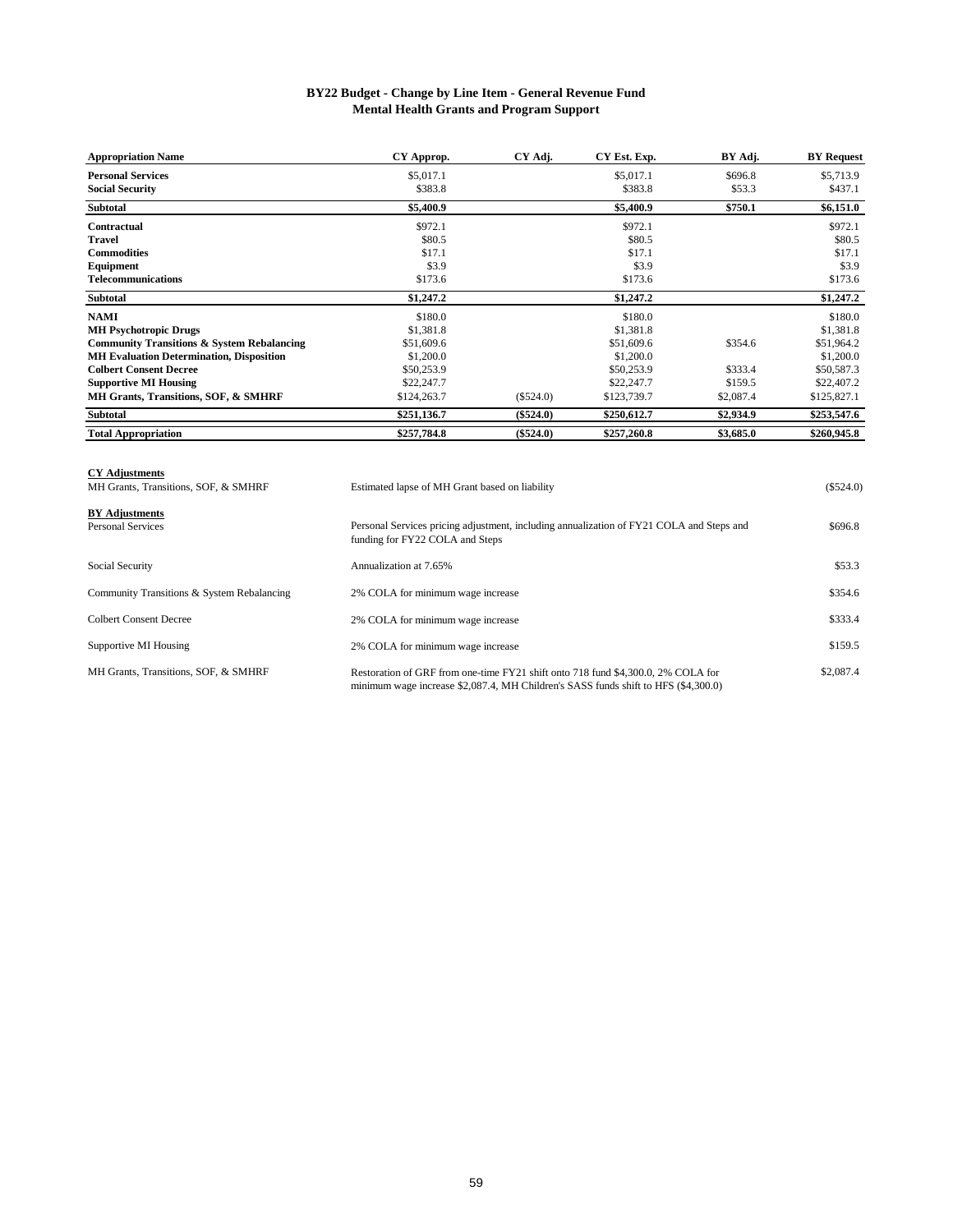#### **BY22 Budget - Change by Line Item - General Revenue Fund Murray Developmental Center**

| <b>Appropriation Name</b>  | CY Approp. | CY Adj. | CY Est. Exp. | BY Adj.   | <b>BY</b> Request |
|----------------------------|------------|---------|--------------|-----------|-------------------|
| <b>Personal Services</b>   | \$31,314.7 |         | \$31,314.7   | \$3,518.0 | \$34,832.7        |
| <b>Social Security</b>     | \$2,396.0  |         | \$2,396.0    | \$268.7   | \$2,664.7         |
| <b>Subtotal</b>            | \$33,710.7 |         | \$33,710.7   | \$3,786.7 | \$37,497.4        |
| Contractual                | \$2,151.9  |         | \$2,151.9    |           | \$2,151.9         |
| <b>Travel</b>              | \$1.3      |         | \$1.3        |           | \$1.3             |
| <b>Commodities</b>         | \$1,299.4  |         | \$1,299.4    |           | \$1,299.4         |
| Printing                   | \$14.0     |         | \$14.0       |           | \$14.0            |
| Equipment                  | \$142.9    |         | \$142.9      |           | \$142.9           |
| <b>Telecommunications</b>  | \$107.8    |         | \$107.8      |           | \$107.8           |
| <b>Op of Automotive</b>    | \$51.5     |         | \$51.5       |           | \$51.5            |
| <b>Living Skills</b>       | \$2.9      |         | \$2.9        |           | \$2.9             |
| <b>Subtotal</b>            | \$3,771.7  |         | \$3,771.7    |           | \$3,771.7         |
| <b>Total Appropriation</b> | \$37,482.4 |         | \$37,482.4   | \$3,786.7 | \$41,269.1        |

### **BY Adjustments**<br>Personal Services

Personal Services Personal Services pricing adjustment, including annualization of FY21 COLA and Steps, \$3,518.0 and funding for FY22 COLA and Steps

Social Security **Annualization at rate of 7.65%** \$268.7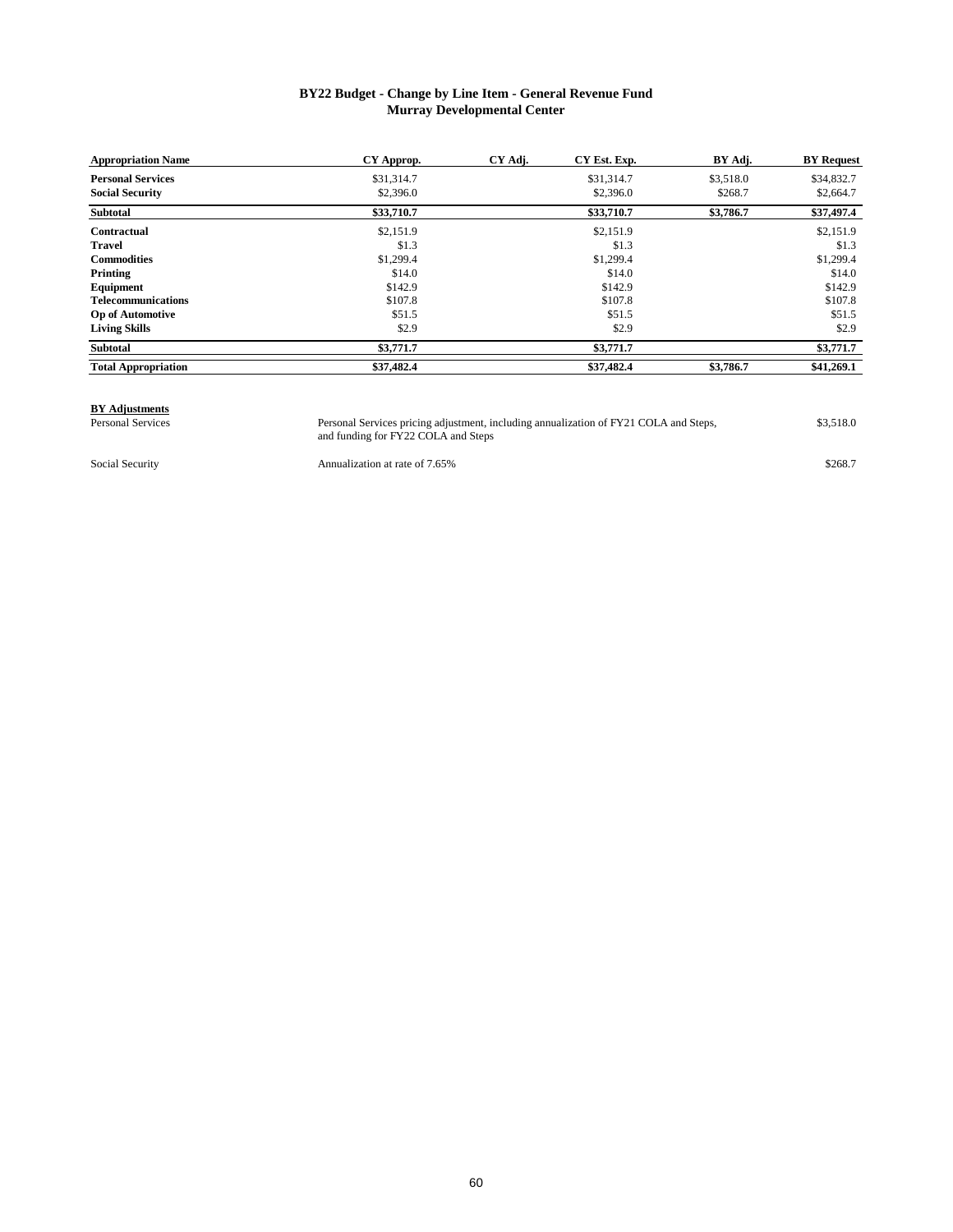#### **BY22 Budget - Change by Line Item - All Funds Program and Administrative Support**

| <b>Appropriation Name</b>                                  | CY Approp.                                                 | CY Adj.   | CY Est. Exp. | BY Adj.    | <b>BY Request</b> |
|------------------------------------------------------------|------------------------------------------------------------|-----------|--------------|------------|-------------------|
| <b>Personal Services</b>                                   | \$33,934.2                                                 |           | \$33,934.2   | \$8,412.3  | \$42,346.5        |
| <b>Retirement</b>                                          | \$2,564.0                                                  |           | \$2,564.0    | \$275.8    | \$2,839.8         |
| <b>Social Security</b>                                     | \$2,596.4                                                  |           | \$2,596.4    | \$643.1    | \$3,239.5         |
| <b>Group Insurance</b>                                     | \$1,722.5                                                  |           | \$1,722.5    | \$179.1    | \$1,901.6         |
| <b>Subtotal</b>                                            | \$40,817.1                                                 |           | \$40,817.1   | \$9,510.3  | \$50,327.4        |
| Contractual                                                | \$4,561.8                                                  |           | \$4,561.8    |            | \$4,561.8         |
| <b>Contractual - Leased Property Mgmt.</b>                 | \$8,599.8                                                  |           | \$8,599.8    |            | \$8,599.8         |
| <b>Contractual - Press Information Officers Management</b> | \$206.0                                                    |           | \$206.0      |            | \$206.0           |
| <b>Travel</b>                                              | \$306.3                                                    | (\$122.4) | \$183.9      | \$122.4    | \$306.3           |
| <b>Commodities</b>                                         | \$1,091.6                                                  |           | \$1,091.6    |            | \$1,091.6         |
| Printing                                                   | \$1,370.0                                                  |           | \$1,370.0    |            | \$1,370.0         |
| Equipment                                                  | \$520.7                                                    |           | \$520.7      |            | \$520.7           |
| <b>Telecommunications</b>                                  | \$2,601.4                                                  |           | \$2,601.4    |            | \$2,601.4         |
| <b>Op of Automotive</b>                                    | \$229.0                                                    |           | \$229.0      |            | \$229.0           |
| <b>Behavioral Health Special Projects (050)</b>            | \$11,000.0                                                 | \$5,000.0 | \$16,000.0   | \$6,000.0  | \$22,000.0        |
| <b>DHS Inter Agencies Support Services (050)</b>           | \$3,000.0                                                  |           | \$3,000.0    |            | \$3,000.0         |
| <b>Energy Conservation &amp; Efficiency (642)</b>          | \$500.0                                                    |           | \$500.0      |            | \$500.0           |
| <b>DHS Recoveries Trust (921)</b>                          | \$22,263.0                                                 |           | \$22,263.0   |            | \$22,263.0        |
| DHS GATA Unit (921)                                        | \$5,000.0                                                  |           | \$5,000.0    |            | \$5,000.0         |
| <b>Indirect Cost Principles/Interfund Transfers</b>        | \$0.1                                                      |           | \$0.1        |            | \$0.1             |
| <b>Misc. Permanent Improvements</b>                        | \$5,000.0                                                  |           | \$5,000.0    |            | \$5,000.0         |
| <b>Private Resources (690)</b>                             | \$10.0                                                     |           | \$10.0       | \$190.0    | \$200.0           |
| <b>Refunds</b>                                             | \$2,578.1                                                  |           | \$2,578.1    |            | \$2,578.1         |
| <b>Tort Claims</b>                                         | \$485.0                                                    |           | \$485.0      |            | \$485.0           |
| <b>Tort Claims Employees</b>                               | \$10.9                                                     |           | \$10.9       |            | \$10.9            |
| <b>Subtotal</b>                                            | \$69,333.7                                                 | \$4,877.6 | \$74,211.3   | \$6,312.4  | \$80,523.7        |
| <b>Total Appropriation</b>                                 | \$110,150.8                                                | \$4,877.6 | \$115,028.4  | \$15,822.7 | \$130,851.1       |
|                                                            |                                                            |           |              |            |                   |
| <b>CY Adjustments</b>                                      |                                                            |           |              |            |                   |
| Travel                                                     | Estimated lapse based on reduced travel                    |           |              |            | (S122.4)          |
| Behavioral Health Special Projects (050)                   | Increase in appropriation authority to estimated liability |           |              |            | \$5,000.0         |

| <b>BY Adjustments</b><br><b>Personal Services</b> | Personal Services pricing adjustment, including annualization of FY20 COLA and Steps,<br>and funding for FY21 COLA and Steps | \$8,412.3 |
|---------------------------------------------------|------------------------------------------------------------------------------------------------------------------------------|-----------|
| Retirement                                        | Annualization at rate of 56.4%                                                                                               | \$275.8   |
| Social Security                                   | Annualization at rate of 7.65%                                                                                               | \$643.1   |
| Group Insurance                                   | Annualization at rate of \$26.5 per person                                                                                   | \$179.1   |
| Travel                                            | Restoration of travel appropriation to estimated liability                                                                   | \$122.4   |
| Behavioral Health Special Projects (050)          | Increase in appropriation authority to estimated liability                                                                   | \$6,000.0 |
| Private Resources (690)                           | Increase in appropriation authority to estimated liability                                                                   | \$190.0   |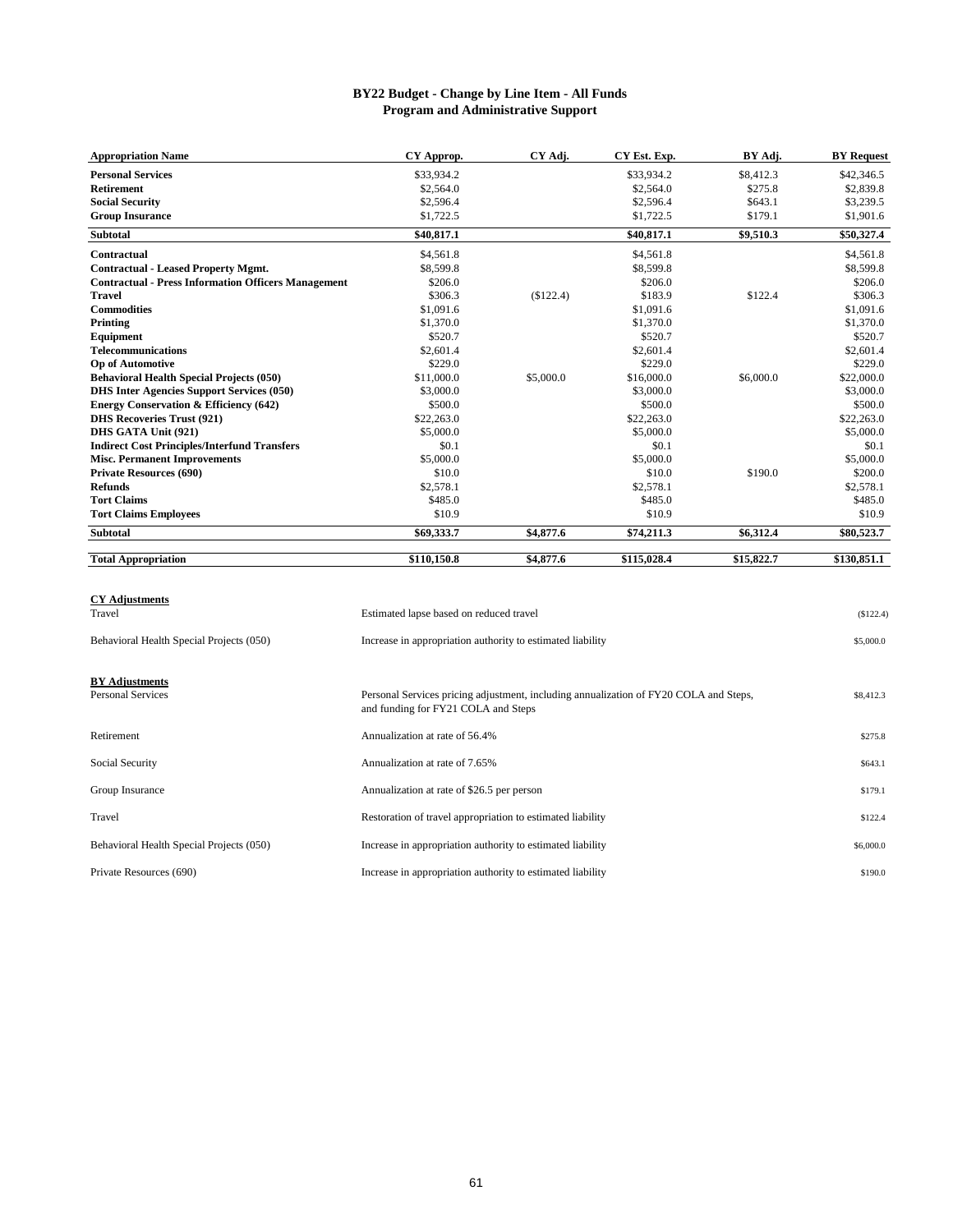#### **BY22 Budget - Change by Line Item - General Revenue Fund Program and Administrative Support**

| <b>Appropriation Name</b>                             | CY Approp. | CY Adj. | CY Est. Exp. | BY Adj.   | <b>BY Request</b> |
|-------------------------------------------------------|------------|---------|--------------|-----------|-------------------|
| <b>Personal Services</b>                              | \$29,258.0 |         | \$29,258.0   | \$8,053.4 | \$37,311.4        |
| <b>Social Security</b>                                | \$2,238.7  |         | \$2,238.7    | \$615.6   | \$2,854.3         |
| <b>Subtotal</b>                                       | \$31,496.7 |         | \$31,496.7   | \$8,669.0 | \$40,165.7        |
| Contractual                                           | \$3,061.8  |         | \$3,061.8    |           | \$3,061.8         |
| <b>Contractual - Press Information Officers Mgmt.</b> | \$206.0    |         | \$206.0      |           | \$206.0           |
| <b>Travel</b>                                         | \$170.3    |         | \$170.3      |           | \$170.3           |
| <b>Commodities</b>                                    | \$955.1    |         | \$955.1      |           | \$955.1           |
| Printing                                              | \$1,283.0  |         | \$1,283.0    |           | \$1,283.0         |
| Equipment                                             | \$222.1    |         | \$222.1      |           | \$222.1           |
| Telecommunications                                    | \$1,374.9  |         | \$1,374.9    |           | \$1,374.9         |
| <b>Op of Automotive</b>                               | \$179.0    |         | \$179.0      |           | \$179.0           |
| <b>Indirect Cost Principles/Interfund Transfers</b>   | \$0.1      |         | \$0.1        |           | \$0.1             |
| <b>Permanent Improvements</b>                         | \$5,000.0  |         | \$5,000.0    |           | \$5,000.0         |
| <b>Refunds - General Revenue Fund</b>                 | \$7.7      |         | \$7.7        |           | \$7.7             |
| <b>Tort Claims</b>                                    | \$475.0    |         | \$475.0      |           | \$475.0           |
| <b>Tort Claims Employees</b>                          | \$10.9     |         | \$10.9       |           | \$10.9            |
| <b>Subtotal</b>                                       | \$12,945.9 |         | \$12,945.9   |           | \$12,945.9        |
| <b>Total Appropriation</b>                            | \$44,442.6 |         | \$44,442.6   | \$8,669.0 | \$53,111.6        |

## **BY Adjustments**

Personal Services Personal Services pricing adjustment, including annualization of FY21 COLA and Steps, \$8,053.4 and funding for FY22. COLA and Steps Personal Services pricing adjustment, including annualization of FY21 COLA and Steps,

Social Security **Annualization at rate of 7.65%** \$615.6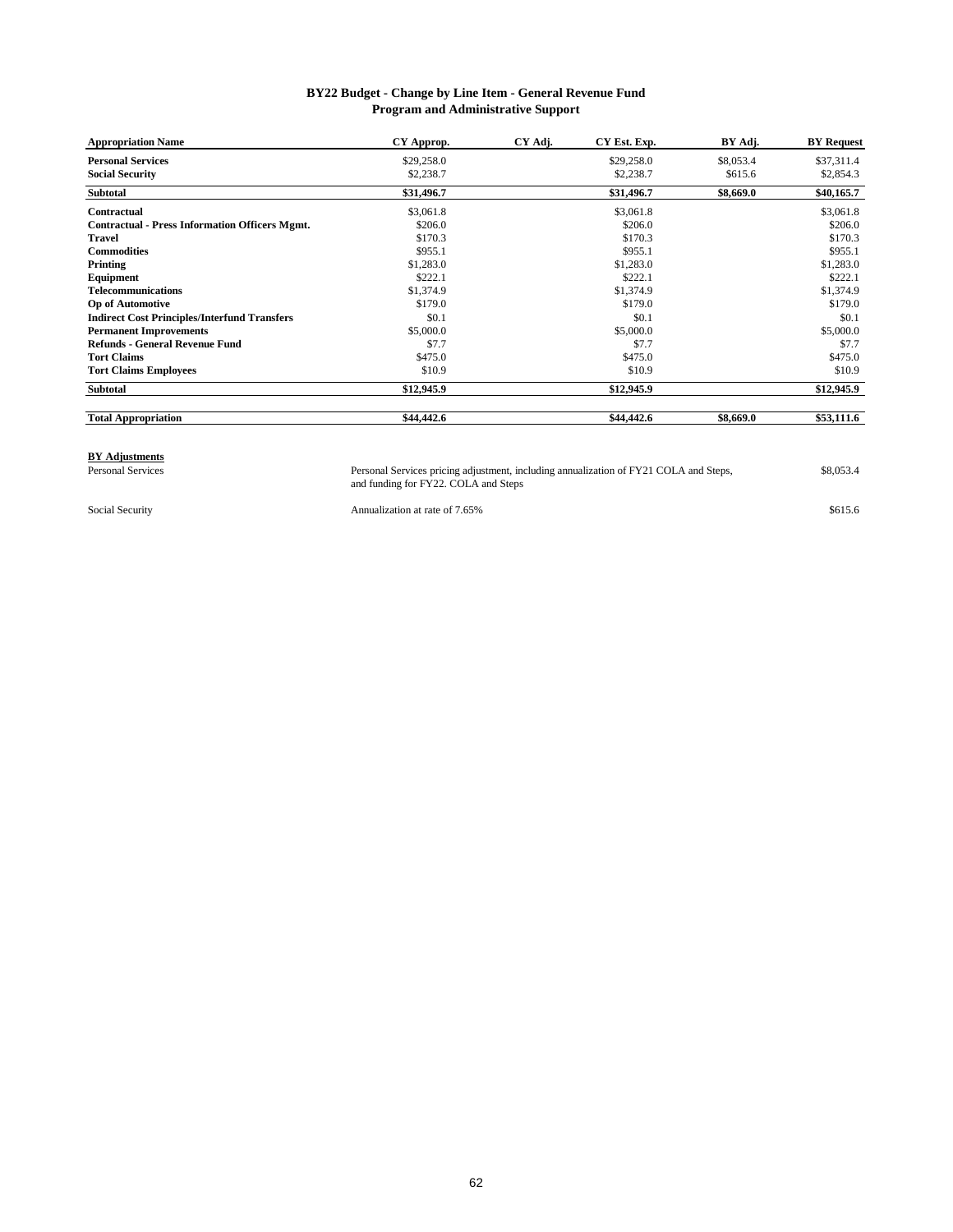#### **BY22 Budget - Change by Line Item - All Funds Rehabilitation Services Bureaus**

| <b>Appropriation Name</b>                              | CY Approp.  | CY Adj.     | CY Est. Exp. | BY Adj.       | <b>BY Request</b> |
|--------------------------------------------------------|-------------|-------------|--------------|---------------|-------------------|
| <b>Personal Services</b>                               | \$43,797.4  |             | \$43,797.4   | \$2,053.8     | \$45,851.2        |
| <b>Retirement</b>                                      | \$24,004.0  |             | \$24,004.0   | \$1,856.1     | \$25,860.1        |
| <b>Social Security</b>                                 | \$3,422.5   |             | \$3,422.5    | \$244.5       | \$3,667.0         |
| <b>Group Insurance</b>                                 | \$14,726.7  |             | \$14,726.7   | \$1,738.6     | \$16,465.3        |
| <b>Subtotal</b>                                        | \$85,950.6  |             | \$85,950.6   | \$5,893.0     | \$91,843.6        |
| <b>Contractual</b>                                     | \$8,689.8   |             | \$8,689.8    |               | \$8,689.8         |
| <b>Travel</b>                                          | \$1,468.1   | (\$1,321.3) | \$146.8      | \$1,321.3     | \$1,468.1         |
| <b>Commodities</b>                                     | \$318.8     |             | \$318.8      |               | \$318.8           |
| Printing                                               | \$150.1     |             | \$150.1      |               | \$150.1           |
| Equipment                                              | \$1,676.9   |             | \$1,676.9    |               | \$1,676.9         |
| <b>Telecommunications</b>                              | \$1,512.7   |             | \$1,512.7    |               | \$1,512.7         |
| <b>Op of Automotive</b>                                | \$30.0      |             | \$30.0       |               | \$30.0            |
| <b>Subtotal</b>                                        | \$13,846.4  | (\$1,321.3) | \$12,525.1   | \$1,321.3     | \$13,846.4        |
| <b>Independent Living Centers</b>                      | \$6,002.2   |             | \$6,002.2    | (S931.0)      | \$5,071.2         |
| <b>Independent Living Older Blind</b>                  | \$146.1     |             | \$146.1      |               | \$146.1           |
| <b>DRS Federal Match for Employment Related Grants</b> | \$90.0      |             | \$90.0       |               | \$90.0            |
| <b>Case Services to Individuals</b>                    | \$8,950.9   |             | \$8,950.9    | $(\$8,950.9)$ |                   |
| Case Services to Individuals (036)                     | \$2,413.7   |             | \$2,413.7    | \$8,950.9     | \$11,364.6        |
| <b>Independent Living Centers (036)</b>                |             |             |              | \$1,049.1     | \$1,049.1         |
| <b>Case Services to Individuals (081)</b>              | \$65,000.0  |             | \$65,000.0   |               | \$65,000.0        |
| Supported Empl-Implement Title VI Part C (081)         | \$1,900.0   |             | \$1,900.0    |               | \$1,900.0         |
| <b>Independent Living Centers (081)</b>                | \$4,507.2   |             | \$4,507.2    | \$1,300.0     | \$5,807.2         |
| <b>Technical Assistance Project (081)</b>              | \$1,050.0   |             | \$1,050.0    |               | \$1,050.0         |
| <b>Small Business Enterprise Program (081)</b>         | \$3,527.3   |             | \$3,527.3    |               | \$3,527.3         |
| <b>Independent Living Older Blind (081)</b>            | \$3,045.5   |             | \$3,045.5    |               | \$3,045.5         |
| <b>Subtotal</b>                                        | \$96.632.9  |             | \$96,632.9   | \$1,418.1     | \$98,051.0        |
| <b>Total Appropriation</b>                             | \$196,429.9 | (\$1,321.3) | \$195,108.6  | \$8,632.4     | \$203,741.0       |

**CY Adjustments**

| Travel                                            | Estimated lapse based on reduced travel                                                                                                 | $(\$1,321.3)$ |
|---------------------------------------------------|-----------------------------------------------------------------------------------------------------------------------------------------|---------------|
| <b>BY Adjustments</b><br><b>Personal Services</b> | Personal Services pricing adjustment, including annualization of FY21 COLA and Steps and<br>funding for FY22 COLA and Step              | \$2,053.8     |
| Retirement                                        | Annualization at 56.4%                                                                                                                  | \$1,856.1     |
| Social Security                                   | Annualization at 7.65%                                                                                                                  | \$244.5       |
| Group Insurance                                   | Annualization at \$26.5 per employee                                                                                                    | \$1,738.6     |
| Travel                                            | Restoration of travel appropriation to estimated liability                                                                              | \$1,321.3     |
| <b>Independent Living Centers</b>                 | 2% COLA for minimum wage increase \$118.1, Centers for Independent Living liability shift<br>off GRF onto other state funds (\$1,049.1) | $(\$931.0)$   |
| Case Services to Individuals                      | Case Services liability shift off GRF onto other state funds                                                                            | $(\$8,950.9)$ |
| Case Services to Individuals (036)                | Case Services liability shift from GRF onto other state funds                                                                           | \$8,950.9     |
| Independent Living Centers (036)                  | Centers for Independent living liability shift from GRF onto other state funds                                                          | \$1,049.1     |
| Independent Living Centers (081)                  | Request additional authority for increased Federal Grant Award                                                                          | \$1,300.0     |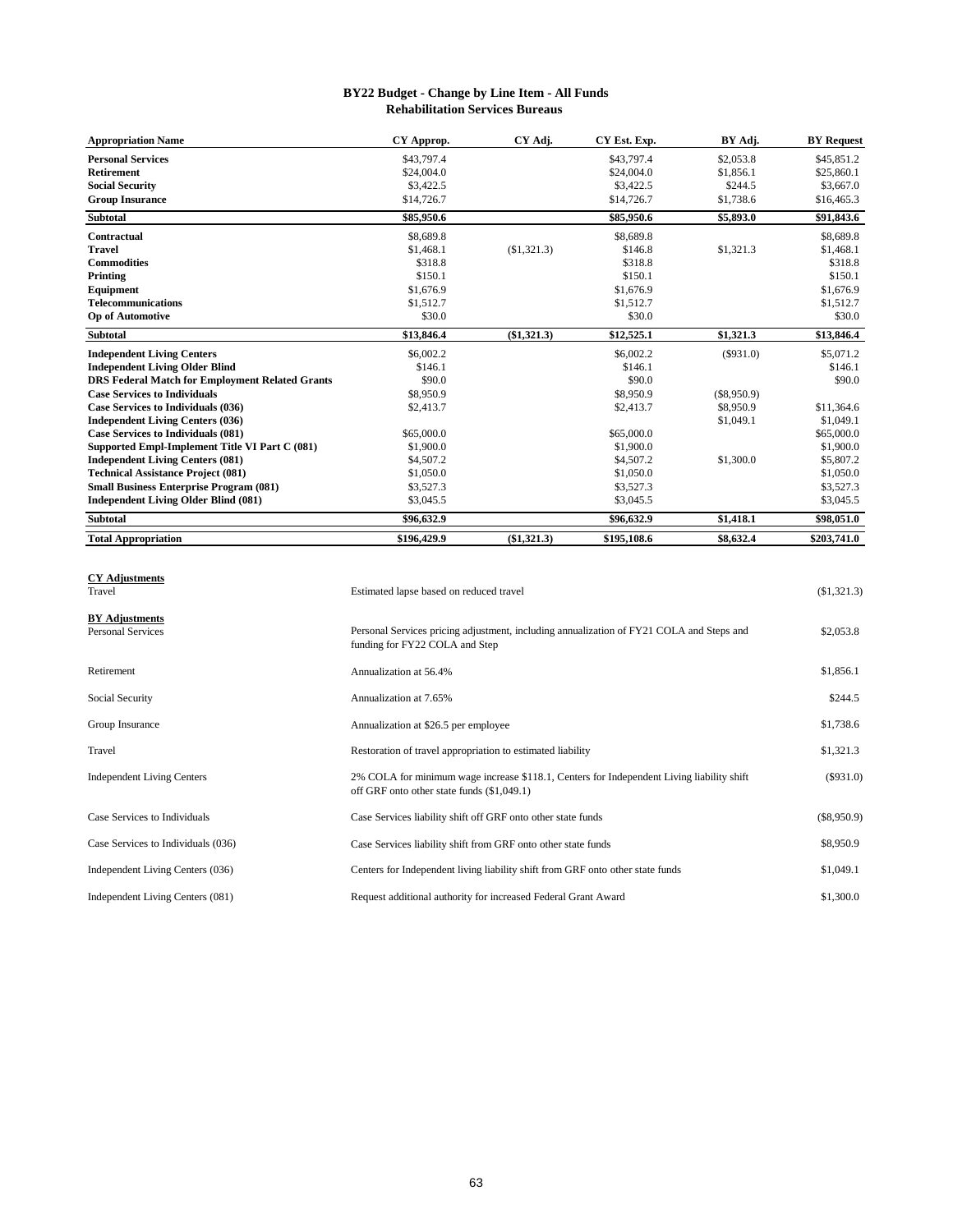#### **BY22 Budget - Change by Line Item - General Revenue Fund Rehabilitation Services Bureaus**

| <b>Appropriation Name</b>                              | CY Approp. | CY Adj. | CY Est. Exp. | BY Adj.        | <b>BY</b> Request |
|--------------------------------------------------------|------------|---------|--------------|----------------|-------------------|
| <b>Independent Living Centers</b>                      | \$6,002.2  |         | \$6,002.2    | (S931.0)       | \$5,071.2         |
| <b>Independent Living Older Blind</b>                  | \$146.1    |         | \$146.1      |                | \$146.1           |
| <b>DRS Federal Match for Employment Related Grants</b> | \$90.0     |         | \$90.0       |                | \$90.0            |
| <b>Case Services to Individuals</b>                    | \$8,950.9  |         | \$8,950.9    | (S8.950.9)     |                   |
| <b>Subtotal</b>                                        | \$15,189.2 |         | \$15,189.2   | $($ \$9,881.9) | \$5,307.3         |
| <b>Total Appropriation</b>                             | \$15,189.2 |         | \$15,189.2   | $($ \$9,881.9) | \$5,307.3         |

**BY Adjustments**<br>Independent Living Centers

Independent Living Centers **1893.** (\$931.0) 2% COLA for minimum wage increase \$118.1, Centers for Independent Living liability shift (\$931.0) off GRF onto other state funds (\$1,049.1)

Case Services to Individuals Case Services liability shift off GRF onto other state funds (\$8,950.9)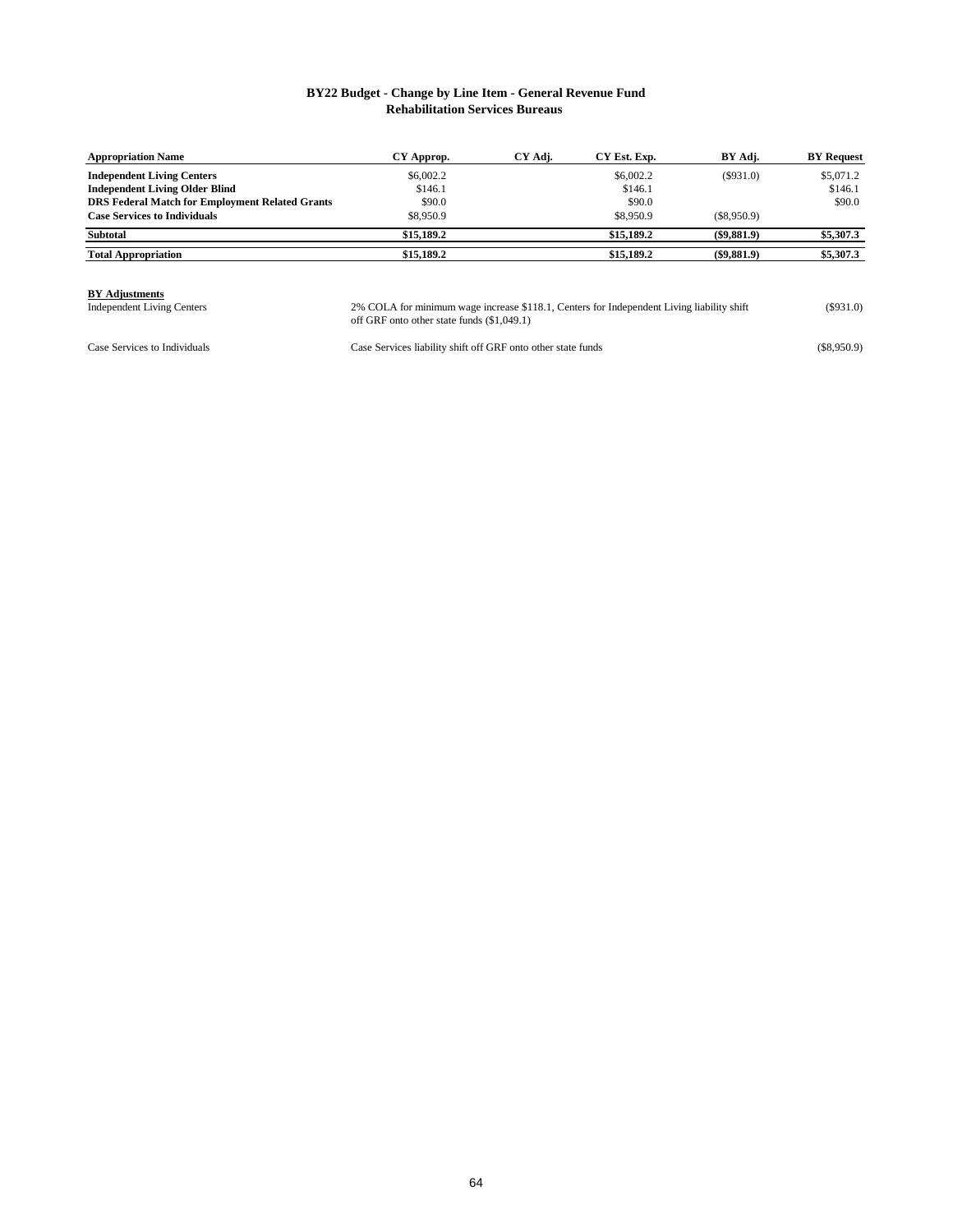#### **BY22 Budget - Change by Line Item - All Funds Rehabilitation Services Program Support**

| <b>Appropriation Name</b>                              | Approp.   | °Y Adi. | CY Est. Exp. | BY<br>Adi. | <b>BY Request</b> |
|--------------------------------------------------------|-----------|---------|--------------|------------|-------------------|
| <b>Rehabilitation Services Secondary Education Act</b> | \$1.384.1 |         | \$1.384.1    |            | \$1.384.1         |
| <b>Total Appropriation</b>                             | \$1.384.1 |         | \$1.384.1    |            | \$1,384.1         |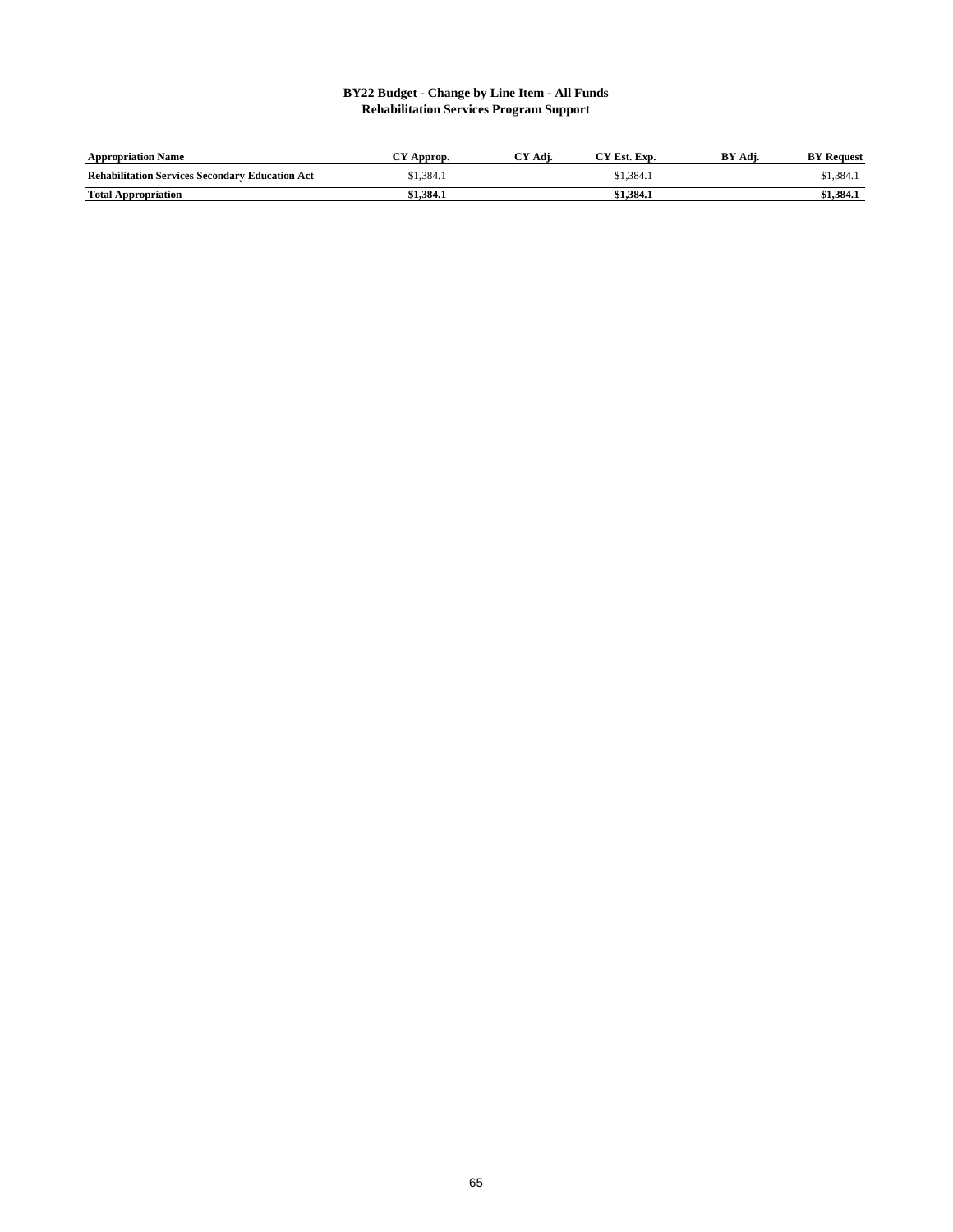#### **BY22 Budget - Change by Line Item - General Revenue Fund Shapiro Developmental Center**

| <b>Appropriation Name</b>  | CY Approp. | CY Adj. | CY Est. Exp. | BY Adj.   | <b>BY</b> Request |
|----------------------------|------------|---------|--------------|-----------|-------------------|
| <b>Personal Services</b>   | \$66,374.7 |         | \$66,374.7   | \$6,578.2 | \$72,952.9        |
| <b>Social Security</b>     | \$5,077.6  |         | \$5,077.6    | \$503.3   | \$5,580.9         |
| Subtotal                   | \$71,452.3 |         | \$71,452.3   | \$7,081.5 | \$78,533.8        |
| <b>Contractual</b>         | \$3,665.8  |         | \$3,665.8    |           | \$3,665.8         |
| Travel                     | \$3.6      |         | \$3.6        |           | \$3.6             |
| <b>Commodities</b>         | \$3,422.6  |         | \$3,422.6    |           | \$3,422.6         |
| Printing                   | \$28.2     |         | \$28.2       |           | \$28.2            |
| Equipment                  | \$100.8    |         | \$100.8      |           | \$100.8           |
| <b>Telecommunications</b>  | \$143.8    |         | \$143.8      |           | \$143.8           |
| <b>Op of Automotive</b>    | \$120.0    |         | \$120.0      |           | \$120.0           |
| Subtotal                   | \$7,484.8  |         | \$7,484.8    |           | \$7,484.8         |
| <b>Total Appropriation</b> | \$78,937.1 |         | \$78,937.1   | \$7,081.5 | \$86,018.6        |

## **BY Adjustments**<br>Personal Services

Personal Services Personal Services pricing adjustment, including annualization of FY21 COLA and Steps, \$6,578.2 and funding for FY22 COLA and Steps Personal Services pricing adjustment, including annualization of FY21 COLA and Steps,

Social Security **Show Annualization at rate of 7.65%** \$503.3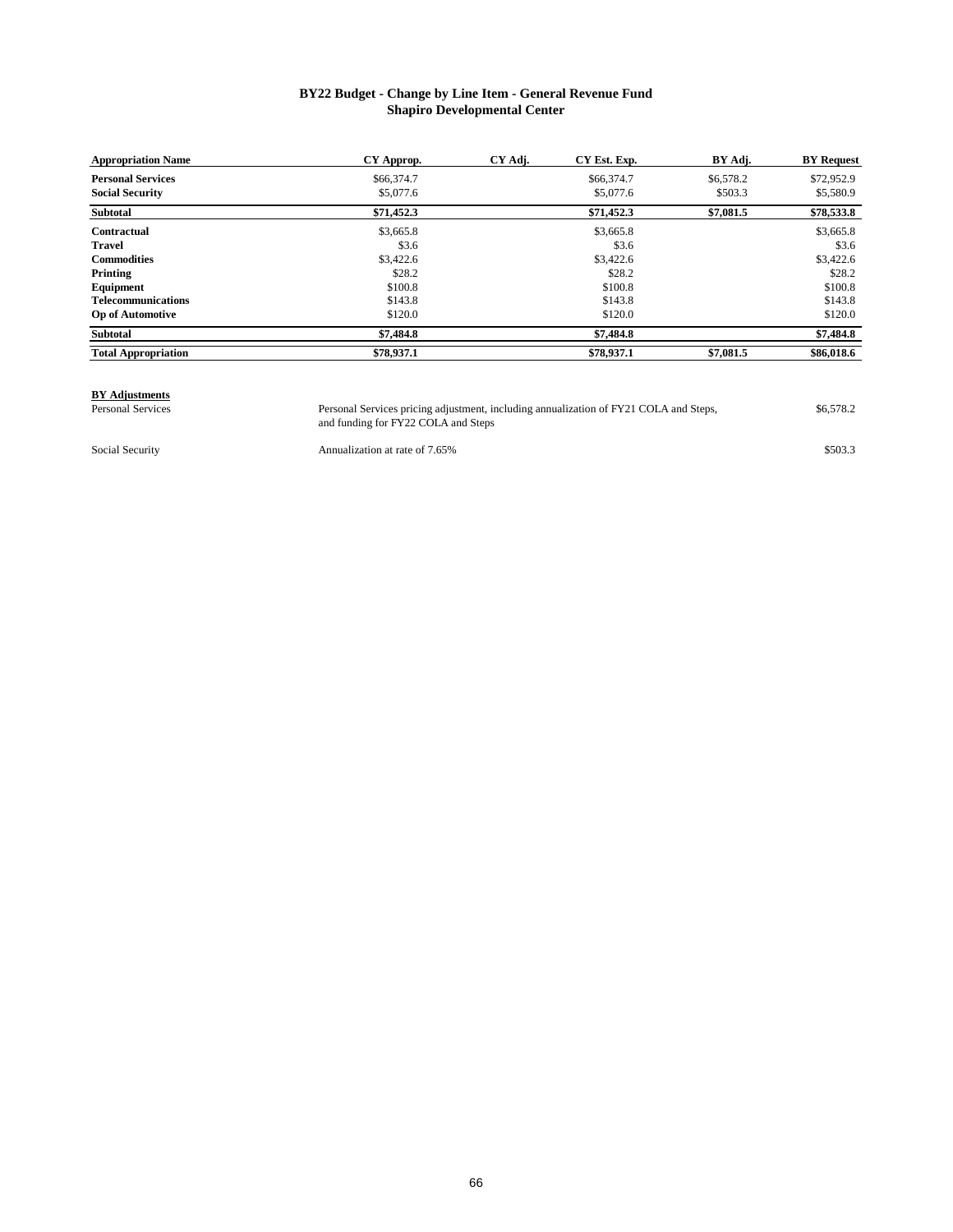### **BY22 Budget - Change by Line Item - All Funds Substance Use Prevention and Recovery**

| <b>Appropriation Name</b>                                                                 | CY Approp.                                                                               | CY Adj.       | CY Est. Exp.            | BY Adj.                 | <b>BY</b> Request       |
|-------------------------------------------------------------------------------------------|------------------------------------------------------------------------------------------|---------------|-------------------------|-------------------------|-------------------------|
| <b>Personal Services</b>                                                                  | \$3,945.5                                                                                |               | \$3,945.5               | \$364.0                 | \$4,309.5               |
| Retirement                                                                                | \$1,558.2                                                                                |               | \$1,558.2               | \$13.2                  | \$1,571.4               |
| <b>Social Security</b>                                                                    | \$338.1                                                                                  |               | \$338.1                 | $(\$8.5)$               | \$329.6                 |
| <b>Group Insurance</b>                                                                    | \$742.0                                                                                  |               | \$742.0                 | \$77.2                  | \$819.2                 |
| Subtotal                                                                                  | \$6,583.8                                                                                |               | \$6,583.8               | \$445.9                 | \$7,029.7               |
| Contractual                                                                               | \$1,229.1                                                                                |               | \$1,229.1               |                         | \$1,229.1               |
| Travel                                                                                    | \$201.5                                                                                  | (\$180.0)     | \$21.5                  | \$180.0                 | \$201.5                 |
| <b>Commodities</b>                                                                        | \$53.8                                                                                   |               | \$53.8                  |                         | \$53.8                  |
| Printing                                                                                  | \$35.0                                                                                   |               | \$35.0                  |                         | \$35.0                  |
| Equipment                                                                                 | \$15.4                                                                                   |               | \$15.4                  |                         | \$15.4                  |
| <b>EDP</b>                                                                                | \$300.0                                                                                  |               | \$300.0                 |                         | \$300.0                 |
| <b>Telecommunications</b>                                                                 | \$142.8                                                                                  |               | \$142.8                 |                         | \$142.8                 |
| <b>Op of Automotive</b>                                                                   | \$20.0                                                                                   |               | \$20.0                  |                         | \$20.0                  |
| <b>Alcohol Sub Abuse Prevent Treat</b>                                                    | \$215.0                                                                                  |               | \$215.0                 |                         | \$215.0                 |
| Subtotal                                                                                  | \$2,212.6                                                                                | (\$180.0)     | \$2,032.6               | \$180.0                 | \$2,212.6               |
| <b>Addiction Treat/Medicaid Eligible</b>                                                  | \$16,154.9                                                                               |               | \$16,154.9              | \$161.5                 | \$16,316.4              |
| <b>Addiction Treatment Services</b>                                                       | \$40,938.9                                                                               |               | \$40,938.9              | \$2,749.9               | \$43,688.8              |
| <b>DCFS Clients</b>                                                                       | \$7,700.2                                                                                | $(\$2,000.0)$ | \$5,700.2               | \$57.0                  | \$5,757.2               |
| <b>Gateway Foundation</b>                                                                 | \$6,000.0                                                                                |               | \$6,000.0               | $(\$6,000.0)$           |                         |
| <b>Thresholds</b>                                                                         | \$6,000.0                                                                                |               | \$6,000.0               | $(\$6,000.0)$           |                         |
| <b>Addiction Treatment-Spec Pop</b>                                                       | \$6,049.7                                                                                |               | \$6,049.7               | \$57.0                  | \$6,106.7               |
| <b>Pilot Program Opioid Dependents</b>                                                    | \$500.0                                                                                  |               | \$500.0                 |                         | \$500.0                 |
| <b>Addiction Prevention Related Services</b><br><b>Addiction Treatment Services (013)</b> | \$1,102.1<br>\$60,000.0                                                                  |               | \$1,102.1<br>\$60,000.0 | \$161.7                 | \$1,263.8<br>\$90,000.0 |
| <b>Addiction Prevention Related Services (013)</b>                                        | \$16,000.0                                                                               | \$3,000.0     | \$19,000.0              | \$30,000.0<br>\$5,000.0 | \$24,000.0              |
| Group Home Loans (025)                                                                    | \$200.0                                                                                  |               | \$200.0                 |                         | \$200.0                 |
| <b>Addiction Prevention Related Services (128)</b>                                        | \$2,050.0                                                                                |               | \$2,050.0               |                         | \$2,050.0               |
| <b>Compulsive Gamblers Treatment (129)</b>                                                | \$6,800.0                                                                                |               | \$6,800.0               |                         | \$6,800.0               |
| <b>Addiction Treatment Services (276)</b>                                                 | \$3,212.2                                                                                |               | \$3,212.2               |                         | \$3,212.2               |
| <b>Addiction Treatment Services (368)</b>                                                 | \$5,105.8                                                                                |               | \$5,105.8               |                         | \$5,105.8               |
| Cannabis (368)                                                                            | \$3,000.0                                                                                |               | \$3,000.0               | \$1,000.0               | \$4,000.0               |
| Cannabis (509)                                                                            | \$25,000.0                                                                               |               | \$25,000.0              | \$10,000.0              | \$35,000.0              |
| <b>Partnership for Success (592)</b>                                                      | \$5,000.0                                                                                |               | \$5,000.0               |                         | \$5,000.0               |
| <b>Prevention RX Drug OD-Related Deaths (592)</b>                                         | \$2,000.0                                                                                |               | \$2,000.0               |                         | \$2,000.0               |
| <b>SAMHSA Emergency COVID Grant (592)</b>                                                 |                                                                                          |               |                         | \$5,000.0               | \$5,000.0               |
| <b>Addiction Prevention Related Services (646)</b>                                        | \$2,500.0                                                                                |               | \$2,500.0               |                         | \$2,500.0               |
| <b>State Opioid Response (646)</b>                                                        | \$40,000.0                                                                               |               | \$40,000.0              | \$10,000.0              | \$50,000.0              |
| <b>Addiction Treatment (646)</b>                                                          | \$19,000.0                                                                               |               | \$19,000.0              |                         | \$19,000.0              |
| Tobacco Enforcement Program (TEP) (0733)                                                  | \$2,800.0                                                                                |               | \$2,800.0               |                         | \$2,800.0               |
| <b>Addiction Treatment &amp; Related Ser (910)</b>                                        | \$530.0                                                                                  |               | \$530.0                 |                         | \$530.0                 |
| Subtotal                                                                                  | \$277,643.8                                                                              | \$1,000.0     | \$278,643.8             | \$52,187.1              | \$330,830.9             |
| <b>Total Appropriation</b>                                                                | \$286,440.2                                                                              | \$820.0       | \$287,260.2             | \$52,813.0              | \$340,073.2             |
|                                                                                           |                                                                                          |               |                         |                         |                         |
| <b>CY Adjustments</b><br>Travel                                                           |                                                                                          |               |                         |                         | (\$180.0)               |
|                                                                                           | Estimated lapse based on reduced travel                                                  |               |                         |                         |                         |
| Addiction Prevention Related Services (013)                                               | Appropriation authority increase to expend available funds                               |               |                         |                         | \$3,000.0               |
| DCFS Client                                                                               | Estimated lapse of DCFS Clients based on liability                                       |               |                         |                         | $(\$2,000.0)$           |
|                                                                                           |                                                                                          |               |                         |                         |                         |
| <b>BY Adjustments</b>                                                                     |                                                                                          |               |                         |                         |                         |
| Personal Services                                                                         | Personal Services pricing adjustment, including annualization of FY20 COLA and Steps and |               |                         |                         | \$364.0                 |
|                                                                                           | funding for FY21 COLA and Steps                                                          |               |                         |                         |                         |
|                                                                                           |                                                                                          |               |                         |                         |                         |
| Retirement                                                                                | Annualization at 56.4%                                                                   |               |                         |                         | \$13.2                  |
| Social Security                                                                           | Annualization at 7.65%                                                                   | $(\$8.5)$     |                         |                         |                         |
|                                                                                           |                                                                                          |               |                         |                         |                         |
| Group Insurance                                                                           | Annualization at \$26.5 per employee                                                     |               |                         |                         | \$77.2                  |
| Travel                                                                                    | Restoration of travel appropriation to estimated liability                               |               |                         |                         | \$180.0                 |
| <b>Addiction Treat/Medicaid Eligible</b>                                                  | 2% COLA for minimum wage increase                                                        |               |                         |                         | \$161.5                 |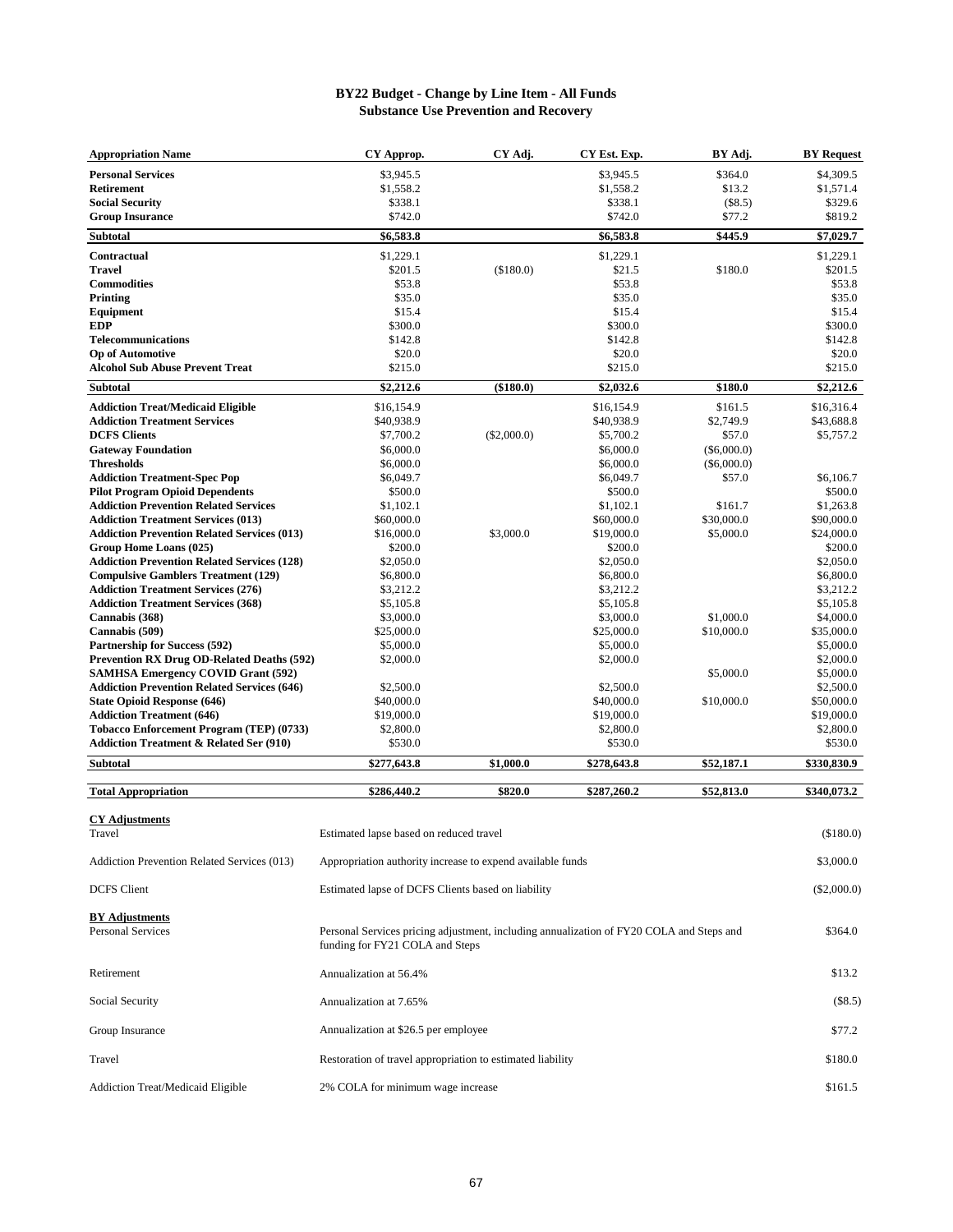### **BY22 Budget - Change by Line Item - All Funds Substance Use Prevention and Recovery**

| <b>Appropriation Name</b>                                     | CY Approp.                                                                                             | CY Adj. | CY Est. Exp. | BY Adj. | <b>BY</b> Request |
|---------------------------------------------------------------|--------------------------------------------------------------------------------------------------------|---------|--------------|---------|-------------------|
| BY Adjustments (cont.)<br><b>Addiction Treatment services</b> | Annualization of FY21 rate structure changes \$1,000.0, 2% COLA for minimum wage<br>increase \$1,749.9 |         |              |         | \$2,749.9         |
| <b>DCFS</b> Client                                            | 2% COLA for minimum wage increase                                                                      |         |              |         | \$57.0            |
| Gateway Foundation                                            | Discontinue one-time funding                                                                           |         |              |         | $(\$6,000.0)$     |
| <b>Thresholds</b>                                             | Discontinue one-time funding                                                                           |         |              |         | $(\$6,000.0)$     |
| <b>Addiction Treatment-Spec Pop</b>                           | 2% COLA for minimum wage increase                                                                      |         |              |         | \$57.0            |
| <b>Addiction Prevention Related Services</b>                  | 2% COLA for minimum wage increase                                                                      |         |              |         | \$161.7           |
| Addiction Treatment Services (013)                            | Request additional authority for increased Federal Grant Award                                         |         |              |         | \$30,000.0        |
| <b>Addiction Prevention Related Services (013)</b>            | Request additional authority for increased Federal Grant Award                                         |         |              |         | \$5,000.0         |
| Cannabis (368)                                                | Appropriation authority increase to expend available funds                                             |         |              |         | \$1,000.0         |
| Cannabis (509)                                                | Appropriation authority increase to expend available funds                                             |         |              |         | \$10,000.0        |
| SAMHSA Emergency COVID Grant (592)                            | Request additional authority for increased Federal Grant Award                                         |         |              |         | \$5,000.0         |
| State Opioid Response (646)                                   | Request additional authority for increased Federal Grant Award                                         |         |              |         | \$10,000.0        |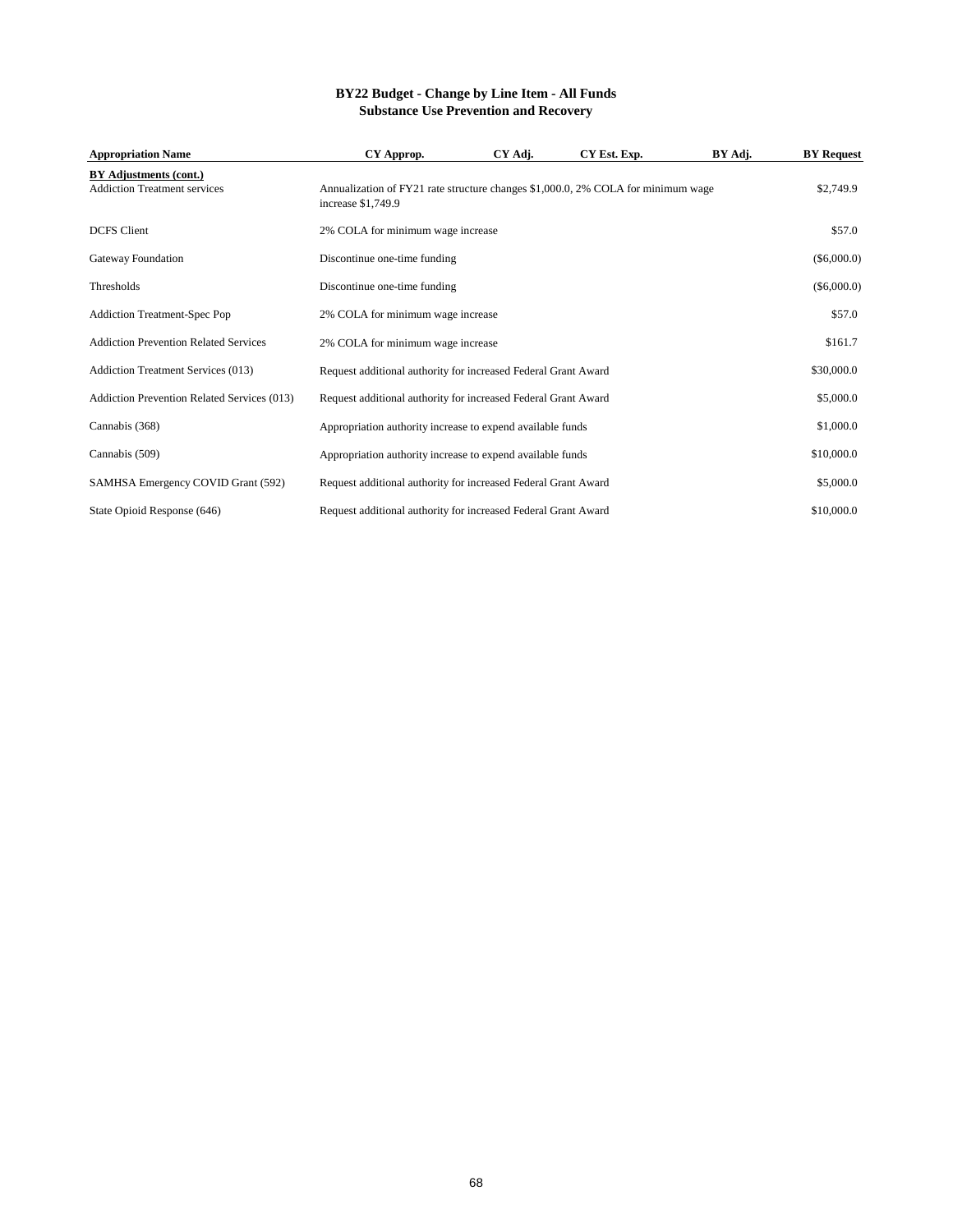### **BY22 Budget - Change by Line Item - General Revenue Fund Substance Use Prevention and Recovery**

| <b>Appropriation Name</b>                    | CY Approp.                                         | CY Adj.       | CY Est. Exp. | BY Adj.       | <b>BY</b> Request |
|----------------------------------------------|----------------------------------------------------|---------------|--------------|---------------|-------------------|
| <b>Personal Services</b>                     | \$1,103.7                                          |               | \$1,103.7    | \$419.6       | \$1,523.3         |
| <b>Social Security</b>                       | \$84.4                                             |               | \$84.4       | \$32.1        | \$116.5           |
| <b>Subtotal</b>                              | \$1,188.1                                          |               | \$1,188.1    | \$451.7       | \$1,639.8         |
| Contractual                                  | \$1.4                                              |               | \$1.4        |               | \$1.4             |
| <b>Travel</b>                                | \$1.5                                              |               | \$1.5        |               | \$1.5             |
| Equipment                                    | \$1.1                                              |               | \$1.1        |               | \$1.1             |
| <b>Telecommunications</b>                    | \$25.0                                             |               | \$25.0       |               | \$25.0            |
| <b>Subtotal</b>                              | \$29.0                                             |               | \$29.0       |               | \$29.0            |
| <b>Addiction Treat/Medicaid Eligible</b>     | \$16,154.9                                         |               | \$16,154.9   | \$161.5       | \$16,316.4        |
| <b>Addiction Treatment Services</b>          | \$40,938.9                                         |               | \$40,938.9   | \$2,749.9     | \$43,688.8        |
| <b>DCFS Clients</b>                          | \$7,700.2                                          | (\$2,000.0)   | \$5,700.2    | \$57.0        | \$5,757.2         |
| <b>Gateway Foundation</b>                    | \$6,000.0                                          |               | \$6,000.0    | $(\$6,000.0)$ |                   |
| <b>Thresholds</b>                            | \$6,000.0                                          |               | \$6,000.0    | $(\$6,000.0)$ |                   |
| <b>Addiction Treatment-Spec Pop</b>          | \$6,049.7                                          |               | \$6,049.7    | \$57.0        | \$6,106.7         |
| <b>Pilot Program Opioid Dependents</b>       | \$500.0                                            |               | \$500.0      |               | \$500.0           |
| <b>Addiction Prevention Related Services</b> | \$1,102.1                                          |               | \$1,102.1    | \$161.7       | \$1,263.8         |
| <b>Subtotal</b>                              | \$84,445.8                                         | $(\$2,000.0)$ | \$82,445.8   | (\$8,812.9)   | \$73,632.9        |
| <b>Total Appropriation</b>                   | \$85,662.9                                         | $(\$2,000.0)$ | \$83,662.9   | $(\$8,361.2)$ | \$75,301.7        |
| <b>CY Adjustments</b>                        |                                                    |               |              |               |                   |
| <b>DCFS</b> Clients                          | Estimated lapse of DCFS Clients based on liability |               |              |               | $(\$2,000.0)$     |

| <b>BY</b> Adjustments<br><b>Personal Services</b> | Personal Services pricing adjustment, including annualization of FY21 COLA and Steps and<br>funding for FY22 COLA and Steps | \$419.6       |
|---------------------------------------------------|-----------------------------------------------------------------------------------------------------------------------------|---------------|
| Social Security                                   | Annualization at 7.65%                                                                                                      | \$32.1        |
| <b>Addiction Treat/Medicaid Eligible</b>          | 2% COLA for minimum wage increase                                                                                           | \$161.5       |
| <b>Addiction Treatment Services</b>               | Annualization of FY21 rate structure changes \$1,000.0, 2% COLA for minimum wage<br>increase \$1,749.9                      | \$2,749.9     |
| <b>DCFS</b> Clients                               | 2% COLA for minimum wage increase                                                                                           | \$57.0        |
| <b>Gateway Foundation</b>                         | Discontinue one-time funding                                                                                                | $(\$6,000.0)$ |
| Thresholds                                        | Discontinue one-time funding                                                                                                | $(\$6,000.0)$ |
| <b>Addiction Treatment-Spec Pop</b>               | 2% COLA for minimum wage increase                                                                                           | \$57.0        |
| <b>Addiction Prevention Related Services</b>      | 2% COLA for minimum wage increase                                                                                           | \$161.7       |